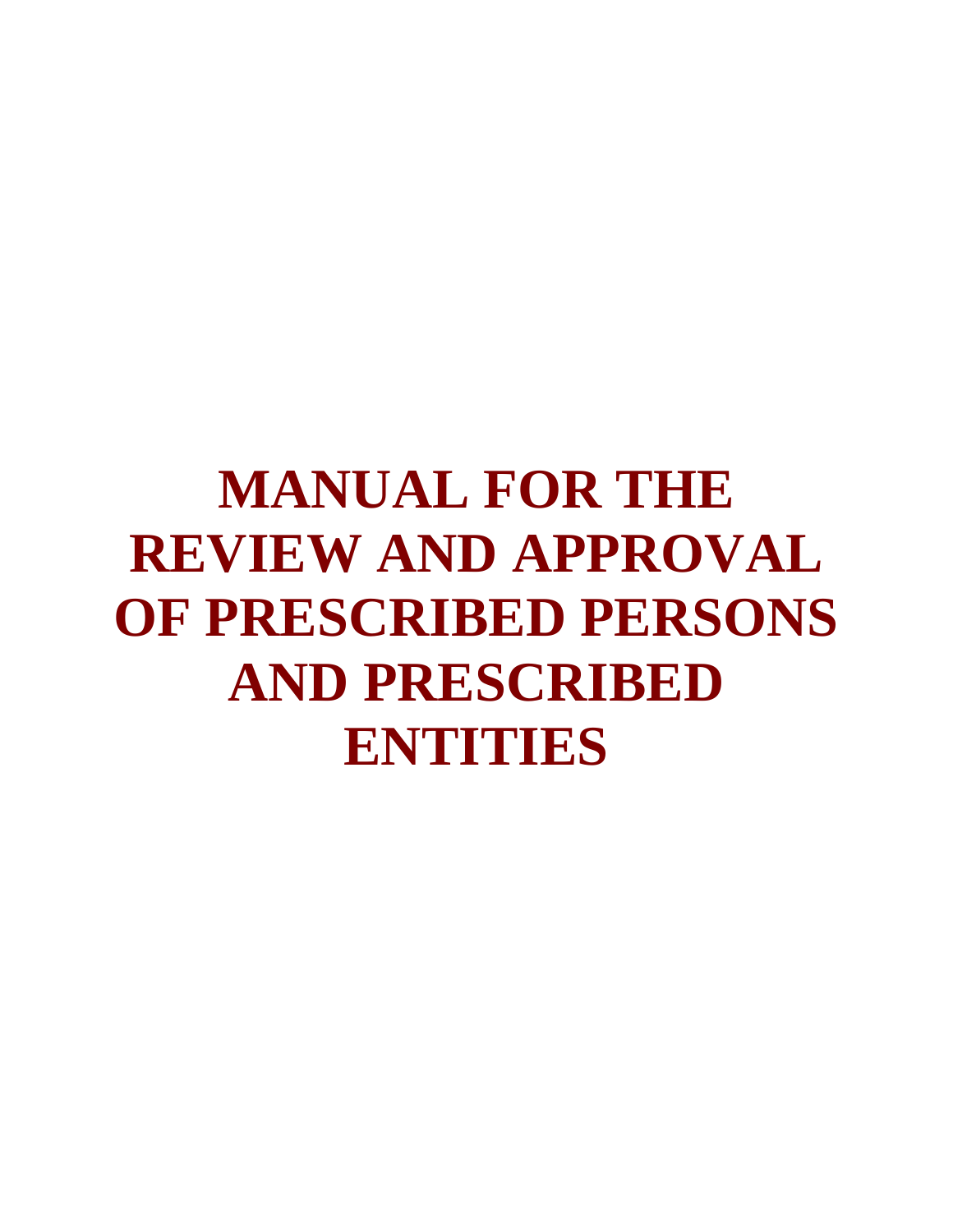# **Table of Contents**

 $\mathbf{\dot{P}}-$ 

| PROCESS FOR THE REVIEW AND APPROVAL OF PRESCRIBED PERSONS AND |                                                                             |  |  |
|---------------------------------------------------------------|-----------------------------------------------------------------------------|--|--|
|                                                               |                                                                             |  |  |
|                                                               |                                                                             |  |  |
|                                                               |                                                                             |  |  |
|                                                               |                                                                             |  |  |
|                                                               |                                                                             |  |  |
|                                                               |                                                                             |  |  |
|                                                               | <b>APPENDIX "B" - MINIMUM CONTENT OF REQUIRED DOCUMENTATION  15</b>         |  |  |
|                                                               |                                                                             |  |  |
| 1.                                                            | <b>Privacy Policy in Respect of its Status as a Prescribed Person</b>       |  |  |
| 2.                                                            | <b>Policy and Procedures for Ongoing Review of Privacy Policies,</b>        |  |  |
| 3.                                                            | Policy on the Transparency of Privacy Policies, Procedures and Practices 19 |  |  |
| 4.                                                            | Policy and Procedures for the Collection of Personal Health Information 20  |  |  |
| 5.                                                            |                                                                             |  |  |
| 6.                                                            | <b>Policy and Procedures for Statements of Purpose for Data Holdings</b>    |  |  |
|                                                               |                                                                             |  |  |
| 7.                                                            | <b>Statements of Purpose for Data Holdings Containing</b>                   |  |  |
|                                                               |                                                                             |  |  |
| 8.                                                            | <b>Policy and Procedures for Limiting Agent Access to and Use of</b>        |  |  |
|                                                               |                                                                             |  |  |
| 9.                                                            | <b>Log of Agents Granted Approval to Access and Use</b>                     |  |  |
|                                                               |                                                                             |  |  |
| 10.                                                           | <b>Policy and Procedures for the Use of Personal Health Information</b>     |  |  |
|                                                               |                                                                             |  |  |
| 11.                                                           | Log of Approved Uses of Personal Health Information for Research  32        |  |  |
| 12.                                                           | <b>Policy and Procedures for Disclosure of Personal Health Information</b>  |  |  |
|                                                               |                                                                             |  |  |
| 13.                                                           | <b>Policy and Procedures for Disclosure of Personal Health Information</b>  |  |  |
|                                                               | for Research Purposes and the Execution of Research Agreements 37           |  |  |
| 14.                                                           |                                                                             |  |  |
| 15.                                                           |                                                                             |  |  |
| 16.                                                           | Policy and Procedures for the Execution of Data Sharing Agreements  45      |  |  |
| 17.                                                           |                                                                             |  |  |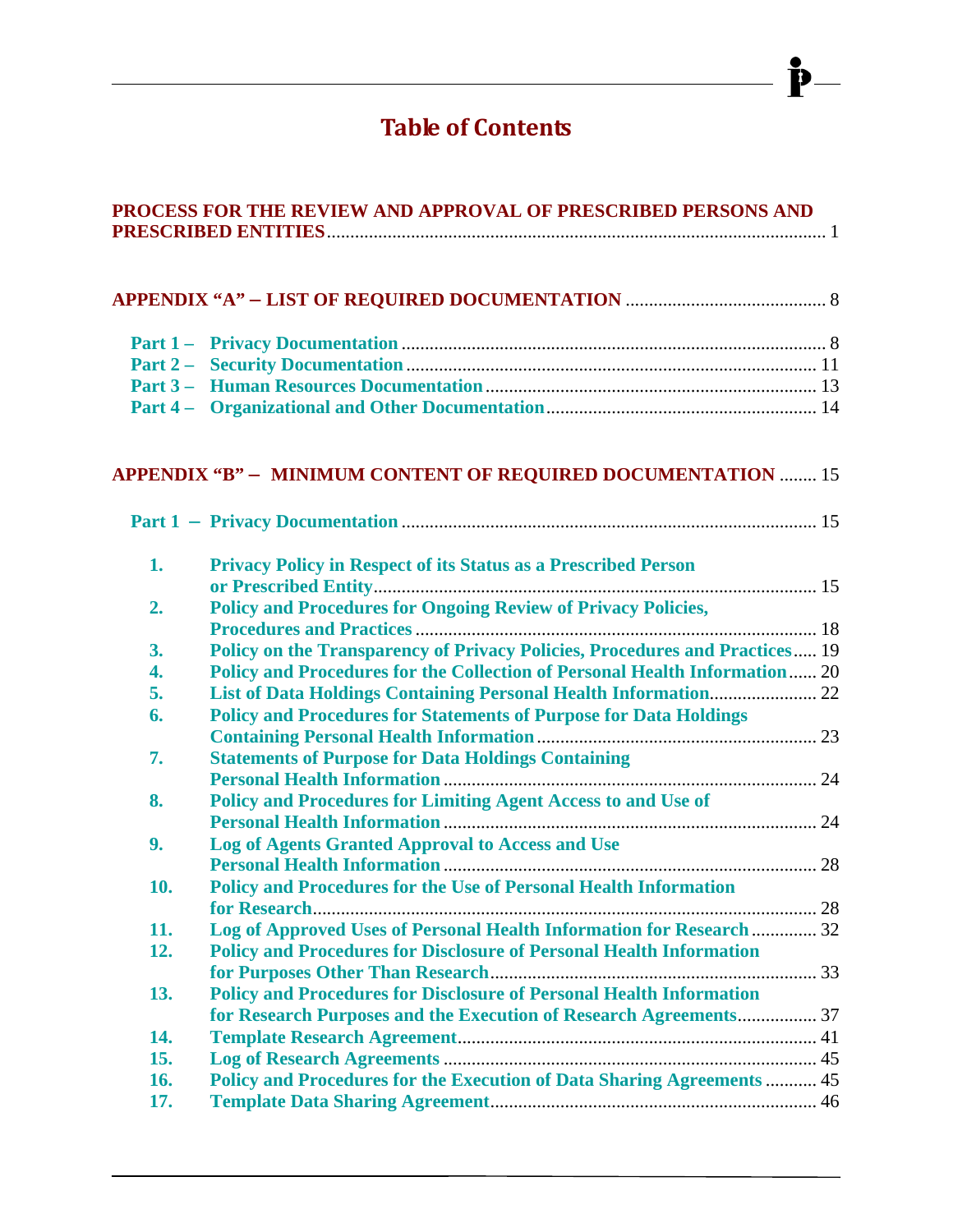| 18. |                                                                             |  |
|-----|-----------------------------------------------------------------------------|--|
| 19. | <b>Policy and Procedures for Executing Agreements with Third Party</b>      |  |
|     |                                                                             |  |
| 20. |                                                                             |  |
| 21. |                                                                             |  |
| 22. | <b>Policy and Procedures for the Linkage of Records of</b>                  |  |
|     |                                                                             |  |
| 23. | Log of Approved Linkages of Records of Personal Health Information 60       |  |
| 24. | Policy and Procedures with Respect to De-Identification and Aggregation  60 |  |
| 25. |                                                                             |  |
| 26. |                                                                             |  |
| 27. |                                                                             |  |
| 28. |                                                                             |  |
| 29. |                                                                             |  |
| 30. |                                                                             |  |
| 31. |                                                                             |  |
| 32. |                                                                             |  |
| 33. |                                                                             |  |
|     |                                                                             |  |
|     |                                                                             |  |
|     |                                                                             |  |
| 1.  |                                                                             |  |
| 2.  | <b>Policy and Procedures for Ongoing Review of Security</b>                 |  |
|     |                                                                             |  |
| 3.  | <b>Policy and Procedures for Ensuring Physical Security of</b>              |  |
|     |                                                                             |  |
| 4.  | Log of Agents with Access to the Premises of the Prescribed                 |  |
|     |                                                                             |  |
| 5.  | <b>Policy and Procedures for Secure Retention of Records of</b>             |  |
|     |                                                                             |  |
| 6.  | <b>Policy and Procedures for Secure Retention of Records of</b>             |  |
|     |                                                                             |  |
| 7.  | <b>Policy and Procedures for Secure Transfer of Records of</b>              |  |
|     |                                                                             |  |
| 8.  | <b>Policy and Procedures for Secure Disposal of Records of</b>              |  |
|     |                                                                             |  |
| 9.  |                                                                             |  |
| 10. | <b>Policy and Procedure for Maintaining and Reviewing</b>                   |  |
|     |                                                                             |  |
| 11. |                                                                             |  |
| 12. |                                                                             |  |
| 13. | Policy and Procedures for Back-Up and Recovery of Records of                |  |
|     |                                                                             |  |
| 14. |                                                                             |  |
| 15. |                                                                             |  |
| 16. |                                                                             |  |
|     |                                                                             |  |

 $\rightharpoonup$   $\mathbf{P}$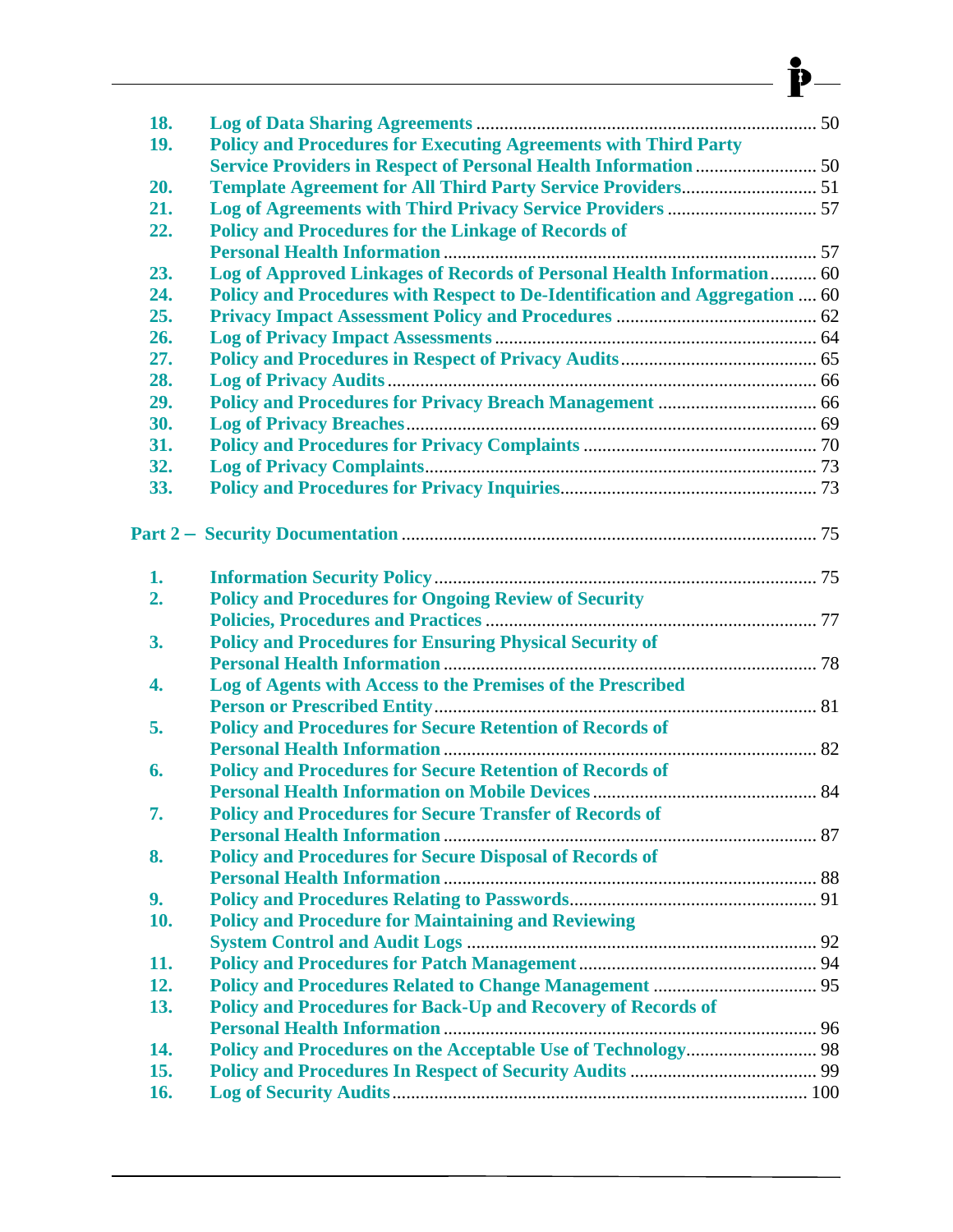| 17. | <b>Policy and Procedures for Information Security Breach Management  101</b> |  |
|-----|------------------------------------------------------------------------------|--|
| 18. |                                                                              |  |
|     |                                                                              |  |
| 1.  | Policy and Procedures for Privacy Training and Awareness  105                |  |
| 2.  | <b>Log of Attendance at Initial Privacy Orientation and</b>                  |  |
|     |                                                                              |  |
| 3.  | Policy and Procedures for Security Training and Awareness 107                |  |
| 4.  | Log of Attendance at Initial Security Orientation and                        |  |
|     |                                                                              |  |
| 5.  | <b>Policy and Procedures for the Execution of Confidentiality</b>            |  |
|     |                                                                              |  |
| 6.  |                                                                              |  |
| 7.  | Log of Executed Confidentiality Agreements with Agents  112                  |  |
| 8.  | <b>Job Description for the Position(s) Delegated Day-to-Day</b>              |  |
| 9.  |                                                                              |  |
|     | <b>Job Description for the Position(s) Delegated Day-to-Day</b>              |  |
| 10. |                                                                              |  |
|     | <b>Policy and Procedures for Termination or Cessation of the</b>             |  |
| 11. | Policy and Procedures for Discipline and Corrective Action  116              |  |
|     |                                                                              |  |
|     |                                                                              |  |
| 1.  |                                                                              |  |
| 2.  |                                                                              |  |
| 3.  | <b>Terms of Reference for Committees with Roles with Respect</b>             |  |
|     |                                                                              |  |
| 4.  |                                                                              |  |
| 5.  |                                                                              |  |
| 6.  | <b>Policy and Procedures for Maintaining a Consolidated Log</b>              |  |
|     |                                                                              |  |
| 7.  |                                                                              |  |
| 8.  |                                                                              |  |
|     |                                                                              |  |
|     | APPENDIX "C" - PRIVACY, SECURITY AND OTHER INDICATORS  125                   |  |
|     |                                                                              |  |
|     |                                                                              |  |
|     |                                                                              |  |
|     |                                                                              |  |
|     |                                                                              |  |
|     |                                                                              |  |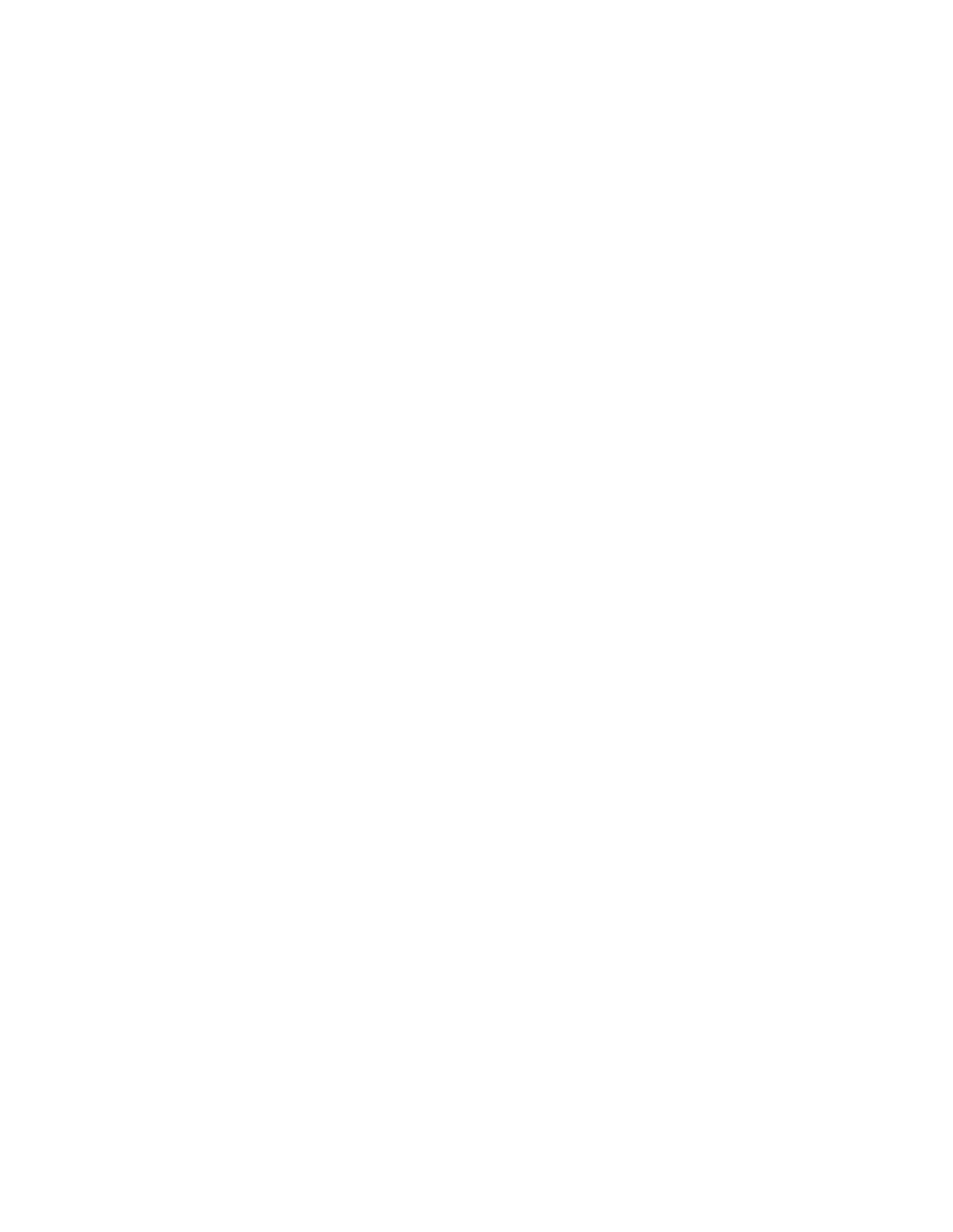# **PROCESS FOR THE REVIEW AND APPROVAL OF PRESCRIBED PERSONS AND PRESCRIBED ENTITIES**

<span id="page-5-0"></span>The *Personal Health Information Protection Act, 2004* ("the *Act*") is a consent-based statute, meaning that persons or organizations in the health sector defined as "health information custodians"[1](#page-5-1) may only collect, use and disclose personal health information with the consent of the individual to whom the personal health information relates, subject to limited exceptions where the *Act* permits or requires the collection, use or disclosure to be made without consent.

One such disclosure that is permitted without consent is the disclosure of personal health information to prescribed persons that compile or maintain registries of personal health information for purposes of facilitating or improving the provision of health care or that relate to the storage or donation of body parts or bodily substances pursuant to subsection  $39(1)(c)$  of the Act.<sup>[2](#page-5-2)</sup> Another such disclosure that is permitted without consent is the disclosure of personal health information to prescribed entities for the purpose of analysis or compiling statistical information with respect to the management of, evaluation or monitoring of, the allocation of resources to or planning for all or part of the health system pursuant to section 45 of the *Act*. [3](#page-5-3)

These disclosures are permitted without consent provided that the prescribed persons and prescribed entities comply with the requirements set out in the *Act* and Regulation 329/04 to the *Act* ("regulation").

# **Requirements for Disclosure to Prescribed Persons and Prescribed Entities**

In order for a health information custodian to be permitted to disclose personal health information to a prescribed person or prescribed entity without consent, the prescribed person or prescribed entity must have in place practices and procedures approved by the Information and Privacy Commissioner of Ontario to protect the privacy of individuals whose personal health information is received and to maintain the confidentiality of that information. In the case of a prescribed person, this requirement is set out in subsection 13(2) of the regulation to the *Act*. In the case of a prescribed entity, this requirement is set out in subsection 45(3) of the *Act*.

These practices and procedures must also be reviewed by the Information and Privacy Commissioner of Ontario every three years from the date of their initial approval in order for a health information custodian to be able to continue to disclose personal health information to a prescribed person or prescribed entity without consent and in order for the prescribed person or prescribed entity to be able to continue to collect, use and disclose personal health information without consent as permitted by the *Act* and the regulation to the *Act*. In the case of a prescribed

<span id="page-5-1"></span> $\overline{a}$ 1 Persons or organizations described in subsection 3(1) of the *Act* that have custody or control of personal health information as a result of or in connection with performing the powers, duties or work of the person or organization.

<span id="page-5-2"></span><sup>2</sup> Persons prescribed for purposes of subsection 39(1)(c) of the *Act* are set out in subsection 13(1) of Regulation 329/04 to the *Act*.

<span id="page-5-3"></span><sup>3</sup> Entities prescribed for purposes of section 45 of the *Act* are set out in subsection 18(1) of Regulation 329/04 to the *Act*.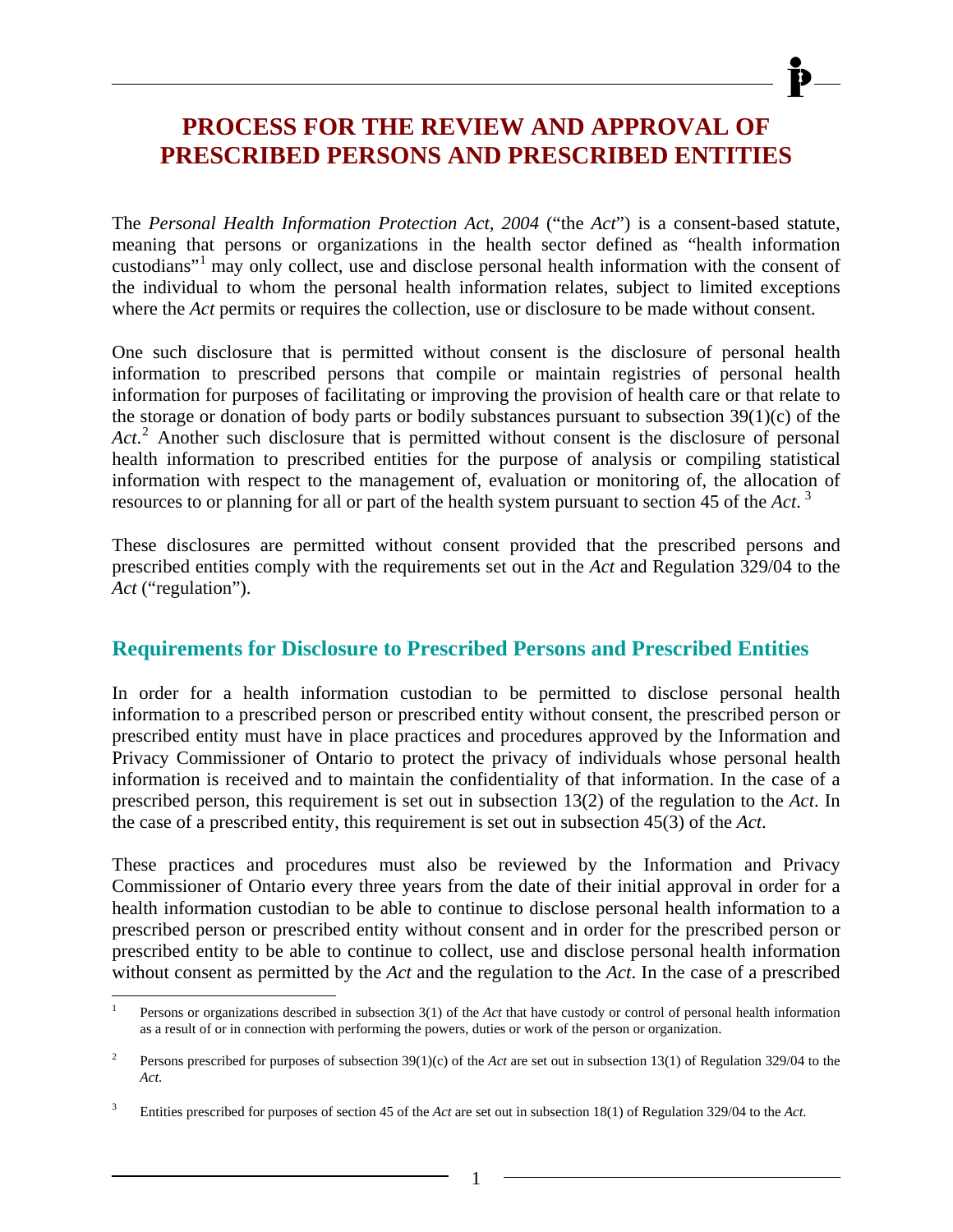person, this requirement is set out in subsection 13(2) of the regulation to the *Act*. In the case of a prescribed entity, this requirement is set out in subsection 45(4) of the *Act*.

# **Previous Review Process for Prescribed Persons and Prescribed Entities**

This section describes the previous process that was followed by the Information and Privacy Commissioner of Ontario in reviewing the practices and procedures implemented by prescribed persons and prescribed entities to protect the privacy of individuals whose personal health information is received and to maintain the confidentiality of that information.

Each prescribed person and prescribed entity was requested to provide the Information and Privacy Commissioner of Ontario with documentation describing the practices and procedures implemented to protect the privacy of individuals whose personal health information it received and to maintain the confidentiality of that information. The request was made by the Information and Privacy Commissioner of Ontario approximately one year prior to the date that the approval was required pursuant to the *Act* or one year prior to the date that the prescribed person or prescribed entity required approval.

Upon receipt, the Information and Privacy Commissioner of Ontario reviewed the documentation describing the practices and procedures implemented by the prescribed person or prescribed entity to protect the privacy of individuals whose personal health information is received and to maintain the confidentiality of that information. Additional documentation and clarifications were then requested if deemed necessary by the Information and Privacy Commissioner of Ontario.

Once any additional documentation and necessary clarifications were received, an on-site meeting was held between the Information and Privacy Commissioner of Ontario and representatives of the prescribed person or prescribed entity. The purpose of the on-site meeting was to discuss the practices and procedures implemented by the prescribed person or prescribed entity, to provide the Information and Privacy Commissioner of Ontario with an opportunity to ask questions arising from the review of the practices and procedures implemented, and to provide the Information and Privacy Commissioner of Ontario with an opportunity to review the physical security measures put in place to protect personal health information.

Following the on-site meeting, each prescribed person and prescribed entity was informed of the actions that were required to be taken by the prescribed person or prescribed entity prior to the approval or continued approval of its practices and procedures. Once all necessary actions were taken, the Information and Privacy Commissioner of Ontario prepared a draft report that was submitted to the prescribed person or prescribed entity, as the case may be, for review and comment prior to the report being finalized. Once the report was finalized, it was posted on the website of the Information and Privacy Commissioner of Ontario, along with a letter of approval.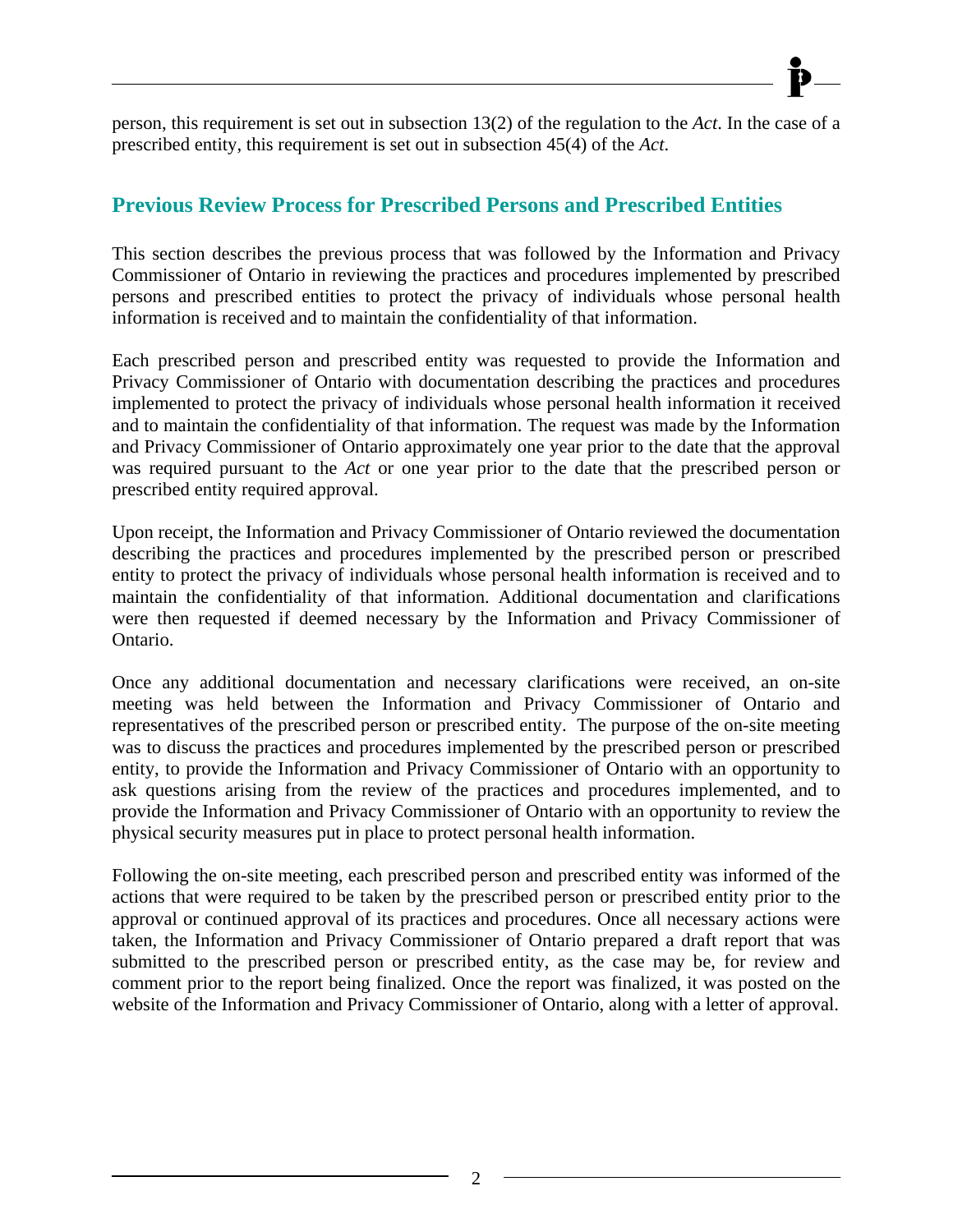# **Purpose of this Manual**

The purpose of the *Manual For The Review and Approval of Prescribed Persons and Prescribed Entities* ("the Manual") is to outline the new process that will be followed by the Information and Privacy Commissioner of Ontario, commencing on January 31, 2010, in reviewing the practices and procedures implemented by prescribed persons and prescribed entities to protect the privacy of individuals whose personal health information they receive and to maintain the confidentiality of that information. The purpose of the Manual is also to set out the obligations imposed on prescribed persons and prescribed entities arising from the new review process.

The Manual may be amended from time to time by the Information and Privacy Commissioner of Ontario. It is the responsibility of the prescribed persons and prescribed entities to ensure continued compliance with the Manual as amended from time to time.

# **New Review Process for Prescribed Persons and Prescribed Entities**

A new process will be followed by the Information and Privacy Commissioner of Ontario in reviewing the practices and procedures implemented by prescribed persons and prescribed entities to protect the privacy of individuals whose personal health information they receive and to maintain the confidentiality of that information, commencing on January 31, 2010.

Each prescribed person and prescribed entity will continue to be required to have in place practices and procedures to protect the privacy of individuals whose personal health information is received and to maintain the confidentiality of that information. At a minimum, these practices and procedures must include the policies, procedures, agreements and documentation set out in Appendix "A" and must contain the minimum content set out in Appendix "B" to the Manual.

The practices and procedures set out in Appendix "A" are based on an assessment of what would constitute a reasonable combination of practices and procedures given the nature of the functions performed by the prescribed persons and prescribed entities, the amount and sensitivity of the personal health information collected and the number and nature of the individuals with access to the personal health information.

The process that will be followed by the Information and Privacy Commissioner of Ontario in conducting its review will depend on whether the review relates to the initial review of the practices and procedures implemented by the prescribed person or prescribed entity or relates to the ongoing review of these practices and procedures, which is conducted every three years from the date of the initial approval by the Information and Privacy Commissioner of Ontario.

# *Initial Review of the Prescribed Persons and Prescribed Entities*

Each prescribed person and prescribed entity seeking the initial approval of the Information and Privacy Commissioner of Ontario in respect of the practices and procedures implemented to protect the privacy of individuals whose personal health information is received and to maintain the confidentiality of that information, must submit the applicable practices and procedures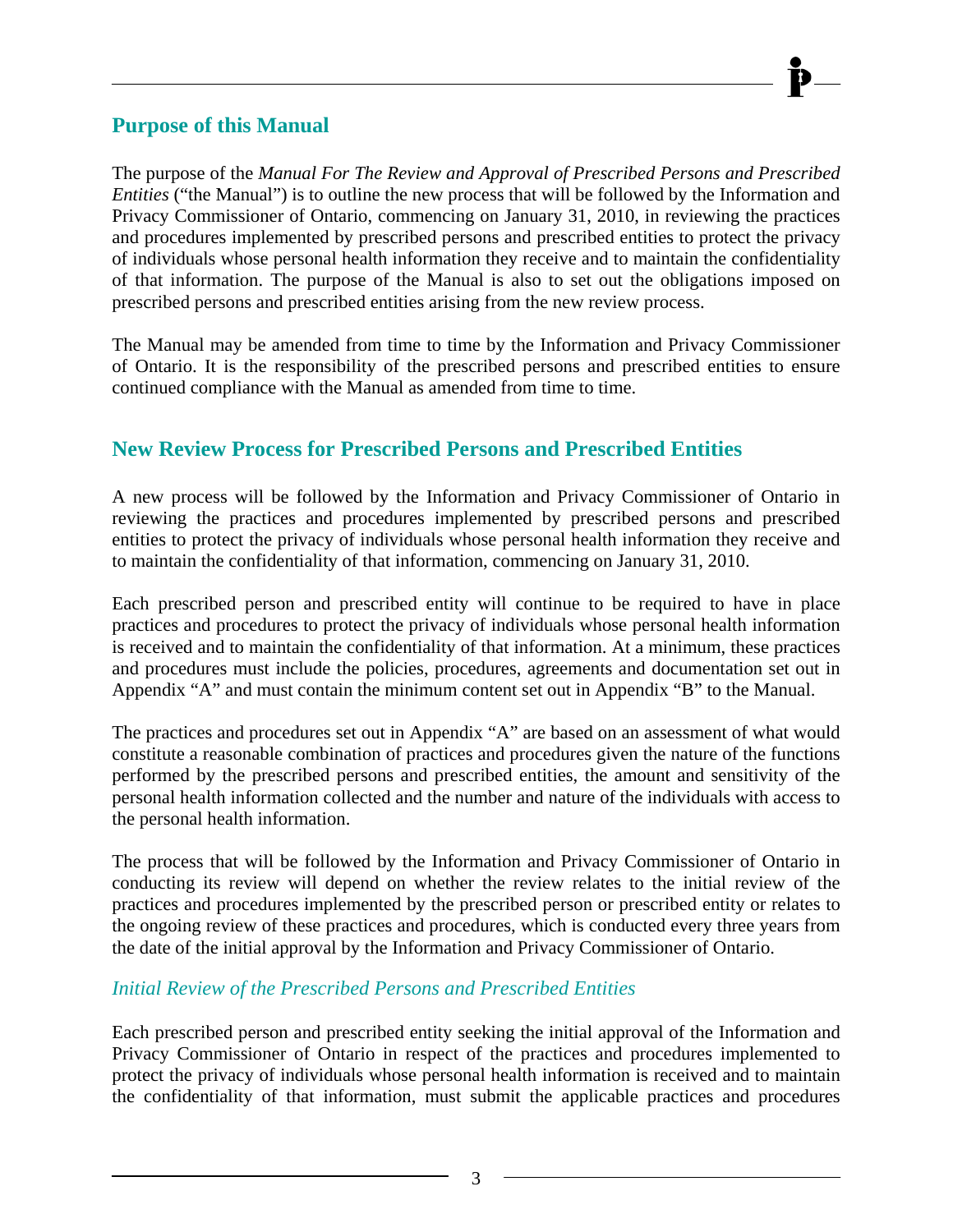described in Appendix "A" and containing the minimum content set out in Appendix "B" to the Manual, to the Information and Privacy Commissioner of Ontario. These practices and procedures must be submitted six months prior to the date that the approval of the Information and Privacy Commissioner of Ontario is requested.

Upon receipt, the Information and Privacy Commissioner of Ontario will review the practices and procedures implemented by the prescribed person or prescribed entity and will request any additional documentation and clarifications deemed necessary.

Once any additional documentation and necessary clarifications are received, an on-site meeting will be scheduled between the Information and Privacy Commissioner of Ontario and representatives of the prescribed person or prescribed entity. The purpose of the on-site meeting is to discuss the practices and procedures implemented by the prescribed person or prescribed entity, to provide the Information and Privacy Commissioner of Ontario with an opportunity to ask questions arising from the review of the practices and procedures implemented, and to provide the Information and Privacy Commissioner of Ontario with an opportunity to review the physical security measures put in place to protect personal health information.

Following the on-site meeting, the prescribed person or prescribed entity will be informed of the actions that are required to be taken by the prescribed person or prescribed entity prior to the approval of its practices and procedures. Once all necessary actions have been taken, the Information and Privacy Commissioner of Ontario will prepare a draft report and submit the draft report to the prescribed person or prescribed entity, as the case may be, for review and comment prior to the report being finalized. Once the report is finalized it will be posted on the website of the Information and Privacy Commissioner of Ontario, along with a letter of approval. The report and letter of approval will also be required to be posted on the website of the prescribed person or prescribed entity.

A person or organization may not operate as a prescribed person or prescribed entity unless it has submitted its practices and procedures to the Information and Privacy Commissioner of Ontario and the Information and Privacy Commissioner of Ontario has reviewed and approved these practices and procedures and has issued a letter and accompanying report to this effect.

# *Three-Year Review of the Prescribed Persons and Prescribed Entities*

Each prescribed person and prescribed entity seeking the continued approval of the practices and procedures it has implemented to protect the privacy of individuals whose personal health information is received and to maintain the confidentiality of that information, which is required every three years from the date of the initial approval, must submit a detailed written report and sworn affidavit to the Information and Privacy Commissioner of Ontario one year prior to the date that the continued approval is required pursuant to the *Act* or its regulation.

The written report must demonstrate that the prescribed person or prescribed entity has developed and implemented practices and procedures to protect the privacy of individuals whose personal health information is received and to maintain the confidentiality of that information, including the practices and procedures set out in Appendix "A," and is adhering to these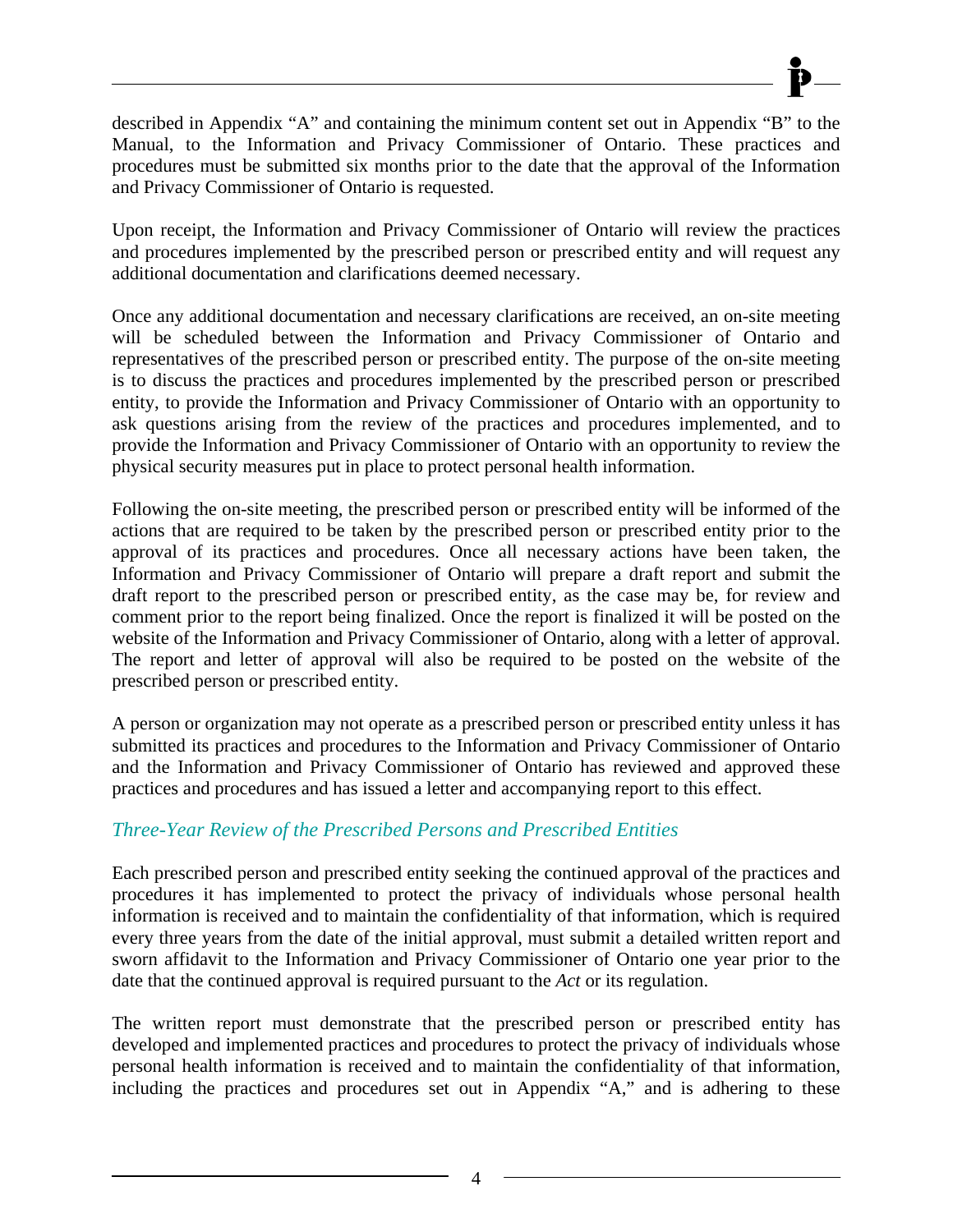

practices and procedures. It must also demonstrate that these practices and procedures, at a minimum, contain the content set out in Appendix "B" to this Manual.

If compliance with the requirements in Appendix "A" or Appendix "B" has not been achieved, the written report must provide a rationale for why compliance has not been achieved and must outline a strategy for achieving compliance. The strategy must set out the milestones for achieving compliance, the relevant time frames for achieving compliance and the individual(s) responsible for achieving compliance.

If, in the opinion of the prescribed person or prescribed entity, there is a clear rationale for not complying with one or more of the requirements in Appendix "A" or Appendix "B," this must be identified in the written report. The written report must also provide detailed information in support of this opinion. For example, if a prescribed person or prescribed entity does not use personal health information for research purposes, the prescribed person or prescribed entity would not be required to implement policies and procedures with respect to the use of personal health information for research purposes or a log of approved uses of personal health information for research purposes.

The written report must also report on, provide information concerning and assess the performance of the prescribed person or prescribed entity with respect to each of the privacy, security and other indicators set out in Appendix "C" to this Manual.

The sworn affidavit must be in the form set out in Appendix "D" to this Manual and must be executed by the Chief Executive Officer or the Executive Director, as the case may be, who is ultimately accountable for ensuring that the prescribed person or prescribed entity complies with the *Act*. The sworn affidavit requires the Chief Executive Officer or the Executive Director, among other things, to attest that the practices and procedures of the prescribed person or prescribed entity comply with the *Act* and its regulation and with the requirements in this Manual and that the prescribed person or prescribed entity has taken steps that are reasonable in the circumstances to ensure compliance with the practices and procedures that it has implemented.

Upon receipt, the Information and Privacy Commissioner of Ontario will review the written report and accompanying sworn affidavit and decide, in its sole and absolute discretion, whether further action is required on the part of the prescribed person or prescribed entity prior to the continued approval of its practices and procedures. The further action may include one or more of the following:

- A full detailed review by the Information and Privacy Commissioner of Ontario of all the practices and procedures implemented by the prescribed person or prescribed entity;
- A partial detailed review by the Information and Privacy Commissioner of Ontario of one or more of the practices and procedures implemented by the prescribed person or prescribed entity;
- A request for further information from the prescribed person or prescribed entity with respect to one, more or all of its practices and procedures;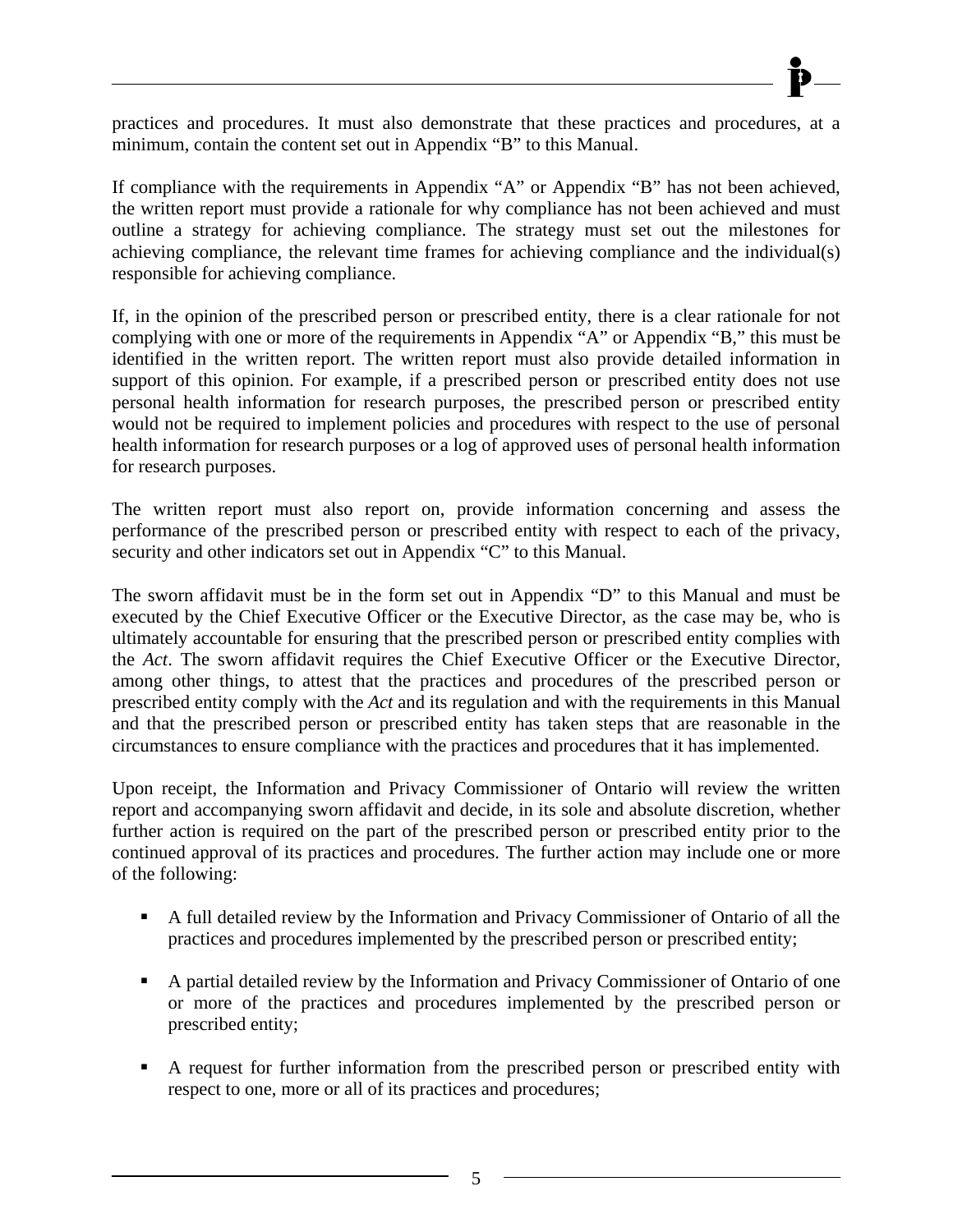- An on-site meeting between the Information and Privacy Commissioner of Ontario and representatives of the prescribed person or prescribed entity;
- Requiring the prescribed person or prescribed entity to amend, implement or adhere to one or more of its practices and procedures or to develop and implement one or more additional practices or procedures;
- Requiring the prescribed person or prescribed entity to amend the written report or sworn affidavit submitted; and/or
- Any other action by the prescribed person or prescribed entity deemed appropriate in the sole and absolute discretion of the Information and Privacy Commissioner of Ontario.

If further action is warranted, the prescribed person or prescribed entity will be informed of the further action(s) it is required to take prior to the continued approval of its practices and procedures. The prescribed entity or prescribed person must comply with such further action(s) as required by the Information and Privacy Commissioner of Ontario in order to obtain continued approval of its practices and procedures.

Provided all further actions have been taken in a timely manner and to the satisfaction of the Information and Privacy Commissioner of Ontario, or in the event that no further action is warranted, the Information and Privacy Commissioner of Ontario will advise the prescribed person or prescribed entity, in writing, that it continues to meet the requirements of the *Act* and its regulation. This is subject to any further actions that the Information and Privacy Commissioner of Ontario may require the prescribed person or prescribed entity to take prior to the next scheduled review of its practices and procedures.

The Information and Privacy Commissioner of Ontario will then make the letter advising the prescribed person or prescribed entity that it continues to meet the requirements of the *Act* and its regulation, and the detailed written report and sworn affidavit submitted by the prescribed person or prescribed entity, publicly available on its website at [www.ipc.on.ca.](http://www.ipc.on.ca/) The prescribed person or prescribed entity will also be required to make this documentation publicly available on its website.

A person or organization may not continue to operate as a prescribed person or prescribed entity unless it has submitted a detailed written report and accompanying sworn affidavit to the Information and Privacy Commissioner of Ontario and the Information and Privacy Commissioner of Ontario has advised the prescribed person or prescribed entity, in writing, that it continues to meet the requirements of the *Act* and its regulation.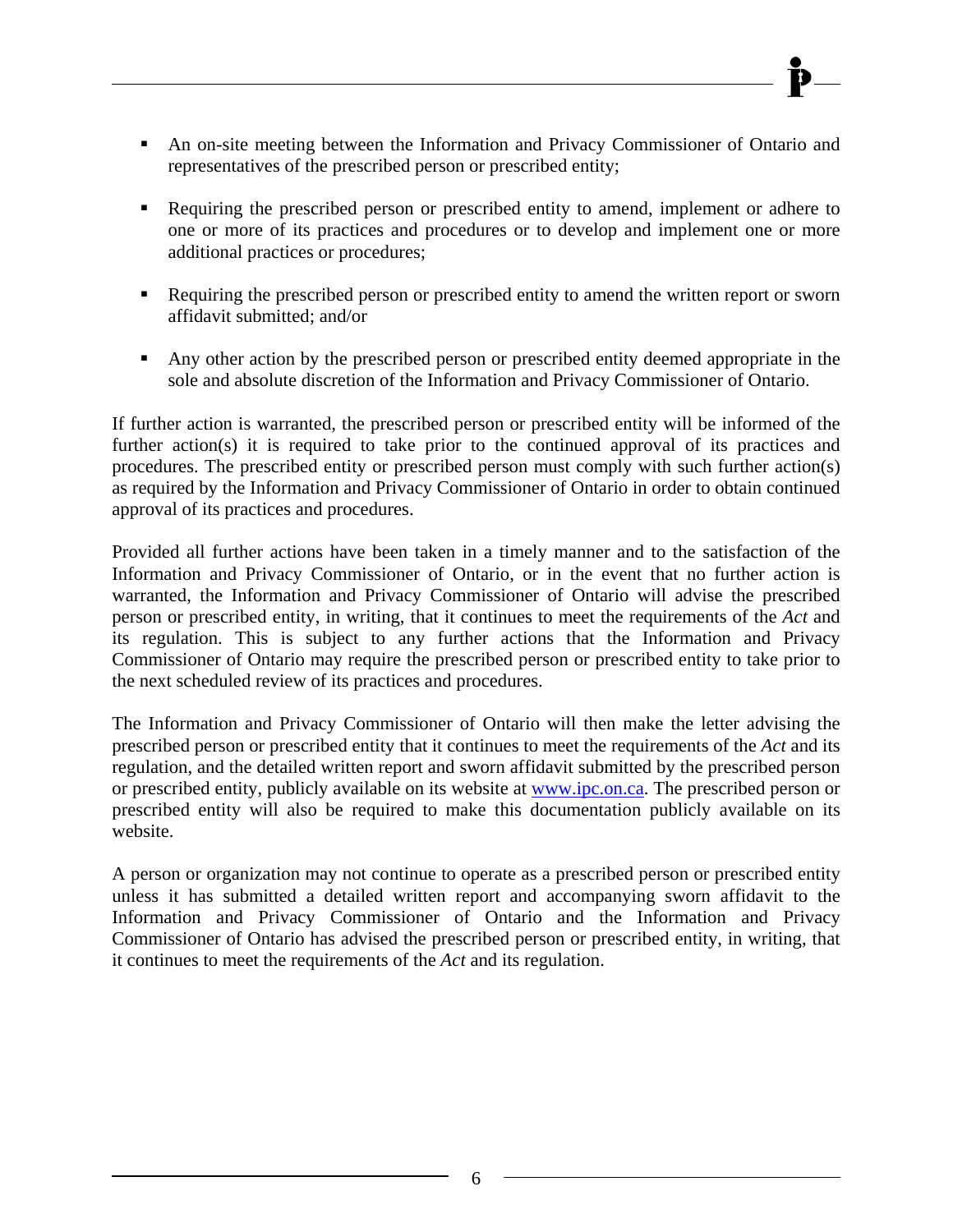# **Rationale for the Change in the Review Process**

Due to resource constraints and the large number of persons and organizations seeking to be prescribed as a prescribed person or prescribed entity, the process for the three-year review of the practices and procedures of the prescribed persons and prescribed entities needed to be streamlined.

The new review process ensures that prescribed persons and prescribed entities develop, implement and adhere to consistent and uniform practices and procedures to protect the privacy of individuals whose personal health information is received and to maintain the confidentiality of that information and ensures that the prescribed persons and prescribed entities are subject to appropriate oversight in respect of these practices and procedures.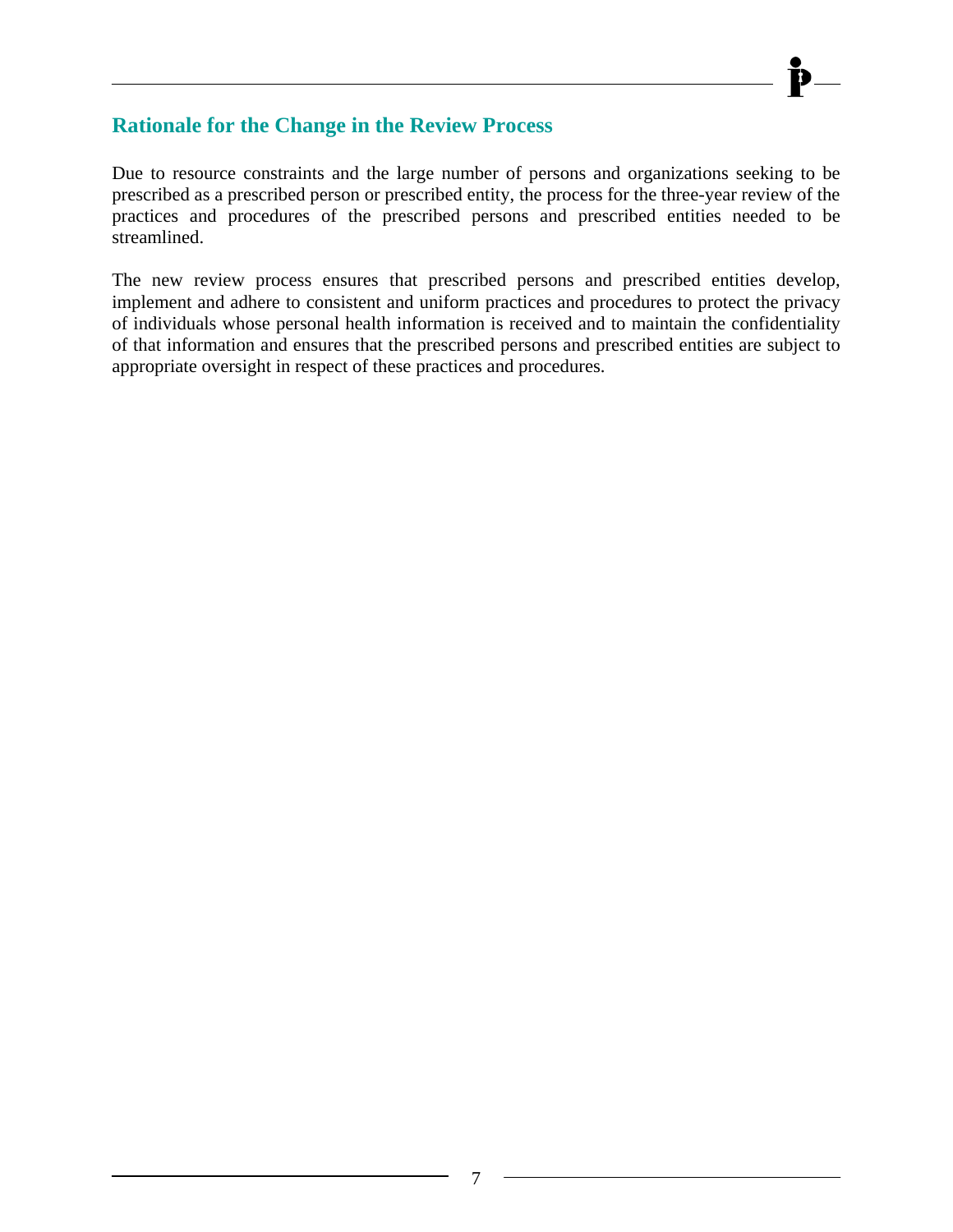# **APPENDIX "A" LIST OF REQUIRED DOCUMENTATION**

 $\mathbf{\mathbf{\hat{P}}}-$ 

# <span id="page-12-1"></span><span id="page-12-0"></span>**Part 1 – Privacy Documentation**

| <b>Categories</b>                                                   | <b>Required Documentation</b>                                                                                                                                                                   | Page No.<br><b>Appendix "B"</b> |
|---------------------------------------------------------------------|-------------------------------------------------------------------------------------------------------------------------------------------------------------------------------------------------|---------------------------------|
| <b>General Privacy Policies,</b><br><b>Procedures and Practices</b> | Privacy policy in respect of its status as a<br>1.<br>prescribed person or prescribed entity<br>Policy and procedures for ongoing review of<br>2.<br>privacy policies, procedures and practices | 15<br>18                        |
| <b>Transparency</b>                                                 | 3.<br>Policy on the transparency of privacy<br>policies, procedures and practices                                                                                                               | 19                              |
|                                                                     | Policy and procedures for the collection of<br>4.<br>personal health information                                                                                                                | 20                              |
|                                                                     | 5.<br>List of data holdings containing personal<br>health information                                                                                                                           | 22                              |
| <b>Collection of Personal</b><br><b>Health Information</b>          | Policy and procedures for statements of<br>6.<br>purpose for data holdings containing personal<br>health information                                                                            | 23                              |
|                                                                     | Statements of purpose for data holdings<br>7.<br>containing personal health information                                                                                                         | 24                              |
|                                                                     | 8.<br>Policy and procedures for limiting agent<br>access to and use of personal health<br>information                                                                                           | 24                              |
| <b>Use of Personal Health</b><br><b>Information</b>                 | Log of agents granted approval to access and<br>9.<br>use personal health information                                                                                                           | 28                              |
|                                                                     | 10. Policy and procedures for the use of personal<br>health information for research                                                                                                            | 28                              |
|                                                                     | 11. Log of approved uses of personal health<br>information for research                                                                                                                         | 32                              |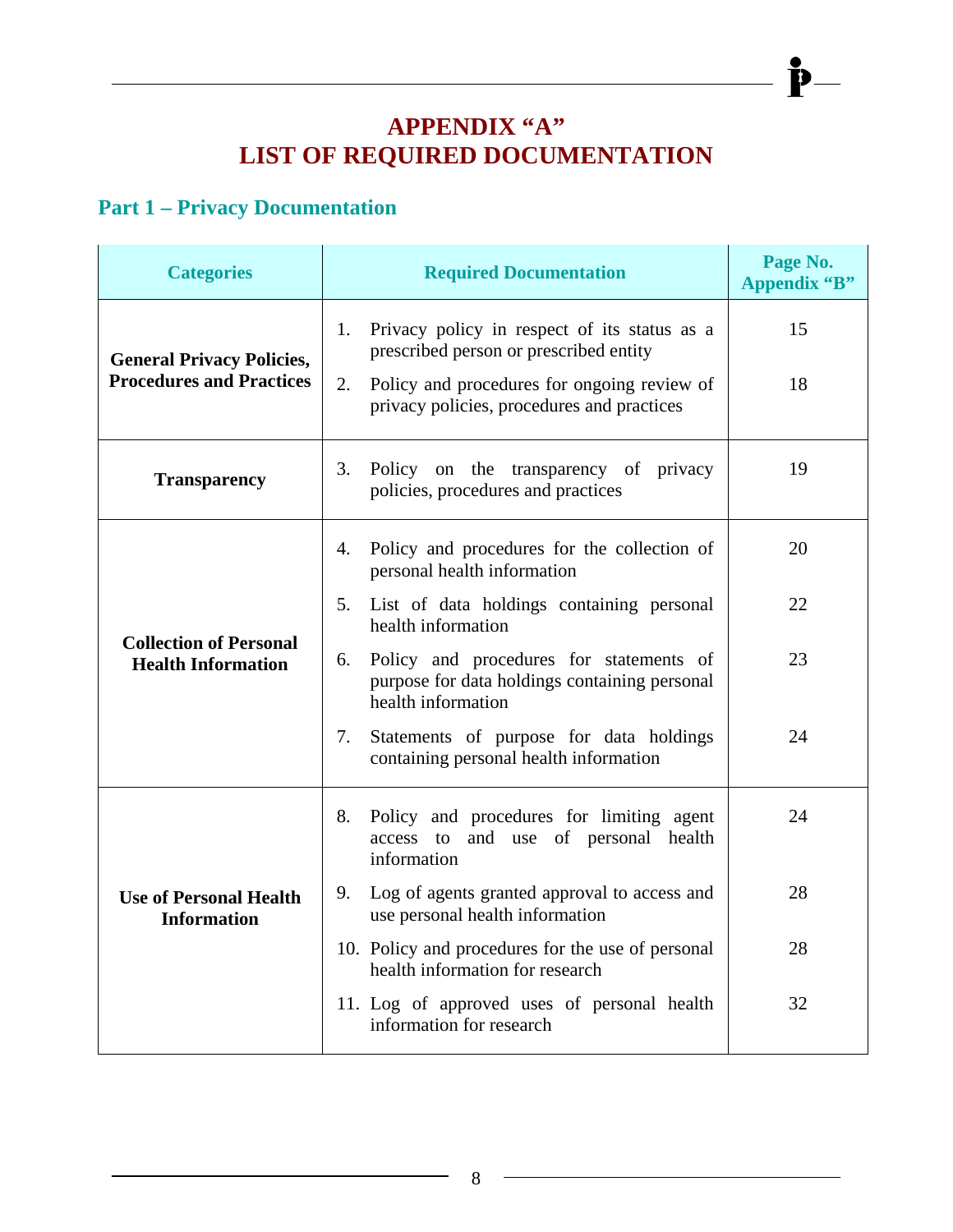| <b>Categories</b>                                              | <b>Required Documentation</b>                                                                                                                   | Page No.<br><b>Appendix "B"</b> |
|----------------------------------------------------------------|-------------------------------------------------------------------------------------------------------------------------------------------------|---------------------------------|
|                                                                | 12. Policy and procedures for disclosure of<br>personal health information for purposes<br>other than research                                  | 33                              |
| <b>Disclosure of Personal</b><br><b>Health Information</b>     | 13. Policy and procedures for disclosure of<br>personal health information for research<br>purposes and the execution of research<br>agreements | 37                              |
|                                                                | 14. Template research agreement                                                                                                                 | 41                              |
|                                                                | 15. Log of research agreements                                                                                                                  | 45                              |
| <b>Data Sharing</b>                                            | 16. Policy and procedures for the execution of<br>data sharing agreements                                                                       | 45                              |
| <b>Agreements</b>                                              | 17. Template data sharing agreement                                                                                                             | 46                              |
|                                                                | 18. Log of data sharing agreements                                                                                                              | 50                              |
|                                                                | 19. Policy and procedures for executing<br>agreements with third party service providers<br>in respect of personal health information           | 50                              |
| <b>Agreements with Third</b><br><b>Party Service Providers</b> | 20. Template agreement for all third party service<br>providers                                                                                 | 51                              |
|                                                                | 21. Log of agreements with third party service<br>providers                                                                                     | 57                              |
|                                                                | 22. Policy and procedures for the linkage of<br>records of personal health information                                                          | 57                              |
| <b>Data Linkage and Data</b><br><b>De-Identification</b>       | 23. Log of approved linkages of records of<br>personal health information                                                                       | 60                              |
|                                                                | 24. Policy and procedures with respect to de-<br>identification and aggregation                                                                 | 60                              |

 $\overline{\mathbf{P}}$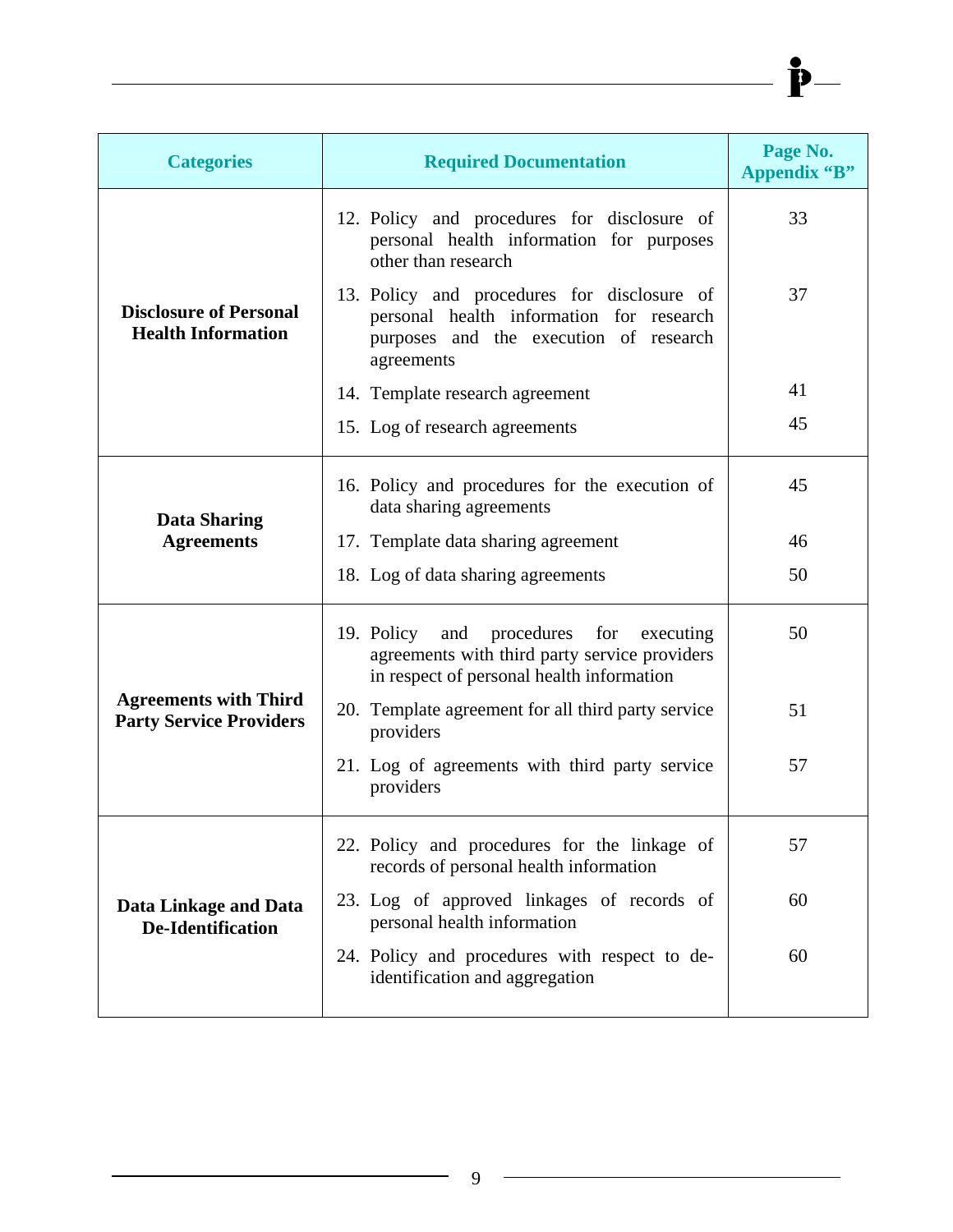| <b>Categories</b>                           | <b>Required Documentation</b>                              | Page No.<br><b>Appendix "B"</b> |
|---------------------------------------------|------------------------------------------------------------|---------------------------------|
| <b>Privacy Impact</b><br><b>Assessments</b> | 25. Privacy impact assessment policy<br>and<br>procedures  | 62                              |
|                                             | 26. Log of privacy impact assessments                      | 64                              |
| <b>Privacy Audit Program</b>                | 27. Policy and procedures in respect of privacy<br>audits  | 65                              |
|                                             | 28. Log of privacy audits                                  | 66                              |
|                                             | 29. Policy and procedures for privacy breach<br>management | 66                              |
| <b>Privacy Breaches,</b>                    | 30. Log of privacy breaches                                | 69                              |
| <b>Inquiries and Complaints</b>             | 31. Policy and procedures for privacy complaints           | 70                              |
|                                             | 32. Log of privacy complaints                              | 73                              |
|                                             | 33. Policy and procedures for privacy inquiries            | 73                              |

 $\rightharpoonup$   $\mathbf{P}$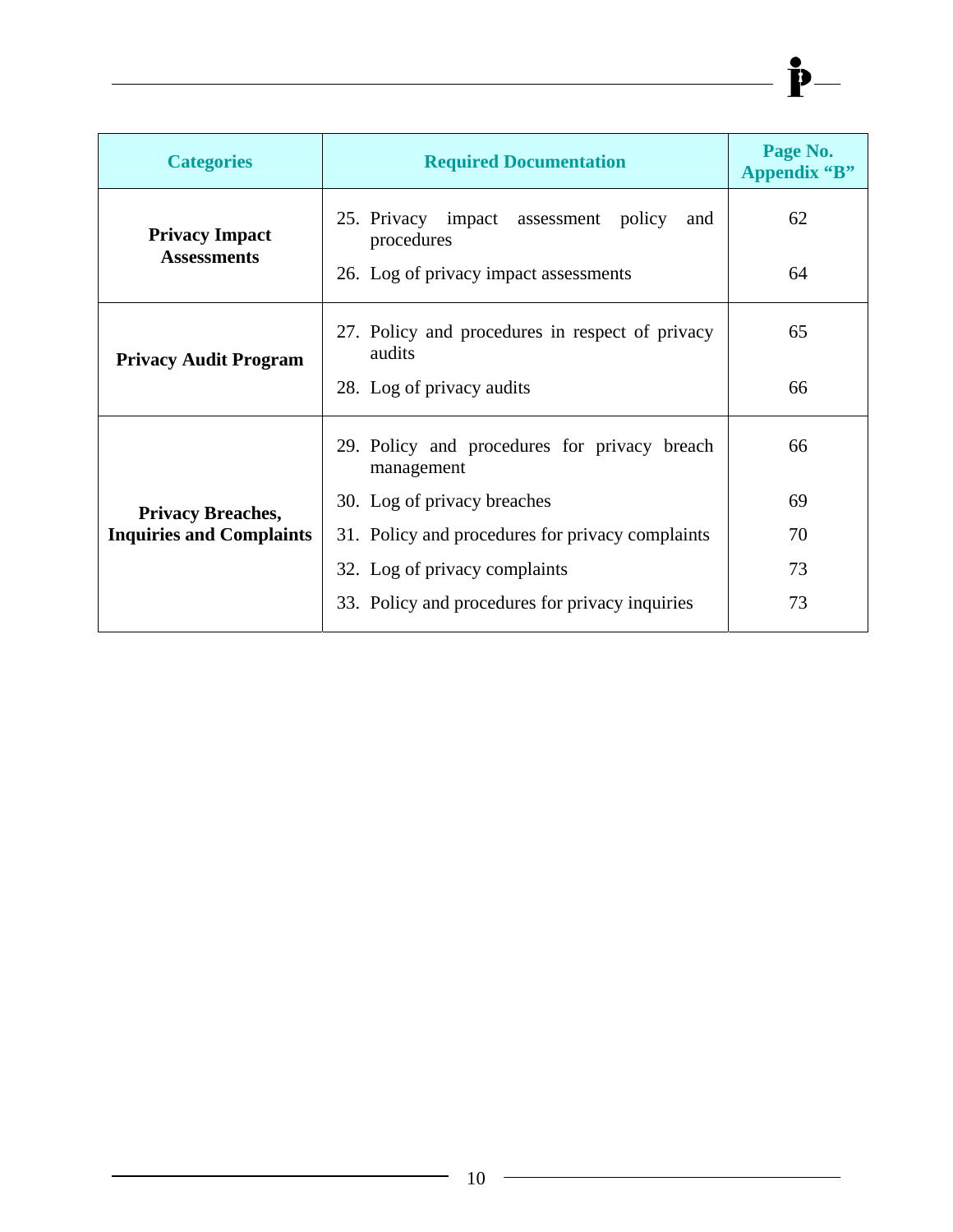# <span id="page-15-0"></span>**Part 2 – Security Documentation**

| <b>Categories</b>                                  | <b>Required Documentation</b>                                                                                                                                                                    | Page No.<br><b>Appendix "B"</b> |
|----------------------------------------------------|--------------------------------------------------------------------------------------------------------------------------------------------------------------------------------------------------|---------------------------------|
| <b>General Security Policies</b><br>and Procedures | Information security policy<br>1.<br>Policy and procedures for ongoing review of<br>2.<br>security policies, procedures and practices                                                            | 75<br>77                        |
| <b>Physical Security</b>                           | Policy and procedures for ensuring physical<br>3.<br>security of personal health information<br>Log of agents with access to the premises of<br>4.<br>the prescribed person or prescribed entity | 78<br>81                        |
|                                                    | Policy and procedures for secure retention of<br>5.<br>records of personal health information                                                                                                    | 82                              |
| <b>Retention, Transfer</b>                         | Policy and procedures for secure retention of<br>6.<br>records of personal health information on<br>mobile devices                                                                               | 84                              |
| and Disposal                                       | Policy and procedures for secure transfer of<br>7.<br>records of personal health information                                                                                                     | 87                              |
|                                                    | Policy and procedures for secure disposal of<br>8.<br>records of personal health information                                                                                                     | 88                              |
|                                                    | Policy and procedures relating to passwords<br>9.                                                                                                                                                | 91                              |
|                                                    | 10. Policy and procedures for maintaining and<br>reviewing system control and audit logs                                                                                                         | 92                              |
|                                                    | 11. Policy and procedures for patch management                                                                                                                                                   | 94                              |
| <b>Information Security</b>                        | 12. Policy and procedures related to change<br>management                                                                                                                                        | 95                              |
|                                                    | 13. Policy and procedures for back-up and<br>recovery of records of personal health<br>information                                                                                               | 96                              |
|                                                    | 14. Policy and procedures on the acceptable use<br>of technology                                                                                                                                 | 98                              |

 $\mathbf{\dot{P}}-$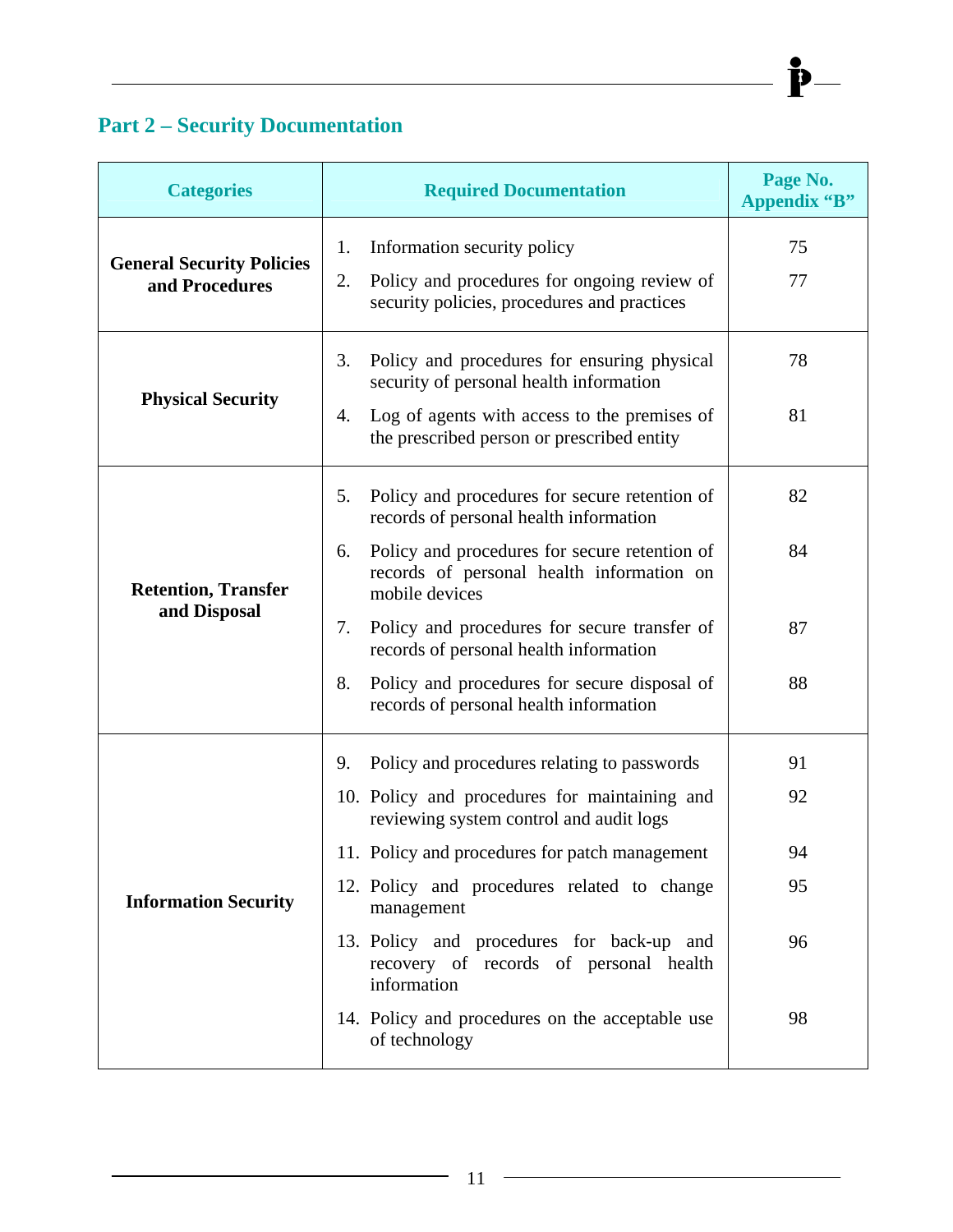| <b>Categories</b>             | <b>Required Documentation</b>                                           | Page No.<br><b>Appendix "B"</b> |
|-------------------------------|-------------------------------------------------------------------------|---------------------------------|
| <b>Security Audit Program</b> | 15. Policy and procedures in respect of security<br>audits              | 99                              |
|                               | 16. Log of security audits                                              | 100                             |
| <b>Information Security</b>   | 17. Policy and procedures for information<br>security breach management | 101                             |
| <b>Breaches</b>               | 18. Log of information security breaches                                | 103                             |
|                               |                                                                         |                                 |

 $\longrightarrow \mathbf{P}$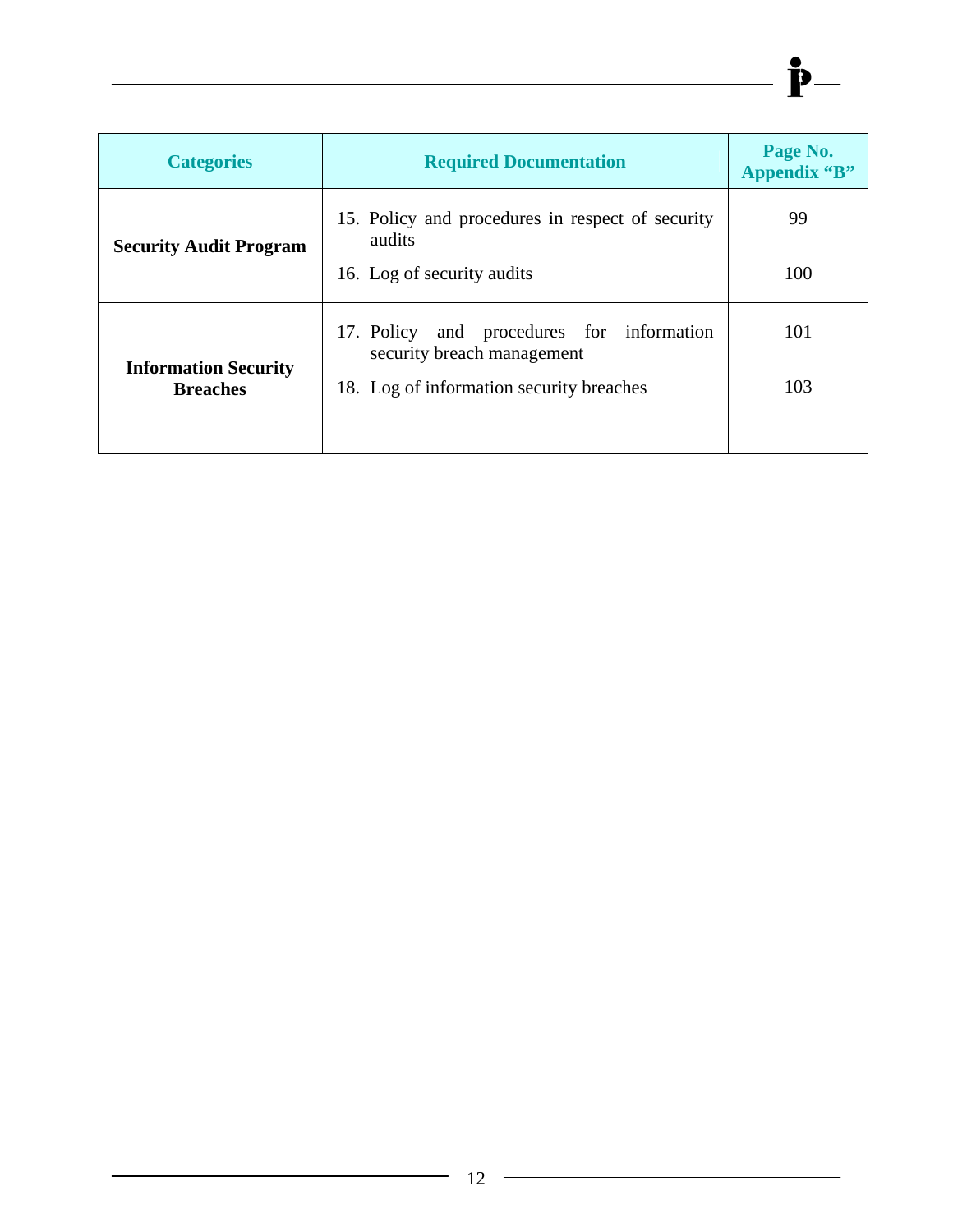# <span id="page-17-0"></span>**Part 3 – Human Resources Documentation**

| <b>Categories</b>                                        | <b>Required Documentation</b>                                                                                                                                                                                                  | Page No.<br><b>Appendix "B"</b> |
|----------------------------------------------------------|--------------------------------------------------------------------------------------------------------------------------------------------------------------------------------------------------------------------------------|---------------------------------|
| <b>Privacy Training</b><br>and Awareness                 | Policy and procedures for privacy training<br>1.<br>and awareness<br>2.<br>Log of attendance at initial privacy<br>orientation and ongoing privacy training                                                                    | 105<br>107                      |
| <b>Security Training</b><br>and Awareness                | Policy and procedures for security training<br>3.<br>and awareness<br>Log of attendance at initial<br>4.<br>security<br>orientation and ongoing security training                                                              | 107<br>110                      |
| <b>Confidentiality</b><br><b>Agreements</b>              | Policy and procedures for the execution of<br>5.<br>confidentiality agreements by agents<br>Template confidentiality agreement with<br>6.<br>agents<br>7.<br>Log of executed confidentiality agreements<br>with agents         | 110<br>111<br>112               |
| <b>Responsibility for</b><br><b>Privacy and Security</b> | 8.<br>Job description for the position(s) delegated<br>day-to-day authority to manage the privacy<br>program<br>9.<br>Job description for the position (s) delegated<br>day-to-day authority to manage the security<br>program | 113<br>114                      |
| <b>Termination of</b><br>Relationship                    | 10. Policy and procedures for termination or<br>cessation of the employment or contractual<br>relationship                                                                                                                     | 114                             |
| <b>Discipline</b>                                        | 11. Policy and procedures for discipline and<br>corrective action                                                                                                                                                              | 116                             |

 $\mathbf{\dot{P}}-$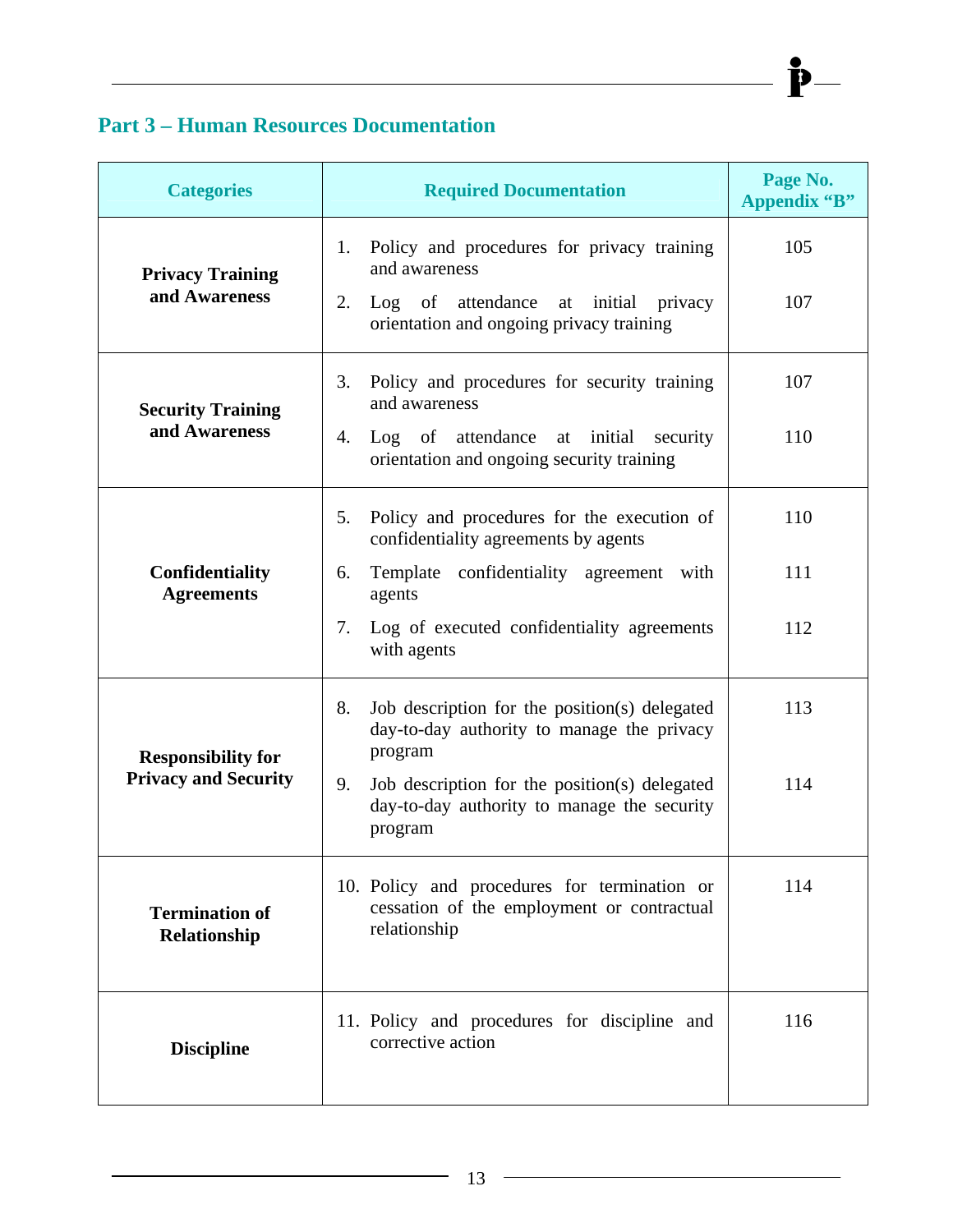# <span id="page-18-0"></span> **Part 4 – Organizational and Other Documentation**

| <b>Categories</b>                                          | <b>Required Documentation</b>                                                                                        | Page No.<br><b>Appendix "B"</b> |
|------------------------------------------------------------|----------------------------------------------------------------------------------------------------------------------|---------------------------------|
|                                                            | Privacy governance and<br>accountability<br>1.<br>framework                                                          | 117                             |
| Governance                                                 | 2.<br>Security governance<br>and<br>accountability<br>framework                                                      | 118                             |
|                                                            | 3.<br>Terms of reference for committees with roles<br>with respect to the privacy program and/or<br>security program | 119                             |
|                                                            | Corporate risk management framework<br>4.                                                                            | 119                             |
|                                                            | 5.<br>Corporate risk register                                                                                        | 121                             |
| <b>Risk Management</b>                                     | Policy and procedures for maintaining a<br>6.<br>consolidated log of recommendations                                 | 121                             |
|                                                            | 7.<br>Consolidated log of recommendations                                                                            | 122                             |
| <b>Business Continuity and</b><br><b>Disaster Recovery</b> | Business continuity and disaster recovery plan<br>8.                                                                 | 122                             |

 $\mathbf{\dot{P}}$ 

<u> 1989 - Johann Barn, mars ar breist bestjoerde te gemeente gemeente van de gemeente van de gemeente van de ge</u>

÷.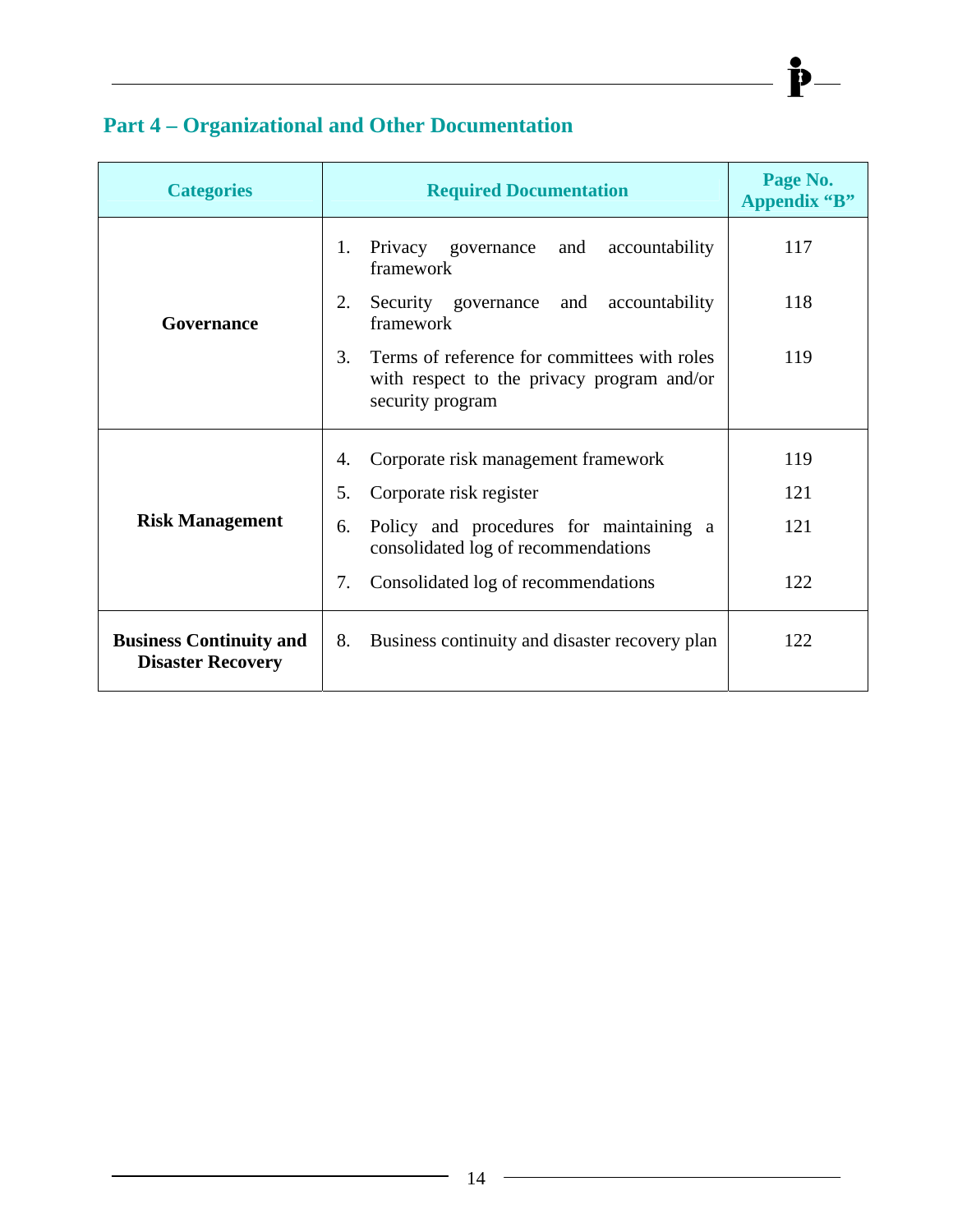# **APPENDIX "B" MINIMUM CONTENT OF REQUIRED DOCUMENTATION**

# <span id="page-19-1"></span><span id="page-19-0"></span>**Part 1 – Privacy Documentation**

## <span id="page-19-2"></span>**1. Privacy Policy in Respect of its Status as a Prescribed Person or Prescribed Entity**

An overarching privacy policy, or equivalent, must be developed and implemented in relation to personal health information received by the person or organization as a prescribed person or prescribed entity under the *Personal Health Information Protection Act, 2004* ("the Privacy Policy"). At a minimum, the Privacy Policy must address the matters outlined below.

#### *Status under the Act*

The Privacy Policy must describe the status of the person or organization as a prescribed person or prescribed entity under the *Personal Health Information Protection Act, 2004* ("the *Act*") and the duties and responsibilities that arise as a result of this status. In particular, the Privacy Policy must indicate that the prescribed person or prescribed entity has implemented policies, procedures and practices to protect the privacy of individuals whose personal health information it receives and to maintain the confidentiality of that information and that these policies, procedures and practices are subject to review by the Information and Privacy Commissioner of Ontario every three years.

The Privacy Policy must also articulate a commitment by the prescribed person or prescribed entity to comply with the provisions of the *Act* and its regulation applicable to prescribed persons or prescribed entities, as the case may be.

#### *Privacy and Security Accountability Framework*

The accountability framework for ensuring compliance with the *Act* and its regulation and for ensuring compliance with the privacy and security policies, procedures and practices implemented by the prescribed person or prescribed entity must also be articulated. In particular, the Privacy Policy must indicate that the Chief Executive Officer or the Executive Director, as the case may be, is ultimately accountable for ensuring compliance with the *Act* and its regulation and for ensuring compliance with the privacy and security policies, procedures and practices implemented.

The Privacy Policy must also identify the position(s) that have been delegated day-to-day authority to manage the privacy program and the security program and to whom these positions report. It must further identify the duties and responsibilities of the position(s) that have been delegated day-to-day authority to manage the privacy program and the security program and some of the key activities of these programs. The Privacy Policy should also identify other positions or committees that support the privacy program and/or the security program and their role in respect of these programs.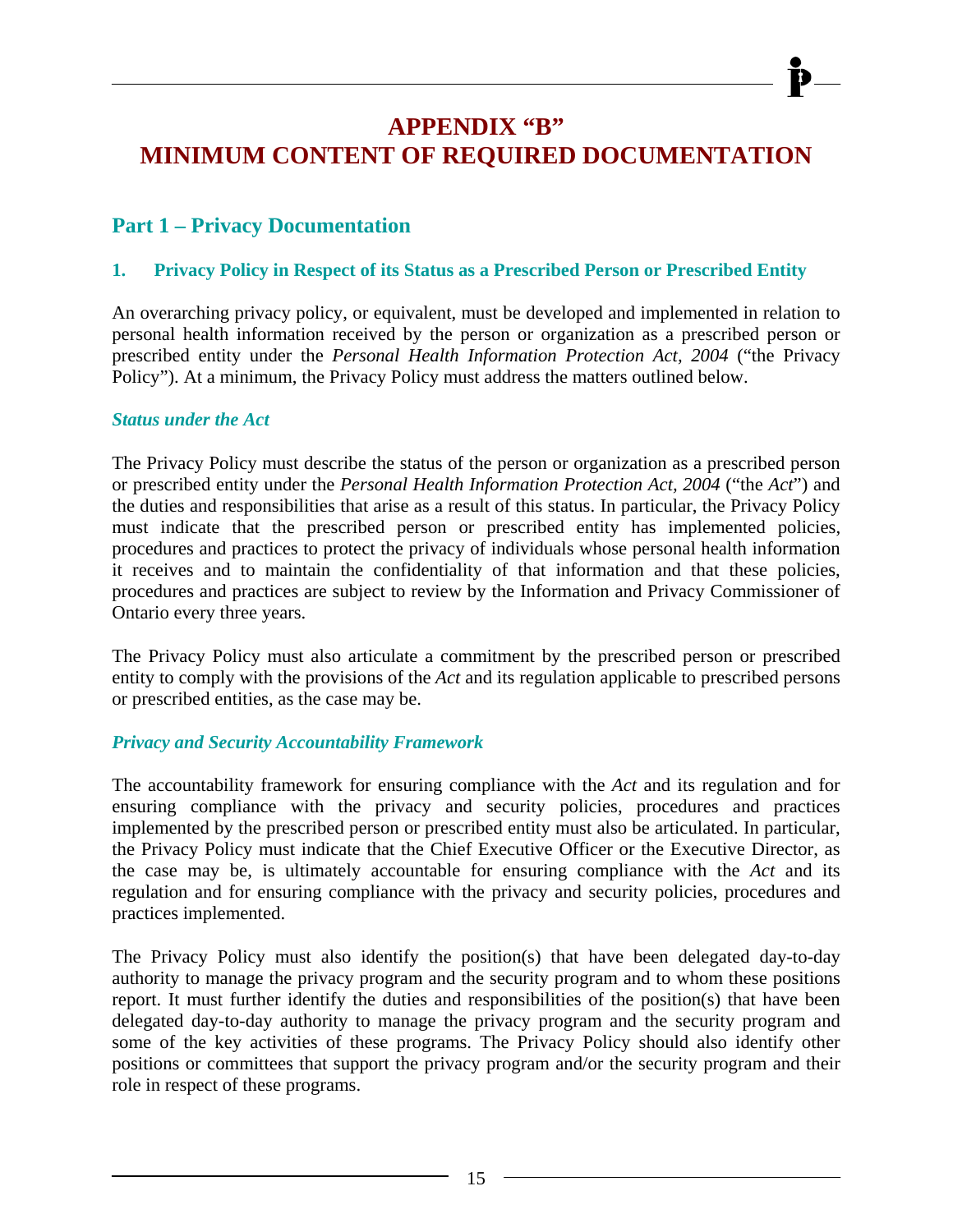#### *Collection of Personal Health Information*

The Privacy Policy must identify the purposes for which personal health information is collected, the types of personal health information collected and the persons or organizations from which personal health information is typically collected. In identifying the purposes for which personal health information is collected, the prescribed person or prescribed entity must ensure that each collection identified in the Privacy Policy is consistent with the collections of personal health information permitted by the *Act* and its regulation.

The Privacy Policy must also articulate a commitment by the prescribed person or prescribed entity not to collect personal health information if other information will serve the purpose and not to collect more personal health information than is reasonably necessary to meet the purpose. In this regard, the Privacy Policy must outline the policies, procedures and practices implemented by the prescribed person or prescribed entity to ensure that both the amount and the type of personal health information collected is limited to that which is reasonably necessary for its purpose.

The Privacy Policy must also contain a list of the data holdings of personal health information maintained by the prescribed person or prescribed entity and must identify where an individual may obtain further information in relation to the purposes, data elements and data sources for each data holding of personal health information.

# *Use of Personal Health Information*

The purposes for which the prescribed person or prescribed entity uses personal health information must be identified. In identifying these purposes, the prescribed person or prescribed entity must clearly distinguish between the use of personal health information and the use of deidentified and/or aggregate information and between the use of personal health information for purposes of subsection 39(1)(c) or section 45 of the *Act*, as the case may be, and the use of personal health information for research purposes. The prescribed person or prescribed entity must also ensure that each use of personal health information identified in the Privacy Policy is consistent with the uses of personal health information permitted by the *Act* and its regulation.

The Privacy Policy must further articulate a commitment by the prescribed person or prescribed entity not to use personal health information if other information will serve the purpose and not to use more personal health information than is reasonably necessary to meet the purpose and must identify some of the policies, procedures and practices implemented by the prescribed person or prescribed entity in this regard, including limits on the use of personal health information by agents.

The Privacy Policy should also state that the prescribed person or prescribed entity remains responsible for personal health information used by its agents and should identify the policies, procedures and practices implemented to ensure that its agents only collect, use, disclose, retain and dispose of personal health information in compliance with the *Act* and its regulation and in compliance with the privacy and security policies, procedures and practices implemented.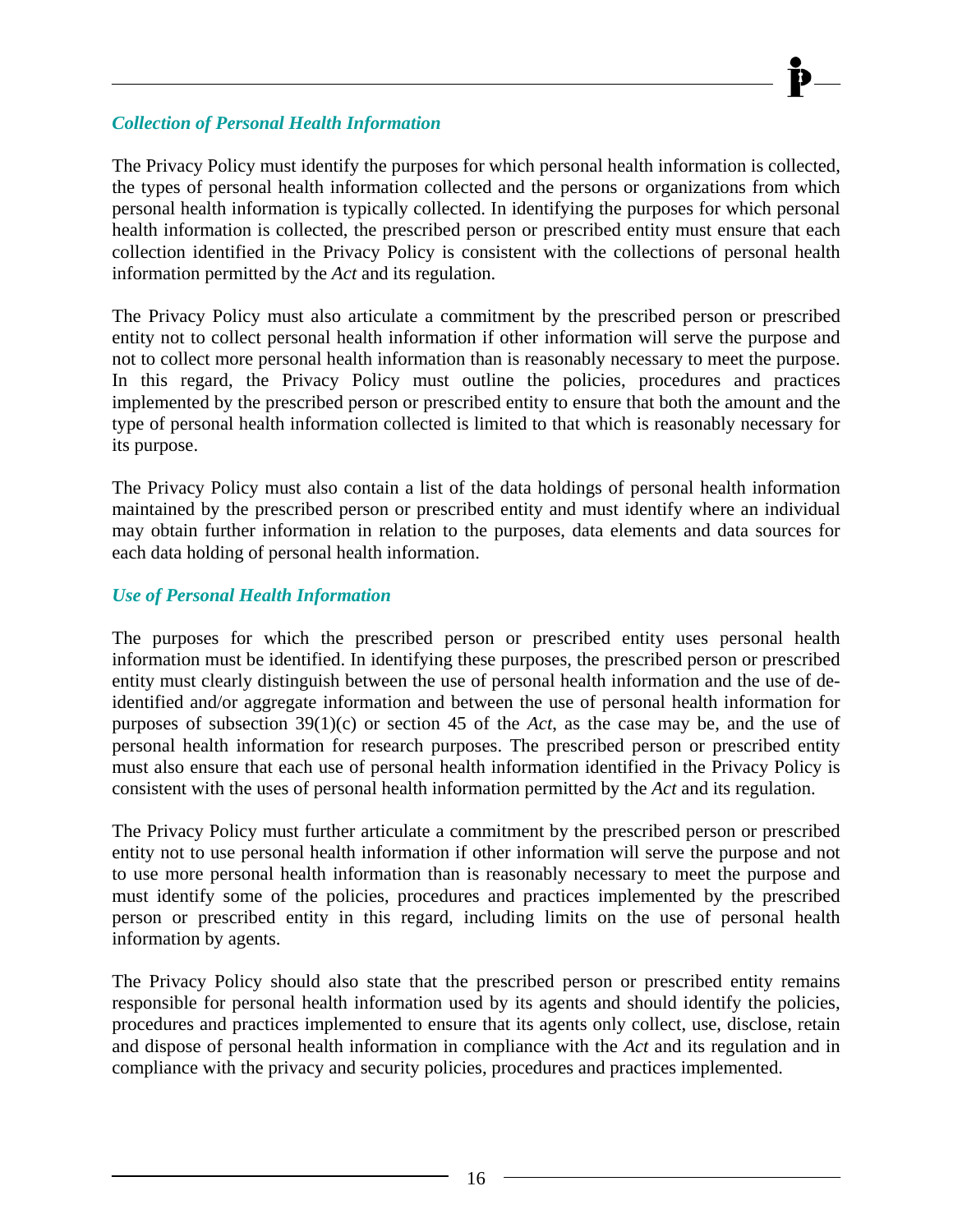#### *Disclosure of Personal Health Information*

The Privacy Policy must identify the purposes for which and the circumstances in which personal health information is disclosed, to whom such disclosures are typically made and the statutory or other requirements that must be satisfied prior to such disclosures. The prescribed person or prescribed entity must ensure that each disclosure identified in the Privacy Policy is consistent with the disclosures of personal health information permitted by the *Act* and its regulation.

The Privacy Policy must also clearly distinguish between the purposes for which and the circumstances in which personal health information is disclosed and the circumstances in which and the purposes for which de-identified and/or aggregate information is disclosed. It must further indicate that the prescribed person or prescribed entity will review all de-identified and/or aggregate information prior to its disclosure in order to ensure that it is not reasonably foreseeable in the circumstances that the information could be utilized, either alone or with other information, to identify an individual.

Additionally, the Privacy Policy must articulate a commitment by the prescribed person or prescribed entity not to disclose personal health information if other information will serve the purpose and not to disclose more personal health information than is reasonably necessary to meet the purpose and must identify some of the policies, procedures and practices implemented by the prescribed person or prescribed entity in this regard.

#### *Secure Retention, Transfer and Disposal of Records of Personal Health Information*

The Privacy Policy must address the secure retention of records of personal health information in both paper and electronic format, including how long records of personal health information are retained, whether the records are retained in identifiable form and the secure manner in which they are retained. It must also address the manner in which records of personal health information in both electronic and paper format will be securely transferred and disposed of.

#### *Implementation of Administrative, Technical and Physical Safeguards*

The Privacy Policy must outline some of the administrative, technical and physical safeguards implemented to protect the privacy of individuals whose personal health information is received and to maintain the confidentiality of that information, including the steps taken to protect personal health information against theft, loss and unauthorized use or disclosure and to protect records of personal health information against unauthorized copying, modification or disposal.

#### *Inquiries, Concerns or Complaints Related to Information Practices*

The Privacy Policy is required to identify the agent(s) to whom and the manner in which individuals may direct inquiries, concerns or complaints related to the privacy policies, procedures and practices of the prescribed person or prescribed entity and related to the compliance of the prescribed person or prescribed entity with the *Act* and its regulation.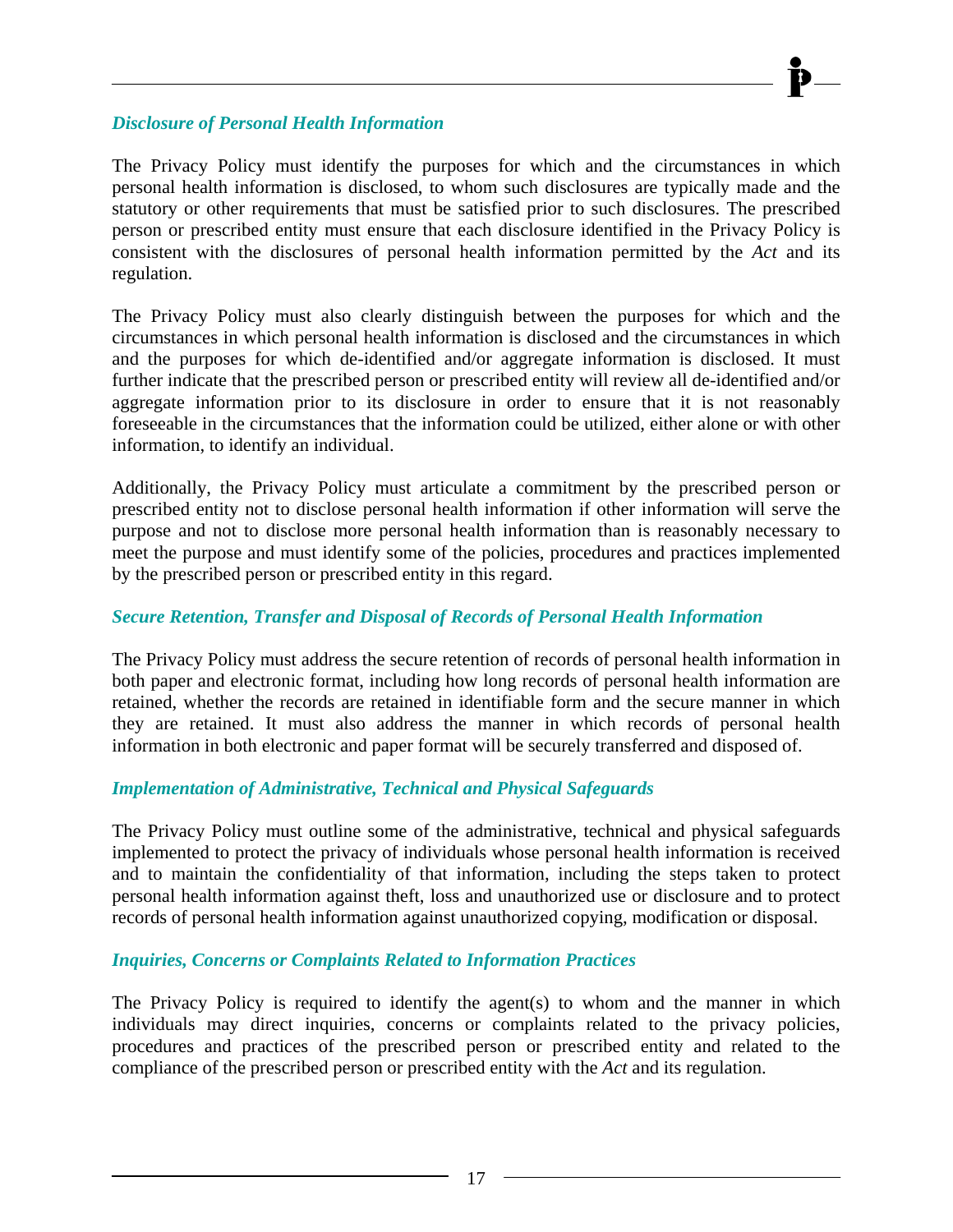The information provided must include the name and/or title, mailing address and contact information for the agent(s) to whom inquiries, concerns or complaints may be directed and the manner and format in which these inquiries, concerns or complaints may be made. It should also state that individuals may direct complaints regarding the compliance of the prescribed person or prescribed entity with the *Act* and its regulation to the Information and Privacy Commissioner of Ontario and provide the mailing address and contact information for the Information and Privacy Commissioner of Ontario.

## *Transparency of Practices in Respect of Personal Health Information*

The Privacy Policy must identify where individuals may obtain further information in relation to the privacy policies, procedures and practices of the prescribed person or prescribed entity.

## <span id="page-22-0"></span>**2. Policy and Procedures for Ongoing Review of Privacy Policies, Procedures and Practices**

A policy and associated procedures must be developed and implemented for the ongoing review of the privacy policies, procedures and practices put in place by the prescribed person or prescribed entity. The purpose of the review is to determine whether amendments are needed or whether new privacy policies, procedures and practices are required.

The policy and procedures must identify the frequency of the review, the agent(s) responsible for undertaking the review, the procedure to be followed in undertaking the review and the time frame in which the review will be undertaken. At a minimum, the privacy policies, procedures and practices implemented by the prescribed person or prescribed entity must be reviewed on an annual basis. The policy and procedures must also identify the agent(s) responsible and the procedure to be followed in amending and/or drafting new privacy policies, procedures and practices if deemed necessary as a result of the review, and the agent(s) responsible and the procedure that must be followed in obtaining approval of any amended or newly developed privacy policies, procedures and practices.

In undertaking the review and determining whether amendments and/or new privacy policies, procedures and practices are necessary, the prescribed person or prescribed entity must have regard to any orders, guidelines, fact sheets and best practices issued by the Information and Privacy Commissioner of Ontario under the *Act* and its regulation; evolving industry privacy standards and best practices; amendments to the *Act* and its regulation relevant to the prescribed person or prescribed entity; and recommendations arising from privacy and security audits, privacy impact assessments and investigations into privacy complaints, privacy breaches and information security breaches. It must also take into account whether the privacy policies, procedures and practices of the prescribed person or prescribed entity continue to be consistent with its actual practices and whether there is consistency between and among the privacy and security policies, procedures and practices implemented.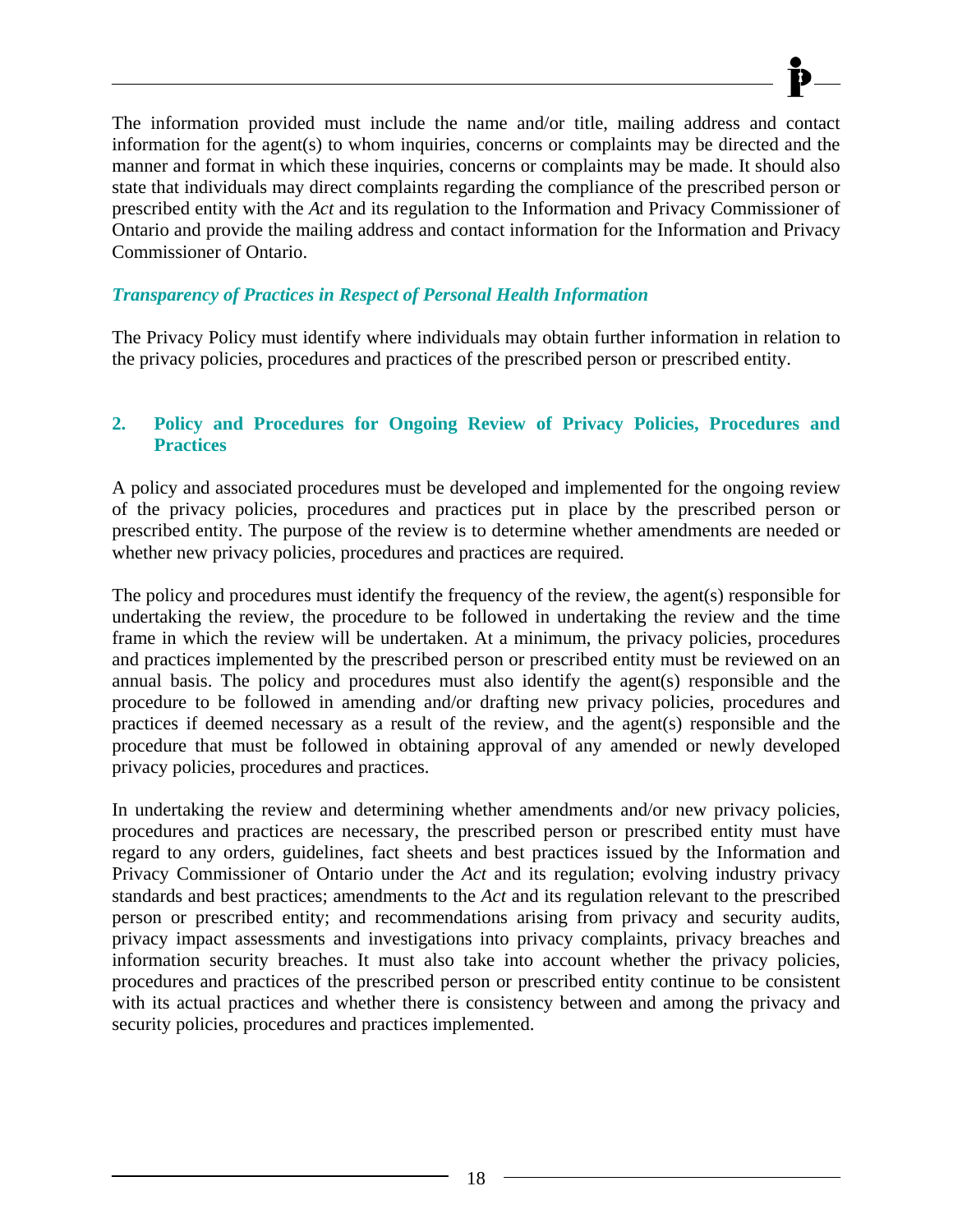The policy and its associated procedures must further identify the agent(s) responsible and the procedure to be followed in communicating the amended or newly developed privacy policies, procedures and practices, including the method and nature of the communication. It shall also identify the agent(s) responsible for and the procedure to be followed in reviewing and amending the communication materials available to the public and other stakeholders as a result of the amended or newly developed privacy policies, procedures and practices.

The prescribed person or prescribed entity must require agents to comply with the policy and its procedures and must address how and by whom compliance will be enforced and the consequences of breach. The policy and procedures must also stipulate that compliance will be audited in accordance with the *Policy and Procedures In Respect of Privacy Audits*, must set out the frequency with which the policy and procedures will be audited and must identify the agent(s) responsible for conducting the audit and for ensuring compliance with the policy and its procedures.

This policy and its associated procedures may either be a stand-alone document or may be combined with the *Policy and Procedures for Ongoing Review of Security Policies, Procedures and Practices*.

# <span id="page-23-0"></span>**3. Policy on the Transparency of Privacy Policies, Procedures and Practices**

A policy must be developed and implemented that identifies the information made available to the public and other stakeholders relating to the privacy policies, procedures and practices implemented by the prescribed person or prescribed entity and that identifies the means by which such information is made available. At a minimum, the policy must require the prescribed person or prescribed entity to make the following information available:

- Its Privacy Policy;
- **Brochures or frequently asked questions related to the privacy policies, procedures and** practices implemented by the prescribed person or prescribed entity;
- Documentation related to the review by the Information and Privacy Commissioner of Ontario of the policies, procedures and practices implemented by the prescribed person or prescribed entity to protect the privacy of individuals whose personal health information is received and to maintain the confidentiality of that information;
- A list of the data holdings of personal health information maintained by the prescribed person or prescribed entity; and
- $\blacksquare$  The name and/or title, mailing address and contact information of the agent(s) to whom inquiries, concerns or complaints regarding compliance with the privacy policies, procedures and practices implemented and regarding compliance with the *Act* and its regulation may be directed.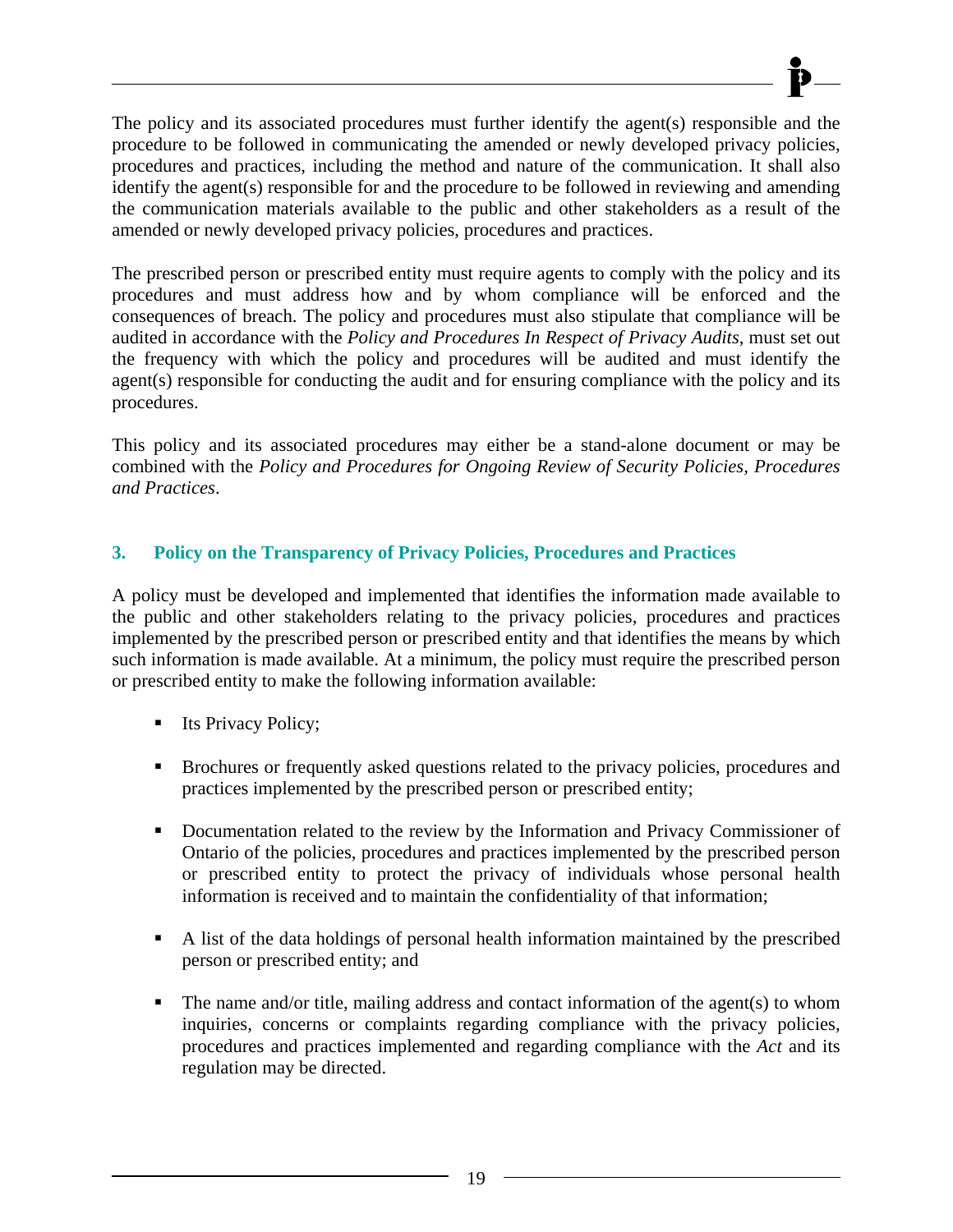It is recommended that privacy impact assessments or a summary of the privacy impact assessments conducted also be made available.

The policy must also set out the minimum content of the brochures or frequently asked questions described above. In particular, the brochures or frequently asked questions must describe the status of the prescribed person or prescribed entity under the *Act*, the duties and responsibilities arising from this status and the privacy policies, procedures and practices implemented in respect of personal health information, including:

- The types of personal health information collected and the persons or organizations from which this personal health information is typically collected;
- The purposes for which personal health information is collected;
- The purposes for which personal health information is used, and if identifiable information is not routinely used, the nature of the information that is used; and
- The circumstances in which and the purposes for which personal health information is disclosed and the persons or organizations to which it is typically disclosed.

The brochures or frequently asked questions must also identify some of the administrative, technical and physical safeguards implemented to protect the privacy of individuals whose personal health information is received and to maintain the confidentiality of that information, including the steps taken to protect personal health information against theft, loss and unauthorized use or disclosure and to protect records of personal health information against unauthorized copying, modification or disposal.

It is also recommended that the brochures or frequently asked questions provide the name and/or title, mailing address and contact information of the agent(s) to whom inquiries, concerns or complaints regarding compliance with the privacy policies, procedures and practices implemented and regarding compliance with the *Act* and its regulation may be directed.

#### <span id="page-24-0"></span>**4. Policy and Procedures for the Collection of Personal Health Information**

A policy and procedures must be developed and implemented to identify the purposes for which personal health information will be collected by the prescribed entity or prescribed person, the nature of the personal health information that will be collected, from whom the personal health information will typically be collected and the secure manner in which personal health information will be collected.

The policy and procedures must articulate a commitment by the prescribed person or prescribed entity not to collect personal health information unless the collection is permitted by the *Act* and its regulation, not to collect personal health information if other information will serve the purpose and not to collect more personal health information than is reasonably necessary to meet the purpose.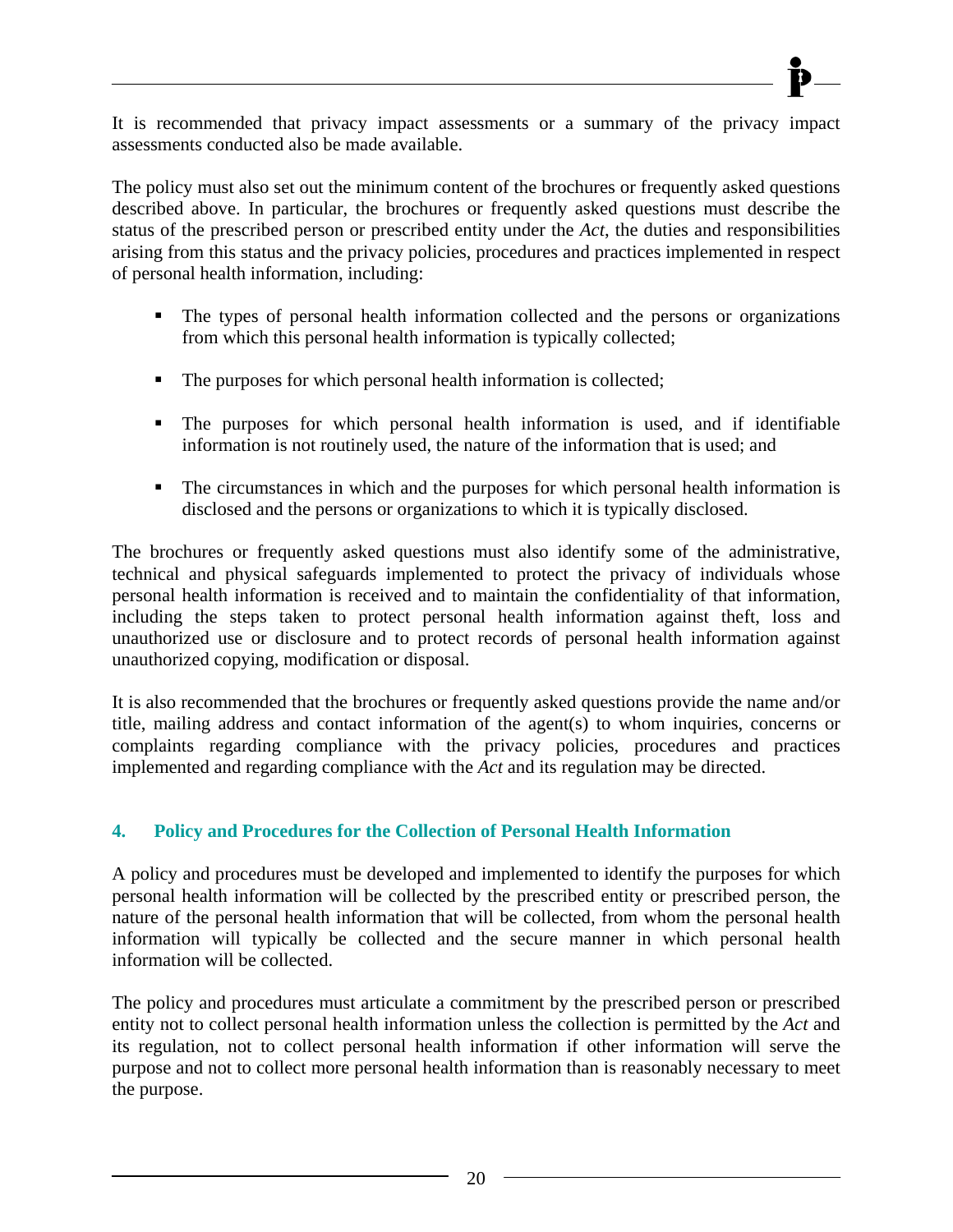The prescribed person or prescribed entity must require agents to comply with the policy and its procedures and must address how and by whom compliance will be enforced and the consequences of breach. The policy and procedures must also stipulate that compliance will be audited in accordance with the *Policy and Procedures In Respect of Privacy Audits*, must set out the frequency with which the policy and procedures will be audited and must identify the agent(s) responsible for conducting the audit and for ensuring compliance with the policy and its procedures.

The policy and procedures must also require agents to notify the prescribed person or prescribed entity at the first reasonable opportunity, in accordance with the *Policy and Procedures for Privacy Breach Management*, if an agent breaches or believes there may have been a breach of this policy or its procedures.

# *Review and Approval Process*

The policy and procedures must identify the agent(s) responsible for reviewing and determining whether to approve the collection of personal health information and the process that must be followed and the requirements that must be satisfied in this regard.

The policy and procedures must further set out the criteria that must be considered by the agent(s) responsible for determining whether to approve the collection of personal health information. At a minimum, the criteria must require the agent(s) responsible for determining whether to approve the collection of personal health information to ensure that the collection is permitted by the *Act* and its regulation and that any and all conditions or restrictions set out in the *Act* and its regulation have been satisfied. The criteria must also require the agent(s) responsible for determining whether to approve the collection of personal health information to ensure that other information, namely de-identified and/or aggregate information, will not serve the identified purpose and that no more personal health information is being requested than is reasonably necessary to meet the identified purpose.

The policy and procedures should also set out the manner in which the decision approving or denying the collection of personal health information and the reasons for the decision are documented; the method by which and the format in which the decision will be communicated; and to whom the decision will be communicated.

#### *Conditions or Restrictions on the Approval*

The policy and procedures must identify the conditions or restrictions that are required to be satisfied prior to the collection of personal health information, including any documentation and/or agreements that must be completed, provided or executed and the agent(s) or other persons or organizations responsible for completing, providing or executing the documentation and/or agreements. The conditions or restrictions identified in the policy and procedures, including the documentation and/or agreements that must be completed, provided or executed, shall have regard to the requirements of the *Act* and its regulation.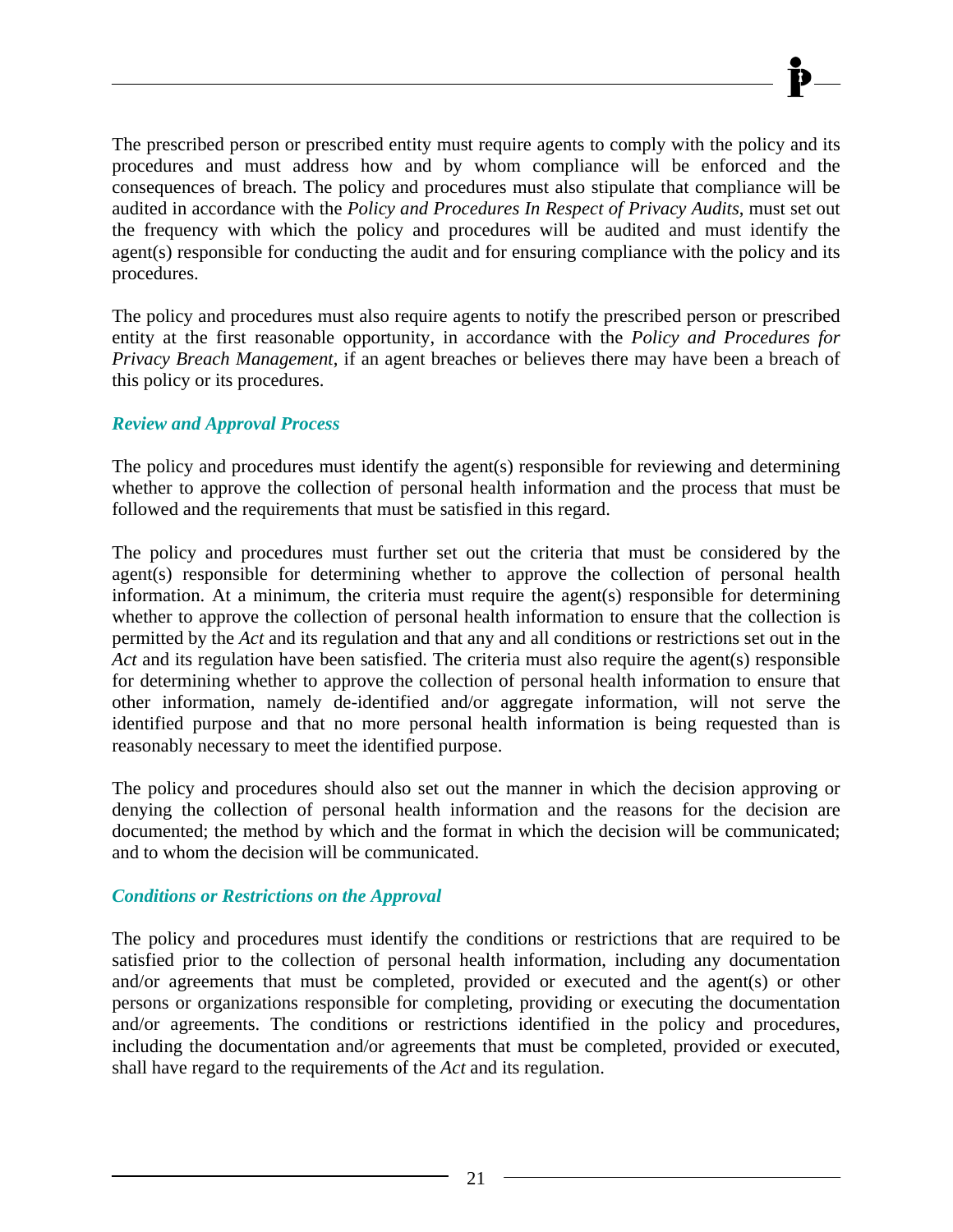The policy and procedures must also identify the agent(s) responsible for ensuring that any conditions or restrictions that must be satisfied prior to the collection of personal health information have in fact been satisfied.

#### *Secure Retention*

The policy and procedures must require that the records of personal health information collected by the prescribed person or prescribed entity be retained in a secure manner in compliance with the *Policy and Procedures for Secure Retention of Records of Personal Health Information*.

## *Secure Transfer*

If the personal health information is being collected by an agent of the prescribed person or prescribed entity, such as a chart abstractor, the policy and procedures shall require the records of personal health information to be transferred in a secure manner in compliance with the *Policy and Procedures for Secure Transfer of Records of Personal Health Information*.

## *Secure Return or Disposal*

The policy and procedures must identify the agent(s) responsible for ensuring that the records of personal health information that have been collected are either securely returned or securely disposed of, as the case may be, following the retention period or the date of termination set out in any documentation and/or agreements executed prior to the collection of the personal health information.

If the records of personal health information are to be returned to the person or organization from which they were collected, the policy and procedures must require the records to be transferred in a secure manner and in compliance with the *Policy and Procedures for Secure Transfer of Records of Personal Health Information*. If the records are to be disposed of, the policy and procedures must require the records to be disposed of in a secure manner and in compliance with the *Policy and Procedures for Secure Disposal of Records of Personal Health Information.* 

# <span id="page-26-0"></span>**5. List of Data Holdings Containing Personal Health Information**

The prescribed person or prescribed entity shall develop and retain an up-to-date list and brief description of the data holdings of personal health information maintained by the prescribed person or prescribed entity.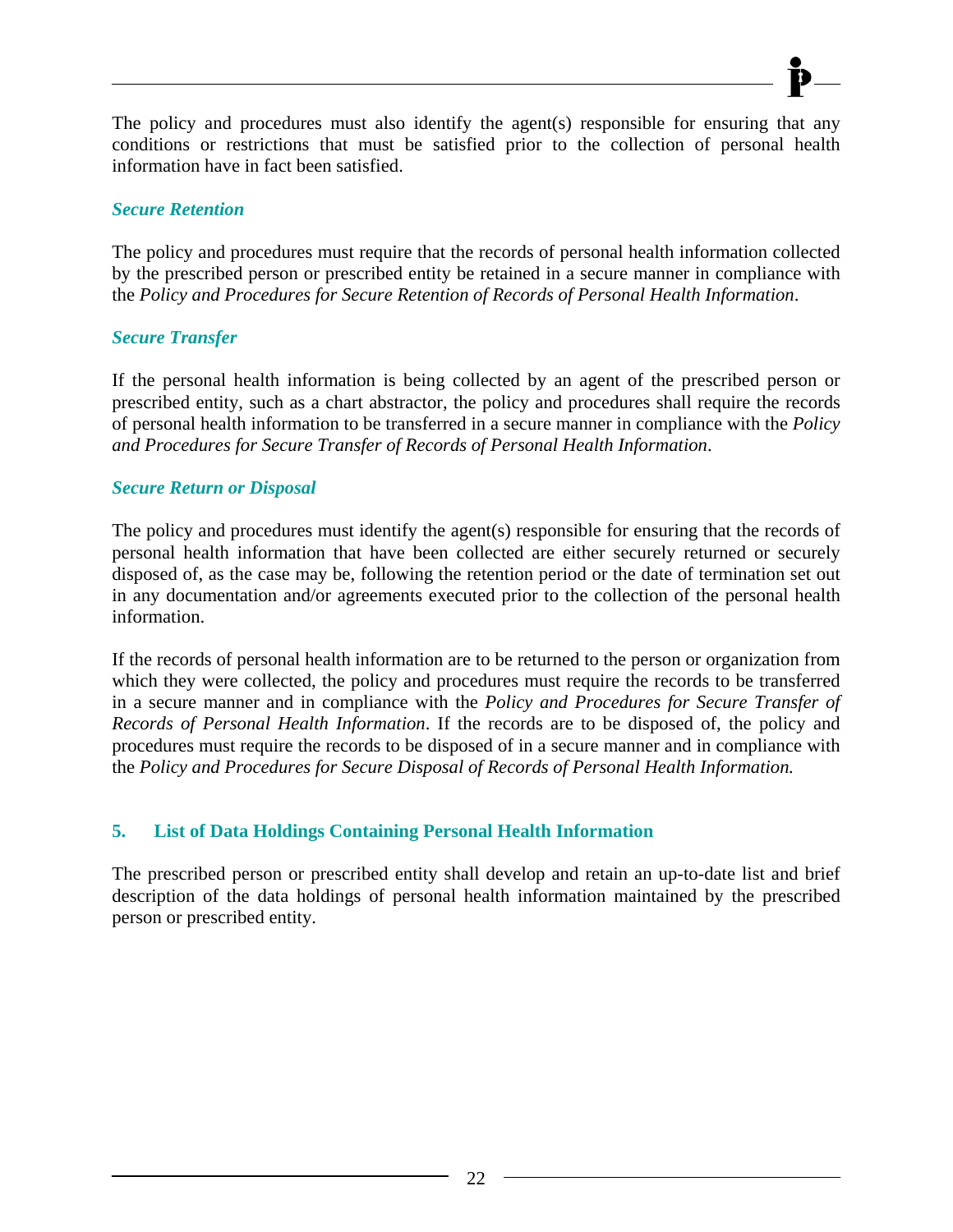#### <span id="page-27-0"></span>**6. Policy and Procedures for Statements of Purpose for Data Holdings Containing Personal Health Information**

A policy and procedures must be developed and implemented with respect to the creation, review, amendment and approval of statements of purpose for data holdings containing personal health information. The policy and procedures shall require the statements of purpose to set out the purpose of the data holding, the personal health information contained in the data holding, the source(s) of the personal health information and the need for the personal health information in relation to the identified purpose.

The policy and procedures must also identify the agent(s) responsible and the process that must be followed in completing the statements of purpose for the data holdings containing personal health information, including the agent(s) or other persons or organizations that must be consulted in completing the statements of purpose and the agent(s) responsible for approving the statements of purpose. The role of the agent(s) that have been delegated day-to-day authority to manage the privacy program in respect of the statements of purpose shall also be specified.

The persons and organizations that will be provided the statements of purpose shall also be identified. At a minimum, this should include the health information custodians or other persons or organizations from whom the personal health information in the data holding is collected.

The policy and procedures shall further require that the statements of purpose be reviewed on an ongoing basis in order to ensure their continued accuracy and in order to ensure that the personal health information collected for purposes of the data holding is still necessary for the identified purposes. In this regard, the frequency with which and the circumstances in which the statements of purpose are required to be reviewed must be identified.

The agent(s) responsible and the process that must be followed in reviewing the statements of purpose and in amending the statements of purpose, if necessary, shall also be documented. This shall include the agent(s) or other persons or organizations that must be consulted in reviewing, and if necessary, amending the statements of purpose and the agent(s) responsible for approving the amended statements of purpose. The policy and procedures must further identify the persons and organizations that will be provided amended statements of purpose upon approval, including health information custodians or other persons or organizations from whom the personal health information in the data holding is collected.

The prescribed person or prescribed entity shall require agents to comply with the policy and its procedures and must address how and by whom compliance will be enforced and the consequences of breach. The policy and procedures must also stipulate that compliance will be audited in accordance with the *Policy and Procedures In Respect of Privacy Audits*, must set out the frequency with which the policy and procedures will be audited and must identify the agent(s) responsible for conducting the audit and for ensuring compliance with the policy and its procedures.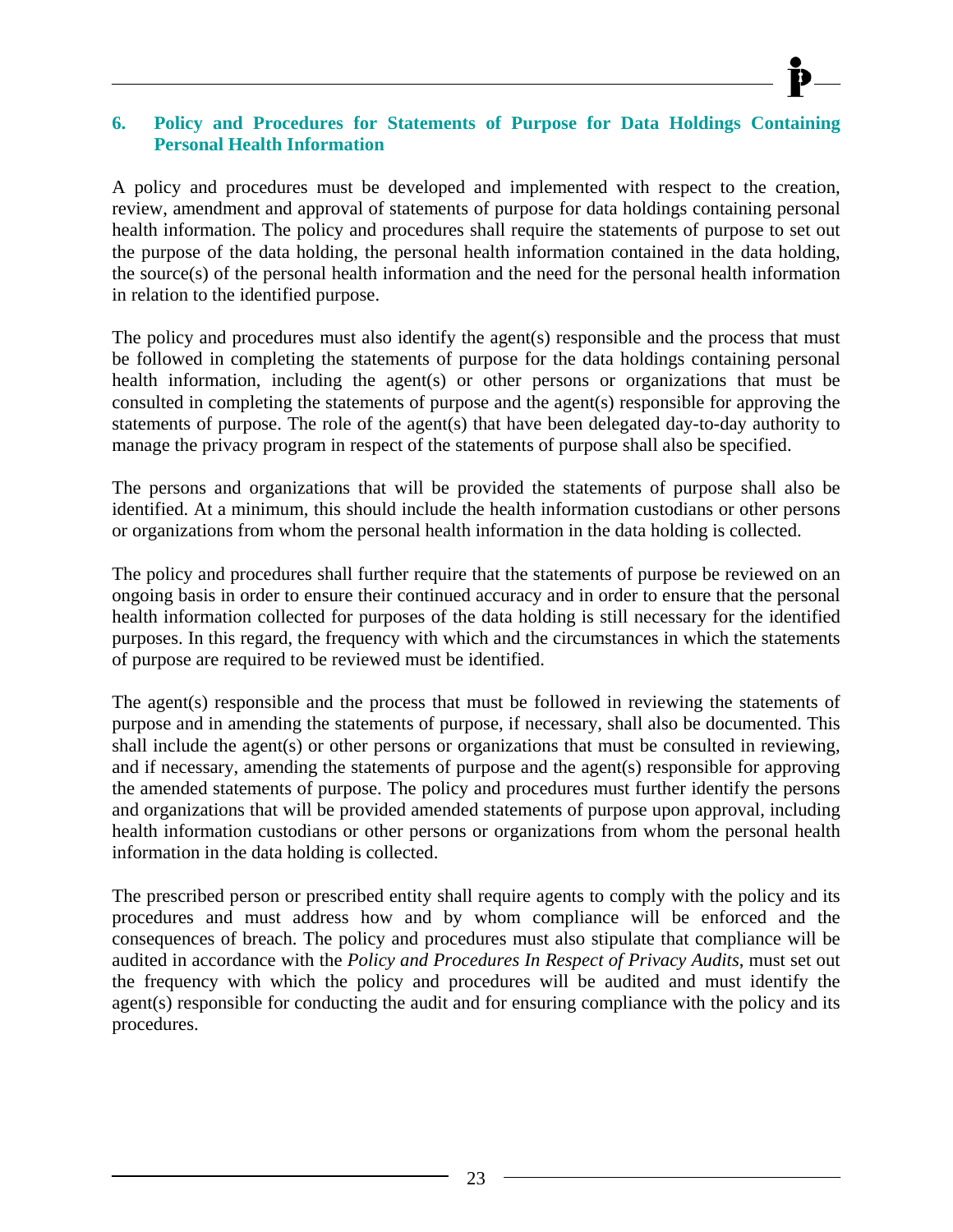The policy and procedures must also require agents to notify the prescribed person or prescribed entity at the first reasonable opportunity, in accordance with the *Policy and Procedures for Privacy Breach Management*, if an agent breaches or believes there may have been a breach of this policy or its procedures.

## <span id="page-28-0"></span>**7. Statements of Purpose for Data Holdings Containing Personal Health Information**

For each data holding containing personal health information, the prescribed person or prescribed entity must draft a statement identifying the purpose of the data holding, the personal health information contained in the data holding, the source(s) of the personal health information and the need for the personal health information in relation to the identified purpose.

## <span id="page-28-1"></span>**8. Policy and Procedures for Limiting Agent Access to and Use of Personal Health Information**

A policy and procedures must be developed and implemented to limit access to and use of personal health information by agents based on the "need to know" principle. The purpose of this policy and its procedures is to ensure that agents of the prescribed person or prescribed entity access and use both the least identifiable information and the minimum amount of identifiable information necessary for carrying out their day-to-day employment, contractual or other responsibilities.

The policy and procedures must identify the limited and narrowly defined purposes for which and circumstances in which agents are permitted to access and use personal health information and the levels of access to personal health information that may be granted. The prescribed person or prescribed entity must ensure that the duties of agents with access to personal health information are segregated in order to avoid a concentration of privileges that would enable a single agent to compromise personal health information.

For all other purposes and in all other circumstances, the policy and procedures must require agents to access and use de-identified and/or aggregate information, as defined in the *Policy and Procedures with Respect to De-Identification and Aggregation*.

In this regard, the policy and procedures must explicitly prohibit access to and use of personal health information if other information, such as de-identified and/or aggregate information, will serve the identified purpose and must prohibit access to or use of more personal health information than is reasonably necessary to meet the identified purpose.

The policy and procedures must also prohibit agents from using de-identified and/or aggregate information, either alone or with other information, to identify an individual. This includes attempting to decrypt information that is encrypted, attempting to identify an individual based on unencrypted information and attempting to identify an individual based on prior knowledge.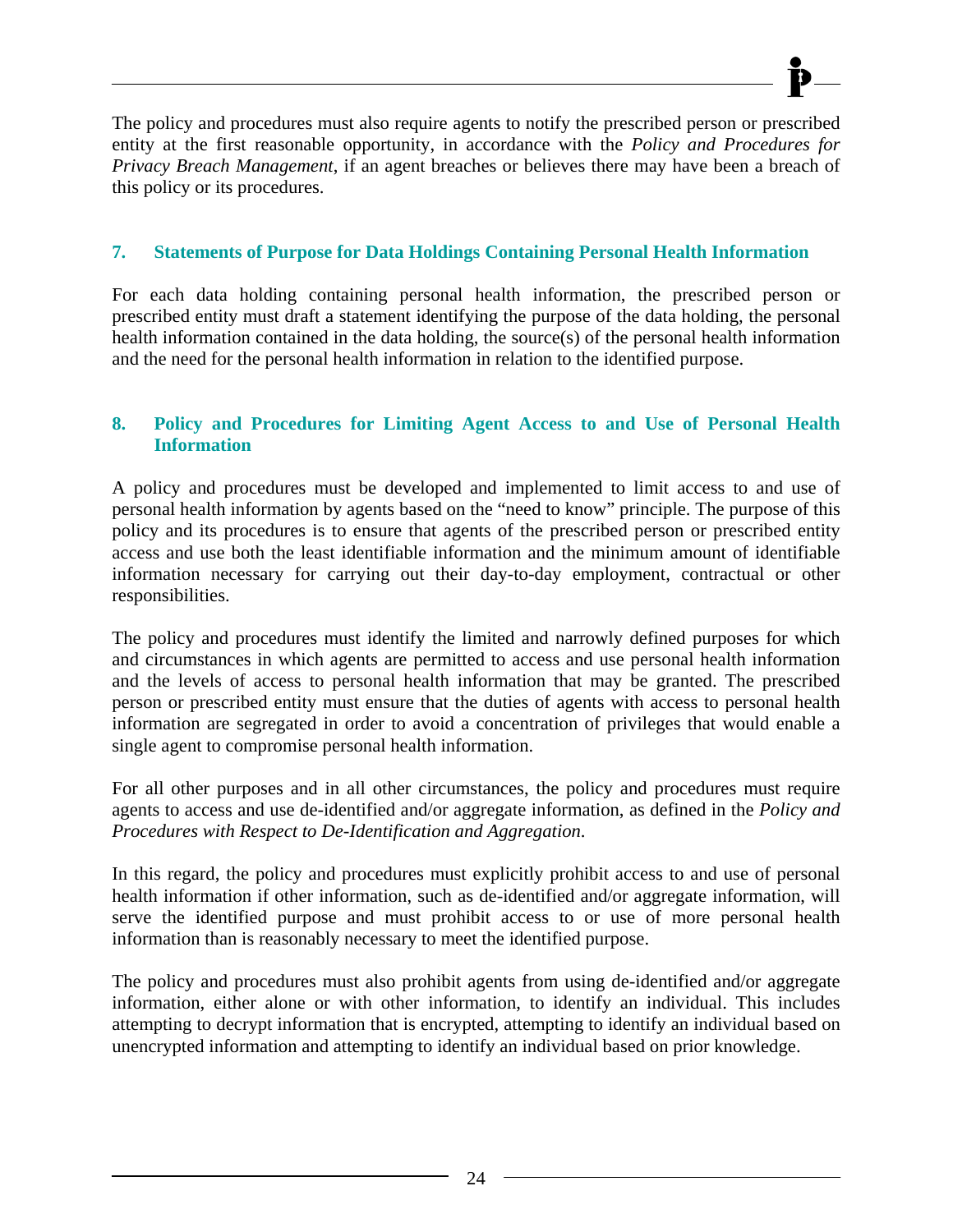#### *Review and Approval Process*

The agent(s) responsible and the process to be followed in receiving, reviewing and determining whether to approve or deny a request by an agent for access to and use of personal health information shall be set out in the policy and procedures, along with the various level(s) of access that may be granted by the prescribed person or prescribed entity.

In outlining the process to be followed, the policy and procedures must set out the requirements to be satisfied in requesting, reviewing and determining whether to approve or deny a request by an agent for access to and use of personal health information; the documentation that must be completed, provided and/or executed; the agent(s) responsible for completing, providing and/or executing the documentation; the agent(s) to whom the documentation must be provided; and the required content of the documentation.

The policy and procedures must also set out the criteria that must be considered by the agent(s) responsible for determining whether to approve or deny a request for access to and use of personal health information and, if the request is approved, the criteria that must be considered in determining the appropriate level of access. At a minimum, the agent(s) responsible for determining whether to approve or deny the request must be satisfied that:

- The agent making the request routinely requires access to and use of personal health information on an ongoing basis or for a specified period for his or her employment, contractual or other responsibilities;
- The identified purpose for which access to and use of personal health information is requested is permitted by the *Act* and its regulation;
- The identified purpose for which access to and use of personal health information is requested cannot reasonably be accomplished without personal health information;
- De-identified and/or aggregate information will not serve the identified purpose; and
- In approving the request, no more personal health information will be accessed and used than is reasonably necessary to meet the identified purpose.

The policy and procedures should also set out the manner in which the decision approving or denying the request for access to and use of personal health information and the reasons for the decision are documented; the method by which and the format in which the decision will be communicated; to whom the decision will be communicated; any documentation that must be completed, provided and/or executed upon rendering the decision; the agent(s) responsible for completing, providing and/or executing the documentation; and the required content of the documentation.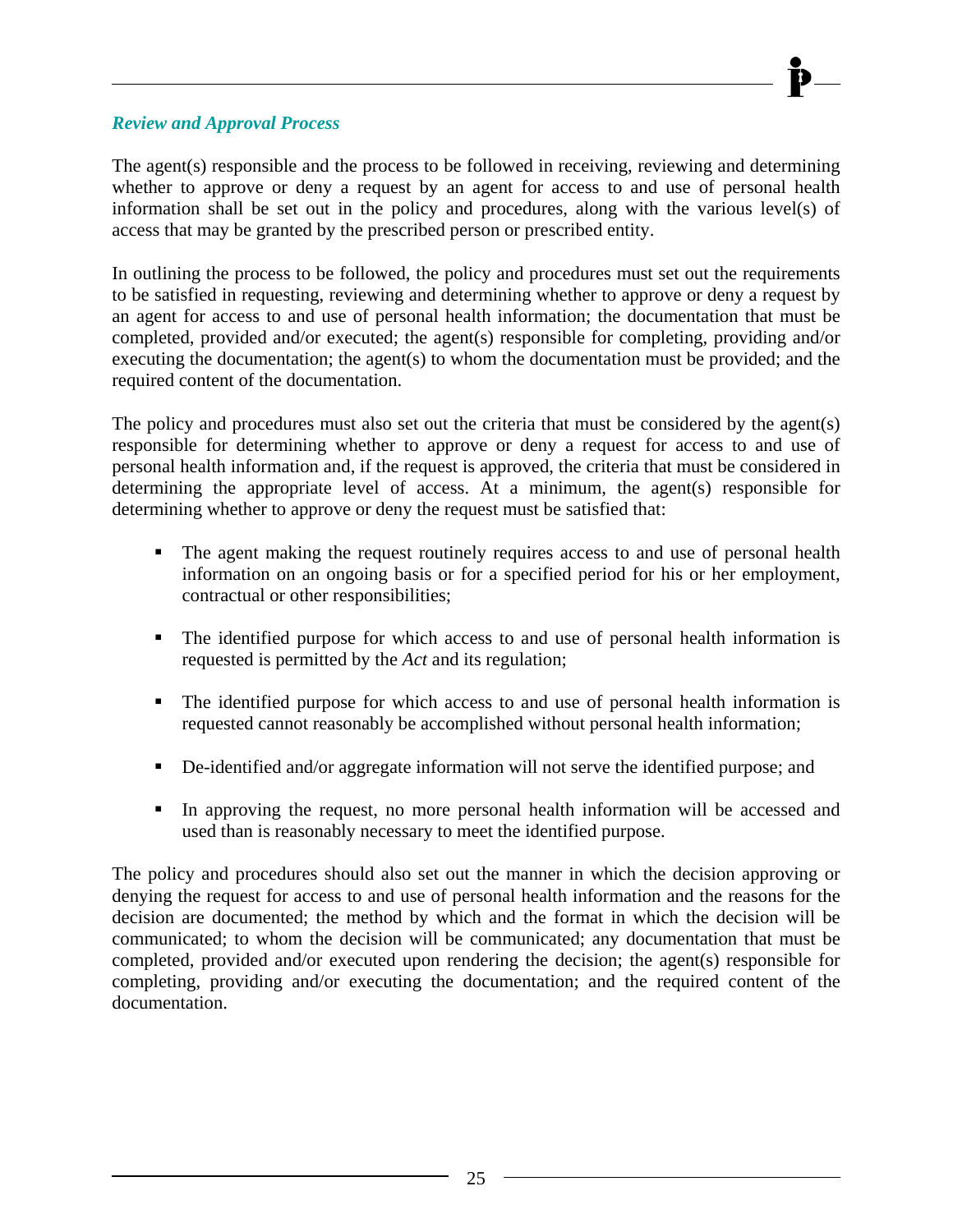#### *Conditions or Restrictions on the Approval*

The policy and procedures must identify the conditions or restrictions imposed on an agent granted approval to access and use personal health information, such as read, create, update or delete limitations, and the circumstances in which the conditions or restrictions will be imposed.

In the event that an agent only requires access to and use of personal health information for a specified period, the policy and procedures must set out the process to be followed in ensuring that access to and use of the personal health information is permitted only for that specified time period.

It is recommended that all approved accesses and uses of personal health information be subject to an automatic expiry, following which an agent is again required to request approval to access and use personal health information in accordance with the policy and its procedures. At a minimum, it is recommended that the expiry date be one year from the date approval is granted.

The policy and procedures must also prohibit an agent granted approval to access and use personal health information from accessing and using personal health information except as necessary for his or her employment, contractual or other responsibilities; from accessing and using personal health information if other information will serve the identified purpose; and from accessing and using more personal health information than is reasonably necessary to meet the identified purpose. The prescribed person or prescribed entity must also ensure that all accesses to and uses of personal health information are permitted by the *Act* and its regulation.

Further, the policy and procedures must impose conditions or restrictions on the purposes for which and the circumstances in which an agent granted approval to access and use personal health information is permitted to disclose that personal health information. The prescribed person or prescribed entity must ensure that any such disclosures are permitted by the *Act* and its regulation.

# *Notification and Termination of Access and Use*

The policy and procedures must require an agent granted approval to access and use personal health information, as well as his or her supervisor, to notify the prescribed person or prescribed entity when the agent is no longer employed or retained by the prescribed person or prescribed entity or no longer requires access to or use of the personal health information.

The procedure to be followed in providing the notification must also be identified. In particular, the policy and procedures must identify the agent(s) to whom this notification must be provided; the time frame within which this notification must be provided; the format of the notification; the documentation that must be completed, provided and/or executed, if any; the agent(s) responsible for completing, providing and/or executing the documentation; the agent(s) to whom the documentation must be provided; and the required content of the documentation.

The policy and procedures must also identify the agent(s) responsible for terminating access to and use of the personal health information, the procedure to be followed in terminating access to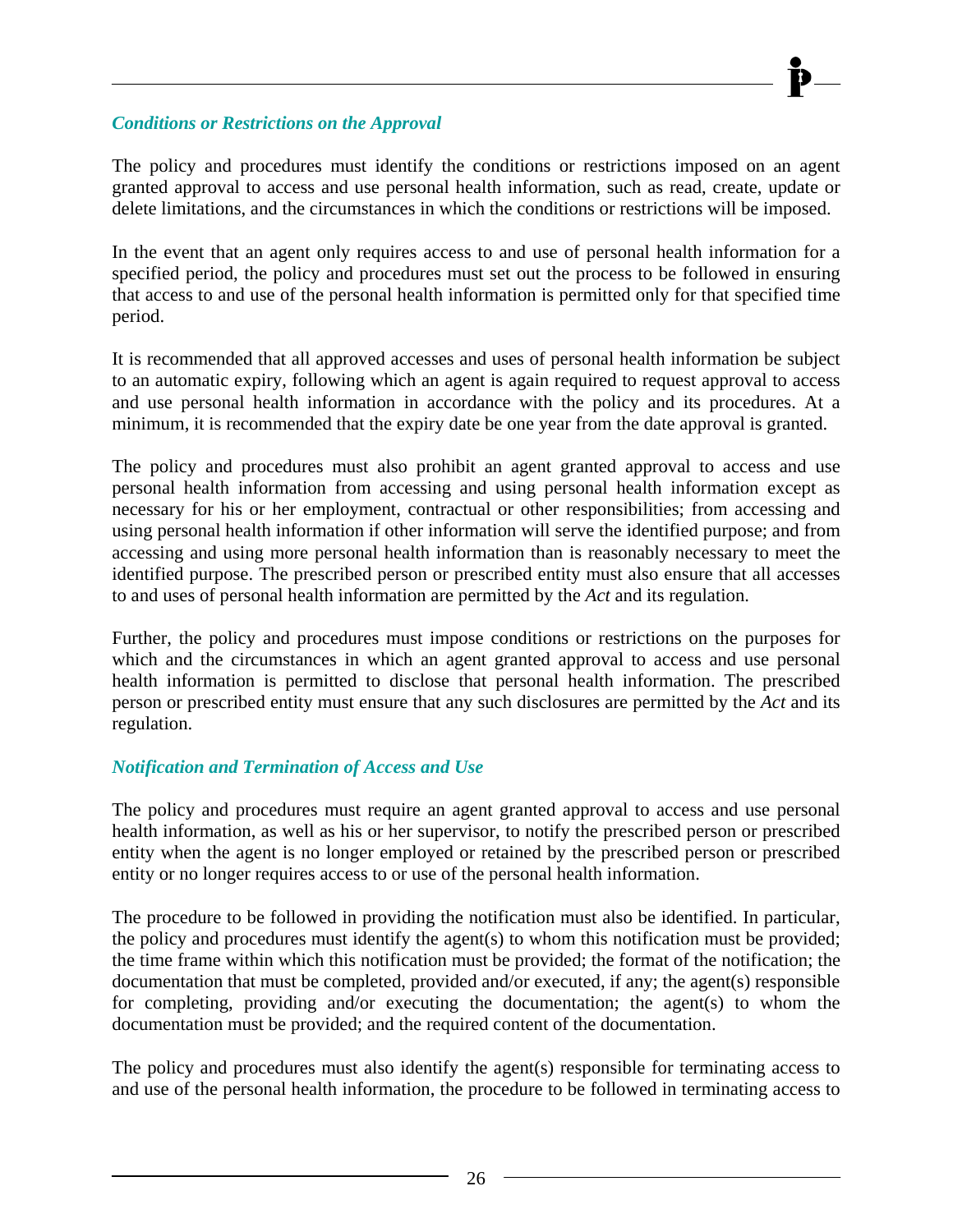and use of the personal health information and the time frame within which access to and use of the personal health information must be terminated.

The prescribed person or prescribed entity must ensure that the procedures implemented in this regard are consistent with the *Policy and Procedures for Termination or Cessation of the Employment or Contractual Relationship*.

#### *Secure Retention*

The policy and procedures must require an agent granted approval to access and use personal health information to securely retain the records of personal health information in compliance with the *Policy and Procedures for Secure Retention of Records of Personal Health Information*.

#### *Secure Disposal*

The policy and procedures must require an agent granted approval to access and use personal health information to securely dispose of the records of personal health information in compliance with the *Policy and Procedures for Secure Disposal of Records of Personal Health Information*.

#### *Tracking Approved Access to and Use of Personal Health Information*

The policy and procedures must require that a log be maintained of agents granted approval to access and use personal health information and must identify the agent(s) responsible for maintaining such a log. It is also recommended that the policy and procedures address where documentation related to the receipt, review, approval, denial or termination of access to and use of personal health information is to be retained and the agent(s) responsible for retaining this documentation.

#### *Compliance, Audit and Enforcement*

The prescribed person or prescribed entity must also require agents to comply with the policy and its procedures and must address how and by whom compliance will be enforced and the consequences of breach.

In the event that there is no automatic expiry date on the approval to access and use personal health information, regular audits of agents granted approval to access and use personal health information must be conducted in accordance with the *Policy and Procedures In Respect of Privacy Audits*. The purpose of the audit is to ensure that agents granted such approval continue to be employed or retained by the prescribed person or prescribed entity and continue to require access to the same amount and type of personal health information. In this regard, the policy and procedures must identify the agent(s) responsible for conducting the audits and for ensuring compliance with the policy and its procedures and the frequency with which the audits must be conducted. At a minimum, audits must be conducted on an annual basis.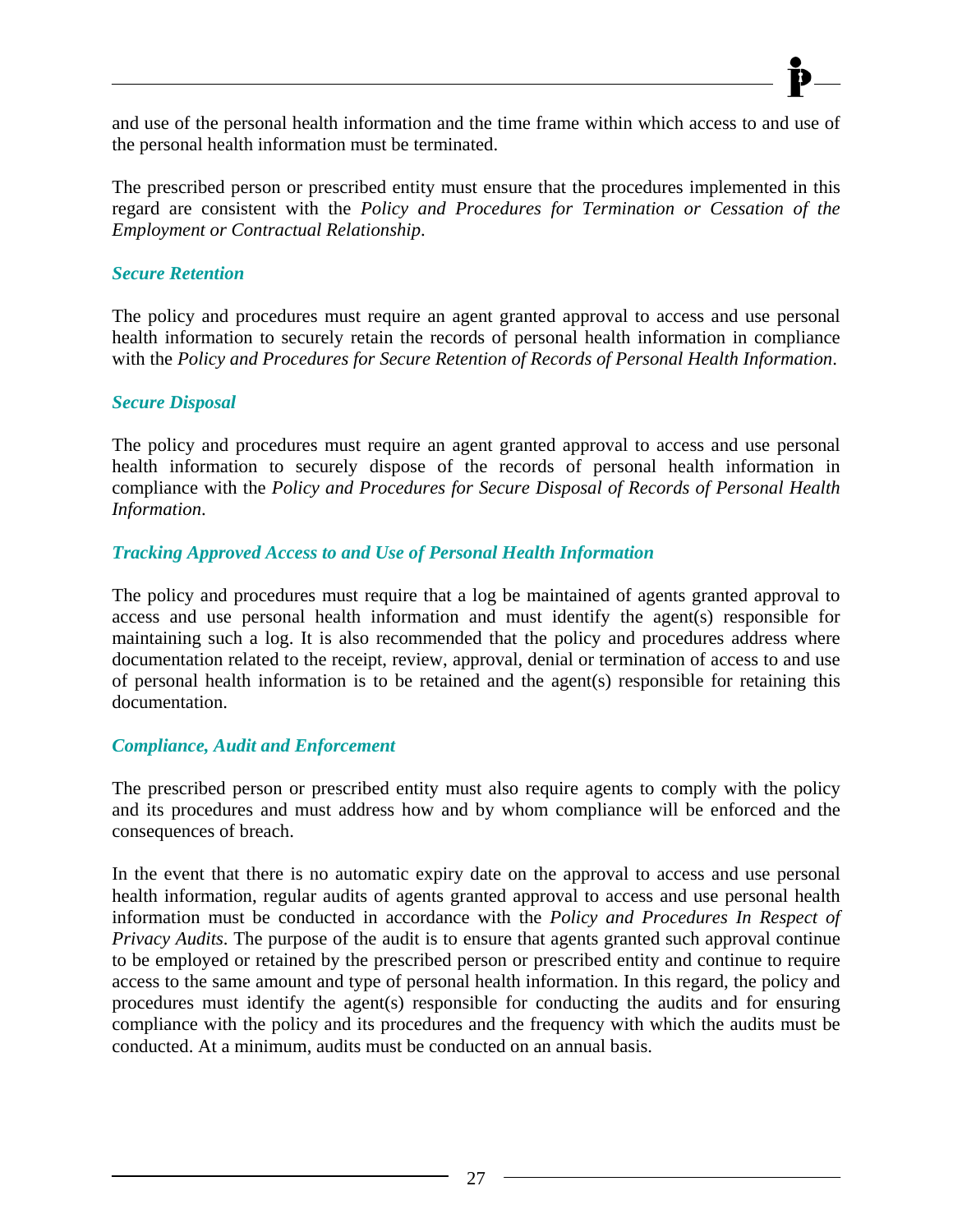The policy and procedures must also require agents to notify the prescribed person or prescribed entity at the first reasonable opportunity, in accordance with the *Policy and Procedures for Privacy Breach Management*, if an agent breaches or believes there may have been a breach of this policy or its procedures.

# <span id="page-32-0"></span>**9. Log of Agents Granted Approval to Access and Use Personal Health Information**

A prescribed person or prescribed entity must maintain a log of agents granted approval to access and use personal health information. At a minimum, the log must include the name of the agent granted approval to access and use personal health information; the data holdings of personal health information to which the agent has been granted approval to access and use; the level or type of access and use granted; the date that access and use was granted; and the termination date or the date of the next audit of access to and use of the personal health information.

# <span id="page-32-1"></span>**10. Policy and Procedures for the Use of Personal Health Information for Research**

A policy and procedures must be developed and implemented to identify whether and in what circumstances, if any, the prescribed person or prescribed entity permits personal health information to be used for research purposes.

The policy and procedures must articulate a commitment by the prescribed person or prescribed entity not to use personal health information for research purposes if other information will serve the research purpose and not to use more personal health information than is reasonably necessary to meet the research purpose.

The prescribed person or prescribed entity must require agents to comply with the policy and its procedures and must address how and by whom compliance will be enforced and the consequences of breach. The policy and procedures must also stipulate that compliance will be audited in accordance with the *Policy and Procedures In Respect of Privacy Audits*, must set out the frequency with which the policy and procedures will be audited and must identify the agent(s) responsible for conducting the audit and for ensuring compliance with the policy and its procedures.

The policy and procedures must also require agents to notify the prescribed person or prescribed entity at the first reasonable opportunity, in accordance with the *Policy and Procedures for Privacy Breach Management*, if an agent breaches or believes there may have been a breach of the policy or its procedures.

# *Where the Use of Personal Health Information is Permitted for Research*

If the prescribed person or prescribed entity permits personal health information to be used for research purposes, the policy and procedures must set out the circumstances in which personal health information is permitted to be used for research purposes.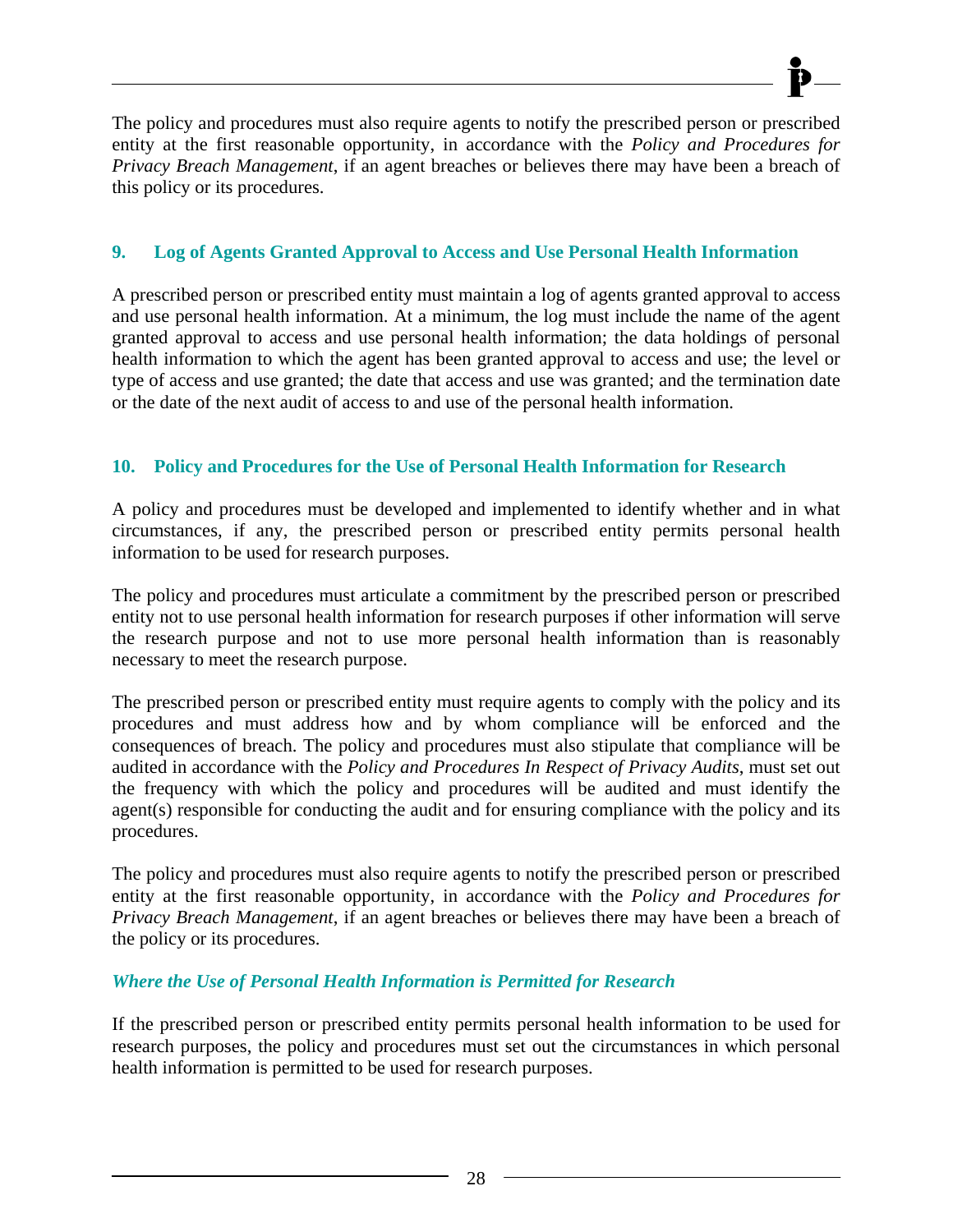#### Distinction between the Use of Personal Health Information for Research and Other Purposes

The policy and its procedures must clearly distinguish between the use of personal health information for research purposes and the use of personal health information for purposes of subsection  $39(1)(c)$  or section 45 of the *Act*, as the case may be. The criteria that must be considered in determining when a use of personal health information is for research purposes and when a use is for purposes of subsection  $39(1)(c)$  or section 45 of the *Act*, as well as the agent(s) responsible and the procedure to be followed in making this determination, must also be addressed.

#### Review and Approval Process

The policy and procedures must also identify the agent(s) responsible for receiving, reviewing and determining whether to approve or deny a request for the use of personal health information for research purposes and the process that must be followed in this regard. This shall include a discussion of the documentation that must be completed, provided and/or executed; the agent(s) responsible for completing, providing and/or executing the documentation; the agent(s) to whom this documentation must be provided; and the required content of the documentation.

The policy and procedures must also address the requirements that must be satisfied and the criteria that must be considered by the agent(s) responsible for determining whether to approve the request to use personal health information for research purposes. In identifying the requirements that must be satisfied and the criteria that must be considered, the policy and procedures shall have regard to the *Act* and its regulation.

At a minimum, prior to any approval of the use of personal health information for research purposes, the policy and procedures must require the agent(s) responsible for determining whether to approve or deny the request to review the written research plan to ensure it complies with the requirements in the *Act* and its regulation, to ensure that the written research plan has been approved by a research ethics board and to ensure that the prescribed person or prescribed entity is in receipt of a copy of the decision of the research ethics board approving the written research plan.

In addition, prior to any approval of the use of personal health information for research purposes, the agent(s) responsible for determining whether to approve or deny the request must be required to ensure that the personal health information being requested is consistent with the personal health information identified in the written research plan approved by the research ethics board. The responsible agent(s) must also be required to ensure that other information, namely deidentified and/or aggregate information, will not serve the research purpose and that no more personal health information is being requested than is reasonably necessary to meet the research purpose.

The policy and procedures should also set out the manner in which the decision approving or denying the request to use personal health information for research purposes and the reasons for the decision are documented; the method by which and the format in which the decision will be communicated; and to whom the decision will be communicated.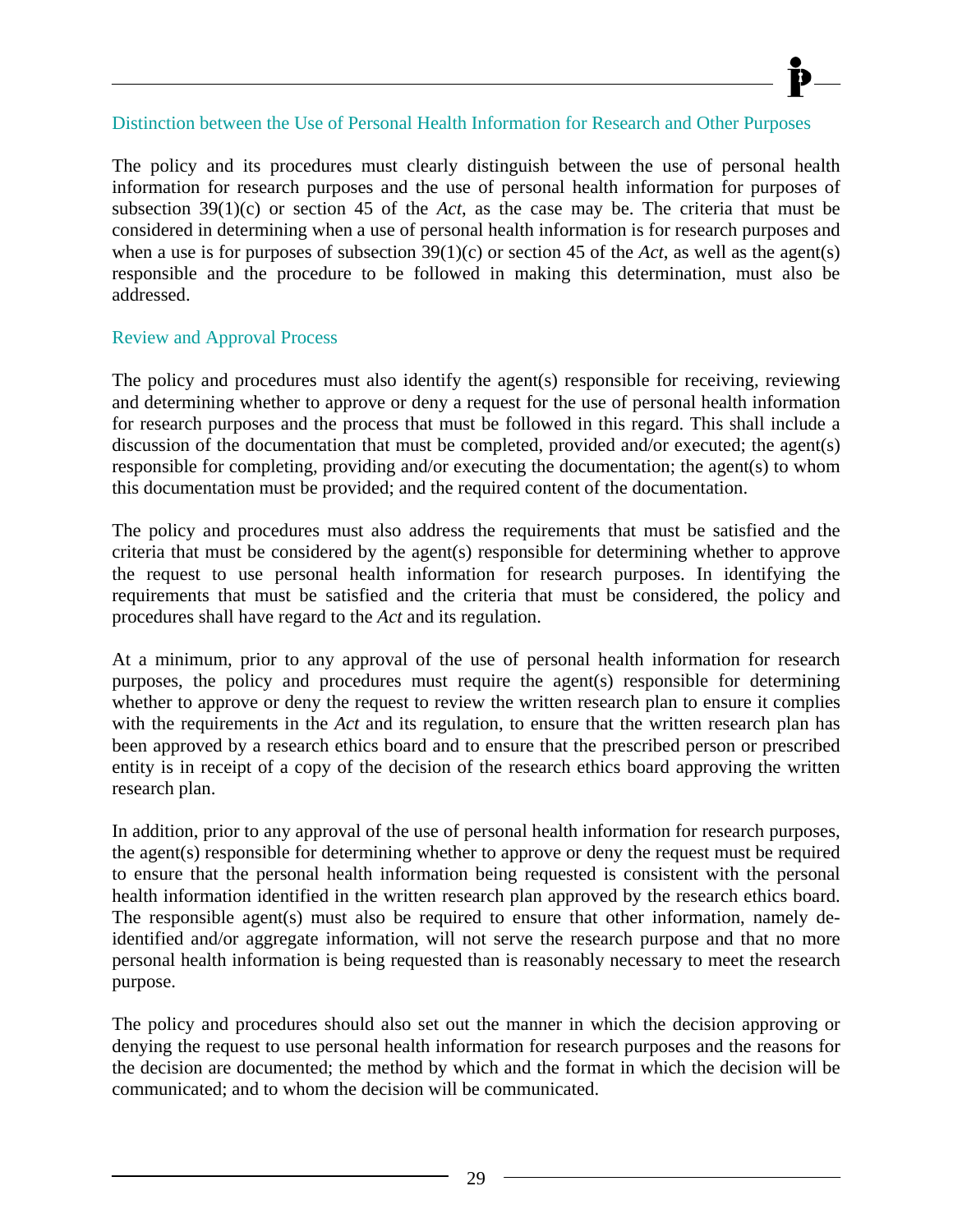## Conditions or Restrictions on the Approval

The policy and procedures must identify the conditions or restrictions that will be imposed on the approval to use personal health information for research purposes, including any documentation that must be completed, provided or executed and the agent(s) responsible for completing, providing or executing the documentation. In determining the conditions or restrictions that will be imposed, the policy and procedures shall have regard to the *Act* and its regulation. At a minimum, the agent(s) granted approval to use personal health information for research purposes must be required to comply with subsections 44(6) (a) to (f) of the *Act*.

The policy and procedures must also identify the agent(s) responsible for ensuring that any conditions or restrictions imposed on the use of personal health information for research purposes are in fact being satisfied.

#### Secure Retention

The policy and procedures must require the agent granted approval to use personal health information for research purposes to retain the records of personal health information in compliance with the written research plan approved by the research ethics board and in compliance with the *Policy and Procedures for Secure Retention of Records of Personal Health Information*.

#### Secure Return or Disposal

The policy and procedures must address whether an agent granted approval to use personal health information for research purposes is required to securely return or securely dispose of the records of personal health information or is permitted to de-identify and retain the records following the retention period in the written research plan approved by the research ethics board.

If the records of personal health information are required to be securely returned to the prescribed person or prescribed entity, the policy and procedures must stipulate the time frame following the retention period set out in the written research plan within which the records must be securely returned, the secure manner in which the records must be returned and the agent to whom the records must be securely returned.

If the records of personal health information are required to be disposed of in a secure manner, the policy and procedures must require the records to be disposed of in accordance with the *Policy and Procedures for Secure Disposal of Records of Personal Health Information*. The policy and procedures must further stipulate the time frame following the retention period in the written research plan within which the records must be securely disposed of, must require a certificate of destruction to be provided, must identify the agent of the prescribed person or prescribed entity to whom the certificate of destruction must be provided and must identify the time frame following secure disposal within which the certificate of destruction must be provided. The certificate of destruction confirming the secure disposal must be required to identify the records of personal health information securely disposed of and the date, time and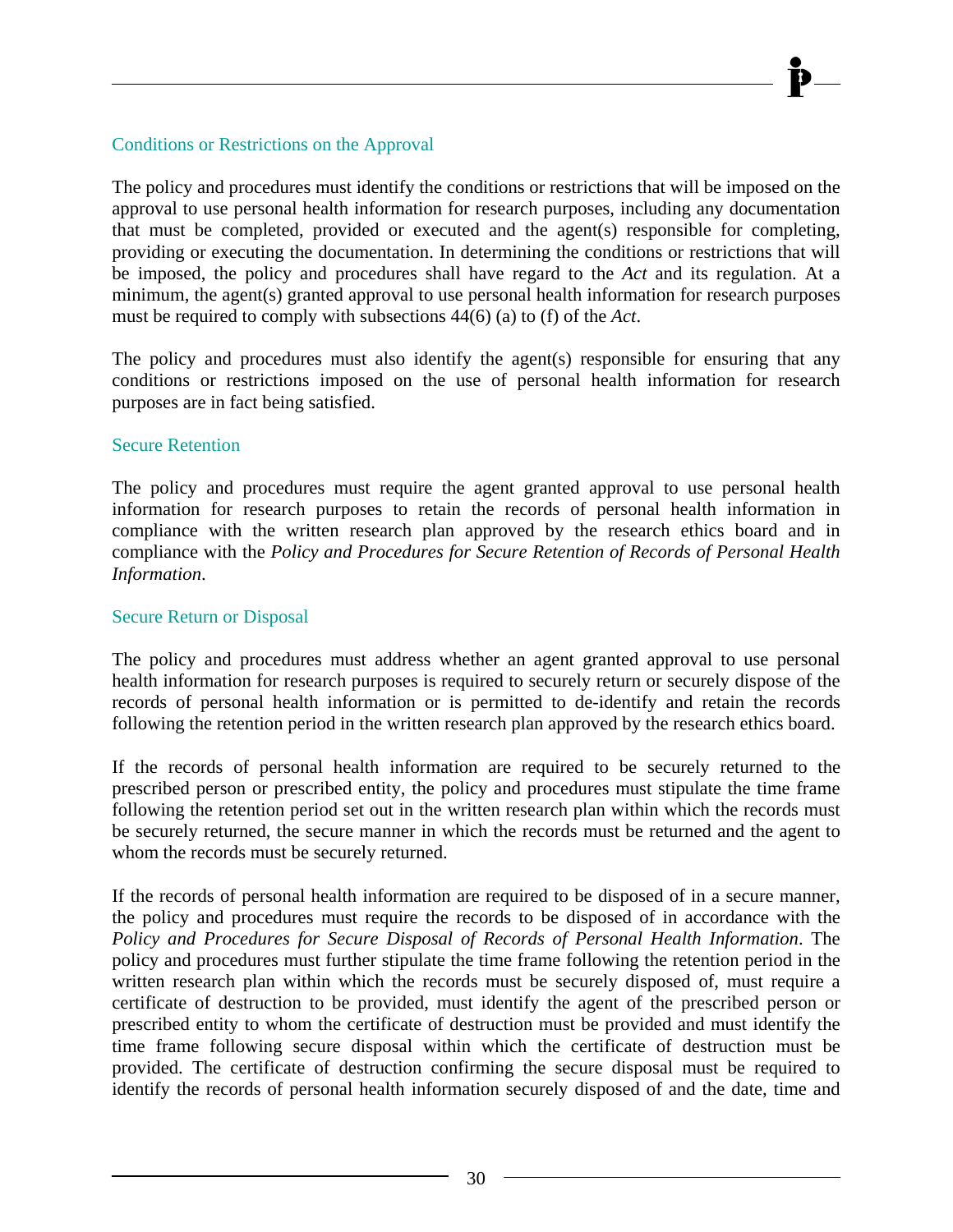method of secure disposal employed and must be required to bear the name and signature of the agent who performed the secure disposal.

If the records of personal health information are required to be de-identified and retained by the agent rather than being securely returned or disposed of, the policy and procedures shall require the records of personal health information to be de-identified in compliance with the *Policy and Procedures With Respect to De-Identification and Aggregation*. The policy and procedures must further stipulate the time frame following the retention period set out in the written research plan within which the records must be de-identified.

The policy and procedures must also identify the agent(s) responsible for ensuring that records of personal health information used for research purposes are securely returned, securely disposed of or de-identified within the stipulated time frame following the retention period set out in the written research plan and the process to be followed in the event that the records of personal health information are not securely returned, a certificate of destruction is not received or the records of personal health information are not de-identified within the time frame identified.

#### Tracking Approved Uses of Personal Health Information for Research

The policy and procedures must require that a log be maintained of the approved uses of personal health information for research purposes and must identify the agent(s) responsible for maintaining such a log. It is also recommended that the policy and procedures address where written research plans, copies of the decisions of research ethics boards, certificates of destruction and other documentation related to the receipt, review, approval or denial of requests for the use of personal health information for research purposes will be retained and the agent(s) responsible for retaining this documentation.

#### *Where the Use of Personal Health Information is not Permitted for Research*

If the prescribed person or prescribed entity does not permit personal health information to be used for research purposes, the policy and procedures must expressly prohibit the use of personal health information for research purposes and must indicate whether or not de-identified and/or aggregate information may be used for research purposes.

#### Review and Approval Process

If the prescribed person or prescribed entity permits de-identified and/or aggregate information to be used for research purposes, the policy and procedures must identify the agent(s) responsible for receiving, reviewing and determining whether to approve or deny a request for the use of deidentified and/or aggregate information for research purposes and the process that must be followed in this regard. This shall include a discussion of the documentation that must be completed, provided and/or executed; the agent(s) responsible for completing, providing and/or executing the documentation; the agent(s) to whom this documentation must be provided; and the required content of the documentation.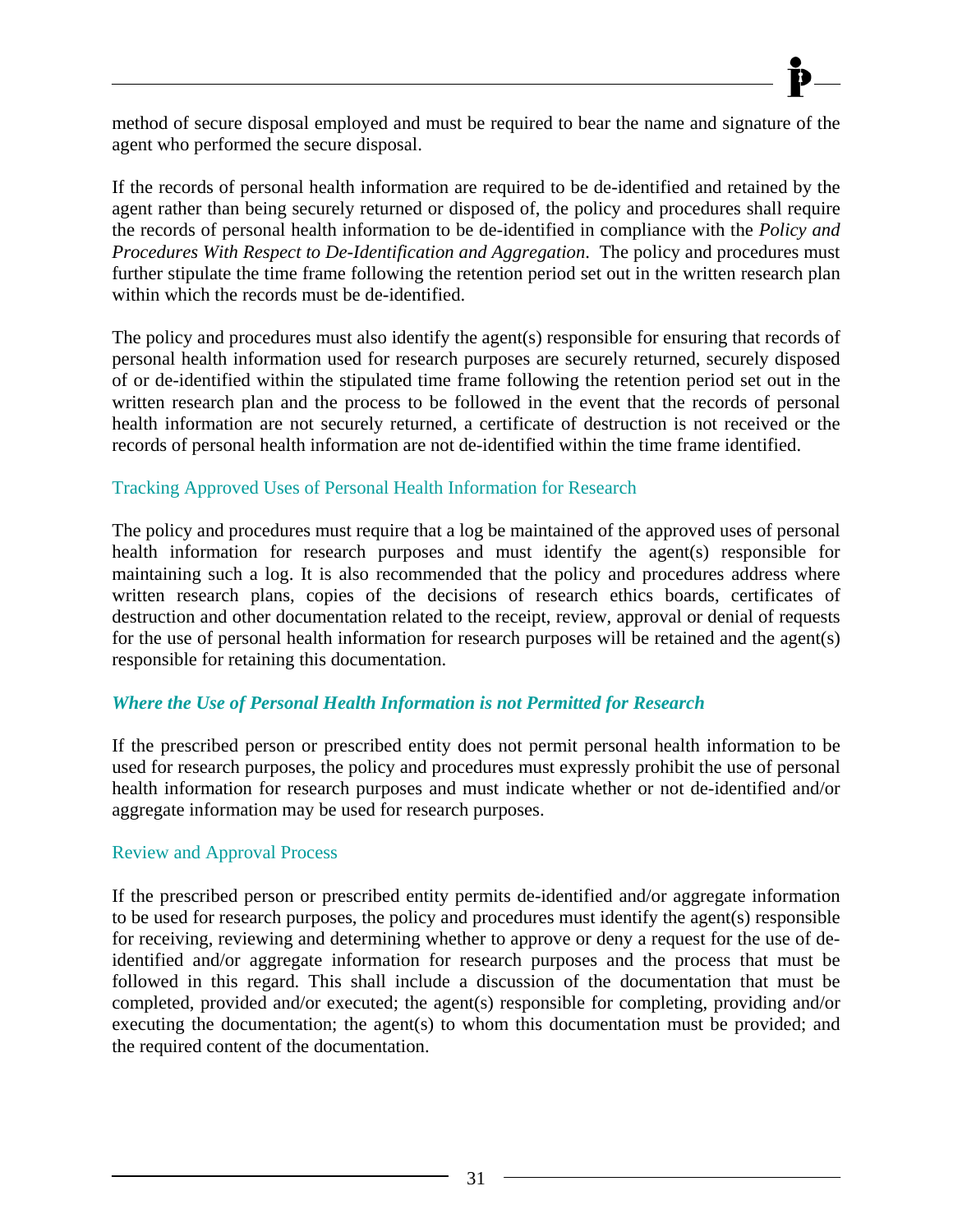The policy and procedures must also address the requirements that must be satisfied and the criteria that must be considered by the agent(s) responsible for determining whether to approve or deny the request to use de-identified and/or aggregate information for research purposes. At a minimum, the policy and procedures must require the de-identified and/or aggregate information to be reviewed prior to the approval and use of the de-identified and/or aggregate information in order to ensure that the information does not identify an individual and that it is not reasonably foreseeable in the circumstances that the information could be utilized, either alone or with other information, to identify an individual. The agent(s) responsible for undertaking this review shall also be identified.

The policy and procedures should also set out the manner in which the decision approving or denying the request for the use of de-identified and/or aggregate information for research purposes and the reasons for the decision are documented; the method by which and the format in which the decision will be communicated; and to whom the decision will be communicated.

### Conditions or Restrictions on the Approval

The policy and procedures must also identify the conditions or restrictions that will be imposed on the approval to use de-identified and/or aggregate information for research purposes, including any documentation that must be completed, provided or executed and the agent(s) responsible for completing, providing or executing the documentation.

At a minimum, the policy and procedures must prohibit an agent granted approval to use deidentified and/or aggregate information for research purposes from using that information, either alone or with other information, to identify an individual. This includes attempting to decrypt information that is encrypted, attempting to identify an individual based on unencrypted information and attempting to identify an individual based on prior knowledge.

The policy and procedures must also identify the agent(s) responsible for ensuring that any conditions or restrictions imposed on the use of de-identified and/or aggregate information for research purposes are in fact being satisfied.

### **11. Log of Approved Uses of Personal Health Information for Research**

A prescribed person or prescribed entity that permits the use of personal health information for research purposes must maintain a log of the approved uses that, at a minimum, includes:

- The name of the research study;
- $\blacksquare$  The name of the agent(s) to whom the approval was granted;
- The date of the decision of the research ethics board approving the written research plan;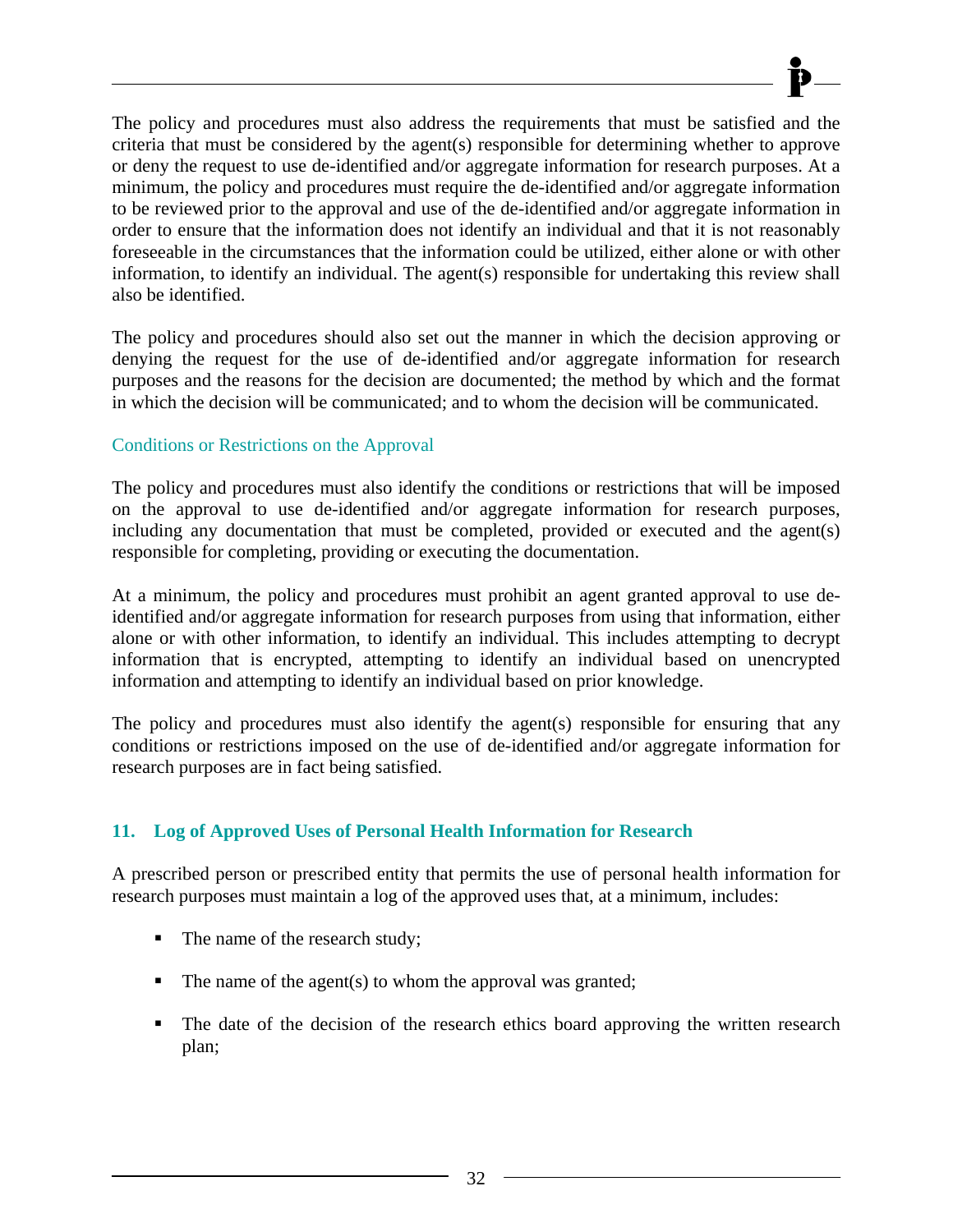- $\blacksquare$  The date that the personal health information was provided to the agent(s);
- $\blacksquare$  The nature of the personal health information provided to the agent(s);
- The retention period for the records of personal health information identified in the written research plan approved by the research ethics board;
- Whether the records of personal health information will be securely returned, securely disposed of or de-identified and retained following the retention period; and
- The date the records of personal health information were securely returned or a certificate of destruction was received or the date by which they must be returned or disposed of, if applicable.

### **12. Policy and Procedures for Disclosure of Personal Health Information for Purposes Other Than Research**

A policy and procedures must be developed and implemented to identify whether and in what circumstances, if any, personal health information is permitted to be disclosed for purposes other than research.

The policy and procedures must articulate a commitment by the prescribed person or prescribed entity not to disclose personal health information if other information will serve the purpose and not to disclose more personal health information than is reasonably necessary to meet the purpose.

The prescribed person or prescribed entity must require agents to comply with the policy and its procedures and must address how and by whom compliance will be enforced and the consequences of breach. The policy and procedures must also stipulate that compliance will be audited in accordance with the *Policy and Procedures In Respect of Privacy Audits*, must set out the frequency with which the policy and procedures will be audited and must identify the agent(s) responsible for conducting the audit and for ensuring compliance with the policy and its procedures.

The policy and procedures must also require agents to notify the prescribed person or prescribed entity at the first reasonable opportunity, in accordance with the *Policy and Procedures for Privacy Breach Management*, if an agent breaches or believes there may have been a breach of this policy or its procedures.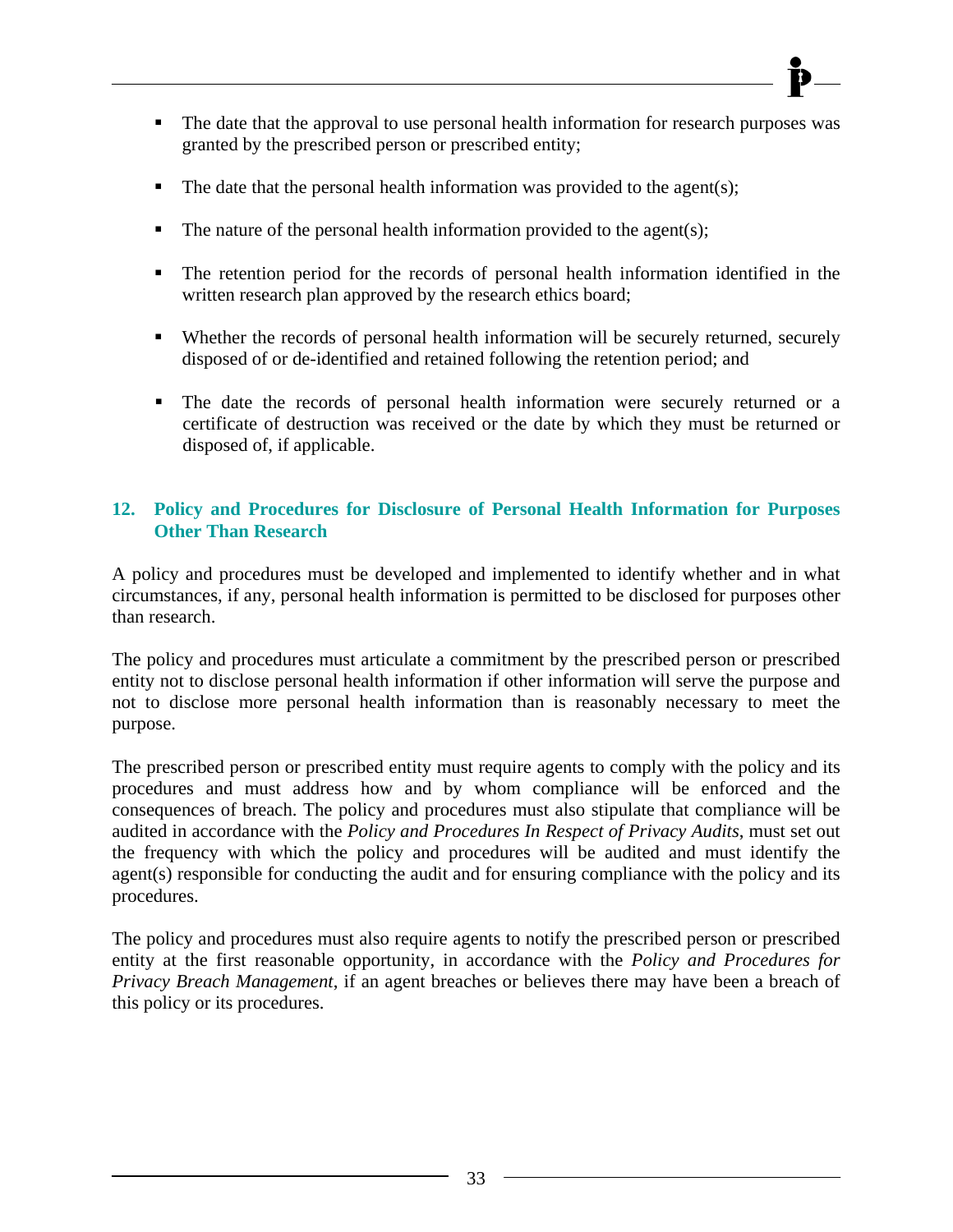### *Where the Disclosure of Personal Health Information is Permitted*

If the prescribed person or prescribed entity permits personal health information to be disclosed for purposes other than research, the policy and procedures must set out the purposes for which and the circumstances in which the disclosure of personal health information is permitted. The policy and procedures must further require that all disclosures of personal health information comply with the *Act* and its regulation.

### Review and Approval Process

The policy and procedures must identify the agent(s) responsible for receiving, reviewing and determining whether to approve or deny a request for the disclosure of personal health information for purposes other than research and the process that must be followed in this regard. This shall include a discussion of the documentation that must be completed, provided and/or executed; the agent(s) or other persons or organizations responsible for completing, providing and/or executing the documentation; the agent(s) to whom this documentation must be provided; and the required content of the documentation.

The policy and procedures must also address the requirements that must be satisfied and the criteria that must be considered by the agent(s) responsible for determining whether to approve the request for the disclosure of personal health information for purposes other than research. In identifying the requirements that must be satisfied and the criteria that must be considered, the policy and procedures shall have regard to the *Act* and its regulation.

At a minimum, the agent(s) responsible for determining whether to approve or deny the request for the disclosure of personal health information for purposes other than research must be required to ensure that the disclosure is permitted by the *Act* and its regulation and that any and all conditions or restrictions set out in the *Act* and its regulation have been satisfied. For example, if a prescribed entity is requested to disclose personal health information to a health information custodian who provided the personal health information directly or indirectly to the prescribed entity, the prescribed entity must ensure that the personal health information does not contain any additional identifying information.

The criteria must also require the agent(s) responsible for determining whether to approve or deny the request to ensure that other information, namely de-identified and/or aggregate information, will not serve the identified purpose of the disclosure and that no more personal health information is being requested than is reasonably necessary to meet the identified purpose.

The policy and procedures should also set out the manner in which the decision approving or denying the request for the disclosure of personal health information for purposes other than research and the reasons for the decision are documented; the method by which and the format in which the decision will be communicated; and to whom the decision will be communicated.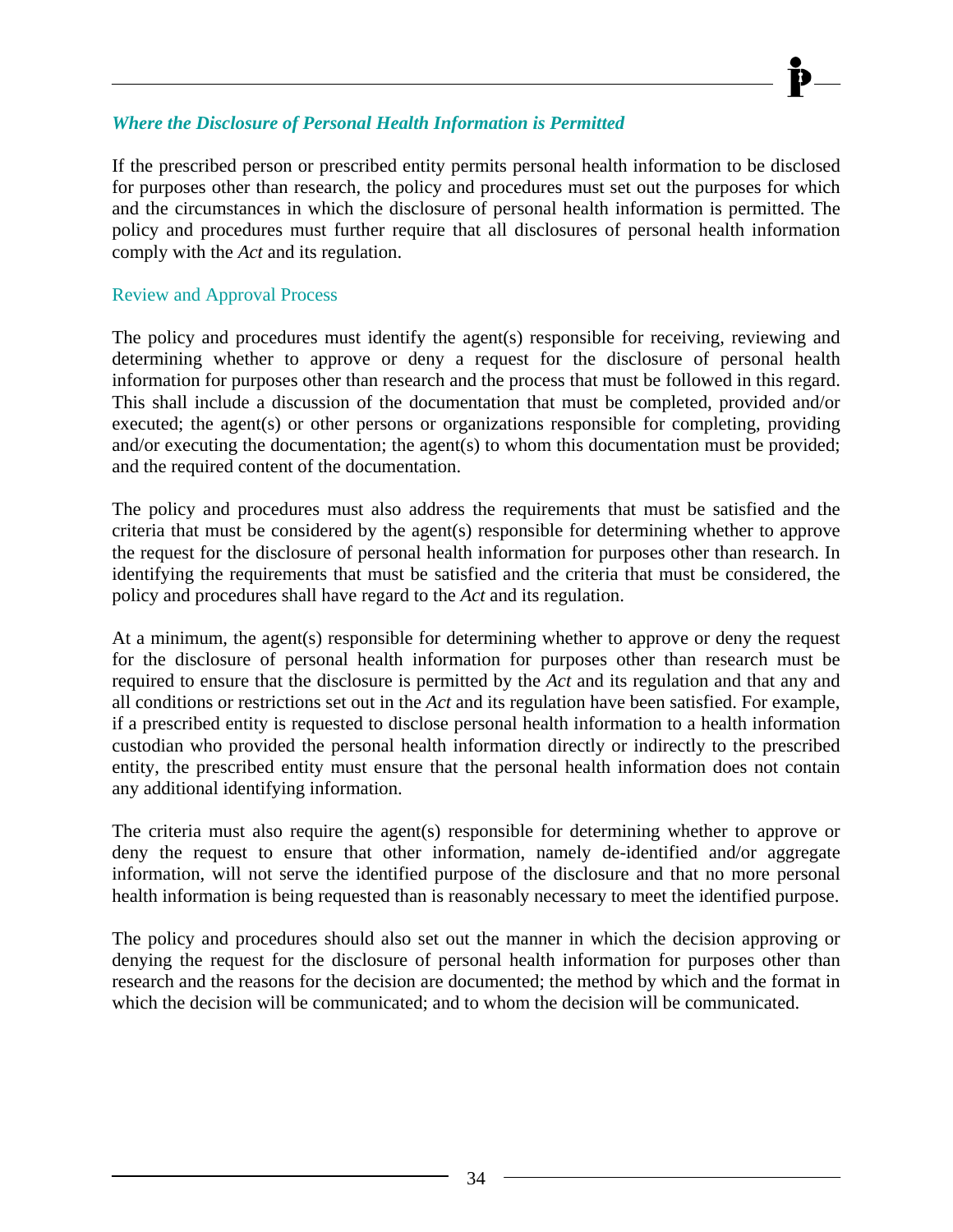### Conditions or Restrictions on the Approval

The policy and procedures must identify the conditions or restrictions that are required to be satisfied prior to the disclosure of personal health information for purposes other than research, including any documentation and/or agreements that must be completed, provided or executed and the agent(s) or other persons or organizations responsible for completing, providing or executing the documentation and/or agreements. At a minimum, the policy and procedures must require a Data Sharing Agreement to be executed in accordance with the *Policy and Procedures for the Execution of Data Sharing Agreements* and the *Template Data Sharing Agreement* prior to any disclosure of personal health information for purposes other than research.

The policy and procedures must also identify the agent(s) responsible for ensuring that any conditions or restrictions that must be satisfied prior to the disclosure of personal health information have in fact been satisfied, including the execution of a Data Sharing Agreement.

### Secure Transfer

The policy and procedures shall require records of personal health information to be transferred in a secure manner in compliance with the *Policy and Procedures for Secure Transfer of Records of Personal Health Information*.

### Secure Return or Disposal

The policy and procedures must identify the agent(s) responsible for ensuring that records of personal health information disclosed to a person or organization for purposes other than research are either securely returned or securely disposed of, as the case may be, following the retention period in the Data Sharing Agreement or the date of termination of the Data Sharing Agreement.

The policy and procedures must further address the process to be followed where records of personal health information are not securely returned or a certificate of destruction is not received within a reasonable period of time following the retention period in the Data Sharing Agreement or the date of termination of the Data Sharing Agreement. This shall include the agent(s) responsible for implementing this process and the stipulated time frame following the retention period or the date of termination within which this process must be implemented.

### Documentation Related to Approved Disclosures of Personal Health Information

It is recommended that the policy and procedures address where documentation related to the receipt, review, approval or denial of requests for the disclosure of personal health information for purposes other than research will be retained and the agent(s) responsible for retaining this documentation.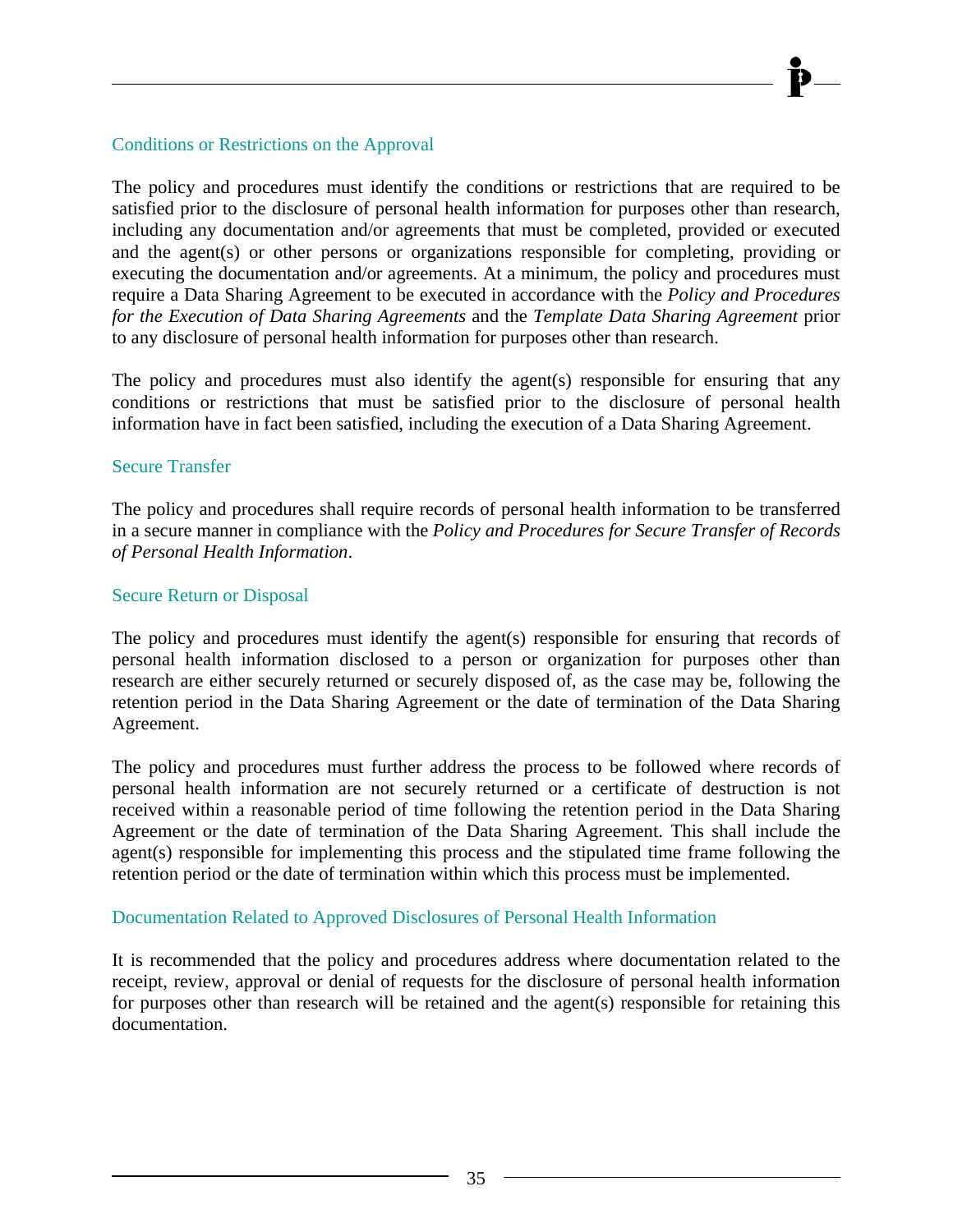### *Where the Disclosure of Personal Health Information is not Permitted*

If the prescribed person or prescribed entity does not permit personal health information to be disclosed in these circumstances, the policy and procedures must expressly prohibit the disclosure of personal health information for non-research purposes, except where required by law, and must indicate whether or not de-identified and/or aggregate information may be disclosed.

#### Review and Approval Process

If the prescribed person or prescribed entity permits de-identified and/or aggregate information to be disclosed for non-research purposes, the policy and procedures must identify the agent(s) responsible for receiving, reviewing and determining whether to approve or deny a request for the disclosure of de-identified and/or aggregate information and the process that must be followed in this regard. This shall include a discussion of the documentation that must be completed, provided and/or executed; the agent(s) or other persons or organizations responsible for completing, providing and/or executing the documentation; the agent(s) to whom this documentation must be provided; and the required content of the documentation.

The policy and procedures must also address the requirements that must be satisfied and the criteria that must be considered by the agent(s) responsible for determining whether to approve or deny the request for the disclosure of de-identified and/or aggregate information for purposes other than research. At a minimum, the policy and procedures must require the de-identified and/or aggregate information to be reviewed prior to the disclosure of the de-identified and/or aggregate information in order to ensure that the information does not identify an individual and that it is not reasonably foreseeable in the circumstances that the information could be utilized, either alone or with other information, to identify an individual. The agent(s) responsible for undertaking this review shall also be identified.

The policy and procedures should also set out the manner in which the decision approving or denying the request for the disclosure of de-identified and/or aggregate information for purposes other than research and the reasons for the decision are documented; the method by which and the format in which the decision will be communicated; and to whom the decision will be communicated.

#### Conditions or Restrictions on the Approval

The policy and procedures must also identify the conditions or restrictions that are required to be satisfied prior to the disclosure of de-identified and/or aggregate information for non-research purposes, including any documentation and/or agreements that must be completed, provided or executed and the agent(s) or other persons or organizations responsible for completing, providing or executing the documentation and/or agreements.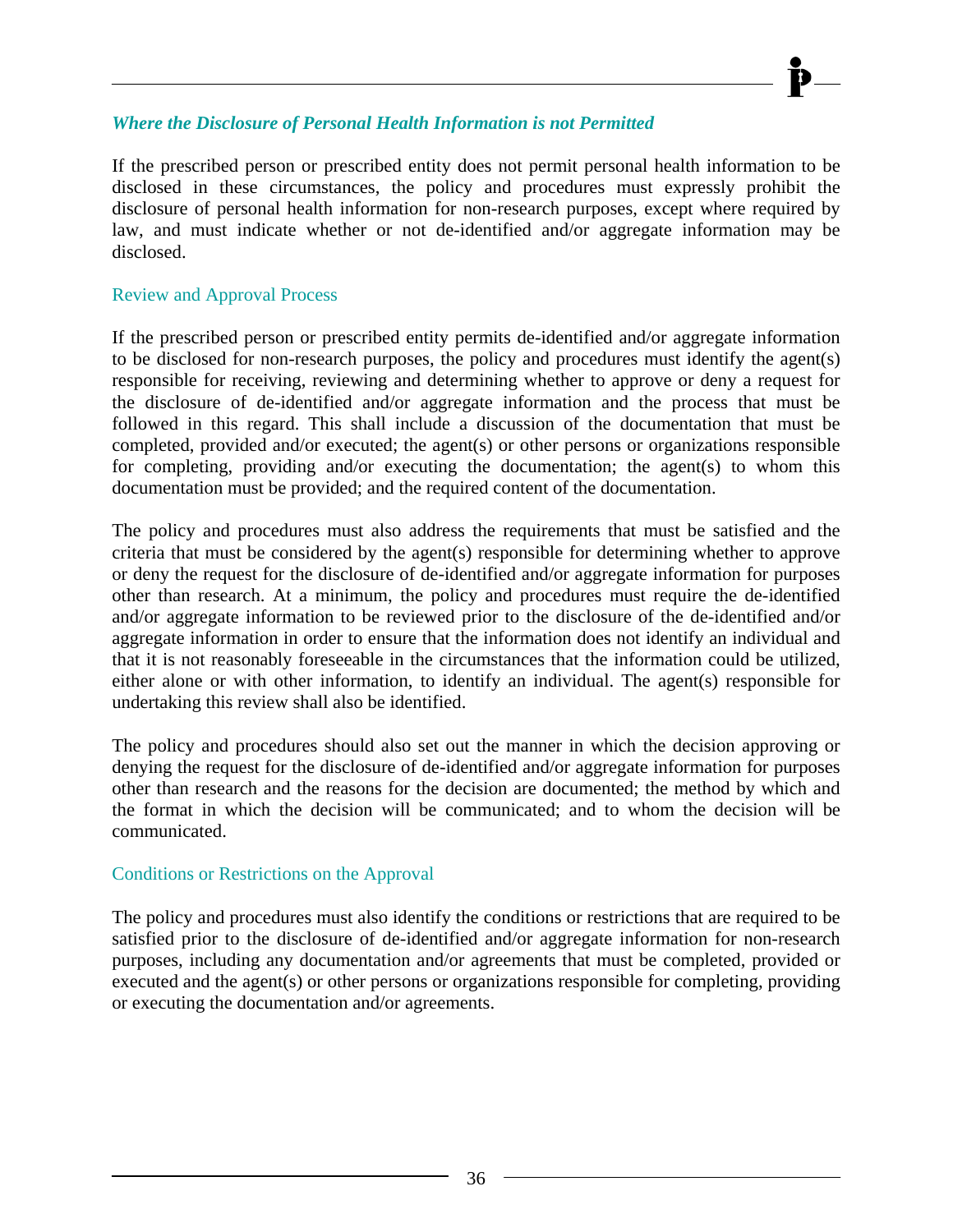At a minimum, the prescribed person or prescribed entity must require the person or organization to which the de-identified and/or aggregate information will be disclosed to acknowledge and agree, in writing, that the person or organization will not use the de-identified and/or aggregate information, either alone or with other information, to identify an individual. This includes attempting to decrypt information that is encrypted, attempting to identify an individual based on unencrypted information and attempting to identify an individual based on prior knowledge.

The policy and procedures must also identify the agent(s) responsible for ensuring that any conditions or restrictions that must be satisfied prior to the disclosure of the de-identified and/or aggregate information have in fact been satisfied, including the execution of the written acknowledgement. Further, the policy and procedures shall require the responsible agent(s) to track receipt of the executed written acknowledgments and shall set out the procedure that must be followed and the documentation that must be maintained in this regard.

### **13. Policy and Procedures for Disclosure of Personal Health Information for Research Purposes and the Execution of Research Agreements**

A policy and procedures must be developed and implemented to identify whether and in what circumstances, if any, the prescribed person or prescribed entity permits personal health information to be disclosed for research purposes.

The policy and procedures must articulate a commitment by the prescribed person or prescribed entity not to disclose personal health information for research purposes if other information will serve the research purpose and not to disclose more personal health information than is reasonably necessary to meet the research purpose.

The prescribed person or prescribed entity must require agents to comply with the policy and its procedures and must address how and by whom compliance will be enforced and the consequences of breach. The policy and procedures must also stipulate that compliance will be audited in accordance with the *Policy and Procedures In Respect of Privacy Audits*, must set out the frequency with which the policy and procedures will be audited and must identify the agent(s) responsible for conducting the audit and for ensuring compliance with the policy and its procedures.

The policy and procedures must also require agents to notify the prescribed person or prescribed entity at the first reasonable opportunity, in accordance with the *Policy and Procedures for Privacy Breach Management*, if an agent breaches or believes there may have been a breach of this policy or its procedures.

### *Where the Disclosure of Personal Health Information is Permitted for Research*

If the prescribed person or prescribed entity permits personal health information to be disclosed for research purposes, the policy and procedures must set out the circumstances in which personal health information is permitted to be disclosed for research purposes.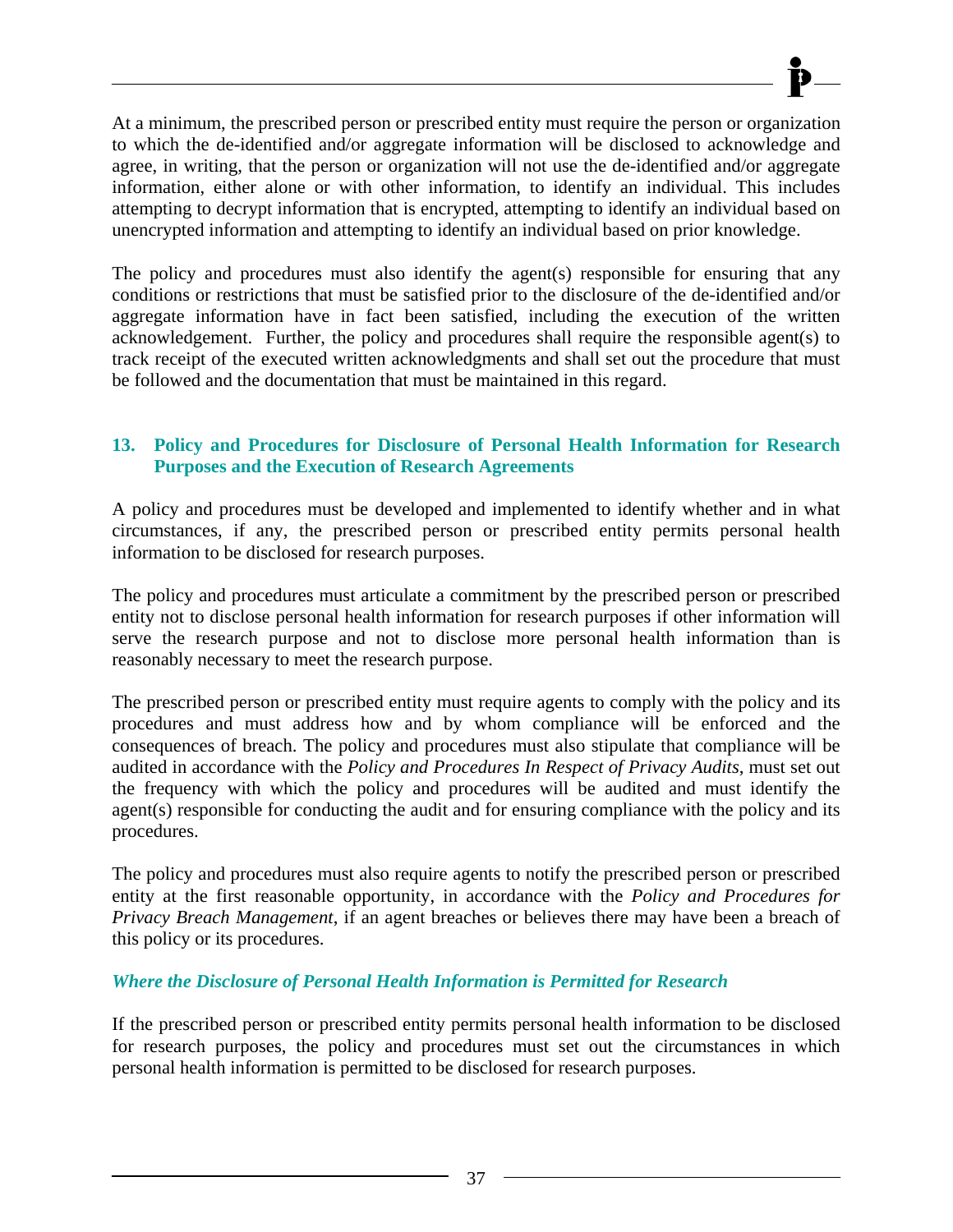#### Review and Approval Process

The policy and procedures must identify the agent(s) responsible for receiving, reviewing and determining whether to approve or deny a request for the disclosure of personal health information for research purposes, as well as the process that must be followed in this regard. This shall include a discussion of the documentation that must be completed, provided and/or executed by agent(s) of the prescribed person or prescribed entity or by the researcher; the agent(s) to whom this documentation must be provided; and the required content of the documentation.

The policy and procedures must also address the requirements that must be satisfied and the criteria that must be considered by the agent(s) responsible for determining whether to approve the request for the disclosure of personal health information for research purposes. In identifying the requirements that must be satisfied and the criteria that must be considered, the policy and procedures shall have regard to the *Act* and its regulation.

At a minimum, prior to any approval of the disclosure of personal health information for research purposes, the policy and procedures must require the agent(s) responsible for determining whether to approve or deny the request to ensure that the prescribed person or prescribed entity is in receipt of a written application, a written research plan and a copy of the decision of the research ethics board approving the written research plan and that the written research plan complies with the requirements in the *Act* and its regulation.

In addition, prior to any approval of the disclosure of personal health information for research purposes, the agent(s) responsible for determining whether to approve or deny the request must be required to ensure that the personal health information being requested is consistent with the personal health information identified in the written research plan approved by the research ethics board. The responsible agent(s) must also be required to ensure that other information, namely de-identified and/or aggregate information, will not serve the research purpose and that no more personal health information is being requested than is reasonably necessary to meet the research purpose.

The policy and procedures should also set out the manner in which the decision approving or denying the request for the disclosure of personal health information for research purposes and the reasons for the decision are documented; the method by which and the format in which the decision will be communicated; and to whom the decision will be communicated.

### Conditions or Restrictions on the Approval

The policy and procedures must identify the conditions or restrictions that are required to be satisfied prior to the disclosure of personal health information for research purposes, including any documentation and/or agreements that must be completed, provided or executed and the agent(s) or researcher responsible for completing, providing or executing the documentation and/or agreements. At a minimum, the policy and procedures must require that a Research Agreement be executed in accordance with the *Template Research Agreement* prior to the disclosure of personal health information for research purposes.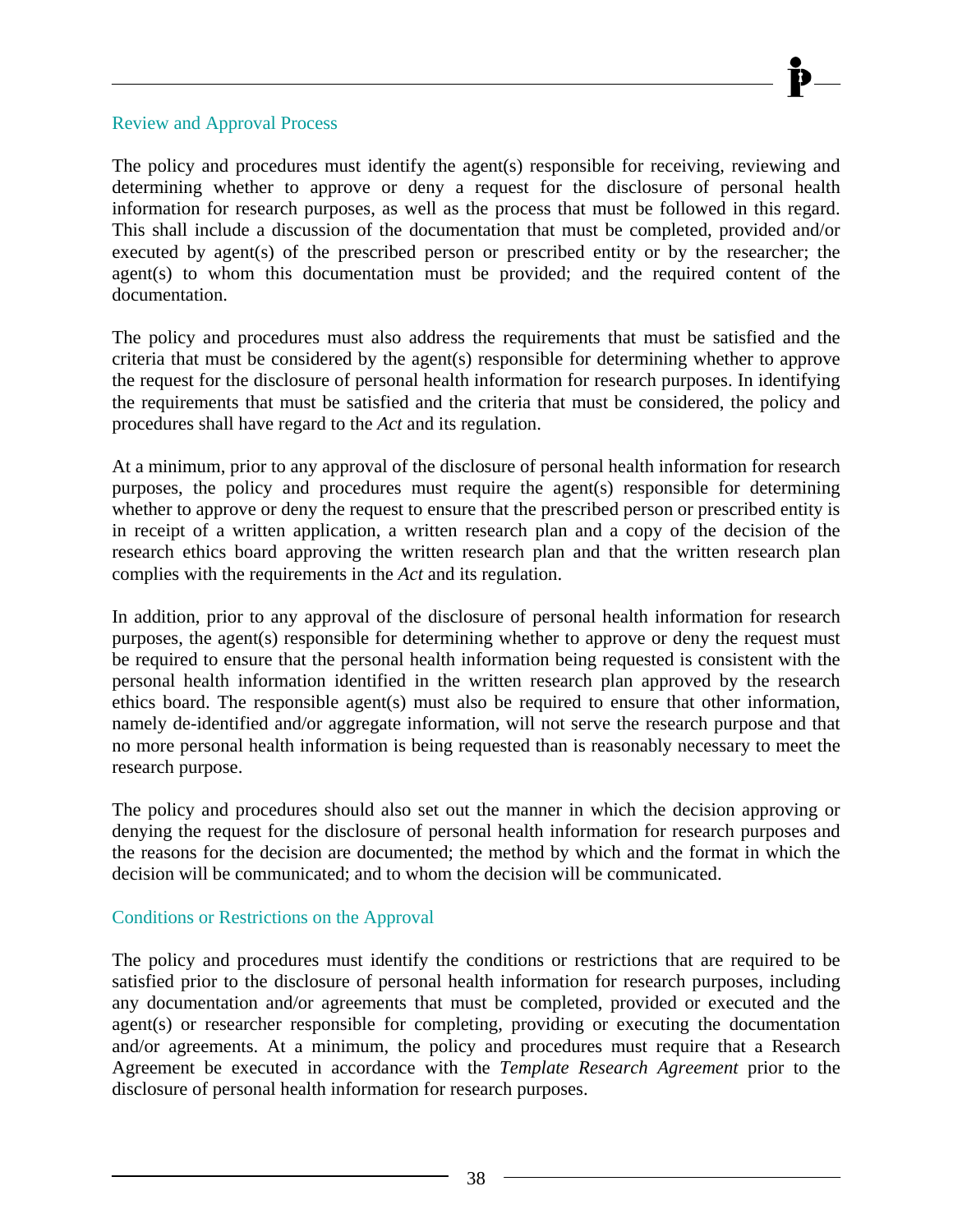The policy and procedures must also identify the agent(s) responsible for ensuring that any conditions or restrictions that must be satisfied prior to the disclosure of personal health information for research purposes have in fact been satisfied, including the execution of a Research Agreement.

### Secure Transfer

The policy and procedures shall require the records of personal health information disclosed for research purposes to be transferred in a secure manner in compliance with the *Policy and Procedures for Secure Transfer of Records of Personal Health Information*.

### Secure Return or Disposal

The policy and procedures must identify the agent(s) responsible for ensuring that records of personal health information disclosed to a researcher for research purposes are either securely returned, securely disposed of or de-identified, as the case may be, following the retention period set out in the Research Agreement. The policy and procedures must further address the process to be followed by the responsible agent(s) where records of personal health information are not securely returned, a certificate of destruction is not received or written confirmation of deidentification is not received within the time set out in the Research Agreement.

### Documentation Related to Approved Disclosures of Personal Health Information for Research

It is recommended that the policy and procedures also address where written applications, written research plans, copies of the decisions of research ethics boards, Research Agreements, certificates of destruction and other documentation related to the receipt, review, approval or denial of requests for the disclosure of personal health information for research purposes will be retained and the agent(s) responsible for retaining this documentation.

### *Where the Disclosure of Personal Health Information is not Permitted for Research*

If the prescribed person or prescribed entity does not permit personal health information to be disclosed for research purposes, the policy and procedures must expressly prohibit the disclosure of personal health information for research purposes and must indicate whether or not deidentified and/or aggregate information may be disclosed for research purposes.

### Review and Approval Process

If the prescribed person or prescribed entity permits de-identified and/or aggregate information to be disclosed for research purposes, the policy and procedures must identify the agent(s) responsible for receiving, reviewing and determining whether to approve or deny a request for the disclosure of de-identified and/or aggregate information for research purposes, as well as the process that must be followed in this regard. This shall include a discussion of the documentation that must be completed, provided and/or executed by agent(s) of the prescribed person or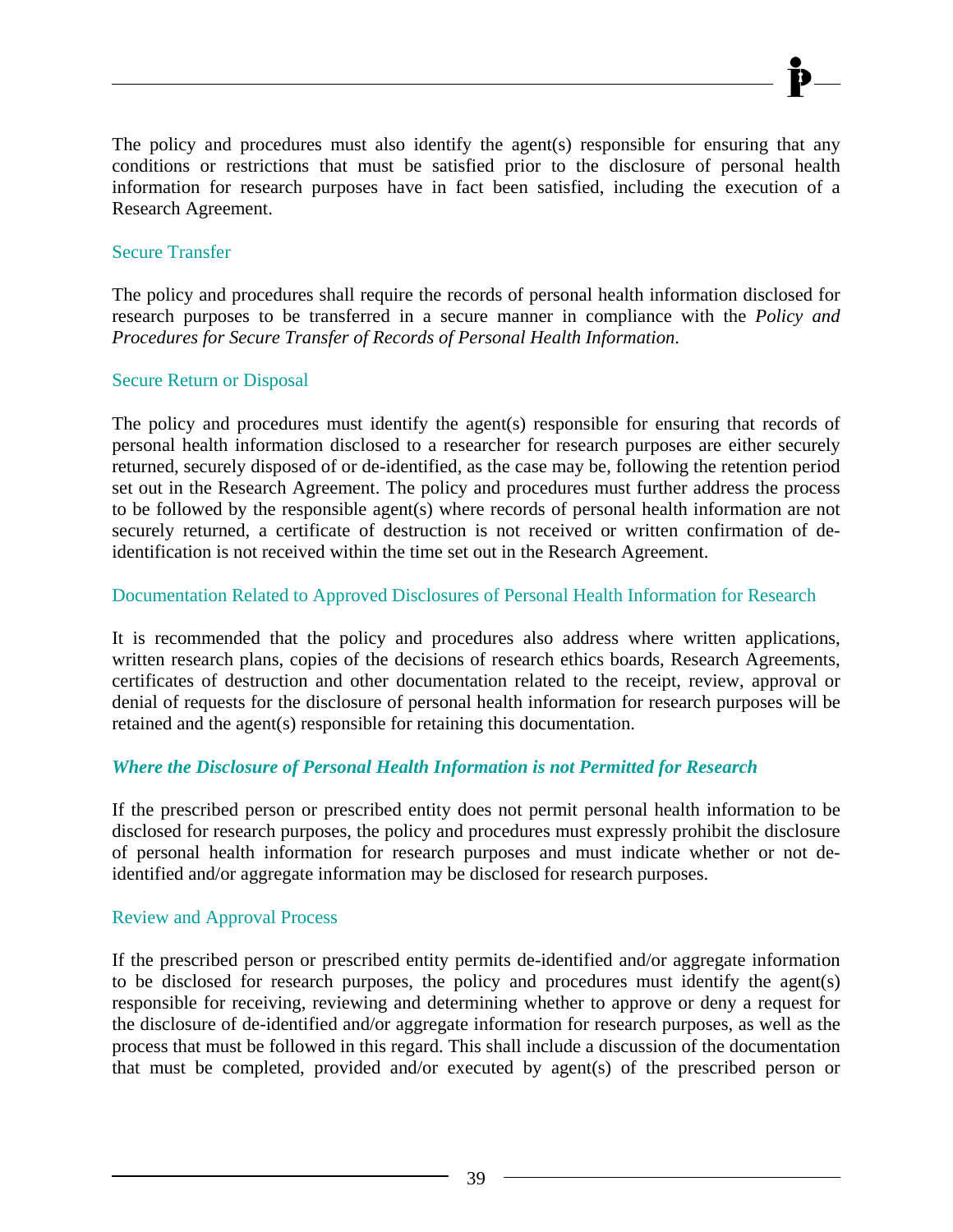prescribed entity or by a researcher; the agent(s) to whom this documentation must be provided; and the required content of the documentation.

For example, the policy and procedures should address whether the prescribed person or prescribed entity requires the preparation of a written research plan in accordance with the *Act*  and its regulation and/or requires research ethics board approval of the written research plan prior to the disclosure of de-identified and/or aggregate information for research purposes.

The policy and procedures must also address the requirements that must be satisfied and the criteria that must be considered by the agent(s) responsible for determining whether to approve or deny the request for the disclosure of de-identified and/or aggregate information for research purposes. At a minimum, the policy and procedures must require the de-identified and/or aggregate information to be reviewed prior to the approval and disclosure of the de-identified and/or aggregate information in order to ensure that the information does not identify an individual and that it is not reasonably foreseeable in the circumstances that the information could be utilized, either alone or with other information, to identify an individual. The agent(s) responsible for undertaking this review shall also be identified.

The policy and procedures should also set out the manner in which the decision approving or denying the request for the disclosure of de-identified and/or aggregate information for research purposes and the reasons for the decision are documented; the method by which and the format in which the decision will be communicated; and to whom the decision will be communicated.

### Conditions or Restrictions on the Approval

The policy and procedures must also identify the conditions or restrictions that are required to be satisfied prior to the disclosure of de-identified and/or aggregate information for research purposes, including any documentation and/or agreements that must be completed, provided or executed and the agent(s) or researcher responsible for completing, providing or executing the documentation and/or agreements.

At a minimum, the prescribed person or prescribed entity must require the researcher to whom the de-identified and/or aggregate information will be disclosed to acknowledge and agree, in writing, that the researcher will not use the de-identified and/or aggregate information, either alone or with other information, to identify an individual. This includes attempting to decrypt information that is encrypted, attempting to identify an individual based on unencrypted information and attempting to identify an individual based on prior knowledge.

The policy and procedures must also identify the agent(s) responsible for ensuring that any conditions or restrictions that must be satisfied prior to the disclosure of the de-identified and/or aggregate information have in fact been satisfied, including the execution of the written acknowledgement. Further, the policy and procedures shall require the responsible agent(s) to track receipt of the executed written acknowledgments and shall set out the procedure that must be followed and the documentation that must be maintained in this regard.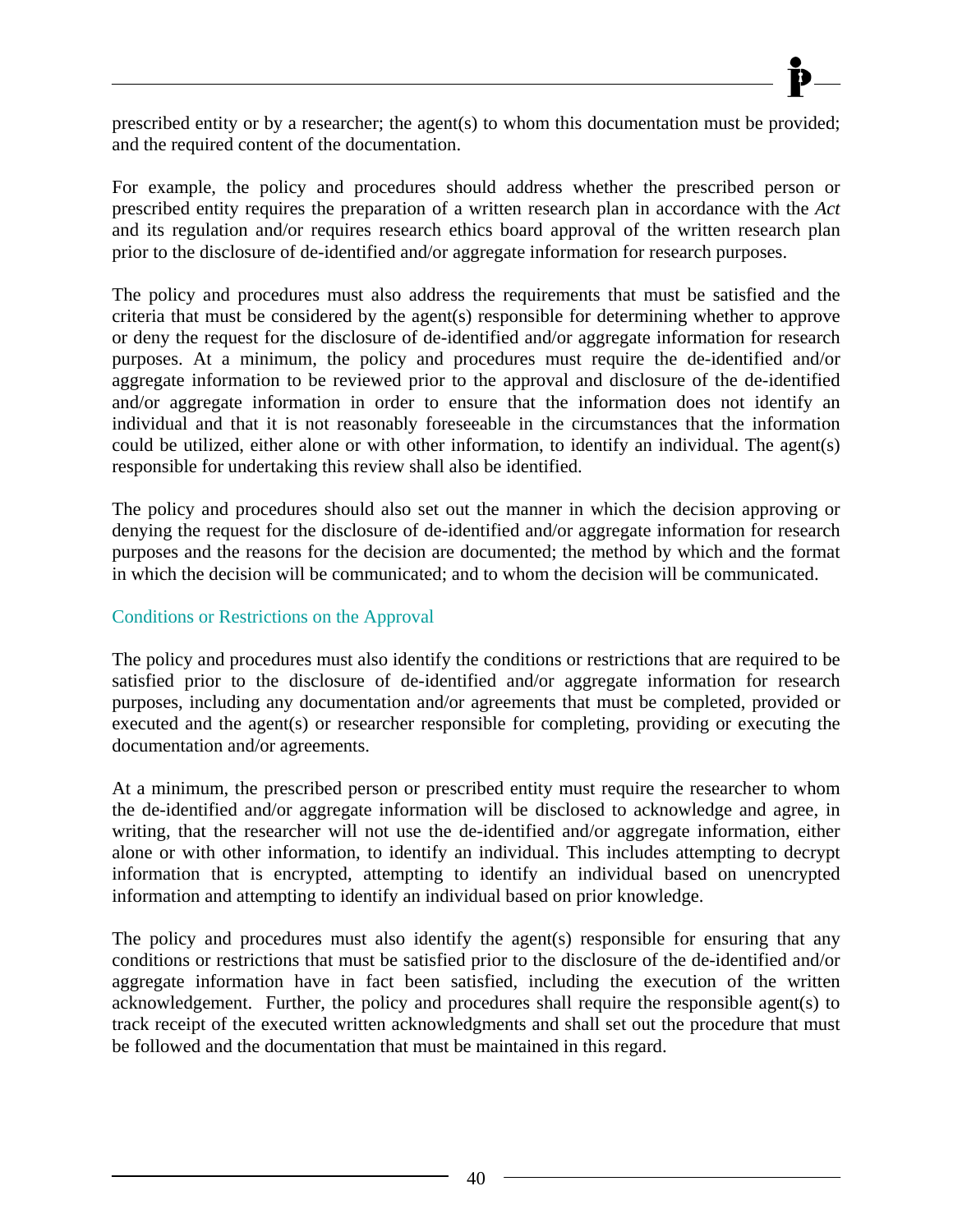#### **14. Template Research Agreement**

A Research Agreement must be executed with the researchers to whom personal health information will be disclosed prior to the disclosure of the personal health information for research purposes. At a minimum, the Research Agreement must address the matters set out below.

#### *General Provisions*

The Research Agreement must describe the status of the prescribed person or prescribed entity under the *Act* and the duties and responsibilities arising from this status. It must also specify the precise nature of the personal health information that will be disclosed by the prescribed person or prescribed entity for research purposes and must provide a definition of personal health information that is consistent with the *Act* and its regulation.

#### *Purposes of Collection, Use and Disclosure*

The research purpose for which the personal health information is being disclosed by the prescribed person or prescribed entity and the purposes for which the personal health information may be used or disclosed by the researcher must be identified in the Research Agreement, as must the statutory authority for each collection, use and disclosure identified.

In particular, the Research Agreement must only permit the researcher to use the personal health information for the purposes set out in the written research plan approved by the research ethics board and must prohibit the use of the personal health information for any other purpose. The Research Agreement must also prohibit the researcher from permitting persons to access and use the personal health information except those persons described in the written research plan approved by the research ethics board.

In identifying the purposes for which the personal health information may be used, the Research Agreement shall explicitly state whether or not the personal health information may be linked to other information and must prohibit the personal health information from being linked except in accordance with the written research plan approved by the research ethics board.

The Research Agreement shall also require the researcher to acknowledge that the personal health information that is being disclosed pursuant to the Research Agreement is necessary for the identified research purpose and that other information, namely de-identified and/or aggregate information, will not serve the research purpose. The researcher must also be required to acknowledge that no more personal health information is being collected and will be used than is reasonably necessary to meet the research purpose.

The Research Agreement must also impose restrictions on the disclosure of personal health information. At a minimum, the Research Agreement must require the researcher to acknowledge and agree not to disclose the personal health information except as required by law and subject to the exceptions and additional requirements prescribed in the regulation to the *Act*; not to publish the personal health information in a form that could reasonably enable a person to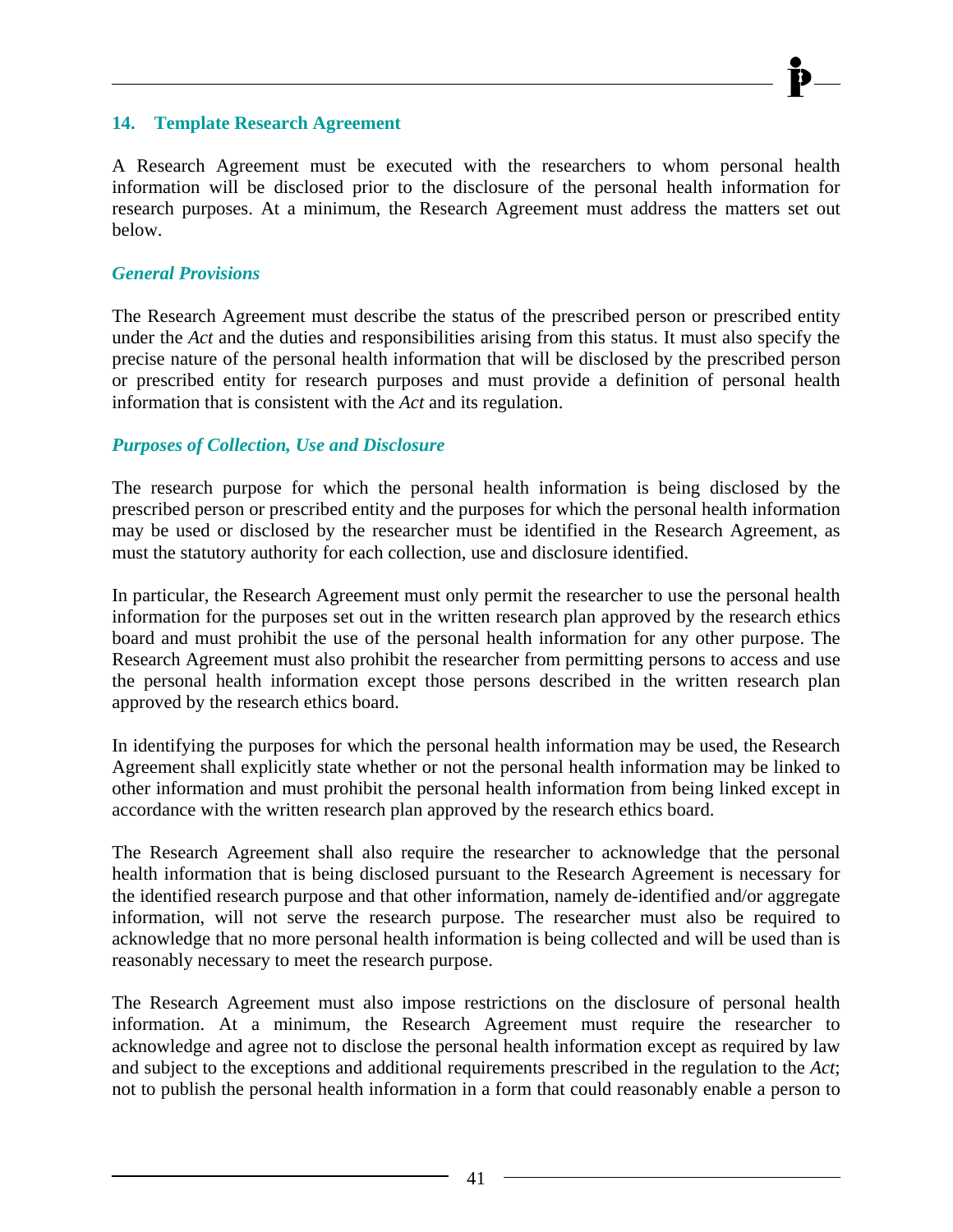ascertain the identity of the individual; and not to make contact or attempt to make contact with the individual to whom the personal health information relates, directly or indirectly, unless the consent of the individual to being contacted is first obtained in accordance with subsection 44(6) of the *Act*.

### *Compliance with the Statutory Requirements for the Disclosure for Research Purposes*

The Research Agreement must require the researcher and the prescribed person or prescribed entity to acknowledge and agree that the researcher has submitted an application in writing, a written research plan that meets the requirements of the *Act* and its regulation, and a copy of the decision of the research ethics board approving the written research plan.

The researcher must also be required to acknowledge and agree that the researcher will comply with the Research Agreement, with the written research plan approved by the research ethics board and with the conditions, if any, specified by the research ethics board in respect of the written research plan.

### *Secure Transfer*

The Research Agreement shall require the secure transfer of records of personal health information that will be disclosed pursuant to the Research Agreement. The Research Agreement shall set out the secure manner in which records of personal health information will be transferred, including under what conditions and to whom the records will be transferred, and the procedure that will be followed in ensuring that the records of personal health information are transferred in a secure manner. In identifying the secure manner in which the records of personal health information will be transferred, the Research Agreement shall have regard to the *Policy*  and Procedures for Secure Transfer of Records of Personal Health Information implemented by the prescribed person or prescribed entity.

#### *Secure Retention*

The retention period for the records of personal health information subject to the Research Agreement must also be identified, including the length of time that the records of personal health information will be retained in identifiable form. The retention period identified must be consistent with that set out in the written research plan approved by the research ethics board.

The Research Agreement shall require the researcher to ensure that the records of personal health information are retained in a secure manner and shall identify the precise manner in which the records of personal health information in paper and electronic format will be securely retained. In identifying the secure manner in which the records of personal health information will be retained, the Research Agreement may have regard to the *Policy and Procedures for Secure Retention of Records of Personal Health Information* and shall have regard to the written research plan approved by the research ethics board.

The Research Agreement must also require the researcher to take steps that are reasonable in the circumstances to ensure that the personal health information subject to the Research Agreement is protected against theft, loss and unauthorized use or disclosure and to ensure that the records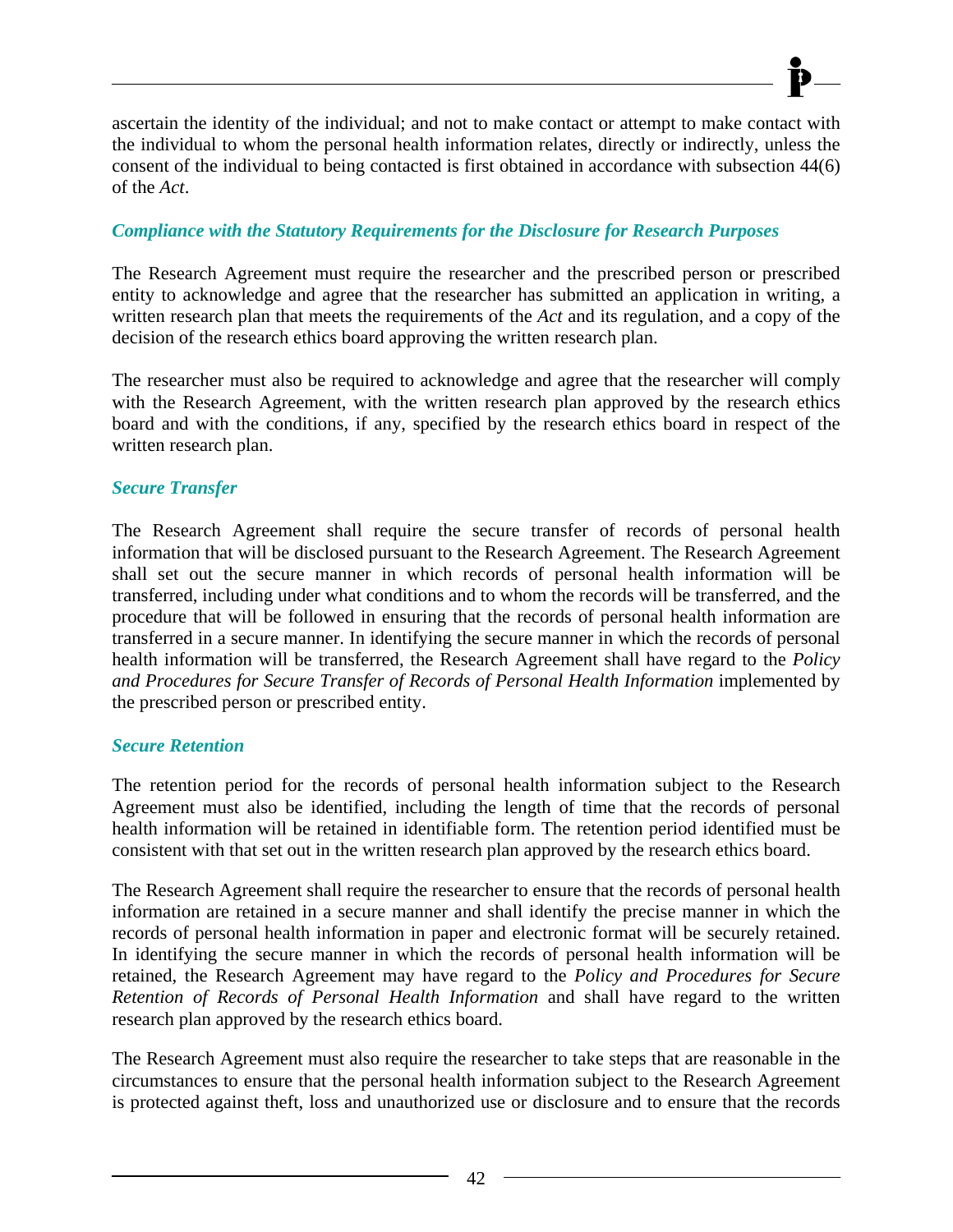of personal health information subject to the Research Agreement are protected against unauthorized copying, modification or disposal. The reasonable steps that are required to be taken by the researcher must be detailed in the Research Agreement and, at a minimum, shall include those set out in the written research plan approved by the research ethics board.

## *Secure Return or Disposal*

The Research Agreement must also address whether the records of personal health information subject to the Research Agreement will be returned in a secure manner, will be disposed of in a secure manner or will be de-identified and retained by the researcher following the retention period set out in the Research Agreement. In this regard, the provisions in the Research Agreement shall be consistent with the written research plan approved by the research ethics board.

If the records of personal health information are required to be returned in a secure manner, the Research Agreement must stipulate the time frame following the retention period within which the records must be securely returned, the secure manner in which the records must be returned and the agent of the prescribed person or prescribed entity to whom the records must be securely returned.

In identifying the secure manner in which the records of personal health information will be returned, regard may be had to the *Policy and Procedures for Secure Transfer of Records of Personal Health Information* implemented by the prescribed person or prescribed entity.

If the records of personal health information are required to be disposed of in a secure manner, the Research Agreement must provide a definition of secure disposal that is consistent with the *Act* and its regulation and must identify the precise manner in which the records of personal health information subject to the Research Agreement must be securely disposed of. The Research Agreement must also stipulate the time frame following the retention period set out in the Research Agreement within which the records of personal health information must be securely disposed of and within which a certificate of destruction must be provided.

In identifying the secure manner in which the records of personal health information will be disposed of, it must be ensured that the method of secure disposal identified is consistent with the *Act* and its regulation; with orders issued by the Information and Privacy Commissioner of Ontario under the *Act* and its regulation, including Order HO-001 and Order HO-006; and with guidelines, fact sheets and best practices issued by the Information and Privacy Commissioner of Ontario pursuant to the *Act* and its regulation, including *Fact Sheet 10: Secure Destruction of Personal Information*. In addition, regard may be had to the *Policy and Procedures for Secure Disposal of Records of Personal Health Information* implemented by the prescribed person or prescribed entity.

Further, the Research Agreement must identify the agent of the prescribed person or prescribed entity to whom the certificate of destruction must be provided, the time frame following secure disposal within which the certificate of destruction must be provided and the required content of the certificate of destruction. At a minimum, the certificate of destruction must be required to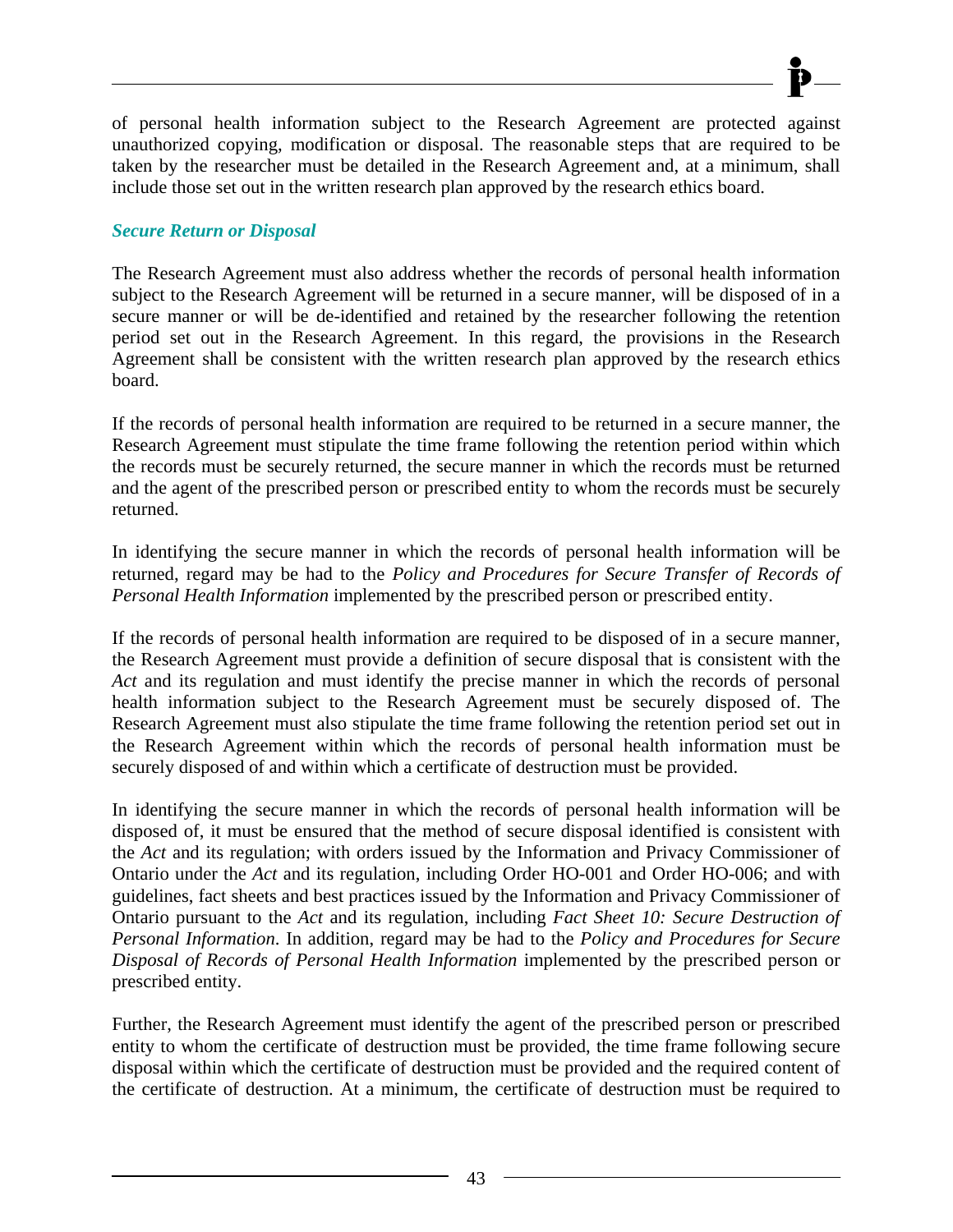identify the records of personal health information securely disposed of; to stipulate the date, time, location and method of secure disposal employed; and to bear the name and signature of the person who performed the secure disposal.

If the records of personal health information are required to be de-identified and retained by the researcher rather than being securely returned or disposed of, the manner and process for deidentification must be set out in the Research Agreement. In identifying the manner and process for de-identification, regard may be had to the *Policy and Procedures with Respect to De-Identification and Aggregation* implemented by the prescribed person or prescribed entity. The Research Agreement must also require the researcher to submit written confirmation that the records were de-identified and shall stipulate the time frame following the retention period set out in the Research Agreement within which the written confirmation must be provided and the agent of the prescribed person or prescribed entity to whom the written confirmation must be provided.

### *Notification*

At a minimum, the Research Agreement must require the researcher to notify the prescribed person or prescribed entity immediately, in writing, if the researcher becomes aware of a breach or suspected breach of the Research Agreement, a breach or suspected of subsection 44(6) of the *Act* or if personal health information subject to the Research Agreement is stolen, lost or accessed by unauthorized persons or is believed to have been stolen, lost or accessed by unauthorized persons. The Research Agreement should also identify the agent of the prescribed person or prescribed entity to whom notification must be provided and must require the researcher to take steps that are reasonable in the circumstances to contain the breach and to contain the theft, loss or access by unauthorized persons.

### *Consequences of Breach and Monitoring Compliance*

The Research Agreement must outline the consequences of breach of the agreement and must indicate whether compliance with the Research Agreement will be audited by the prescribed person or prescribed entity and, if so, the manner in which compliance will be audited and the notice, if any, that will be provided of the audit.

The Research Agreement must also require the researcher to ensure that all persons who will have access to the personal health information, as identified in the written research plan approved by the research ethics board, are aware of and agree to comply with the terms and conditions of the Research Agreement prior to being given access to the personal health information. The Research Agreement must set out the method by which this will be ensured by the researcher, such as requiring the persons identified in the written research plan to sign an acknowledgement prior to being granted access, indicating that they are aware of and agree to comply with the terms and conditions of the Research Agreement.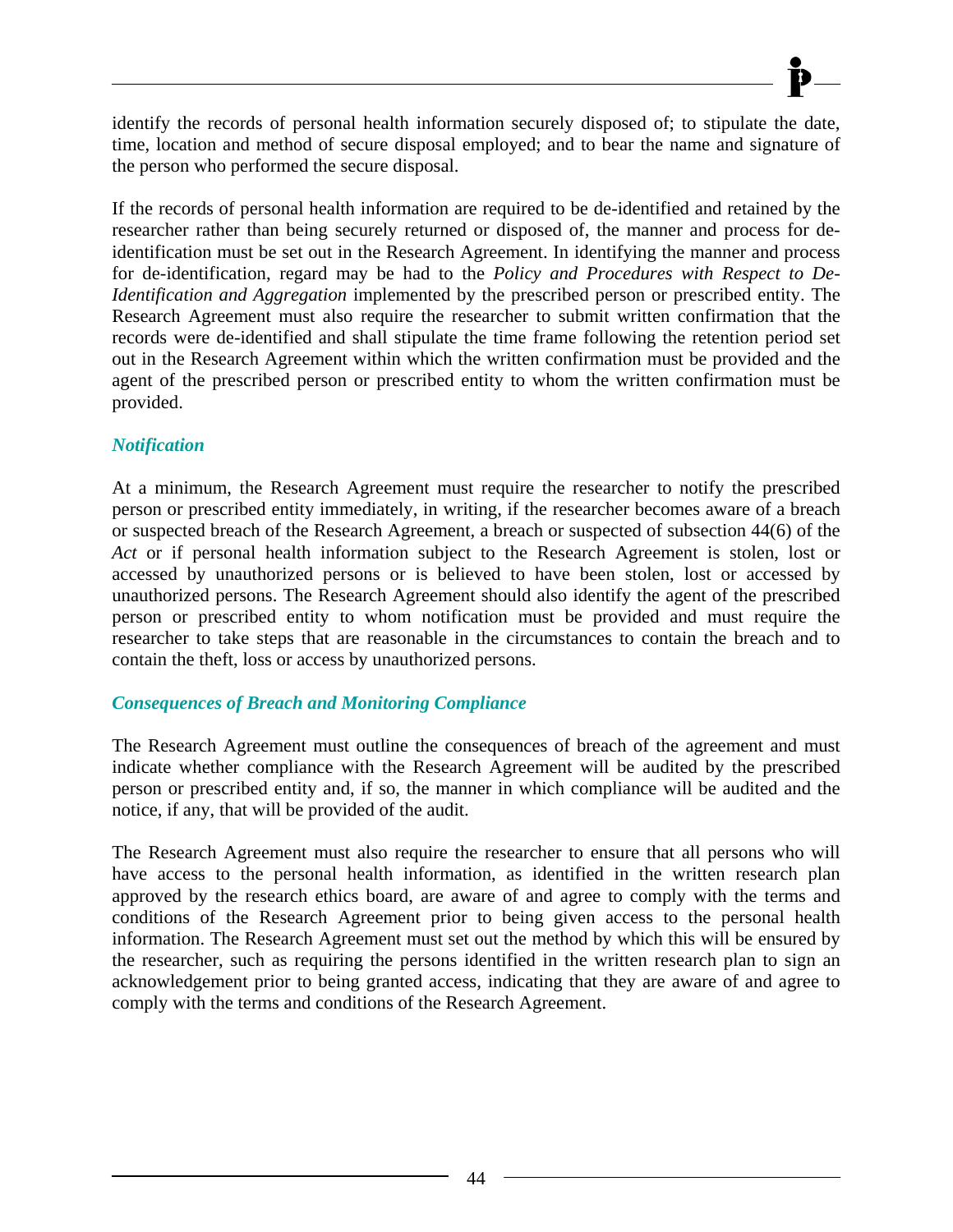### **15. Log of Research Agreements**

A prescribed person or prescribed entity must maintain a log of executed Research Agreements. At a minimum, the log must include:

- The name of the research study;
- The name of the principal researcher to whom the personal health information was disclosed pursuant to the Research Agreement;
- $\blacksquare$  The date(s) of receipt of the written application, the written research plan and the written decision of the research ethics board approving the research plan;
- The date that the approval to disclose the personal health information for research purposes was granted by the prescribed person or prescribed entity;
- The date that the Research Agreement was executed;
- The date that the personal health information was disclosed;
- The nature of the personal health information disclosed;
- The retention period for the records of personal health information as set out in the Research Agreement;
- Whether the records of personal health information will be securely returned, securely disposed of or de-identified and retained by the researcher following the retention period set out in the Research Agreement; and
- The date that the records of personal health information were securely returned, a certificate of destruction was received or written confirmation of de-identification was received or the date by which they must be returned, disposed of or de-identified.

### **16. Policy and Procedures for the Execution of Data Sharing Agreements**

A policy and procedures must be developed and implemented to identify the circumstances requiring the execution of a Data Sharing Agreement and the process that must be followed and the requirements that must be satisfied prior to the execution of a Data Sharing Agreement.

The policy and procedures must set out the circumstances requiring the execution of a Data Sharing Agreement prior to the collection of personal health information for purposes other than research and must require the execution of a Data Sharing Agreement prior to any disclosure of personal health information for purposes other than research.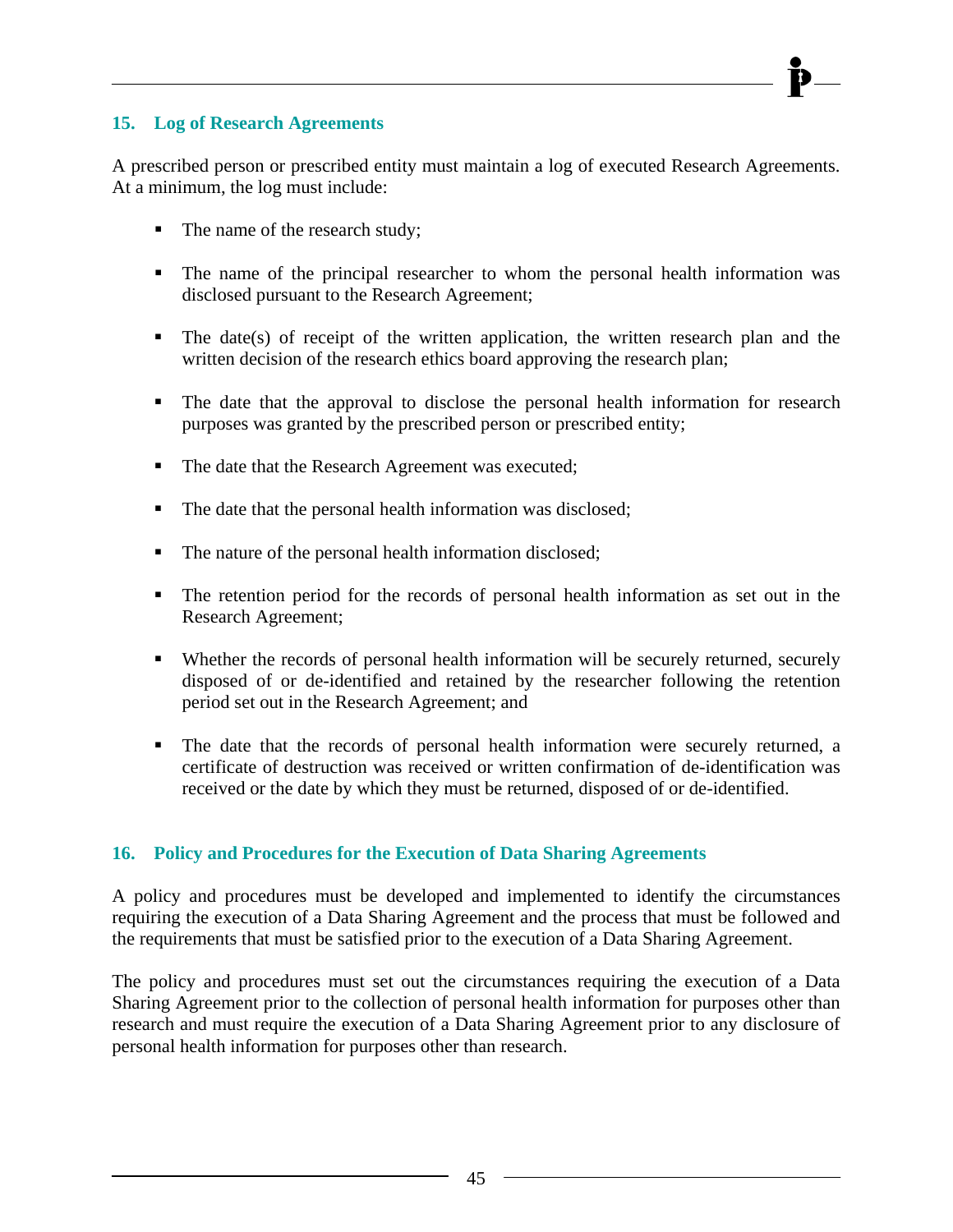The policy and procedures must further identify the agent(s) responsible for ensuring that a Data Sharing Agreement is executed, as well as the process that must be followed and the requirements that must be satisfied in this regard. This shall include a discussion of the documentation that must be completed, provided and/or executed; the agent(s) or other persons or organizations responsible for completing, providing and/or executing the documentation; the agent(s) to whom the documentation must be provided; and the required content of the documentation.

In relation to the disclosure of personal health information for purposes other than research, the agent(s) responsible for ensuring that a Data Sharing Agreement is executed must be satisfied that the disclosure was approved in accordance with the *Policy and Procedures for Disclosure of Personal Health Information For Purposes Other Than Research*. In relation to the collection of personal health information for purposes other than research, the agent(s) responsible for ensuring that a Data Sharing Agreement is executed must be satisfied that the collection was approved in accordance with the *Policy and Procedures for the Collection of Personal Health Information*.

The policy and procedures must also require that a log of Data Sharing Agreements be maintained and must identify the agent(s) responsible for maintaining such a log. In addition, it is recommended that the policy and procedures address where documentation related to the execution of Data Sharing Agreements will be retained and the agent(s) responsible for retention.

The prescribed person or prescribed entity must also require agents to comply with the policy and its procedures and must address how and by whom compliance will be enforced and the consequences of breach. The policy and procedures must stipulate that compliance will be audited in accordance with the *Policy and Procedures In Respect of Privacy Audits*, must set out the frequency with which the policy and procedures will be audited and must identify the agent(s) responsible for conducting the audit and for ensuring compliance with the policy and its procedures.

The policy and procedures must also require agents to notify the prescribed person or prescribed entity at the first reasonable opportunity, in accordance with the *Policy and Procedures for Privacy Breach Management*, if an agent breaches or believes there may have been a breach of this policy or its procedures.

### **17. Template Data Sharing Agreement**

A prescribed person or prescribed entity must ensure that a Data Sharing Agreement is executed in the circumstances set out in the *Policy and Procedures for the Execution of Data Sharing Agreements* that, at a minimum, addresses the matters set out below.

### *General Provisions*

The Data Sharing Agreement must describe the status of the prescribed person or prescribed entity under the *Act* and the duties and responsibilities arising from this status. It must also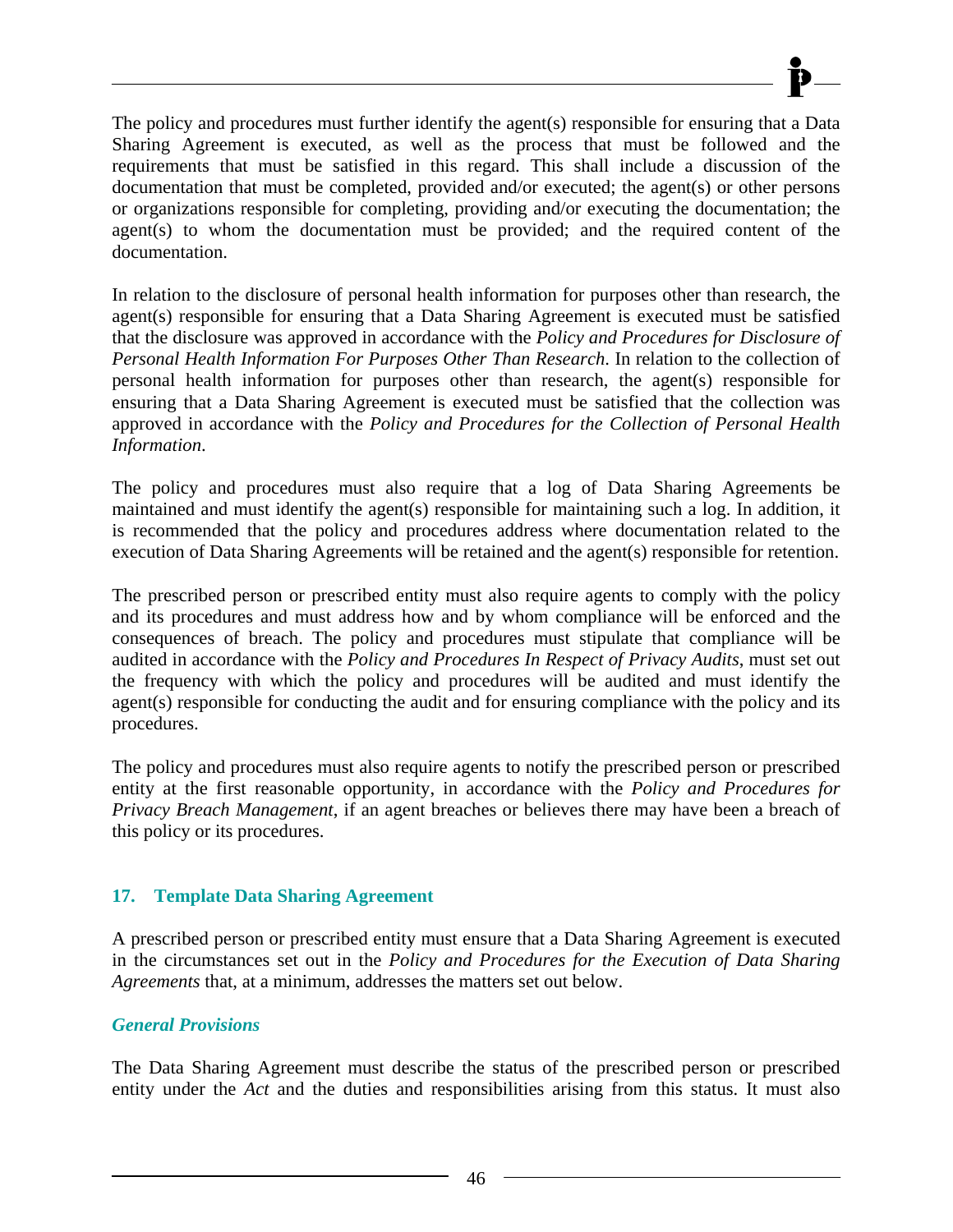specify the precise nature of the personal health information subject to the Data Sharing Agreement and must provide a definition of personal health information that is consistent with the *Act* and its regulation. The Data Sharing Agreement shall also identify the person or organization that is collecting personal health information and the person or organization that is disclosing personal health information pursuant to the Data Sharing Agreement.

## *Purposes of Collection, Use and Disclosure*

The Data Sharing Agreement must also identify the purposes for which the personal health information subject to the Data Sharing Agreement is being collected and for which the personal health information will be used.

In identifying these purposes, the Data Sharing Agreement shall explicitly state whether or not the personal health information collected pursuant to the Data Sharing Agreement will be linked to other information. If the personal health information will be linked to other information, the Data Sharing Agreement must identify the nature of the information to which the personal health information will be linked, the source of the information to which the personal health information will be linked, how the linkage will be conducted and why the linkage is required for the identified purposes.

The Data Sharing Agreement shall also contain an acknowledgement that the personal health information collected pursuant to the Data Sharing Agreement is necessary for the purpose for which it was collected and that other information, namely de-identified and/or aggregate information, will not serve the purpose and that no more personal health information is being collected and will be used than is reasonably necessary to meet the purpose.

The Data Sharing Agreement must also identify the purposes, if any, for which the personal health information subject to the Data Sharing Agreement may be disclosed and any limitations, conditions or restrictions imposed thereon.

The Data Sharing Agreement must also require the collection, use and disclosure of personal health information subject to the Data Sharing Agreement to comply with the *Act* and its regulation and must set out the specific statutory authority for each collection, use and disclosure contemplated in the Data Sharing Agreement.

### *Secure Transfer*

The Data Sharing Agreement shall require the secure transfer of the records of personal health information subject to the Data Sharing Agreement. The Data Sharing Agreement shall set out the secure manner in which the records of personal health information will be transferred, including under what conditions and to whom the records will be transferred, and the procedure that must be followed in ensuring that the records are transferred in a secure manner. In identifying the secure manner in which the records of personal health information will be transferred, regard may be had to the *Policy and Procedures for Secure Transfer of Records of Personal Health Information* implemented by the prescribed person or prescribed entity.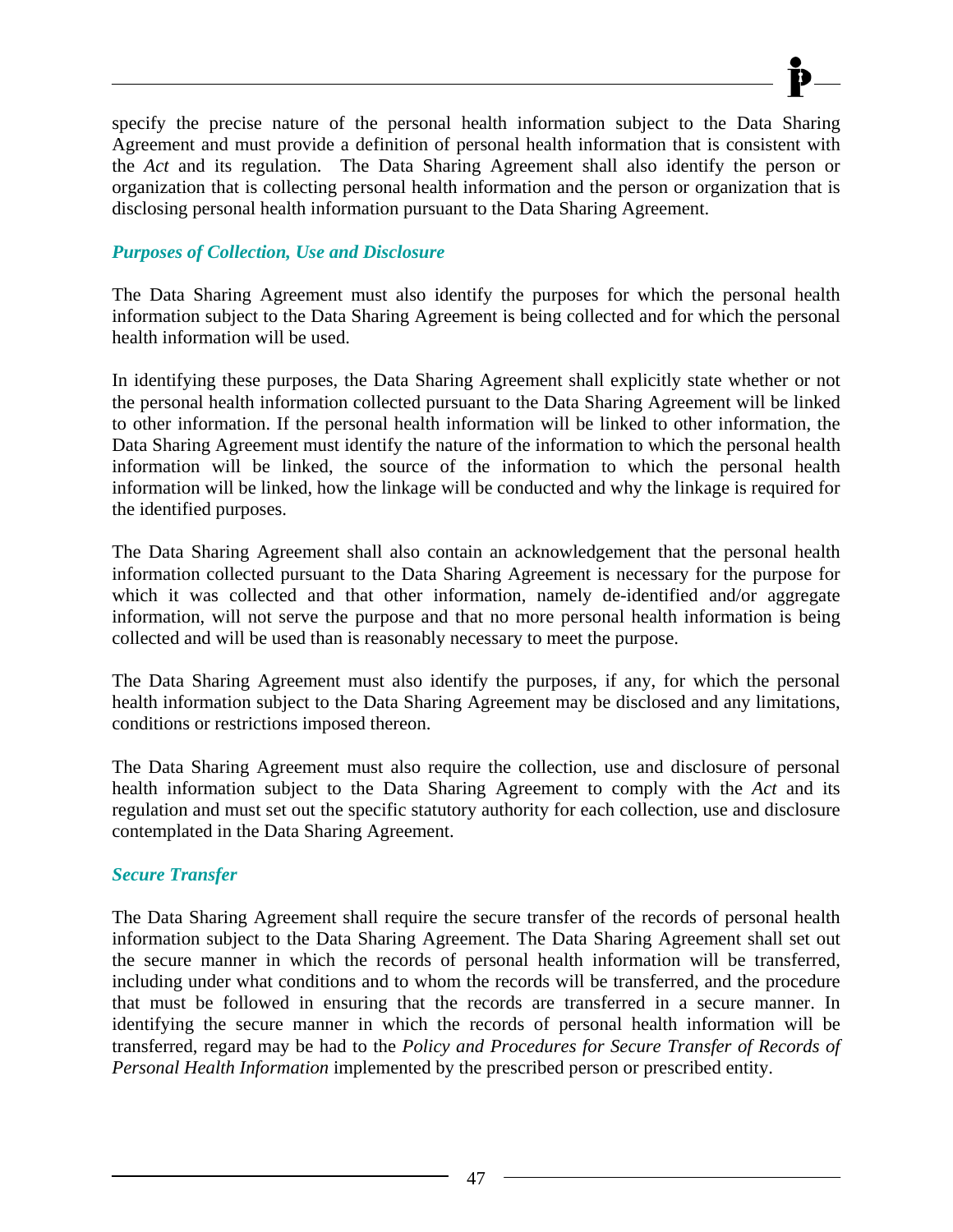#### *Secure Retention*

The retention period for the records of personal health information subject to the Data Sharing Agreement must also be specified. In identifying the relevant retention period, it must be ensured that the records of personal health information are retained only for as long as necessary to fulfill the purposes for which the records of personal health information were collected.

The Data Sharing Agreement shall also require the records of personal health information to be retained in a secure manner and shall identify the precise manner in which the records of personal health information in paper and electronic format will be securely retained, including whether the records will be retained in identifiable form. In identifying the secure manner in which the records of personal health information will be retained, the Data Sharing Agreement may have regard to the *Policy and Procedures for Secure Retention of Records of Personal Health Information* implemented by the prescribed person or prescribed entity.

The Data Sharing Agreement must also require reasonable steps to be taken to ensure that the personal health information subject to the Data Sharing Agreement is protected against theft, loss and unauthorized use or disclosure and to ensure that the records of personal health information are protected against unauthorized copying, modification or disposal. The reasonable steps that are required to be taken shall also be detailed in the Data Sharing Agreement.

#### *Secure Return or Disposal*

The Data Sharing Agreement must also address whether the records of personal health information subject to the Data Sharing Agreement will be returned in a secure manner or will be disposed of in a secure manner following the retention period set out in the Data Sharing Agreement or following the date of termination of the Data Sharing Agreement, as the case may be.

If the records of personal health information are required to be returned in a secure manner, the Data Sharing Agreement must stipulate the time frame following the retention period or following the date of termination of the Data Sharing Agreement within which the records of personal health information must be securely returned, the secure manner in which the records must be returned and the person to whom the records must be securely returned. In identifying the secure manner in which the records of personal health information will be returned, regard may be had to the *Policy and Procedures for Secure Transfer of Records of Personal Health Information* implemented by the prescribed person or prescribed entity.

If the records of personal health information are required to be disposed of in a secure manner, the Data Sharing Agreement must provide a definition of secure disposal that is consistent with the *Act* and its regulation and must identify the precise manner in which the records of personal health information subject to the Data Sharing Agreement must be securely disposed of. The Data Sharing Agreement must also stipulate the time frame following the retention period or following the date of termination of the Data Sharing Agreement within which the records of personal health information must be securely disposed of and within which a certificate of destruction must be provided.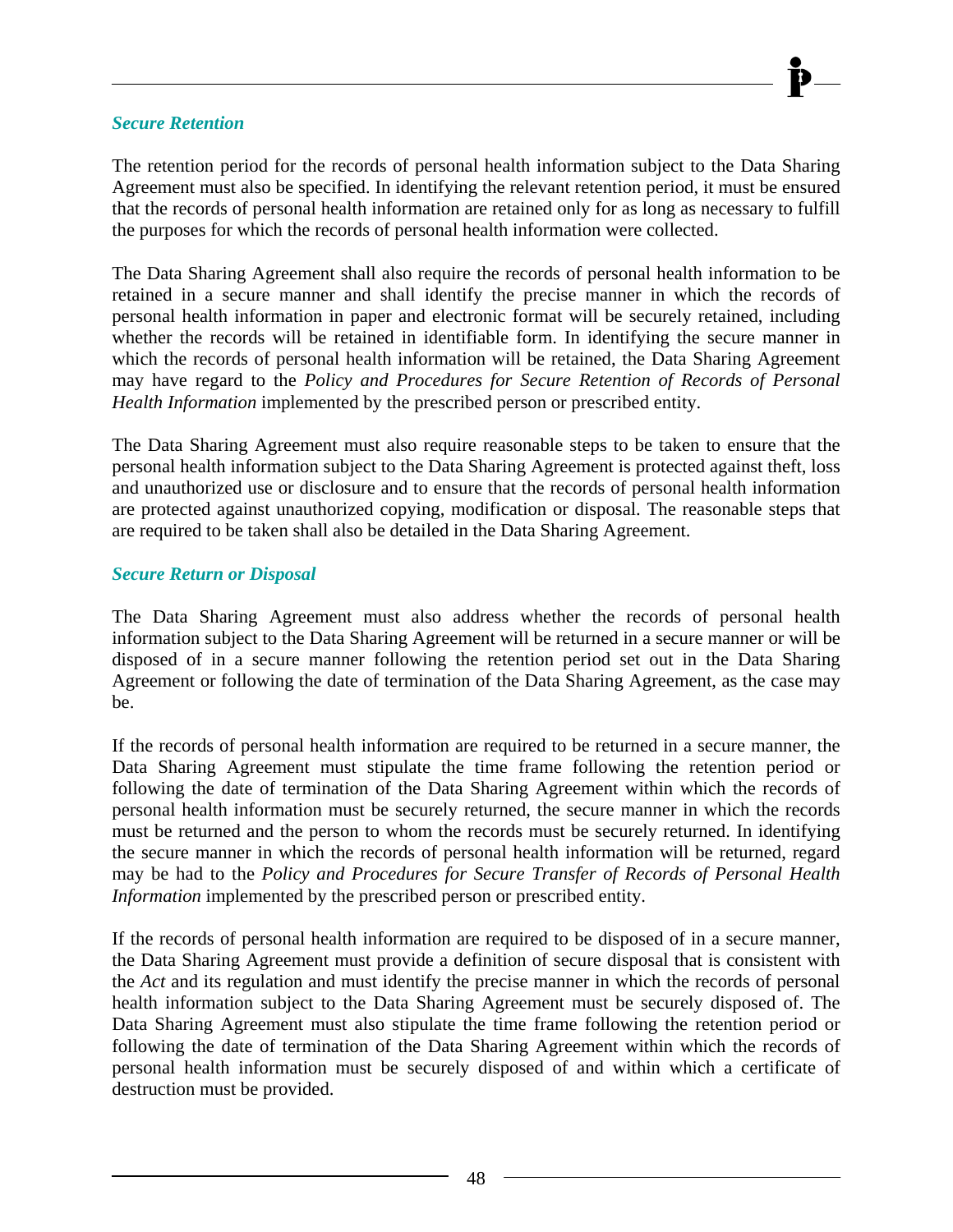In identifying the secure manner in which the records of personal health information will be disposed of, it must be ensured that the method of secure disposal identified is consistent with the *Act* and its regulation; with orders issued by the Information and Privacy Commissioner of Ontario under the *Act* and its regulation, including Order HO-001 and Order HO-006; and with guidelines, fact sheets and best practices issued by the Information and Privacy Commissioner of Ontario pursuant to the *Act* and its regulation, including *Fact Sheet 10: Secure Destruction of Personal Information*. In addition, regard may be had to the *Policy and Procedures for Secure Disposal of Records of Personal Health Information* implemented by the prescribed person or prescribed entity.

Further, the Data Sharing Agreement must identify the person to whom the certificate of destruction must be provided, the time frame following secure disposal within which the certificate of destruction must be provided and the required content of the certificate of destruction. At a minimum, the certificate of destruction must be required to identify the records of personal health information securely disposed of; to stipulate the date, time, location and method of secure disposal employed; and to bear the name and signature of the person who performed the secure disposal.

### *Notification*

At a minimum, the Data Sharing Agreement must require that notification be provided at the first reasonable opportunity if the Data Sharing Agreement has been breached or is suspected to have been breached or if the personal health information subject to the Data Sharing Agreement is stolen, lost or accessed by unauthorized persons or is believed to have been stolen, lost or accessed by unauthorized persons. It should also identify whether the notification must be verbal and/or in writing and to whom the notification must be provided. The Data Sharing Agreement must also require that reasonable steps be taken to contain the breach of the Data Sharing Agreement and to contain the theft, loss or access by unauthorized persons.

### *Consequences of Breach and Monitoring Compliance*

The Data Sharing Agreement must outline the consequences of breach of the agreement and must indicate whether compliance with the Data Sharing Agreement will be audited and, if so, the manner in which compliance will be audited and the notice, if any, that will be provided of the audit.

The Data Sharing Agreement must also require that all persons who will have access to the personal health information are aware of and agree to comply with the terms and conditions of the Data Sharing Agreement prior to being given access to the personal health information. The Data Sharing Agreement must set out the method by which this will be ensured. This may include requiring the persons that will have access to the personal health information to sign an acknowledgement, prior to being granted access, indicating that they are aware of and agree to comply with the terms and conditions of the Data Sharing Agreement.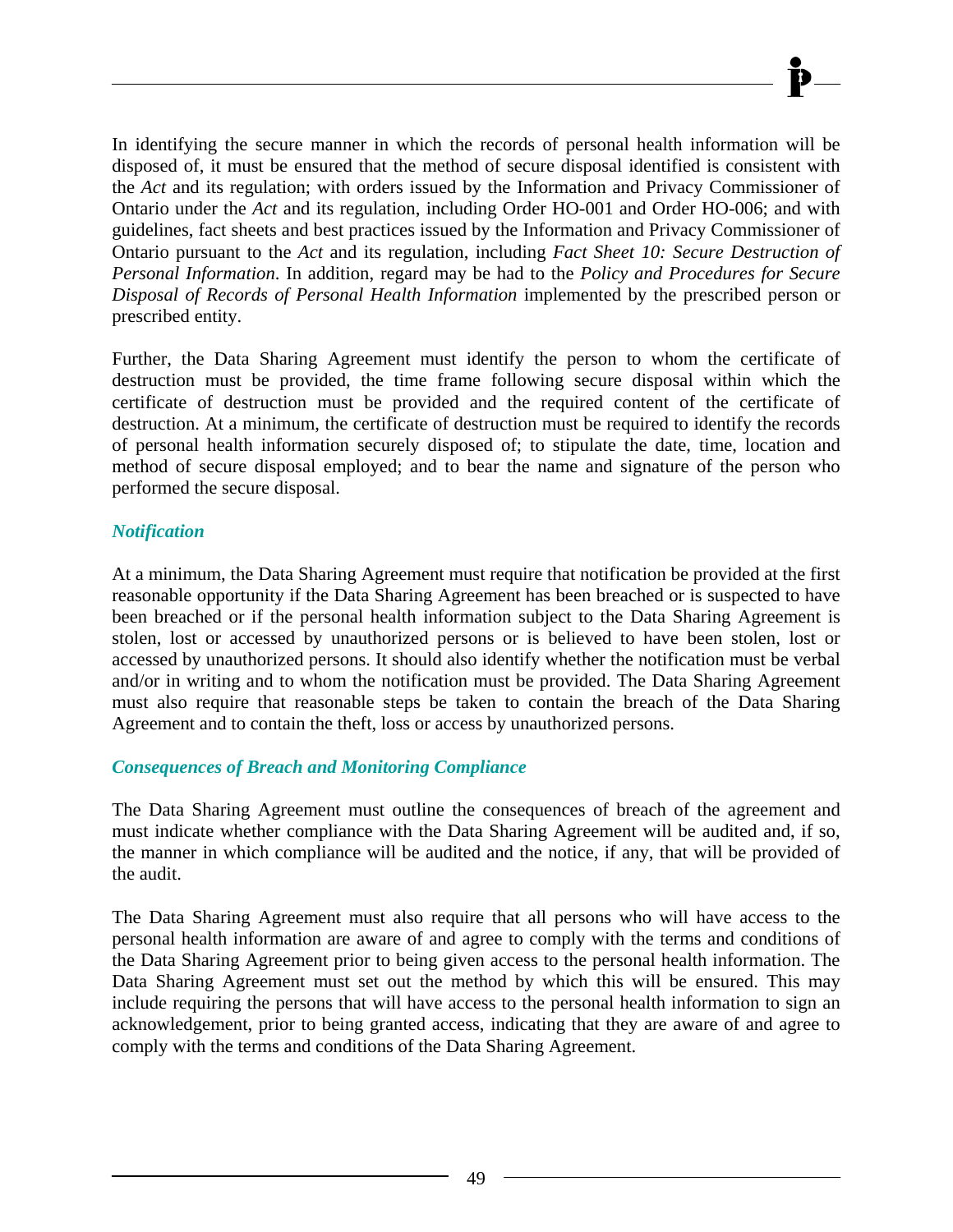### **18. Log of Data Sharing Agreements**

A prescribed person or prescribed entity must maintain a log of executed Data Sharing Agreements. At a minimum, the log must include:

- The name of the person or organization from whom the personal health information was collected or to whom the personal health information was disclosed;
- The date that the collection or disclosure of personal health information was approved, as the case may be;
- The date that the Data Sharing Agreement was executed;
- The date the personal health information was collected or disclosed, as the case may be;
- The nature of the personal health information subject to the Data Sharing Agreement;
- The retention period for the records of personal health information set out in the Data Sharing Agreement or the date of termination of the Data Sharing Agreement;
- Whether the records of personal health information will be securely returned or will be securely disposed of following the retention period set out in the Data Sharing Agreement or the date of termination of the Data Sharing Agreement; and
- The date the records of personal health information were securely returned or a certificate of destruction was provided or the date by which they must be returned or disposed of.

### **19. Policy and Procedures for Executing Agreements with Third Party Service Providers in Respect of Personal Health Information**

A policy and procedures must be developed and implemented requiring written agreements to be entered into with third party service providers prior to permitting third party service providers to access and use the personal health information of the prescribed person or prescribed entity. The policy and procedures must further require the written agreements to contain the relevant language from the *Template Agreement for All Third Party Service Providers*.

The agent(s) responsible for ensuring that an agreement is executed, as well as the process that must be followed and the requirements that must be satisfied prior to the execution of such an agreement, must also be identified in the policy and procedures.

The policy and procedures must also state that the prescribed person or prescribed entity shall not provide personal health information to a third party service provider if other information, namely de-identified and/or aggregate information, will serve the purpose and will not provide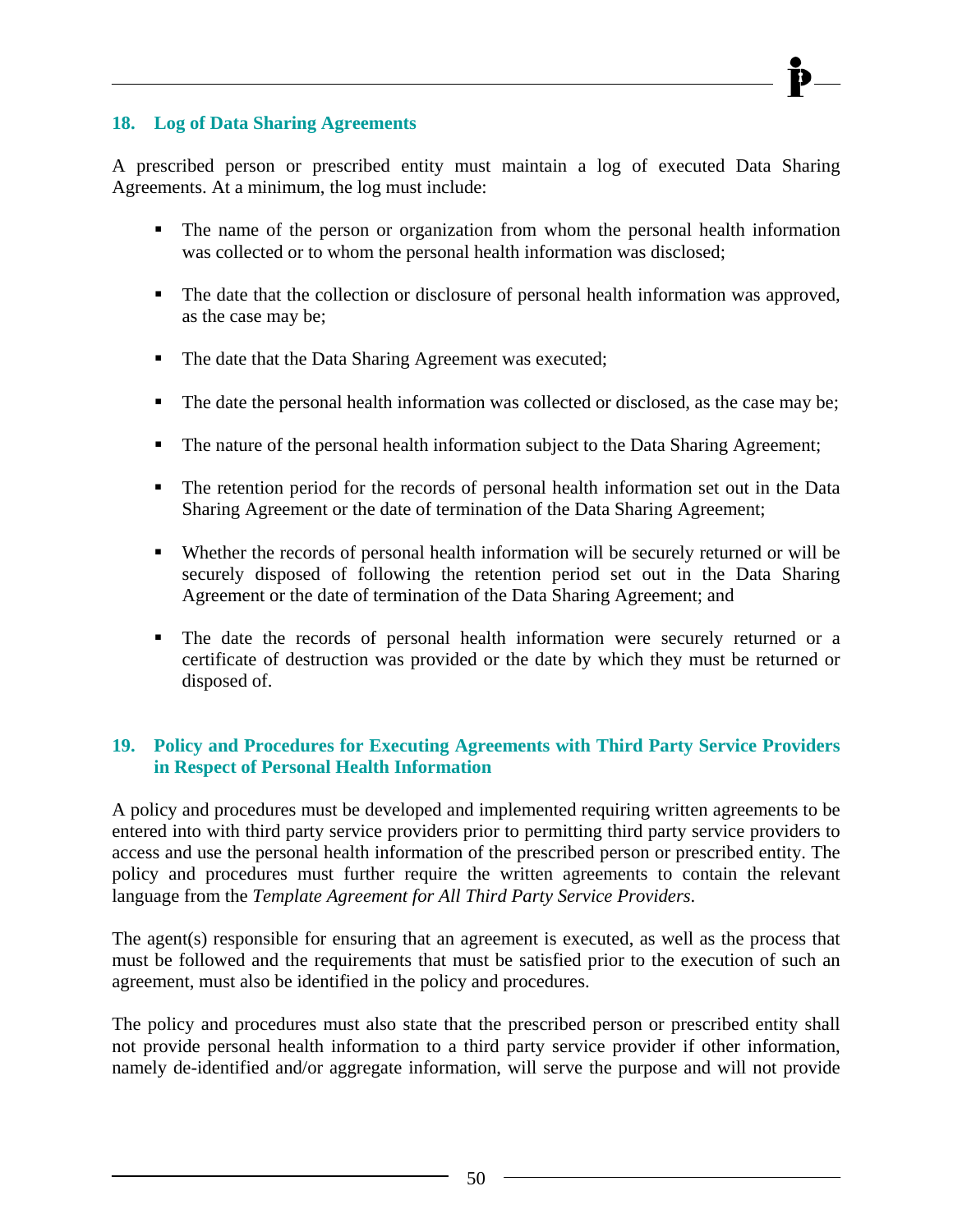more personal health information than is reasonably necessary to meet the purpose. The agent responsible for making this determination must also be identified in the policy and procedures.

The policy and procedures must further identify the agent(s) responsible for ensuring that records of personal health information provided to a third party service provider are either securely returned to the prescribed person or prescribed entity or are securely disposed of, as the case may be, following the termination of the agreement. They must further address the process to be followed where records of personal health information are not securely returned or a certificate of destruction is not received following the termination of the agreement, including the agent(s) responsible for implementing this process and the time frame following termination within which this process must be implemented.

The policy and procedures must require that a log be maintained of all agreements executed with third party service providers and must identify the agent(s) responsible for maintaining such a log. In addition, it is recommended that the policy and procedures address where documentation related to the execution of agreements with third party service providers will be retained and the agent(s) responsible for retaining this documentation.

The prescribed person or prescribed entity must also require agents to comply with the policy and its procedures and must address how and by whom compliance will be enforced and the consequences of breach. The policy and procedures must stipulate that compliance will be audited in accordance with the *Policy and Procedures In Respect of Privacy Audits*, must set out the frequency with which the policy and procedures will be audited and must identify the agent(s) responsible for conducting the audit and for ensuring compliance with the policy and its procedures.

The policy and procedures must also require agents to notify the prescribed person or prescribed entity at the first reasonable opportunity, in accordance with the *Policy and Procedures for Privacy Breach Management*, if an agent breaches or believes there may have been a breach of this policy or its procedures.

### **20. Template Agreement for All Third Party Service Providers**

A written agreement must be entered into with third party service providers that will be permitted to access and use personal health information of the prescribed person or prescribed entity, including those that are contracted to retain, transfer or dispose of records of personal health information and those that are contracted to provide services for the purpose of enabling the prescribed person or prescribed entity to use electronic means to collect, use, modify, disclose, retain or dispose of personal health information ("electronic service providers"). At a minimum, the written agreement must address the matters set out below.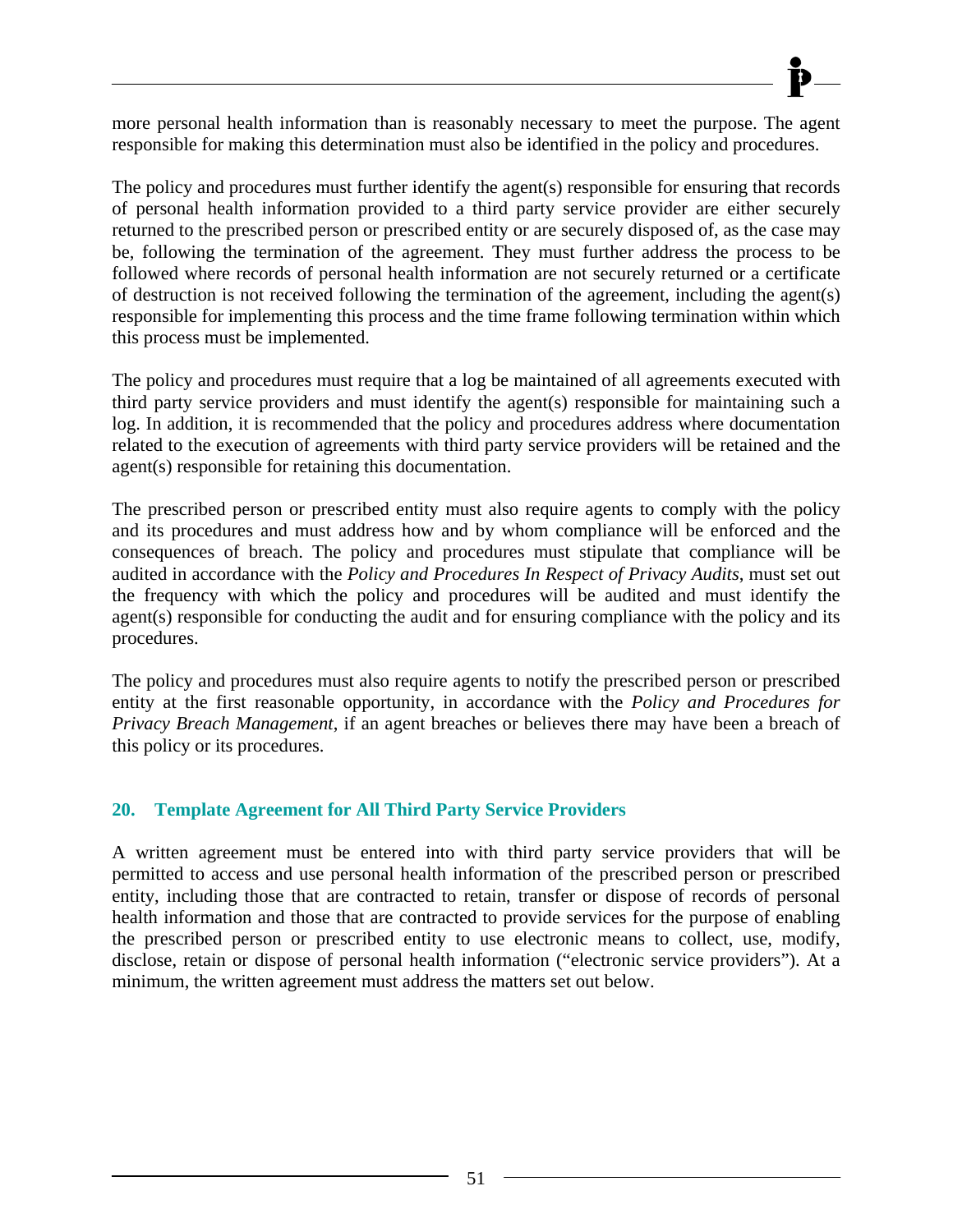#### *General Provisions*

The agreement must describe the status of the prescribed person or prescribed entity under the *Act* and the duties and responsibilities arising from this status. The agreement must also state whether or not the third party service provider is an agent of the prescribed person or prescribed entity in providing services pursuant to the agreement.

All third party service providers that are permitted to access and use personal health information in the course of providing services to the prescribed person or prescribed entity shall be considered agents of the prescribed entity or prescribed person, with the possible exception of electronic service providers. Agreements with electronic service providers shall explicitly state whether or not the third party service provider is an agent of the prescribed person or prescribed entity in providing services pursuant to the agreement.

If the third party service provider is an agent of the prescribed person or prescribed entity, the agreement must require the third party service provider to comply with the provisions of the *Act*  and its regulation relating to prescribed persons or prescribed entities, as the case may be, and to comply with the privacy and security policies and procedures implemented by the prescribed person or prescribed entity in providing services pursuant to the agreement.

It is also recommended that the agreement provide a definition of personal health information and that the definition provided be consistent with the *Act* and its regulation. Where appropriate, the agreement should also specify the precise nature of the personal health information that the third party service provider will be permitted to access and use in the course of providing services pursuant to the agreement.

The agreement must also require that the services provided by the third party service provider pursuant to the agreement be performed in a professional manner, in accordance with industry standards and practices, and by properly trained agents of the third party service provider.

### *Obligations with Respect to Access and Use*

The agreement shall identify the purposes for which the third party service provider is permitted to access and use the personal health information of the prescribed person or prescribed entity and any limitations, conditions or restrictions imposed thereon.

In identifying the purposes for which the third party service provider is permitted to use personal health information, the prescribed person or prescribed entity must ensure that each use identified in the agreement is consistent with the uses of personal health information permitted by the *Act* and its regulation. The agreement must also prohibit the third party service provider from using personal health information except as permitted in the agreement.

In the case of an electronic service provider that is not an agent of the prescribed person or prescribed entity, the agreement must explicitly prohibit the electronic service provider from using personal health information except as necessary in the course of providing services pursuant to the agreement.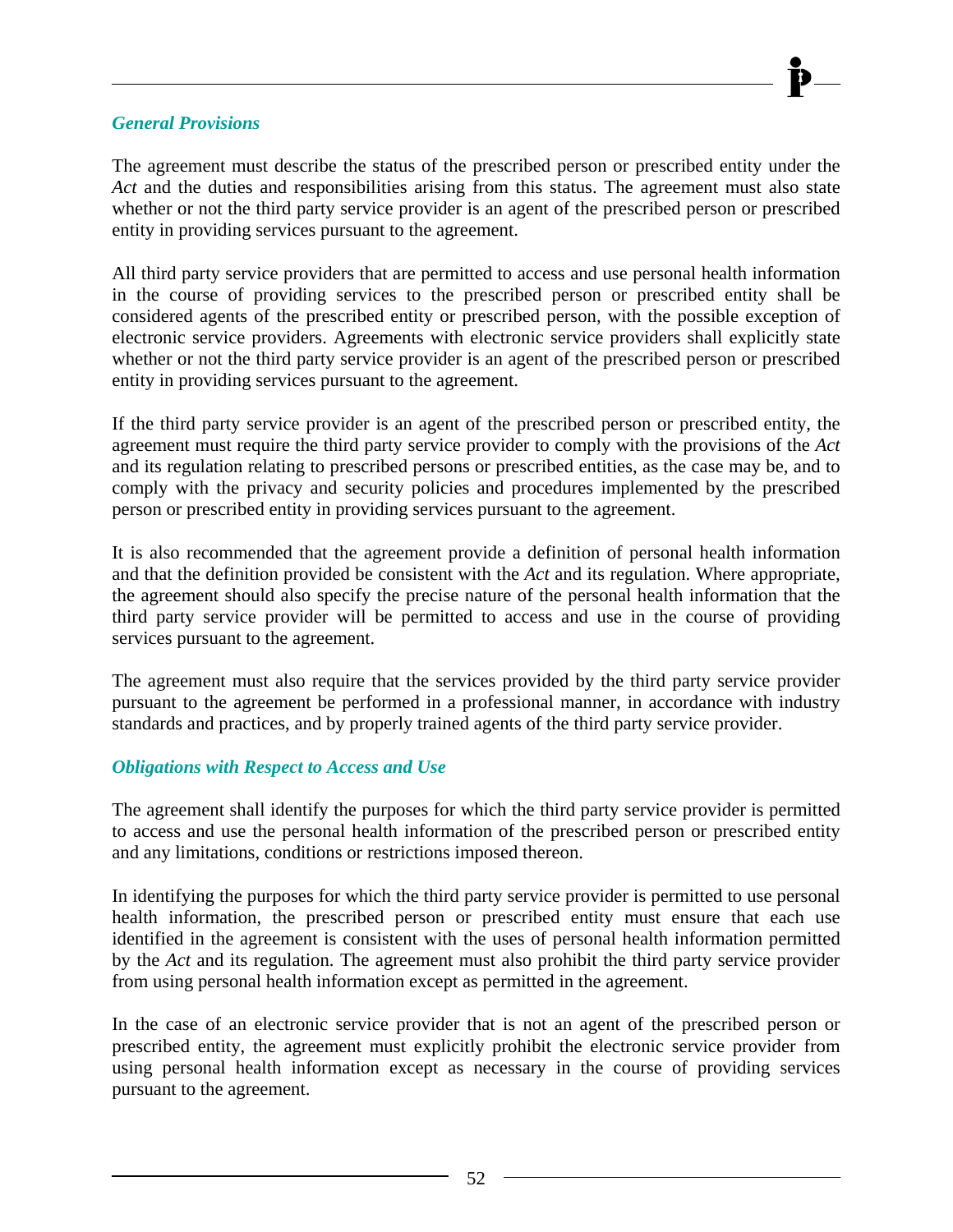Further, the agreement must prohibit the third party service provider from using personal health information if other information will serve the purpose and from using more personal health information than is reasonably necessary to meet the purpose.

### *Obligations with Respect to Disclosure*

The agreement must identify the purposes, if any, for which the third party service provider is permitted to disclose the personal health information of the prescribed entity or prescribed person and any limitations, conditions or restrictions imposed thereon.

In identifying the purposes for which the third party service provider is permitted to disclose personal health information, the prescribed person or prescribed entity must ensure that each disclosure identified in the agreement is consistent with the disclosures of personal health information permitted by the *Act* and its regulation. In this regard, the agreement must prohibit the third party service provider from disclosing personal health information except as permitted in the agreement or as required by law, from disclosing personal health information if other information will serve the purpose and from disclosing more personal health information than is reasonably necessary to meet the purpose.

In the case of an electronic service provider that is not an agent of the prescribed entity or prescribed person, the agreement must prohibit the electronic service provider from disclosing personal health information to which it has access in the course of providing services except as required by law.

### *Secure Transfer*

Where it is necessary to transfer records of personal health information to or from the prescribed person or prescribed entity, the agreement must require the third party service provider to securely transfer the records of personal health information and must set out the responsibilities of the third party service provider in this regard. In particular, the agreement must specify the secure manner in which the records will be transferred by the third party service provider, the conditions pursuant to which the records will be transferred by the third party service provider, to whom the records will be transferred and the procedure that must be followed by the third party service provider in ensuring that the records are transferred in a secure manner.

In identifying the secure manner in which records of personal health information must be transferred, the agreement shall have regard to the *Policy and Procedures for Secure Transfer of Records of Personal Health Information* implemented by the prescribed person or prescribed entity.

In addition, where the retention of records of personal health information or where the disposal of records of personal health information outside the premises of the prescribed person or prescribed entity is the primary service provided to the prescribed person or prescribed entity, the agreement shall require the third party service provider to provide documentation to the prescribed person or prescribed entity setting out the date, time and mode of transfer of the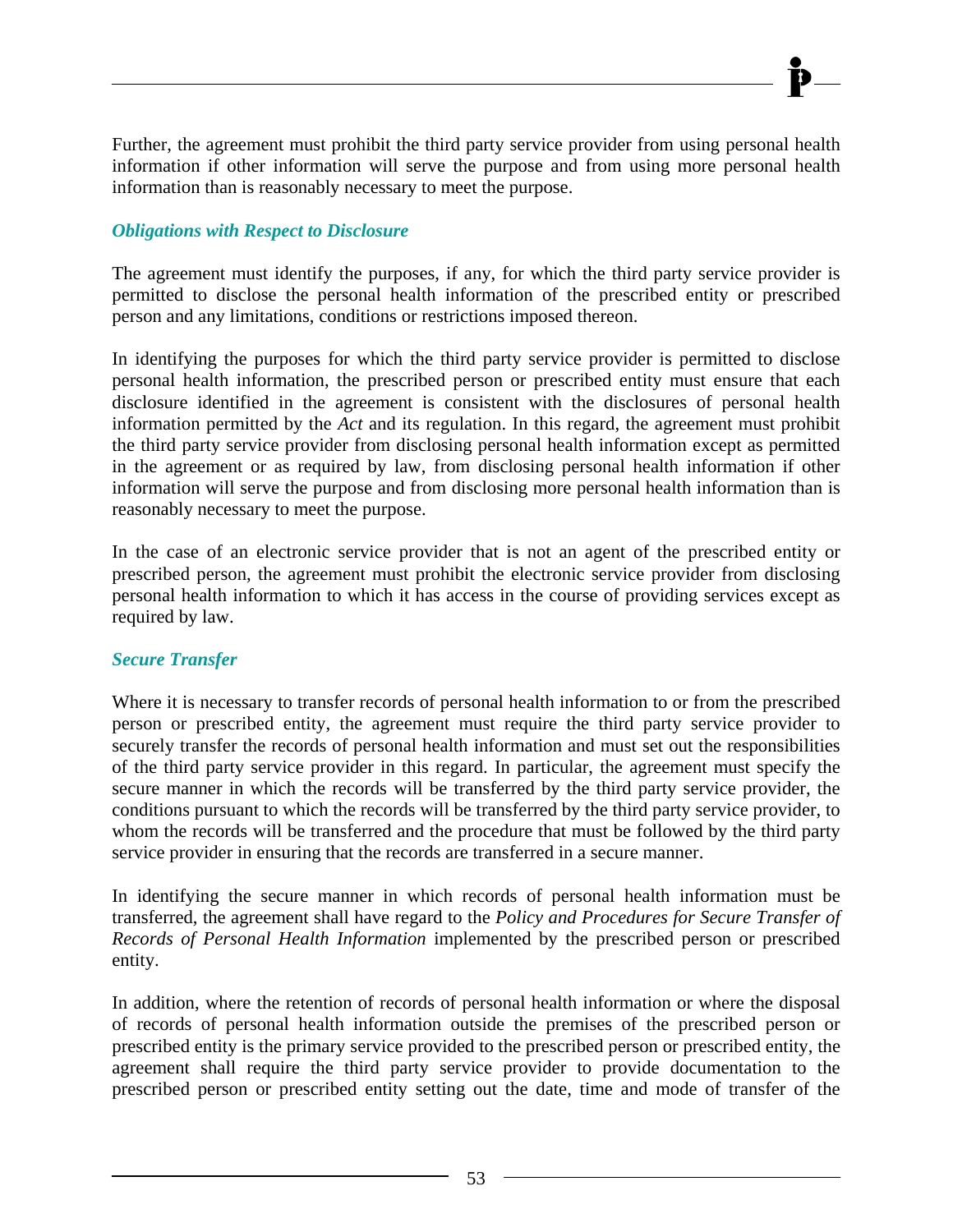records of personal health information and confirming receipt of the records of personal health information by the third party service provider. In these circumstances, the agreement must also obligate the third party service provider to maintain a detailed inventory of the records of personal health information transferred.

### *Secure Retention*

The agreement shall require the third party service provider to retain the records of personal health information, where applicable, in a secure manner and shall identify the precise methods by which records of personal health information in paper and electronic format will be securely retained by the third party service provider, including records of personal health information retained on various media.

The agreement must further outline the responsibilities of the third party service provider in securely retaining the records of personal health information. In identifying the secure manner in which the records of personal health information will be retained, and the methods by which the records of personal health information will be securely retained, the agreement shall have regard to the *Policy and Procedures for Secure Retention of Records of Personal Health Information*  implemented by the prescribed person or prescribed entity.

Where the retention of records of personal health information is the primary service provided to the prescribed person or prescribed entity by the third party service provider, the agreement must also obligate the third party service provider to maintain a detailed inventory of the records of personal health information being retained on behalf of the prescribed person or prescribed entity as well as a method to track the records being retained.

### *Secure Return or Disposal Following Termination of the Agreement*

The agreement must address, where applicable, whether records of personal health information will be securely returned to the prescribed person or prescribed entity or will be disposed of in a secure manner following the termination of the agreement.

If the records of personal health information are required to be returned in a secure manner, the agreement must stipulate the time frame following the date of termination of the agreement within which the records of personal health information must be securely returned, the secure manner in which the records must be returned and the agent of the prescribed person or prescribed entity to whom the records must be securely returned. In identifying the secure manner in which the records of personal health information will be returned, the agreement shall have regard to the *Policy and Procedures for Secure Transfer of Records of Personal Health Information* implemented by the prescribed person or prescribed entity.

If the records of personal health information are required to be disposed of in a secure manner, the agreement must provide a definition of secure disposal that is consistent with the *Act* and its regulation and must identify the precise manner in which the records of personal health information are to be securely disposed of.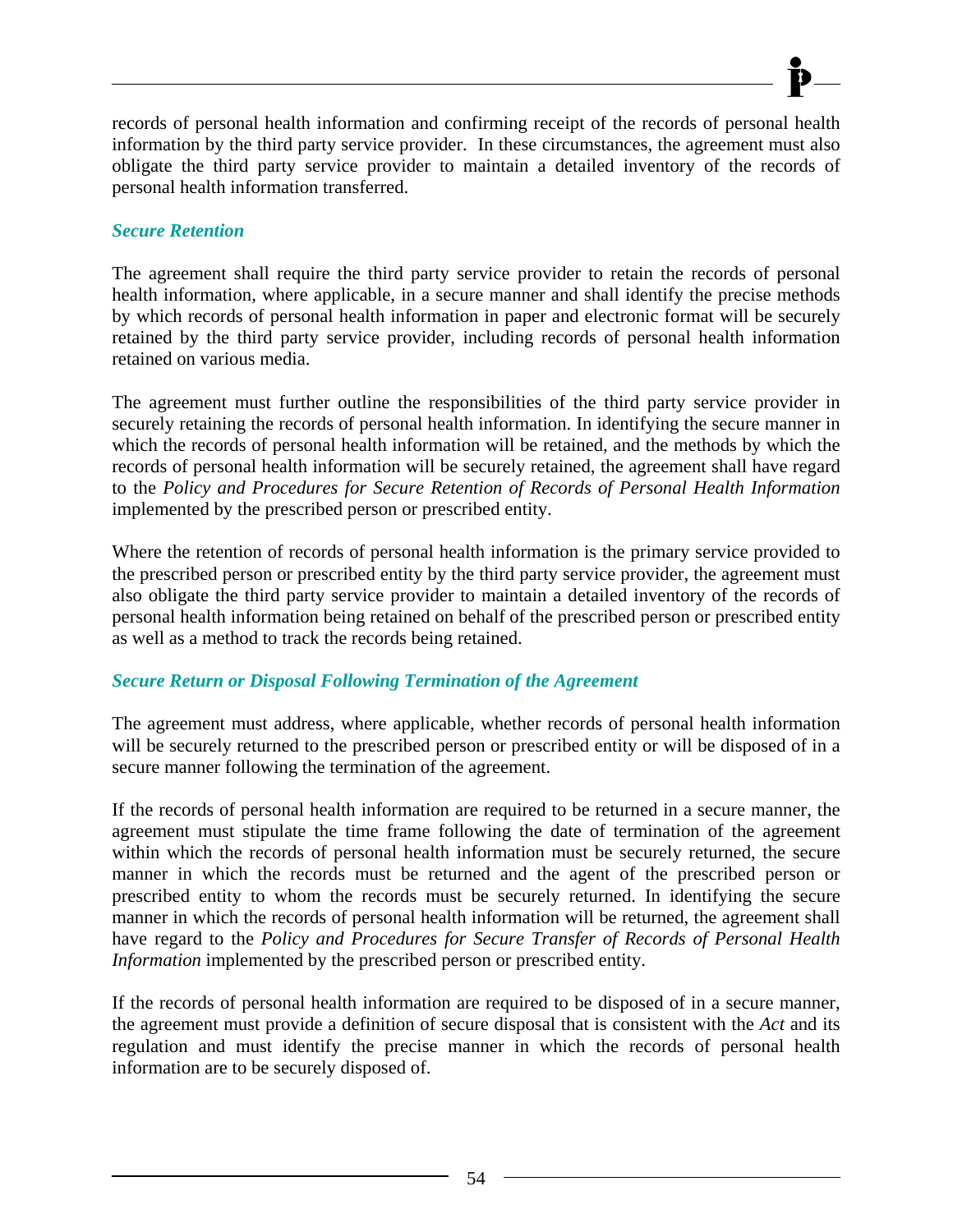In identifying the secure manner in which the records of personal health information will be disposed of, it must be ensured that the method of secure disposal identified is consistent with the *Act* and its regulation; with orders issued by the Information and Privacy Commissioner of Ontario under the *Act* and its regulation, including Order HO-001 and Order HO-006; with guidelines, fact sheets and best practices issued by the Information and Privacy Commissioner of Ontario pursuant to the *Act* and its regulation, including *Fact Sheet 10: Secure Destruction of Personal Information*; and with the *Policy and Procedures for Secure Disposal of Records of Personal Health Information* implemented by the prescribed person or prescribed entity.

The agreement must also stipulate the time frame following termination of the agreement within which the records of personal health information must be securely disposed of and within which a certificate of destruction must be provided to the prescribed person or prescribed entity. The agreement must further identify the agent of the prescribed person or prescribed entity to whom the certificate of destruction must be provided and must identify the required content of the certificate of destruction. At a minimum, the certificate of destruction must be required to identify the records of personal health information securely disposed of; to stipulate the date, time and method of secure disposal employed; and to bear the name and signature of the person who performed the secure disposal.

## *Secure Disposal as a Contracted Service*

Where the disposal of records of personal health information is the primary service provided to the prescribed person or prescribed entity by the third party service provider, in addition to the requirements set out above in relation to secure disposal, the agreement must further set out the responsibilities of the third party service provider in securely disposing of the records of personal health information, including:

- The time frame within which the records are required to be securely disposed of;
- The precise method by which records in paper and/or electronic format must be securely disposed of, including records retained on various media;
- The conditions pursuant to which the records will be securely disposed of; and
- The person(s) responsible for ensuring the secure disposal of the records.

The agreement should also enable the prescribed person or prescribed entity, at its discretion, to witness the secure disposal of the records of personal health information subject to such reasonable terms or conditions as may be required in the circumstances.

### *Implementation of Safeguards*

The agreement shall require the third party service provider to take steps that are reasonable in the circumstances to ensure that the personal health information accessed and used in the course of providing services pursuant to the agreement is protected against theft, loss and unauthorized use or disclosure and to ensure that the records of personal health information subject to the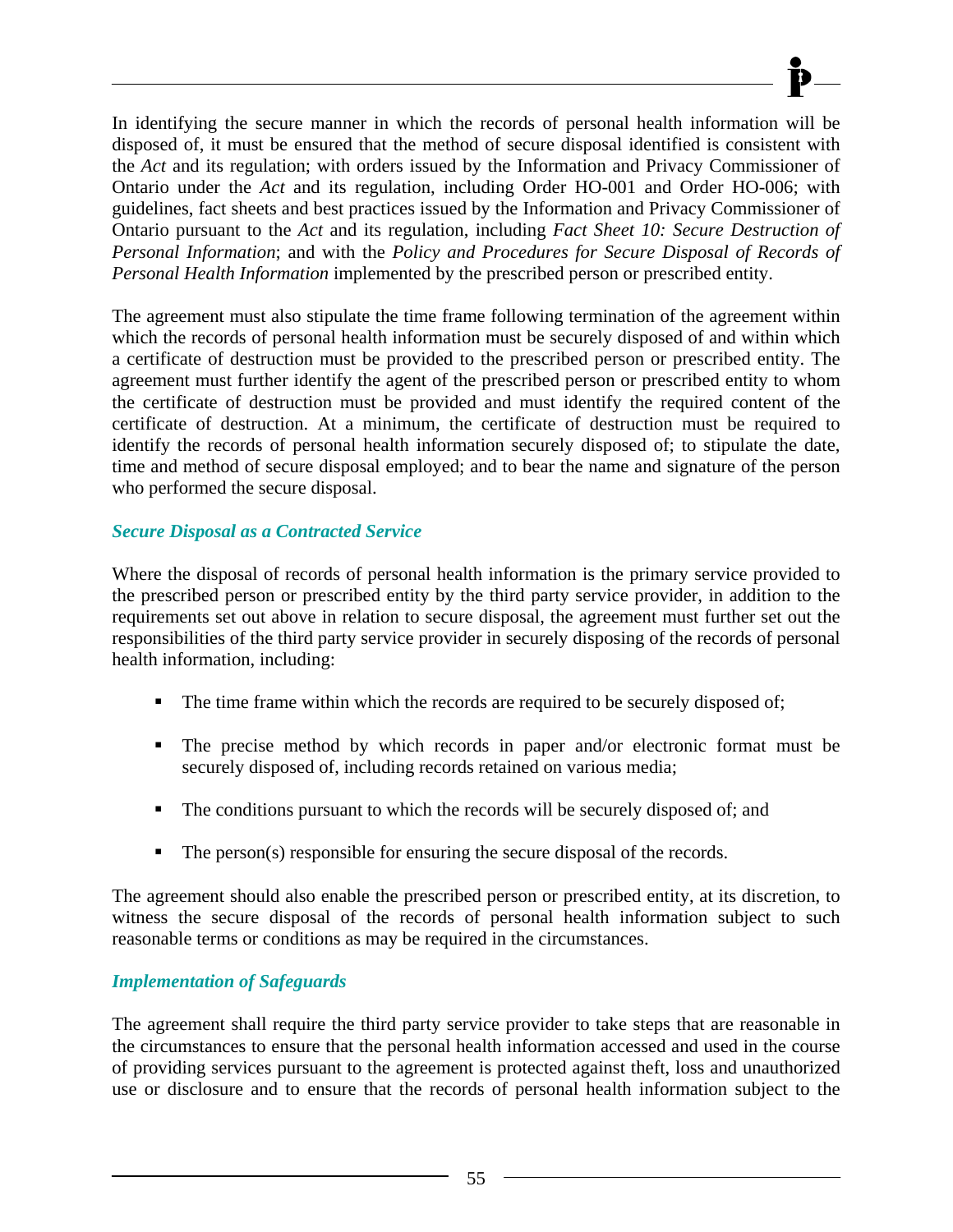agreement are protected against unauthorized copying, modification or disposal. The reasonable steps that are required to be implemented by the third party service provider must be detailed in the agreement.

### *Training of Agents of the Third Party Service Provider*

The agreement shall require the third party service provider to provide training to its agents on the importance of protecting the privacy of individuals whose personal health information is accessed and used in the course of providing services pursuant to the agreement and on the consequences that may arise in the event of a breach of these obligations.

The agreement must also require the third party service provider to ensure that its agents who will have access to the records of personal health information are aware of and agree to comply with the terms and conditions of the agreement prior to being given access to the personal health information. The agreement must set out the method by which this will be ensured. This may include requiring agents to sign an acknowledgement, prior to being granted access to the personal health information, indicating that they are aware of and agree to comply with the terms and conditions of the agreement.

#### *Subcontracting of the Services*

In the event that the agreement permits the third party service provider to subcontract the services provided under the agreement, the third party service provider must be required to acknowledge and agree that it will provide the prescribed person or prescribed entity with advance notice of its intention to do so, that the third party service provider will enter into a written agreement with the subcontractor on terms consistent with its obligations to the prescribed person or prescribed entity and that a copy of the written agreement will be provided to the prescribed person or prescribed entity.

### *Notification*

At a minimum, the agreement must require the third party service provider to notify the prescribed person or prescribed entity at the first reasonable opportunity if there has been a breach or suspected breach of the agreement or if personal health information handled by the third party service provider on behalf of the prescribed person or prescribed entity is stolen, lost or accessed by unauthorized persons or is believed to have been stolen, lost or accessed by unauthorized persons. The agreement should also identify whether the notification must be verbal, written or both and to whom the notification must be provided. The third party service provider must also be required to take steps that are reasonable in the circumstances to contain the breach and to contain the theft, loss or access by unauthorized persons.

### *Consequences of Breach and Monitoring Compliance*

The agreement must outline the consequences of breach of the agreement and must indicate whether the prescribed person or prescribed entity will be auditing compliance with the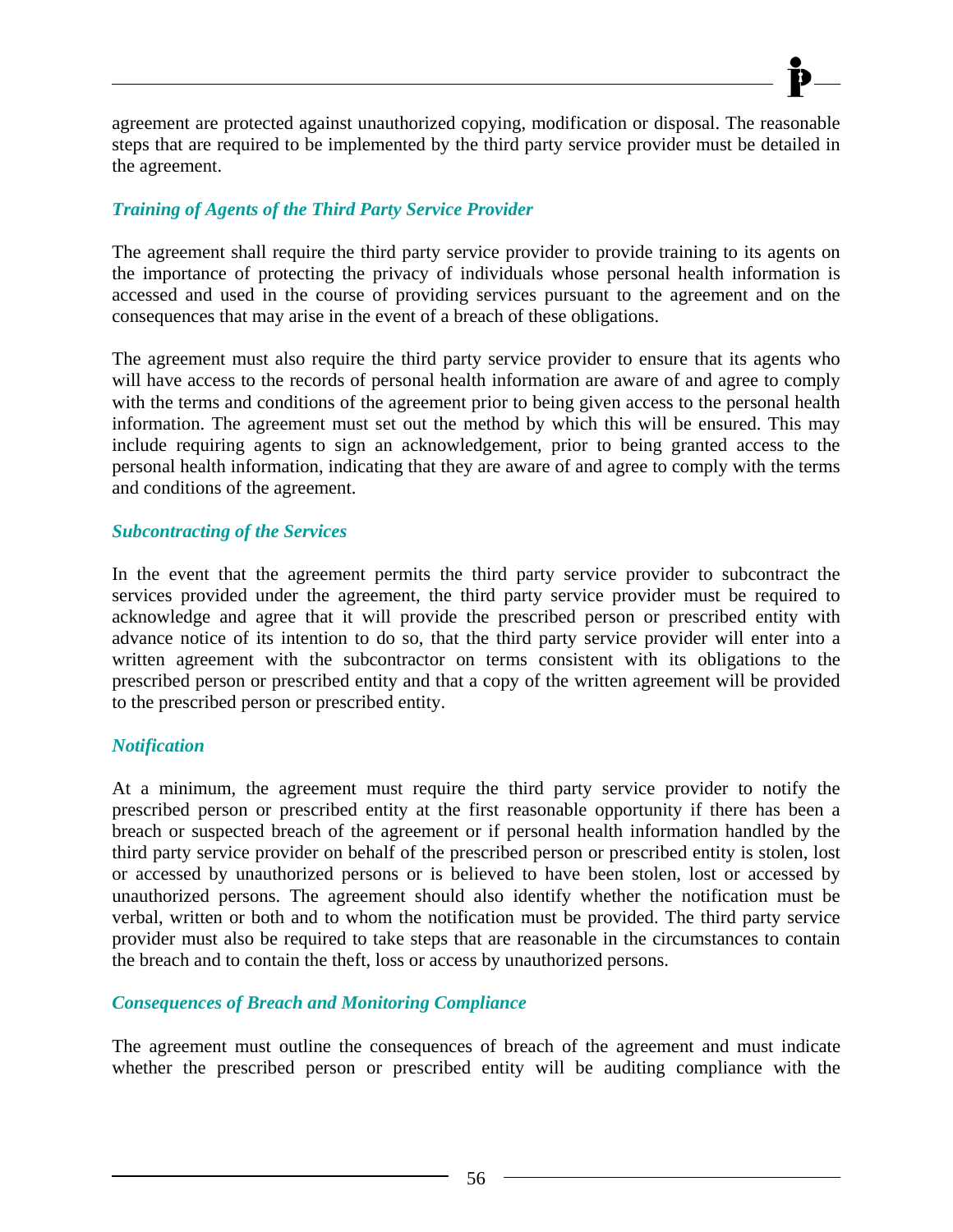agreement and, if so, the manner in which compliance will be audited and the notice, if any, that will be provided to the third party service provider of the audit.

## **21. Log of Agreements with Third Privacy Service Providers**

A prescribed person or prescribed entity must maintain a log of executed agreements with third party service providers. At a minimum, the log must include:

- The name of the third party service provider;
- The nature of the services provided by the third party service provider that require access to and use of personal health information;
- The date that the agreement with the third party service provider was executed;
- The date that the records of personal health information or access to the records of personal health information, if any, was provided;
- The nature of the personal health information provided or to which access was provided;
- The date of termination of the agreement with the third party service provider;
- Whether the records of personal health information, if any, will be securely returned or will be securely disposed of following the date of termination of the agreement; and
- The date the records of personal health information were securely returned or a certificate of destruction was provided or the date that access to the personal health information was terminated or the date by which the records of personal health information must be returned or disposed of or access terminated.

### **22. Policy and Procedures for the Linkage of Records of Personal Health Information**

A policy and procedures must be developed and implemented with respect to linkages of records of personal health information.

The policy and procedures must identify whether or not the prescribed person or prescribed entity permits the linkage of records of personal health information and if it is not permitted, the policy and procedures must expressly prohibit the linkage of records of personal health information. If the linkage of records of personal health information is permitted, the purposes for which and the circumstances in which such linkages are permitted must be identified.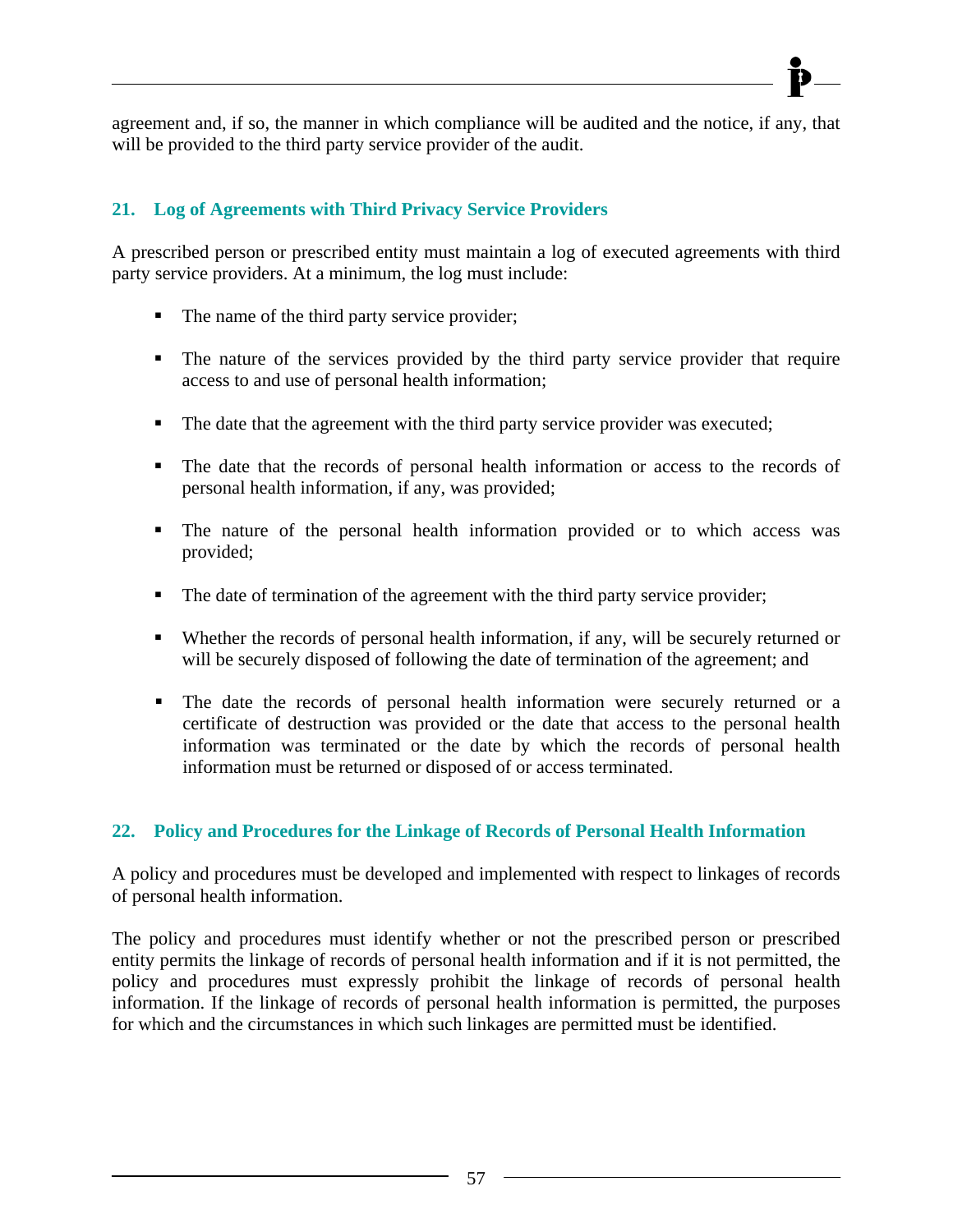In identifying the purposes for which and the circumstances in which the linkage of records of personal health information is permitted, regard must be had to the sources of the records of personal health information that are requested to be linked and the identity of the person or organization that will ultimately make use of the linked records of personal health information, including:

- The linkage of records of personal health information solely in the custody of the prescribed person or prescribed entity for the exclusive use of the linked records of personal health information by the prescribed person or prescribed entity;
- The linkage of records of personal health information in the custody of the prescribed person or prescribed entity with records of personal health information to be collected from another person or organization for the exclusive use of the linked records of personal health information by the prescribed person or prescribed entity;
- The linkage of records of personal health information solely in the custody of the prescribed person or prescribed entity for purposes of disclosure of the linked records of personal health information to another person or organization; and
- The linkage of records of personal health information in the custody of the prescribed person or prescribed entity with records of personal health information to be collected from another person or organization for purposes of disclosure of the linked records of personal health information to that other person or organization.

### *Review and Approval Process*

The policy and procedures must identify the agent(s) responsible for receiving, reviewing and determining whether to approve or deny the request to link records of personal health information and the process that must be followed in this regard. This shall include a discussion of the documentation that must be completed, provided and/or executed; the agent(s) or other persons or organizations responsible for completing, providing and/or executing the documentation; the agent(s) to whom the documentation must be provided; and the required content of the documentation.

The policy and procedures must also address the requirements that must be satisfied and the criteria that must be considered by the agent(s) responsible for determining whether to approve or deny the request to link records of personal health information.

The policy and procedures should also set out the manner in which the decision approving or denying the request to link records of personal health information and the reasons for the decision are documented; the method by which and the format in which the decision will be communicated; and to whom the decision will be communicated.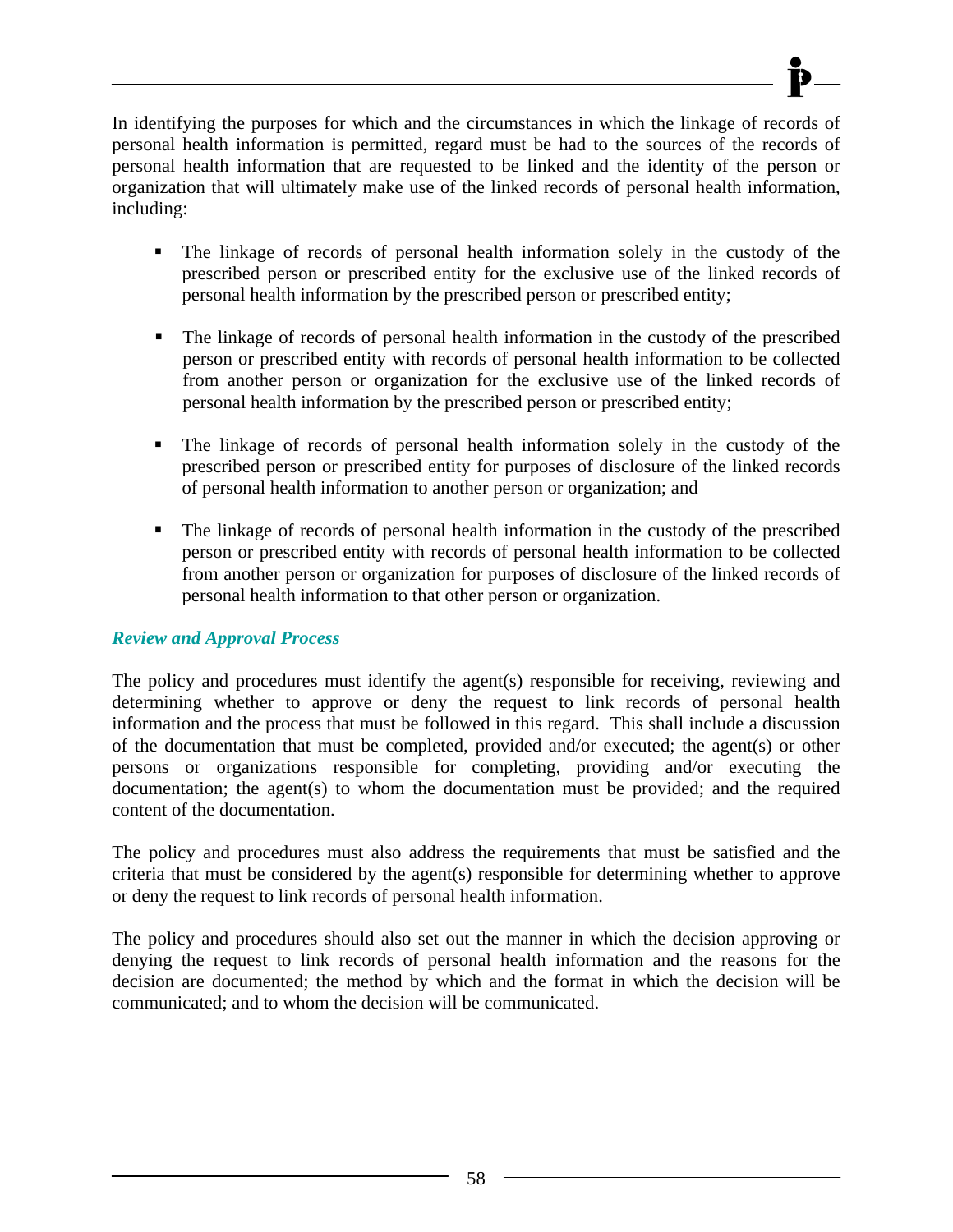#### *Conditions or Restrictions on the Approval*

Where the linked records of personal health information will be disclosed by the prescribed person or prescribed entity to another person or organization, the policy and procedures must require that the disclosure be approved pursuant to the *Policy and Procedures for Disclosure of Personal Health Information for Research Purposes and the Execution of Research Agreements*  or the *Policy and Procedures for Disclosure of Personal Health Information For Purposes Other Than Research*, as may be applicable.

Where the linked records of personal health information will be used by the prescribed person or prescribed entity, the policy and procedures must require that the use be approved pursuant to the *Policy and Procedures for the Use of Personal Health Information for Research* or the *Policy and Procedures for Limiting Agent Access to and Use of Personal Health Information*, as may be applicable. The policy and procedures must further require that the linked records of personal health information be de-identified and/or aggregated as soon as practicable pursuant to the *Policy and Procedures with Respect to De-Identification and Aggregation* and that, to the extent possible, only de-identified and/or aggregate information be used by agents of the prescribed person or prescribed entity.

### *Process for the Linkage of Records of Personal Health Information*

The policy and procedures must outline the process to be followed in linking records of personal health information, the manner in which the linkage of records of personal health information must be conducted and the agent(s) responsible for linking records of personal health information when approved in accordance with this policy and its procedures.

### *Retention*

The policy and procedures must require that linked records of personal health information be retained in compliance with the *Policy and Procedures for Secure Retention of Records of Personal Health Information* until they are de-identified and/or aggregated pursuant to the *Policy and Procedures with Respect to De-Identification and Aggregation*.

### *Secure Disposal*

The policy and procedures must address the secure disposal of records of personal health information linked by the prescribed person or prescribed entity and, in particular, must require that the records of personal health information be securely disposed of in compliance with the *Policy and Procedures for Secure Disposal of Records of Personal Health Information*.

### *Compliance, Audit and Enforcement*

The prescribed person or prescribed entity must require agents to comply with the policy and its procedures and must address how and by whom compliance will be enforced and the consequences of breach. The policy and procedures must also stipulate that compliance will be audited in accordance with the *Policy and Procedures In Respect of Privacy Audits*, must set out the frequency with which the policy and procedures will be audited and must identify the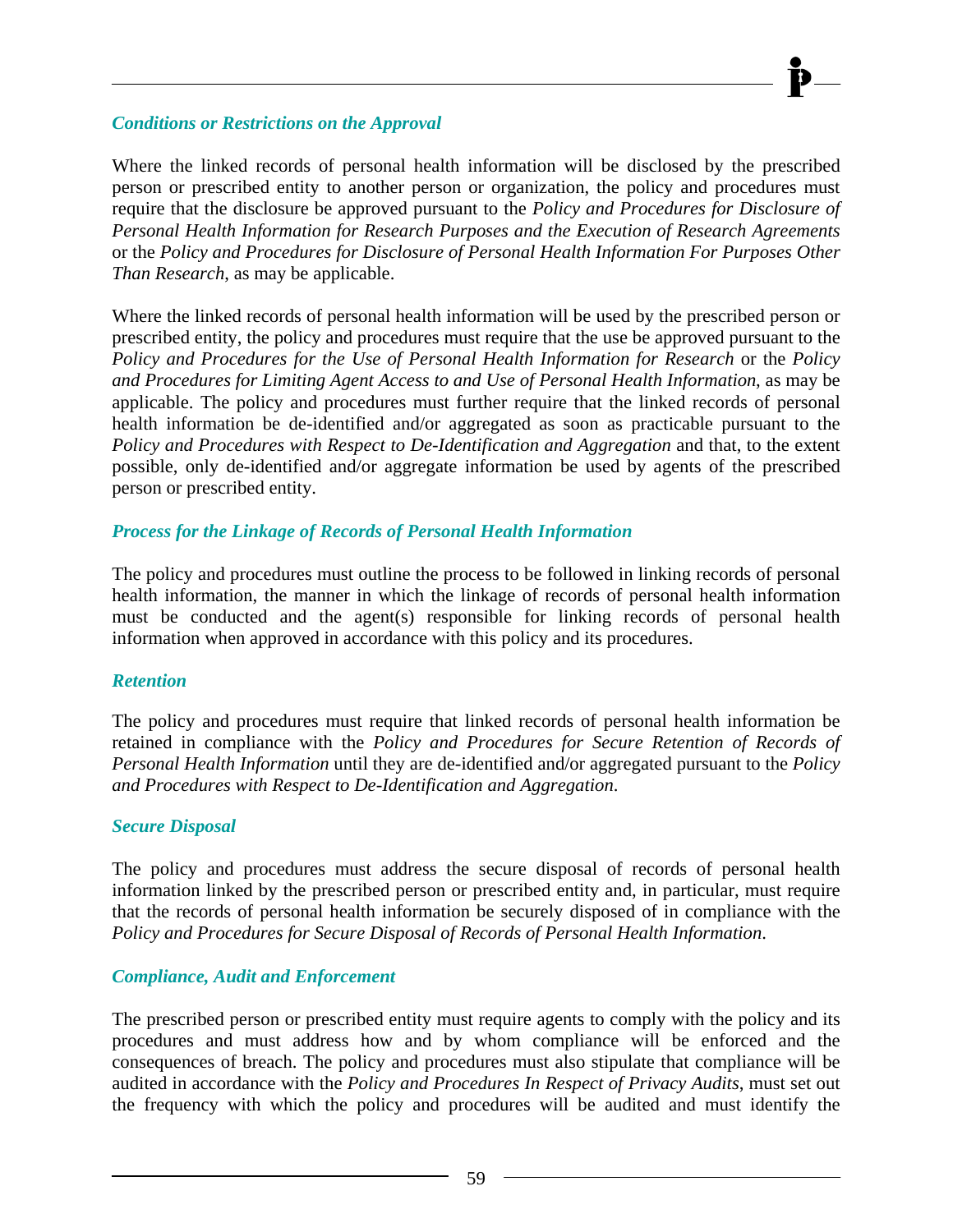agent(s) responsible for conducting the audit and for ensuring compliance with the policy and its procedures.

The policy and procedures must also require agents to notify the prescribed person or prescribed entity at the first reasonable opportunity, in accordance with the *Policy and Procedures for Privacy Breach Management*, if an agent breaches or believes there may have been a breach of this policy or its procedures.

### *Tracking Approved Linkages of Records of Personal Health Information*

The policy and procedures must require that a log be maintained of the linkages of records of personal health information approved by the prescribed person or prescribed entity and must identify the agent(s) responsible for maintaining such a log. It is also recommended that the policy and procedures address where documentation related to the receipt, review, approval or denial of requests to link records of personal health information will be retained and the agent(s) responsible for retaining this documentation.

### **23. Log of Approved Linkages of Records of Personal Health Information**

A prescribed person or prescribed entity, as the case may be, must maintain a log of linkages of records of personal health information approved by the prescribed person or prescribed entity. At a minimum, the log must include the name of the agent, person or organization who requested the linkage; the date that the linkage of records of personal health information was approved; and the nature of the records of personal health information linked.

### **24. Policy and Procedures with Respect to De-Identification and Aggregation**

A policy and procedures must be developed and implemented with respect to de-identification and aggregation. The policy and procedures must require that personal health information not be used or disclosed if other information, namely de-identified and/or aggregate information, will serve the identified purpose.

The policy of the prescribed person or prescribed entity with respect to cell-sizes of less than five and the exceptions thereto must also be articulated. In articulating the policy with respect to cellsizes of less than five, regard must be had to the restrictions related to cell-sizes of less than five contained in Data Sharing Agreements, Research Agreements and written research plans pursuant to which the personal health information was collected by the prescribed person or prescribed entity.

The policy and procedures must provide a definition of de-identified information and aggregate information that identifies the meaning ascribed to each of these terms. The definitions adopted and the policy of the prescribed person or prescribed entity with respect to cell-sizes of less than five shall have regard to, and must be consistent with, the meaning of "identifying information" in subsection 4(2) of the *Act*.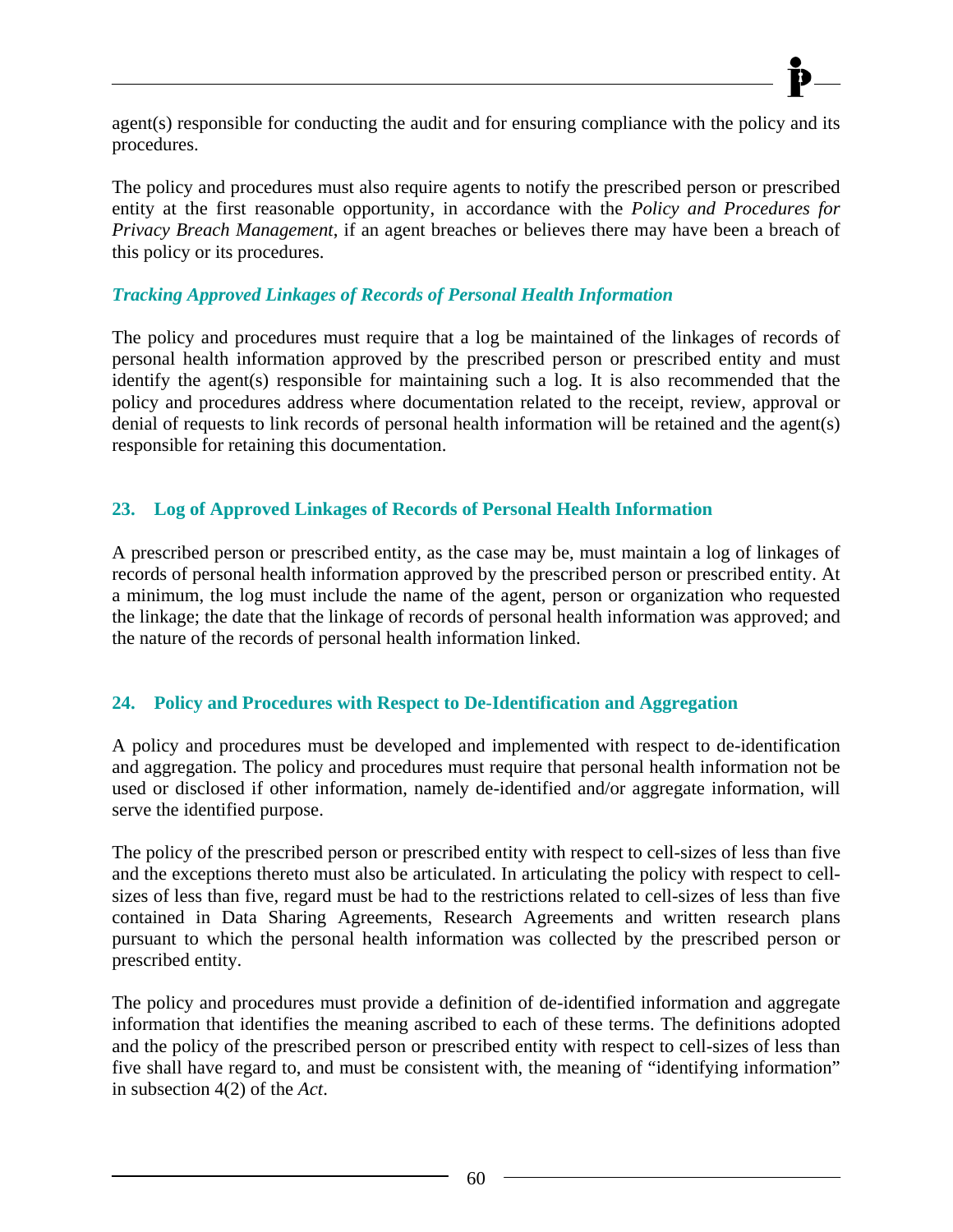The information that must be removed, encrypted and/or truncated in order to constitute deidentified information and the manner in which the information must be grouped, collapsed or averaged in order to constitute aggregate information must also be identified. The policy and procedures shall also address the agent(s) responsible for de-identifying and/or aggregating information and the procedure to be followed in this regard.

Further, the policy and procedures must require de-identified and/or aggregate information, including information of cell-sizes of less than five, to be reviewed prior to use or disclosure in order to ensure that the information does not identify an individual and that it is not reasonably foreseeable in the circumstances that the information could be utilized, either alone or with other information, to identify an individual. The agent(s) responsible for conducting this review shall also be identified.

The process to be followed in reviewing the de-identified and/or aggregate information and the criteria to be used in assessing the risk of re-identification shall also be set out. In establishing the criteria to be used in assessing the risk of re-identification, the prescribed person or prescribed entity shall have regard to the type of identifying information available, including information that can be used to identify an individual directly (e.g., name, address, health card number) or indirectly (e.g., date-of-birth, postal code, gender).

It is recommended that the prescribed person or prescribed entity explore new tools that are being developed to assist in ensuring that the policy and procedures developed with respect to de-identification and aggregation are based on an assessment of the actual risk of reidentification.

The policy and procedures must also prohibit agents from using de-identified and/or aggregate information, including information in cell-sizes of less than five, to identify an individual. This includes attempting to decrypt information that is encrypted, attempting to identify an individual based on unencrypted information and attempting to identify an individual based on prior knowledge. The policy and procedures must also identify the mechanisms implemented to ensure that the persons or organizations to whom de-identified and/or aggregate information is disclosed will not use the de-identified and/or aggregate information, either alone or with other information, to identify an individual.

The prescribed person or prescribed entity must require agents to comply with the policy and its procedures and must address how and by whom compliance will be enforced and the consequences of breach. The policy and procedures must also stipulate that compliance will be audited in accordance with the *Policy and Procedures In Respect of Privacy Audits*, must set out the frequency with which the policy and procedures will be audited and must identify the agent(s) responsible for conducting the audit and for ensuring compliance with the policy and its procedures.

The policy and procedures must also require agents to notify the prescribed person or prescribed entity at the first reasonable opportunity, in accordance with the *Policy and Procedures for*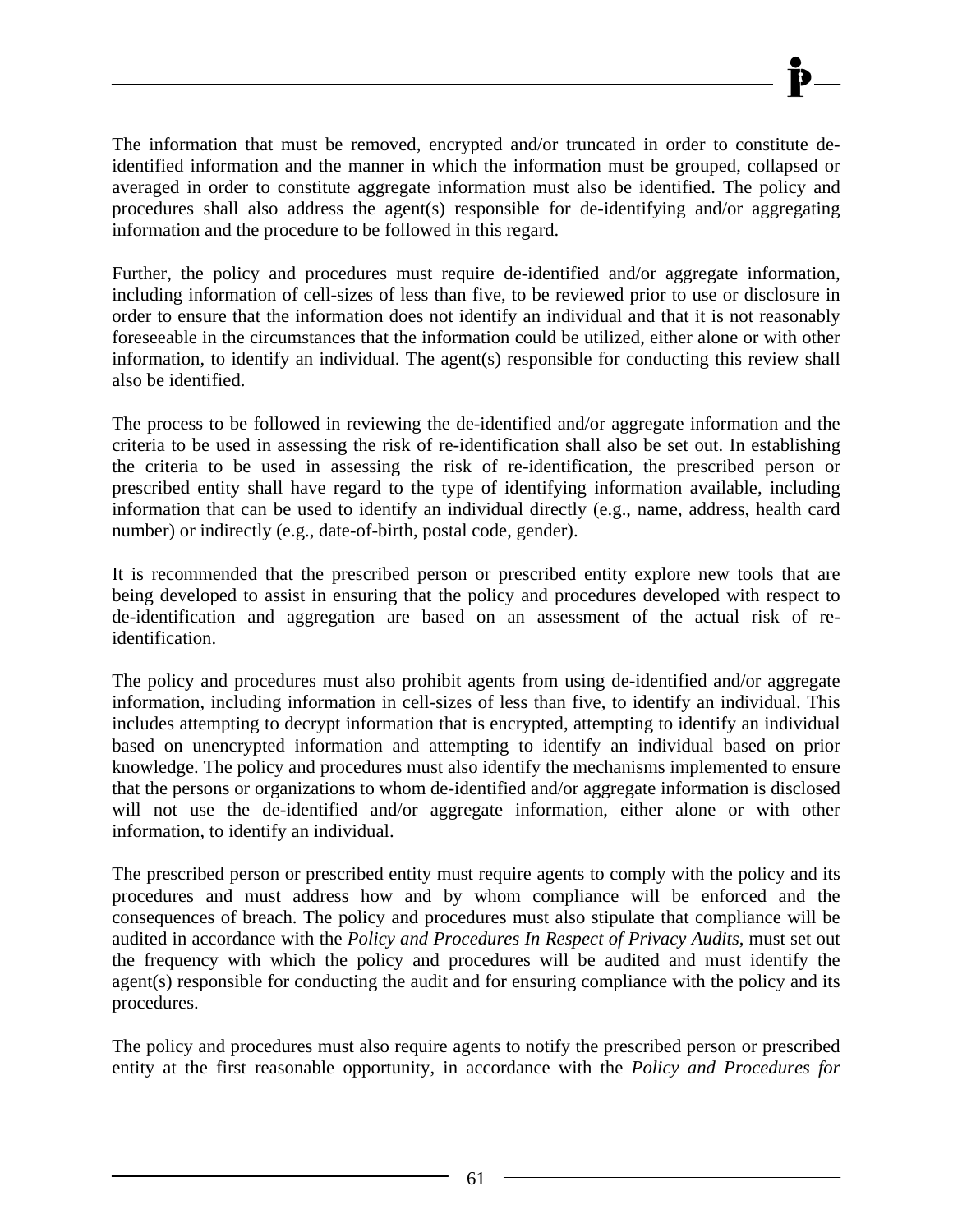*Privacy Breach Management*, if an agent breaches or believes there may have been a breach of this policy or its procedures.

### **25. Privacy Impact Assessment Policy and Procedures**

A policy and procedures must be developed and implemented to identify the circumstances in which privacy impact assessments are required to be conducted.

In identifying the circumstances in which privacy impact assessments are required to be conducted, it is recommended that the policy and procedures ensure that prescribed persons or prescribed entities conduct privacy impact assessments on existing and proposed data holdings involving personal health information and whenever a new or a change to an existing information system, technology or program involving personal health information is contemplated.

If there are limited and specific circumstances in which privacy impact assessments are not required to be conducted on existing and proposed data holdings involving personal health information and whenever a new or a change to an existing information system, technology or program involving personal health information is contemplated, these shall be outlined in the policy and procedures along with a rationale for why privacy impact assessments are not required. The policy and procedures must further identify the agent(s) responsible for making this determination and must require the determination and the reasons for the determination to be documented.

The policy and procedures must also address the timing of privacy impact assessments. With respect to proposed data holdings involving personal health information and new or changes to existing information systems, technologies or programs involving personal health information, the policy and procedures must require that privacy impact assessments be conducted at the conceptual design stage and that they be reviewed and amended, if necessary, during the detailed design and implementation stage. With respect to existing data holdings involving personal health information, the policy and procedures must require that a timetable be developed to ensure privacy impact assessments are conducted and the policy and procedures must identify the agent(s) responsible for developing the timetable.

Once privacy impact assessments have been completed, the policy and procedures shall require that they be reviewed on an ongoing basis in order to ensure that they continue to be accurate and continue to be consistent with the information practices of the prescribed person or prescribed entity. The policy and procedures must also identify the circumstances in which and the frequency with which privacy impact assessments are required to be reviewed.

The policy and procedures must also identify the agent(s) responsible and the process that must be followed in identifying when privacy impact assessments are required; in identifying when privacy impact assessments are required to be reviewed in accordance with the policy and procedures; in ensuring that privacy impact assessments are conducted and completed; and in ensuring that privacy impact assessments are reviewed and amended, if necessary. The role of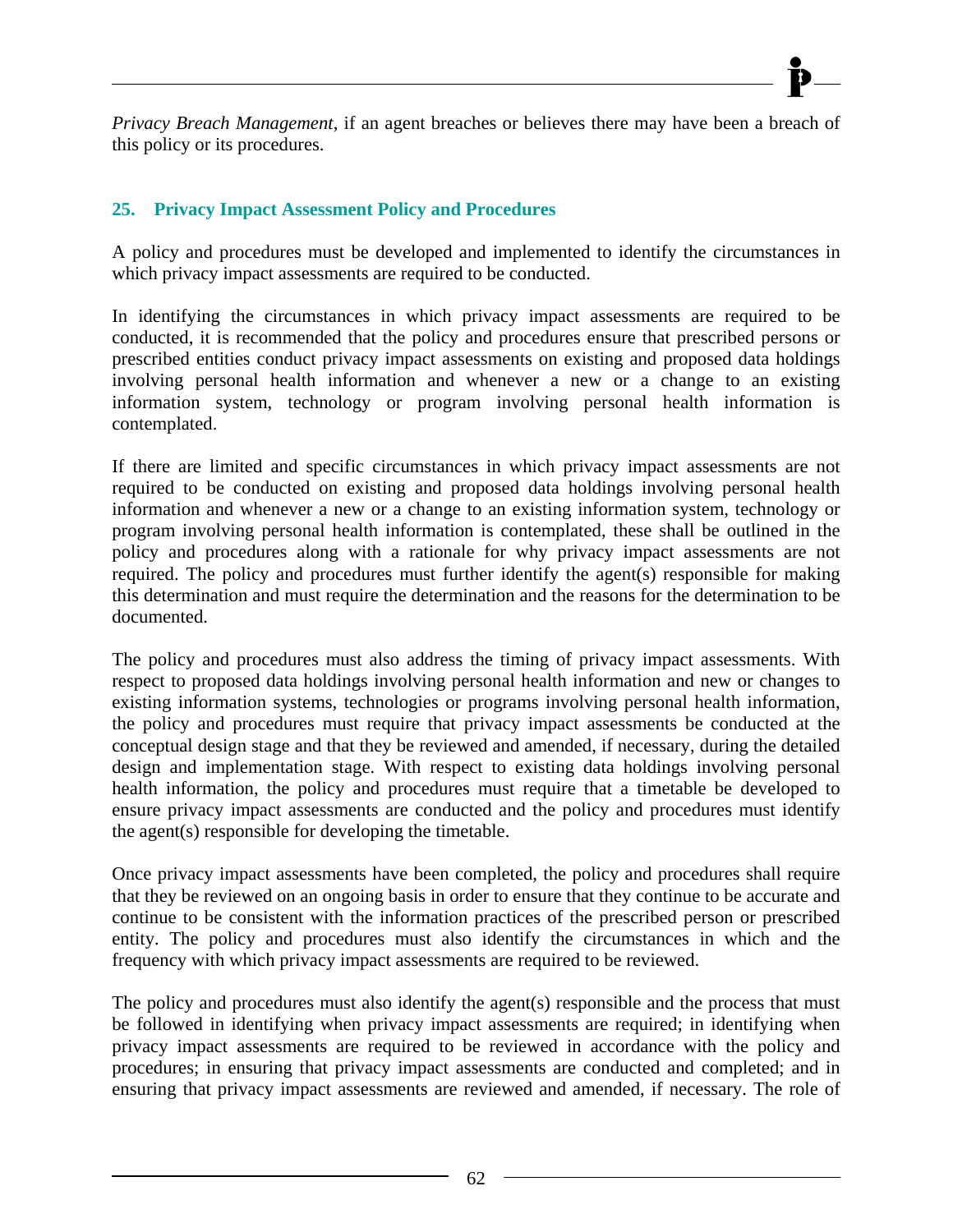

agent(s) that have been delegated day-to-day authority to manage the privacy program and the security program shall also be identified in respect of privacy impact assessments.

The policy and procedures must also stipulate the required content of privacy impact assessments. At a minimum, the privacy impact assessments must be required to describe:

- The data holding, information system, technology or program at issue;
- The nature and type of personal health information collected, used or disclosed or that is proposed to be collected, used or disclosed;
- The sources of the personal health information;
- The purposes for which the personal health information is collected, used or disclosed or is proposed to be collected, used or disclosed;
- The reason that the personal health information is required for the purposes identified;
- The flows of the personal health information;
- The statutory authority for each collection, use and disclosure of personal health information identified;
- The limitations imposed on the collection, use and disclosure of the personal health information;
- Whether or not the personal health information is or will be linked to other information;
- The retention period for the records of personal health information;
- The secure manner in which the records of personal health information are or will be retained, transferred and disposed of;
- The functionality for logging access, use, modification and disclosure of the personal health information and the functionality to audit logs for unauthorized use or disclosure;
- The risks to the privacy of individuals whose personal health information is or will be part of the data holding, information system, technology or program and an assessment of the risks;
- Recommendations to address and eliminate or reduce the privacy risks identified; and
- The administrative, technical and physical safeguards implemented or proposed to be implemented to protect the personal health information.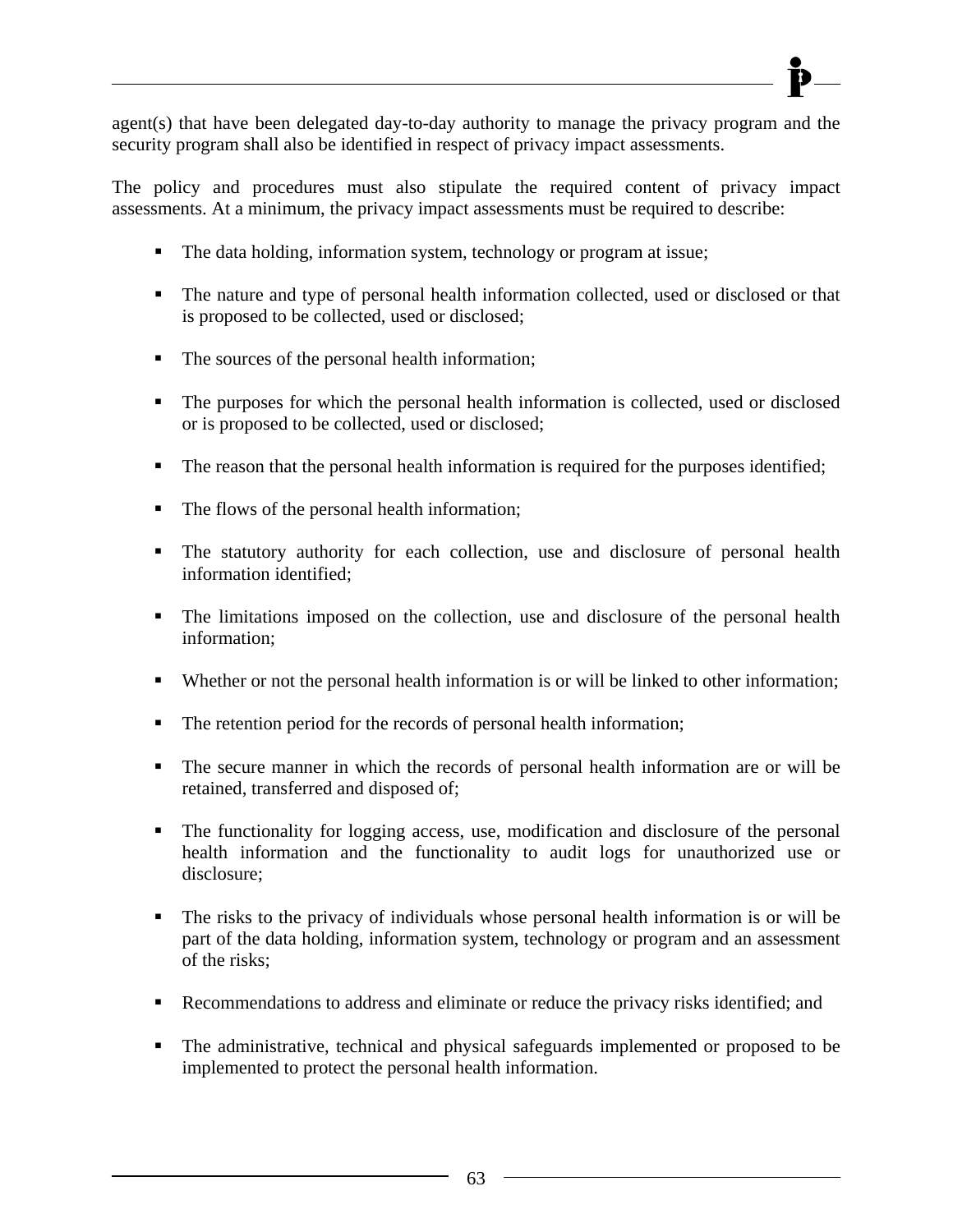The process for addressing the recommendations arising from privacy impact assessments, including the agent(s) responsible for assigning other agent(s) to address the recommendations, for establishing timelines to address the recommendations, for addressing the recommendations and for monitoring and ensuring the implementation of the recommendations, is also required to be outlined.

The policy and procedures must require that a log be maintained of privacy impact assessments that have been completed; that have been undertaken but that have not been completed; and that have not been undertaken. The policy and procedures must also identify the agent(s) responsible for maintaining such a log.

The prescribed person or prescribed entity must require agents to comply with the policy and its procedures and must address how and by whom compliance will be enforced and the consequences of breach. The policy and procedures must also stipulate that compliance will be audited in accordance with the *Policy and Procedures In Respect of Privacy Audits*, must set out the frequency with which the policy and procedures will be audited and must identify the agent(s) responsible for conducting the audit and for ensuring compliance with the policy and its procedures.

The policy and procedures must also require agents to notify the prescribed person or prescribed entity at the first reasonable opportunity, in accordance with the *Policy and Procedures for Privacy Breach Management*, if an agent breaches or believes there may have been a breach of this policy or its procedures.

In developing the policy and procedures, it is recommended that regard be had to the *Privacy Impact Assessment Guidelines for the Ontario Personal Health Information Protection Act*, published by the Information and Privacy Commissioner of Ontario.

### **26. Log of Privacy Impact Assessments**

A prescribed person or prescribed entity shall maintain a log of privacy impact assessments that have been completed and of privacy impact assessments that have been undertaken but that have not been completed. The log shall describe the data holding, information system, technology or program involving personal health information that is at issue; the date that the privacy impact assessment was completed or is expected to be completed; the agent(s) responsible for completing or ensuring the completion of the privacy impact assessment; the recommendations arising from the privacy impact assessment; the agent(s) responsible for addressing each recommendation, the date that each recommendation was or is expected to be addressed; and the manner in which each recommendation was or is expected to be addressed.

A prescribed person or prescribed entity shall also maintain a log of data holdings involving personal health information and of new or changes to existing information systems, technologies or programs involving personal health information for which privacy impact assessments have not been undertaken. For each such data holding, information system, technology or program, the log shall either set out the reason that a privacy impact assessment will not be undertaken and the agent(s) responsible for making this determination or set out the date that the privacy impact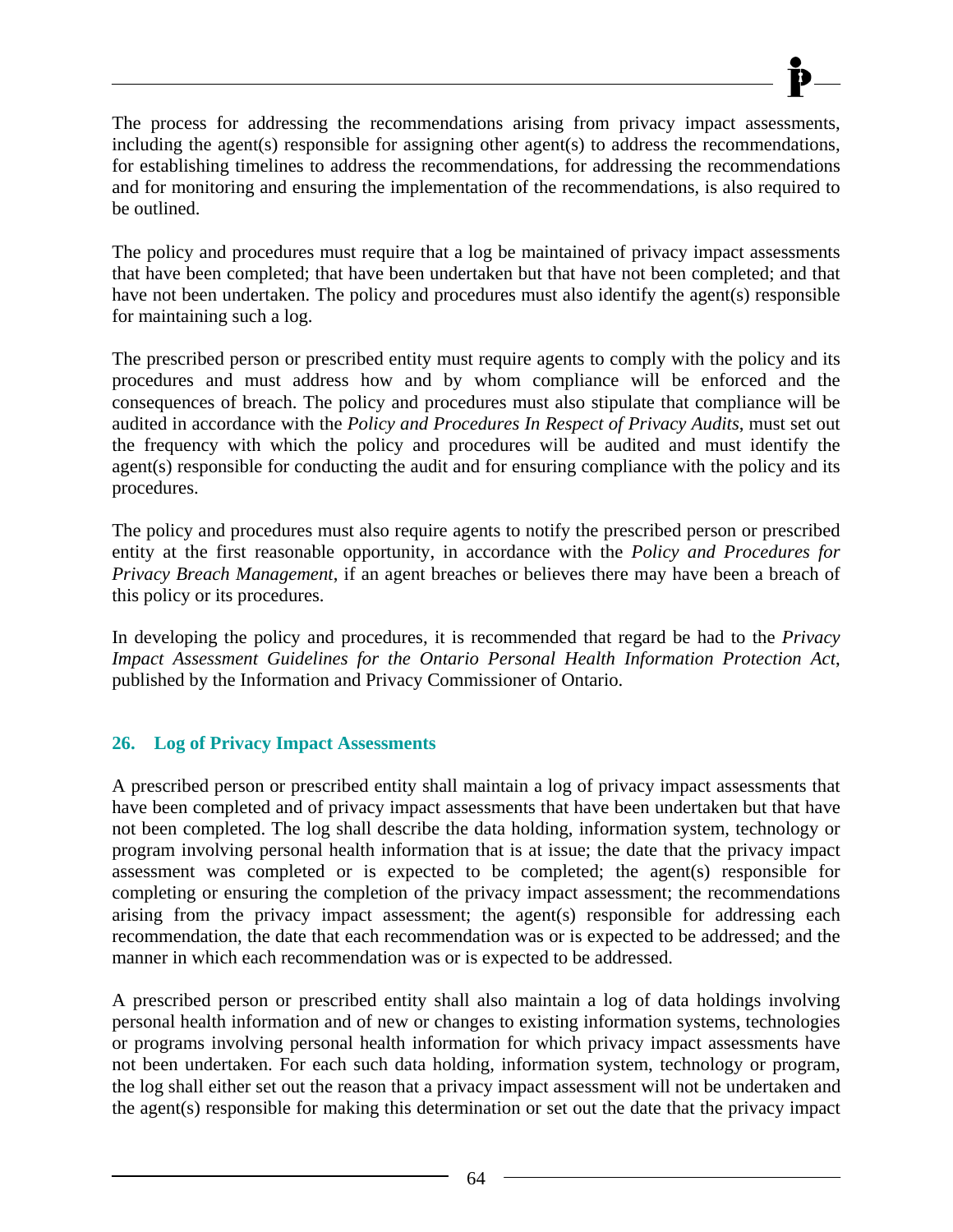# **27. Policy and Procedures in Respect of Privacy Audits**

A policy and procedures must be developed and implemented that sets out the types of privacy audits that are required to be conducted. At a minimum, the audits required to be conducted shall include audits to assess compliance with the privacy policies, procedures and practices implemented by the prescribed person or prescribed entity and audits of the agent(s) permitted to access and use personal health information pursuant to *Policy and Procedures for Limiting Agent Access to and Use of Personal Health Information*.

With respect to each privacy audit that is required to be conducted, the policy and procedures must set out the purposes of the privacy audit; the nature and scope of the privacy audit (i.e. document reviews, interviews, site visits, inspections); the agent(s) responsible for conducting the privacy audit; and the frequency with which and the circumstances in which each privacy audit is required to be conducted. In this regard, the policy and procedures shall require a privacy audit schedule to be developed and shall identify the agent(s) responsible for developing the privacy audit schedule.

For each type of privacy audit that is required to be conducted, the policy and procedures shall also set out the process to be followed in conducting the audit. This is to include the criteria that must be considered in selecting the subject matter of the audit and whether or not notification will be provided of the audit, and if so, the nature and content of the notification and to whom the notification must be provided. The policy and procedures must further discuss the documentation that must be completed, provided and/or executed in undertaking each privacy audit; the agent(s) responsible for completing, providing and/or executing the documentation; the agent(s) to whom this documentation must be provided; and the required content of the documentation.

The role of agent(s) that have been delegated day-to-day authority to manage the privacy program and the security program shall also be identified.

The policy and procedures shall also set out the process that must be followed in addressing the recommendations arising from privacy audits, including the agent(s) responsible for assigning other agent(s) to address the recommendations, for establishing timelines to address the recommendations, for addressing the recommendations and for monitoring and ensuring the implementation of the recommendations.

The policy and procedures must also set out the nature of the documentation that must be completed, provided and/or executed at the conclusion of the privacy audit, including the agent(s) responsible for completing, providing and/or executing the documentation, the agent(s) to whom the documentation must be provided and the required content of the documentation.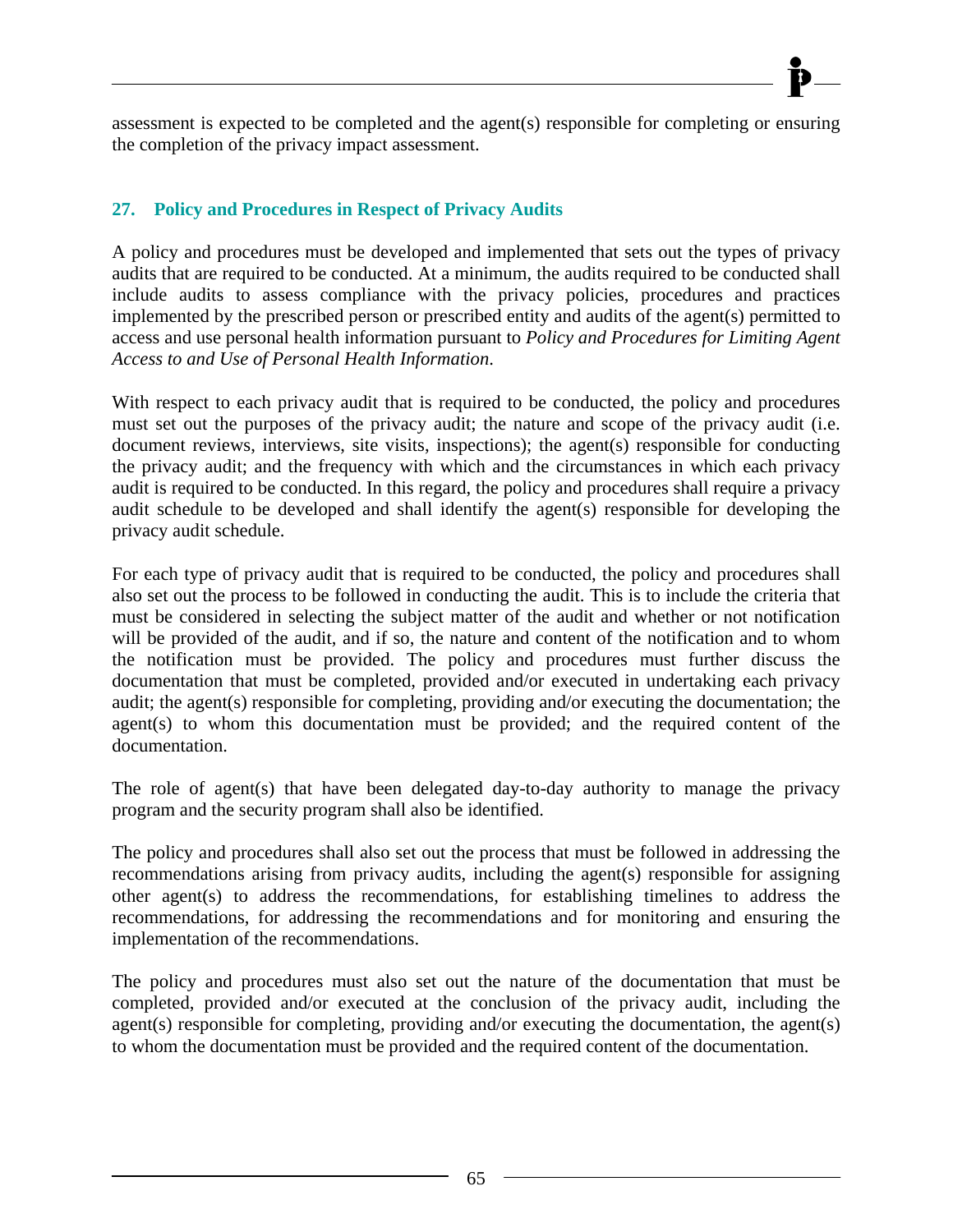The policy and procedures must also address the manner and format in which the findings of privacy audits, including the recommendations arising from the privacy audits and the status of addressing the recommendations, are communicated. This shall include a discussion of the agent(s) responsible for communicating the findings of the privacy audit; the mechanism and format for communicating the findings of the privacy audit; the time frame within which the findings of the privacy audit must be communicated; and to whom the findings of the privacy audit will be communicated, including the Chief Executive Officer or the Executive Director.

The policy and procedures must further require that a log be maintained of privacy audits and must identify the agent(s) responsible for maintaining the log and for tracking that the recommendations arising from the privacy audits are addressed within the identified time frame. They should further address where documentation related to privacy audits will be retained and the agent(s) responsible for retaining this documentation.

The policy and procedures must also require the agent(s) responsible for conducting the privacy audit to notify the prescribed person or prescribed entity, at the first reasonable opportunity, of a privacy breach or suspected privacy breach in accordance with the *Policy and Procedures for Privacy Breach Management* and of an information security breach or suspected information security breach in accordance with the *Policy and Procedures for Information Security Breach Management*.

## **28. Log of Privacy Audits**

A prescribed person or prescribed entity shall maintain a log of privacy audits that have been completed. The log shall set out the nature and type of the privacy audit conducted; the date that the privacy audit was completed; the agent(s) responsible for completing the privacy audit; the recommendations arising from the privacy audit; the agent(s) responsible for addressing each recommendation; the date that each recommendation was or is expected to be addressed; and the manner in which each recommendation was or is expected to be addressed.

### **29. Policy and Procedures for Privacy Breach Management**

A policy and procedures must be developed and implemented to address the identification, reporting, containment, notification, investigation and remediation of privacy breaches.

The policy and procedures must provide a definition of the term "privacy breach." At a minimum, a privacy breach shall be defined to include:

- The collection, use and disclosure of personal health information that is not in compliance with the *Act* or its regulation;
- A contravention of the privacy policies, procedures or practices implemented by the prescribed person or prescribed entity;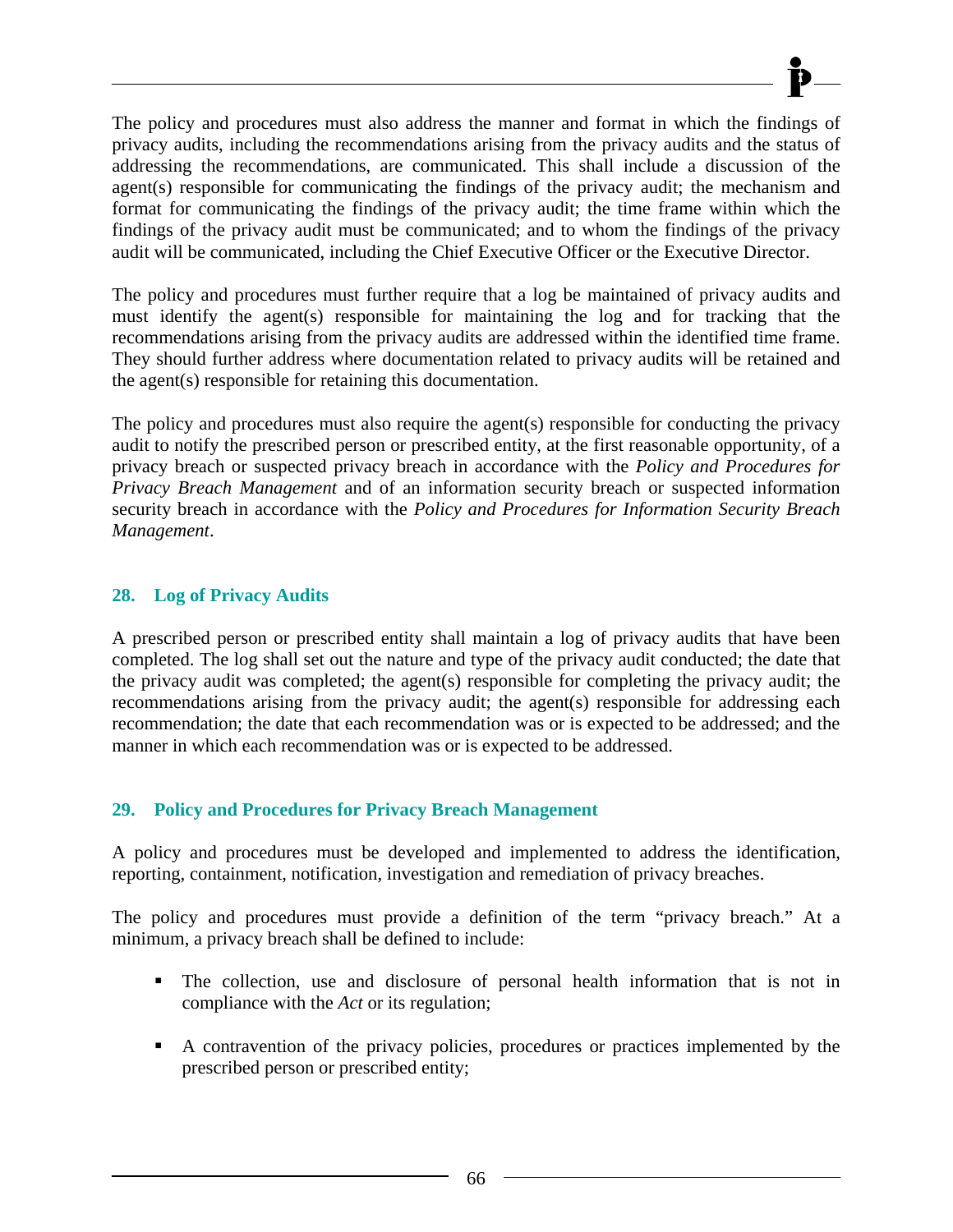- A contravention of Data Sharing Agreements, Research Agreements, Confidentiality Agreements and Agreements with Third Party Service Providers retained by the prescribed person or prescribed entity; and
- Circumstances where personal health information is stolen, lost or subject to unauthorized use or disclosure or where records of personal health information are subject to unauthorized copying, modification or disposal.

The policy and procedures shall impose a mandatory requirement on agents to notify the prescribed person or prescribed entity of a privacy breach or suspected privacy breach.

In this regard, the policy and procedures shall identify the agent(s) who must be notified of the privacy breach or suspected privacy breach and shall provide contact information for the agent(s) who must be notified. The policy and procedures shall further stipulate the time frame within which notification must be provided, whether the notification must be provided verbally and/or in writing and the nature of the information that must be provided upon notification. The policy and procedures shall also address the documentation that must be completed, provided and/or executed with respect to notification; the agent(s) responsible for completing, providing and/or executing the documentation; the agent(s) to whom this documentation must be provided; and the required content of the documentation.

Upon notification, the policy and procedures shall require a determination to be made of whether a privacy breach has in fact occurred and if so, what, if any, personal health information has been breached. The agent(s) responsible for making this determination must also be identified.

The policy and procedures must further address when senior management, including the Chief Executive Officer or the Executive Director, will be notified. This shall include a discussion of the agent(s) responsible for notifying senior management; the time frame within which notification must be provided; the manner in which this notification must be provided; and the nature of the information that must be provided to senior management upon notification.

The policy and procedures shall also require that containment be initiated immediately and shall identify the agent(s) responsible for containment and the procedure that must be followed in this regard, including any documentation that must be completed, provided and/or executed by the agent(s) responsible for containing the breach and the required content of the documentation.

In undertaking containment, the policy and procedures must ensure that reasonable steps are taken in the circumstances to protect personal health information from further theft, loss or unauthorized use or disclosure and to protect records of personal health information from further unauthorized copying, modification or disposal. At a minimum, these steps shall include ensuring that no copies of the records of personal health information have been made and ensuring that the records of personal health information are either retrieved or disposed of in a secure manner. Where the records of personal health information are securely disposed of, written confirmation should be obtained related to the date, time and method of secure disposal. These steps shall also include ensuring that additional privacy breaches cannot occur through the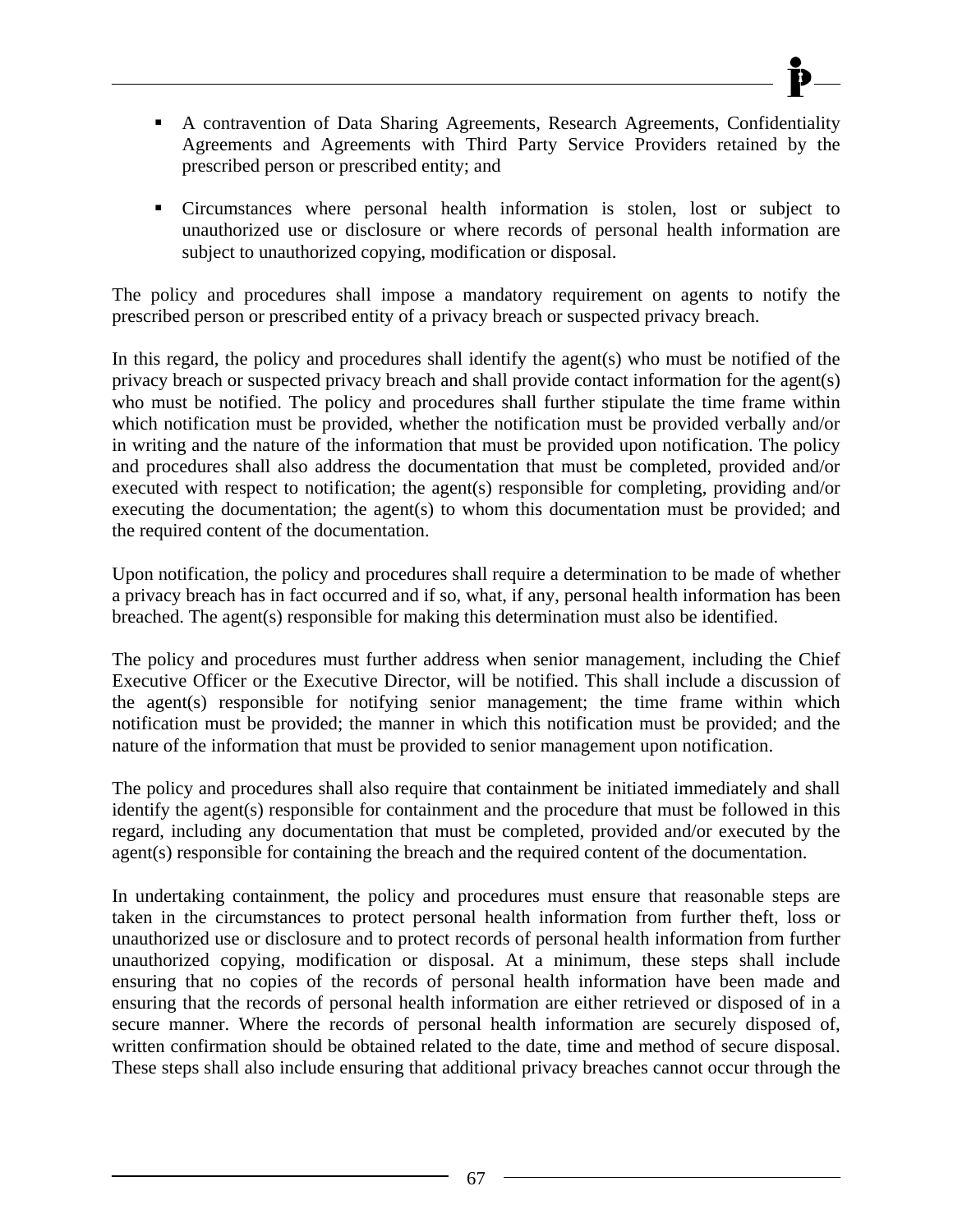same means and determining whether the privacy breach would allow unauthorized access to any other information and, if necessary, taking further action to prevent additional privacy breaches.

The agent(s) responsible and the process to be followed in reviewing the containment measures implemented and determining whether the privacy breach has been effectively contained or whether further containment measures are necessary, must be identified in the policy and procedures. The policy and procedures shall also address the documentation that must be completed, provided and/or executed by the agent(s) responsible for reviewing the containment measures; the agent(s) to whom this documentation must be provided; and the required content of the documentation.

The policy and procedures must require the health information custodian or other organization that disclosed the personal health information to the prescribed person or prescribed entity to be notified at the first reasonable opportunity whenever personal health information is or is believed to be stolen, lost or accessed by unauthorized persons and whenever required pursuant to the agreement with the health information custodian or other organization.

In particular, the policy and procedures shall set out the agent(s) responsible for notifying the health information custodian or other organization, the format of the notification and the nature of the information that must be provided upon notification. At a minimum, the policy and procedures must require the health information custodian or other organization to be advised of the extent of the privacy breach, the nature of the personal health information at issue, the measures implemented to contain the privacy breach and further actions that will be undertaken with respect to the privacy breach, including investigation and remediation. As a secondary collector of personal health information, a prescribed person or prescribed entity should not directly notify the individual to whom the personal health information relates of a privacy breach. The required notification shall be provided by the health information custodian.

The policy and procedures shall also set out whether any other persons or organizations must be notified of the privacy breach and shall set out the agent(s) responsible for notifying these other persons or organizations, the format of the notification, the nature of the information that must be provided upon notification and the time frame for notification.

The policy and procedures must further identify the agent(s) responsible for investigating the privacy breach, the nature and scope of the investigation (i.e. document reviews, interviews, site visits, inspections) and the process that must be followed in investigating the privacy breach. This shall include a discussion of the documentation that must be completed, provided and/or executed in undertaking the investigation; the agent(s) responsible for completing, providing and/or executing the documentation; the agent(s) to whom this documentation must be provided; and the required content of the documentation. The role of agent(s) that have been delegated dayto-day authority to manage the privacy program and the security program shall also be identified.

The policy and procedures shall also identify the agent(s) responsible for assigning other agent(s) to address the recommendations; for establishing timelines to address the recommendations; for addressing the recommendations; and for monitoring and ensuring that the recommendations are implemented within the stated timelines. The policy and procedures shall also set out the nature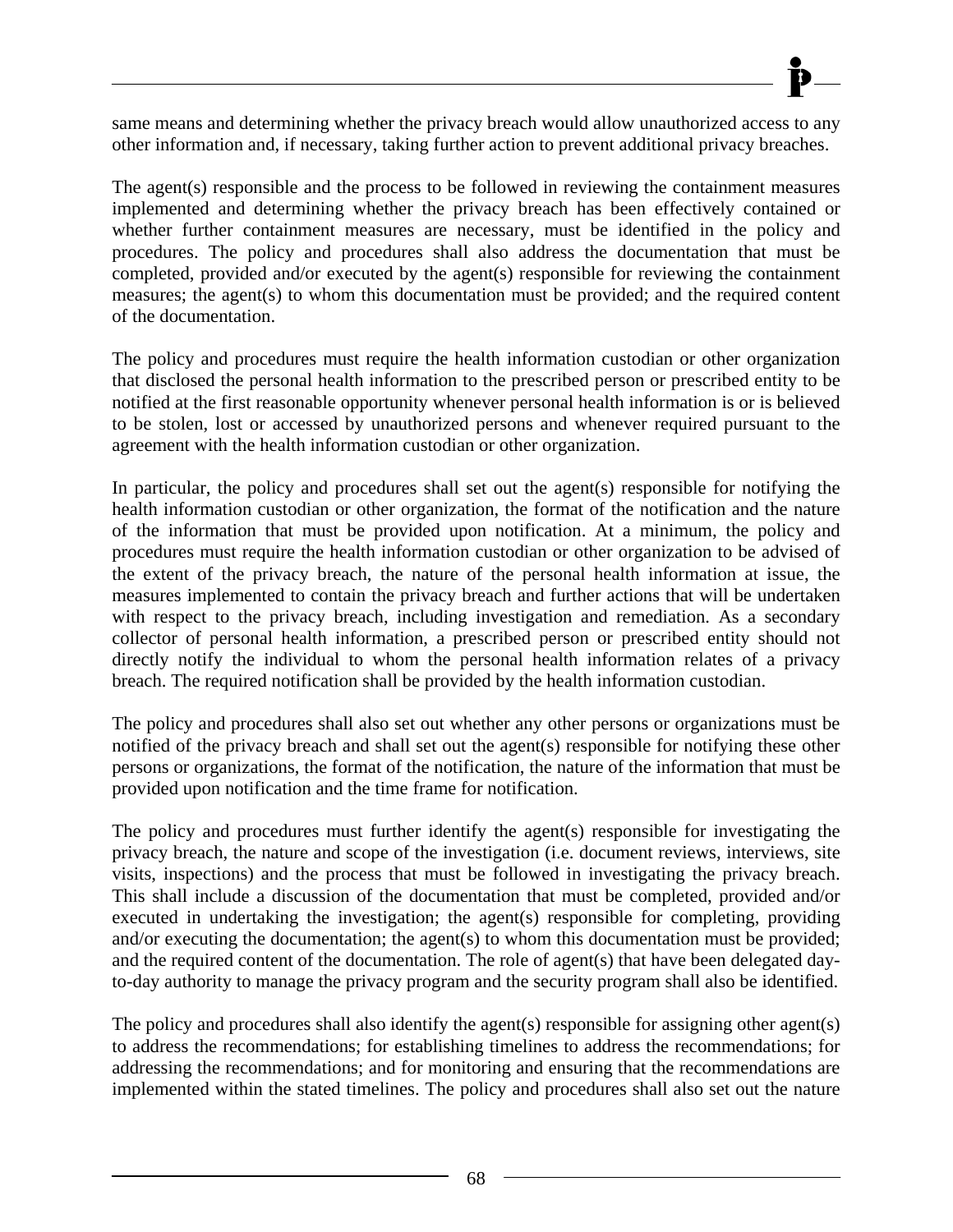of the documentation that must be completed, provided and/or executed at the conclusion of the investigation of the privacy breach, including the agent(s) responsible for completing, providing and/or executing the documentation; the agent(s) to whom the documentation must be provided; and the required content of the documentation.

The policy and procedures must also address the manner and format in which the findings of the investigation of the privacy breach, including the recommendations arising from the investigation and the status of implementation of the recommendations, are communicated. This shall include a discussion of the agent(s) responsible for communicating the findings of the investigation; the mechanism and format for communicating the findings of the investigation; the time frame within which the findings of the investigation must be communicated; and to whom the findings of the investigation must be communicated, including the Chief Executive Officer or the Executive Director.

In addition, the policy and procedures shall address whether the process to be followed in identifying, reporting, containing, notifying, investigating and remediating a privacy breach is different where the breach is both a privacy breach or suspected privacy breach, as well as an information security breach or suspected information security breach.

Further, the policy and procedures must require that a log be maintained of privacy breaches and must identify the agent(s) responsible for maintaining the log and for tracking that the recommendations arising from the investigation of privacy breaches are addressed within the identified timelines. They should further address where documentation related to the identification, reporting, containment, notification, investigation and remediation of privacy breaches will be retained and the agent(s) responsible for retaining this documentation.

The prescribed person or prescribed entity must require agents to comply with the policy and its procedures and must address how and by whom compliance will be enforced and the consequences of breach. The policy and procedures must also stipulate that compliance will be audited in accordance with the *Policy and Procedures In Respect of Privacy Audits*, must set out the frequency with which the policy and procedures will be audited and must identify the agent(s) responsible for conducting the audit and for ensuring compliance with the policy and its procedures.

In developing the policy and procedures, it is recommended that the prescribed person or prescribed entity have regard to the guidelines produced by the Information and Privacy Commissioner of Ontario entitled *What to do When Faced With a Privacy Breach: Guidelines for the Health Sector*.

## **30. Log of Privacy Breaches**

A prescribed person or prescribed entity shall maintain a log of privacy breaches setting out:

• The date of the privacy breach;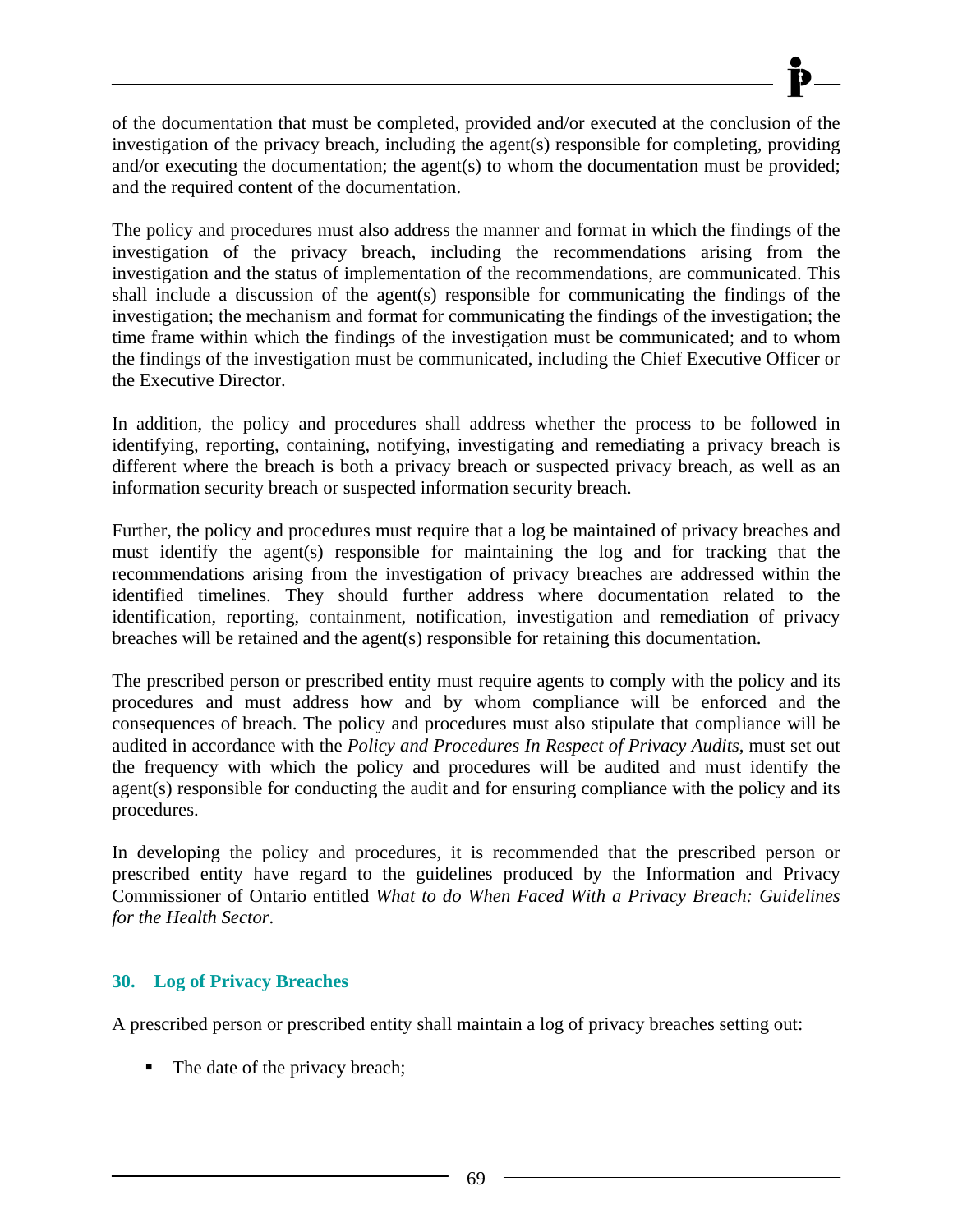- The date that the privacy breach was identified or suspected;
- Whether the privacy breach was internal or external;
- The nature of the personal health information that was the subject matter of the privacy breach and the nature and extent of the privacy breach;
- The date that the privacy breach was contained and the nature of the containment measures;
- The date that the health information custodian or other organization that disclosed the personal health information to the prescribed person or prescribed entity was notified;
- The date that the investigation of the privacy breach was completed;
- $\blacksquare$  The agent(s) responsible for conducting the investigation;
- The recommendations arising from the investigation;
- $\blacksquare$  The agent(s) responsible for addressing each recommendation;
- The date each recommendation was or is expected to be addressed; and
- The manner in which each recommendation was or is expected to be addressed.

## **31. Policy and Procedures for Privacy Complaints**

A policy and procedures must be developed and implemented to address the process to be followed in receiving, documenting, tracking, investigating, remediating and responding to privacy complaints. A definition of the term "privacy complaint" shall be provided that, at a minimum, includes concerns or complaints relating to the privacy policies, procedures and practices implemented by the prescribed person or prescribed entity and related to the compliance of the prescribed person or prescribed entity with the *Act* and its regulation.

The information that must be communicated to the public relating to the manner in which, to whom and where individuals may direct privacy concerns or complaints shall also be identified. At a minimum, the name and/or title, mailing address and contact information of the agent(s) to whom concerns or complaints may be directed and information related to the manner in which and format in which privacy concerns or complaints may be directed to the prescribed person or prescribed entity should be made publicly available. It is also recommended that individuals be advised that they may make a complaint regarding compliance with the *Act* and its regulation to the Information and Privacy Commissioner of Ontario and that the mailing address and contact information for the Information and Privacy Commissioner of Ontario be provided.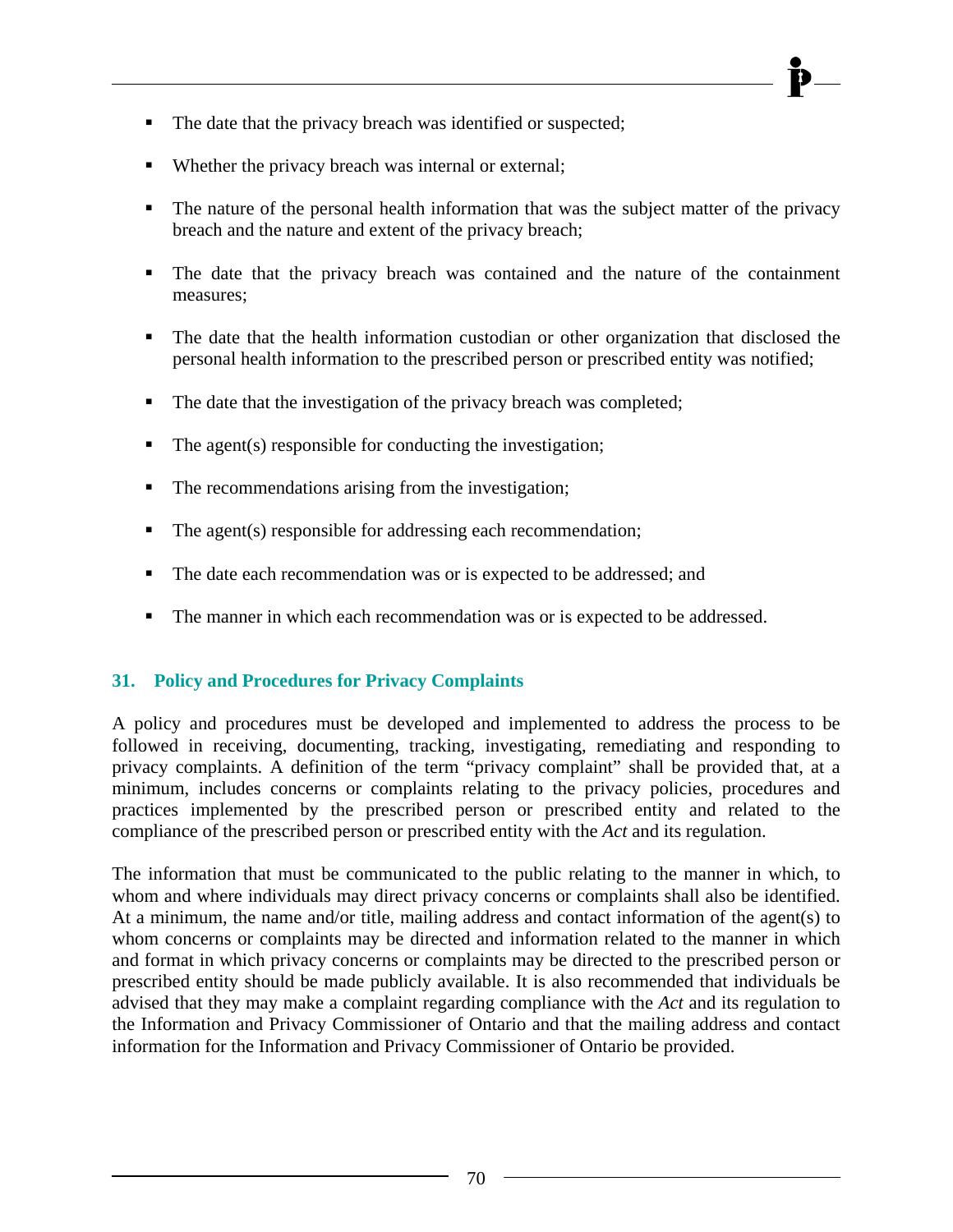The policy and procedures must further establish the process to be followed in receiving privacy complaints. This shall include any documentation that must be completed, provided and/or executed by the individual making the privacy complaint; the agent(s) responsible for receiving the privacy complaint; the required content of the documentation, if any; and the nature of the information to be requested from the individual making the privacy complaint.

Upon receipt of a privacy complaint, the policy and procedures shall require a determination to be made of whether or not the privacy complaint will be investigated. In this regard, the policy and procedures shall identify the agent(s) responsible for making this determination, the time frame within which this determination must be made and the process that must be followed and the criteria that must be used in making the determination, including any documentation that must be completed, provided and/or executed and the required content of the documentation.

In the event that it is determined that an investigation will not be undertaken, the policy and procedures must require that a letter be provided to the individual making the privacy complaint acknowledging receipt of the privacy complaint; providing a response to the privacy complaint; advising that an investigation of the privacy complaint will not be undertaken; advising the individual that he or she may make a complaint to the Information and Privacy Commissioner of Ontario if there are reasonable grounds to believe that the prescribed person or prescribed entity has contravened or is about to contravene the *Act* or its regulation; and providing contact information for the Information and Privacy Commissioner of Ontario.

In the event that it is determined that an investigation will be undertaken, the policy and procedures must require that a letter be provided to the individual making the privacy complaint acknowledging receipt of the privacy complaint; advising that an investigation of the privacy complaint will be undertaken; explaining the privacy complaint investigation procedure; indicating whether the individual will be contacted for further information concerning the privacy complaint; setting out the projected time frame for completion of the investigation; and identifying the nature of the documentation that will be provided to the individual following the investigation.

The policy and procedures must identify the agent(s) responsible for sending the above noted letters to the individuals making privacy complaints and the time frame within which the letters will be sent to the individuals.

Where an investigation of a privacy complaint will be undertaken, the policy and procedures must identify the agent(s) responsible for investigating the privacy complaint, the nature and scope of the investigation (i.e. document reviews, interviews, site visits, inspections) and the process that must be followed in investigating the privacy complaint. This shall include a discussion of the documentation that must be completed, provided and/or executed in undertaking the investigation; the agent(s) responsible for completing, providing and/or executing the documentation; the agent(s) to whom this documentation must be provided; and the required content of the documentation.

The role of the agent(s) that have been delegated day-to-day authority to manage the privacy program and the security program shall also be identified in the policy and procedures.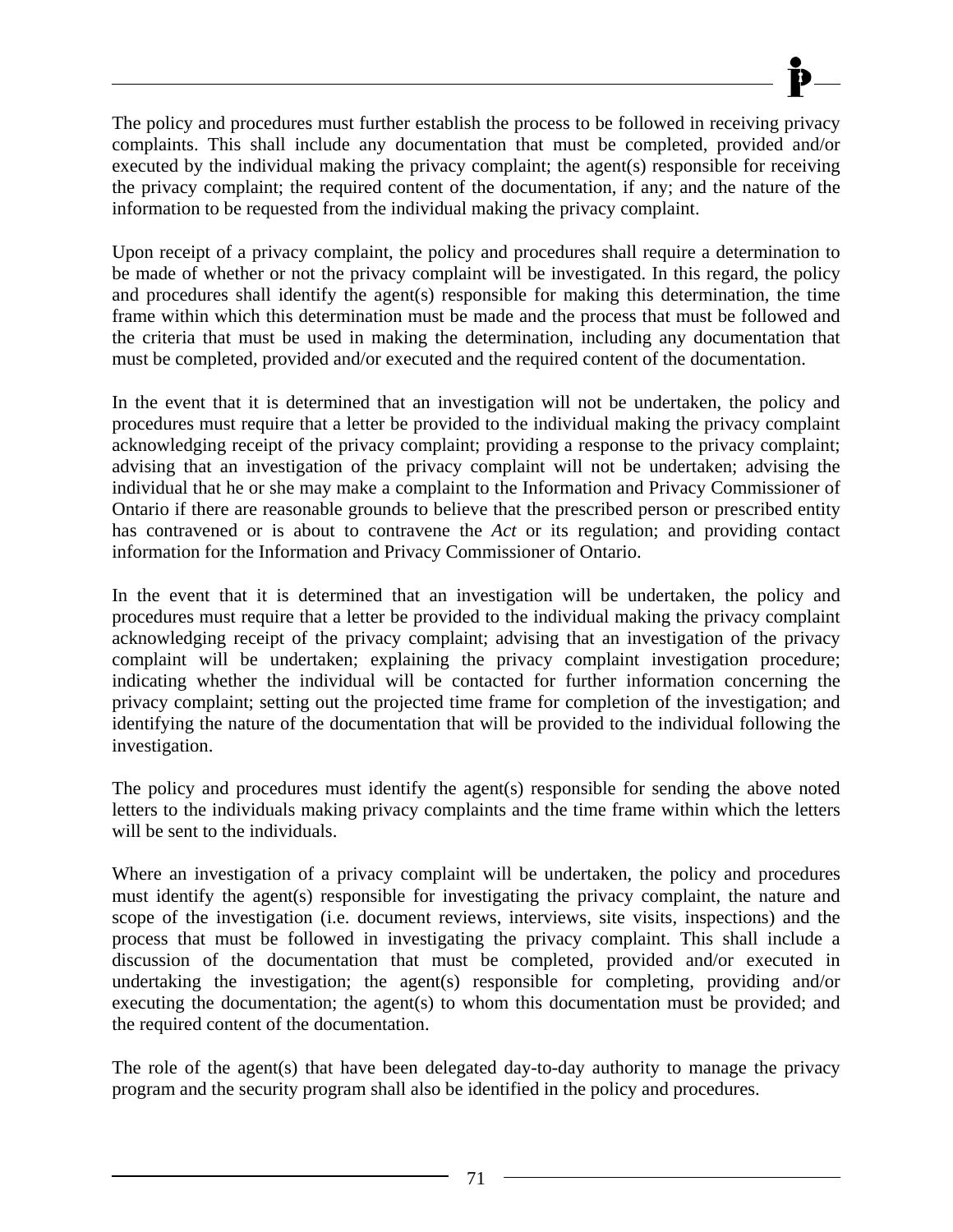The process for addressing the recommendations arising from the investigation of privacy complaints and the agent(s) responsible for assigning other agent(s) to address the recommendations, for establishing timelines to address the recommendations and for monitoring and ensuring the implementation of the recommendations shall also be addressed in the policy and procedures. The policy and procedures must also set out the nature of the documentation that will be completed, provided and/or executed at the conclusion of the investigation of the privacy complaint, including the agent(s) responsible for completing, preparing and/or executing the documentation; the agent(s) to whom the documentation must be provided; and the required content of the documentation.

The policy and procedures must also address the manner and format in which the findings of the investigation of the privacy complaint, including recommendations arising from the investigation and the status of implementation of the recommendations, are communicated. This shall include a discussion of the agent(s) responsible for communicating the findings of the investigation; the mechanism and format for communicating the findings of the investigation; the time frame within which the findings of the investigation must be communicated; and to whom the findings must be communicated, including the Chief Executive Officer or the Executive Director.

The policy and procedures shall further require the individual making the privacy complaint to be notified, in writing, of the nature and findings of the investigation and of the measures taken, if any, in response to the privacy complaint. The individual making the privacy complaint shall also be advised that he or she may make a complaint to the Information and Privacy Commissioner of Ontario if there are reasonable grounds to believe that the *Act* or its regulation has been or is about to be contravened. The contact information for the Information and Privacy Commissioner of Ontario shall also be provided. The agent(s) responsible for providing the written notification to the individual making the privacy complaint and the time frame within which the written notification must be provided, shall also be addressed.

The policy and procedures should also address whether any other person or organization must be notified of privacy complaints and the results of the investigation of privacy complaints, and if so, the manner by which, the format in which and the time frame within which the notification must be provided and the agent(s) responsible for providing the notification.

Further, the policy and procedures must require that a log be maintained of privacy complaints and must identify the agent(s) responsible for maintaining the log and for tracking whether the recommendations arising from the investigation of privacy complaints are addressed within the identified timelines. They should further address where documentation related to the receipt, investigation, notification and remediation of privacy complaints will be retained and the agent(s) responsible for retaining this documentation.

The prescribed person or prescribed entity must require agents to comply with the policy and its procedures and must address how and by whom compliance will be enforced and the consequences of breach. The policy and procedures must also stipulate that compliance will be audited in accordance with the *Policy and Procedures In Respect of Privacy Audits*, must set out the frequency with which the policy and procedures will be audited and must identify the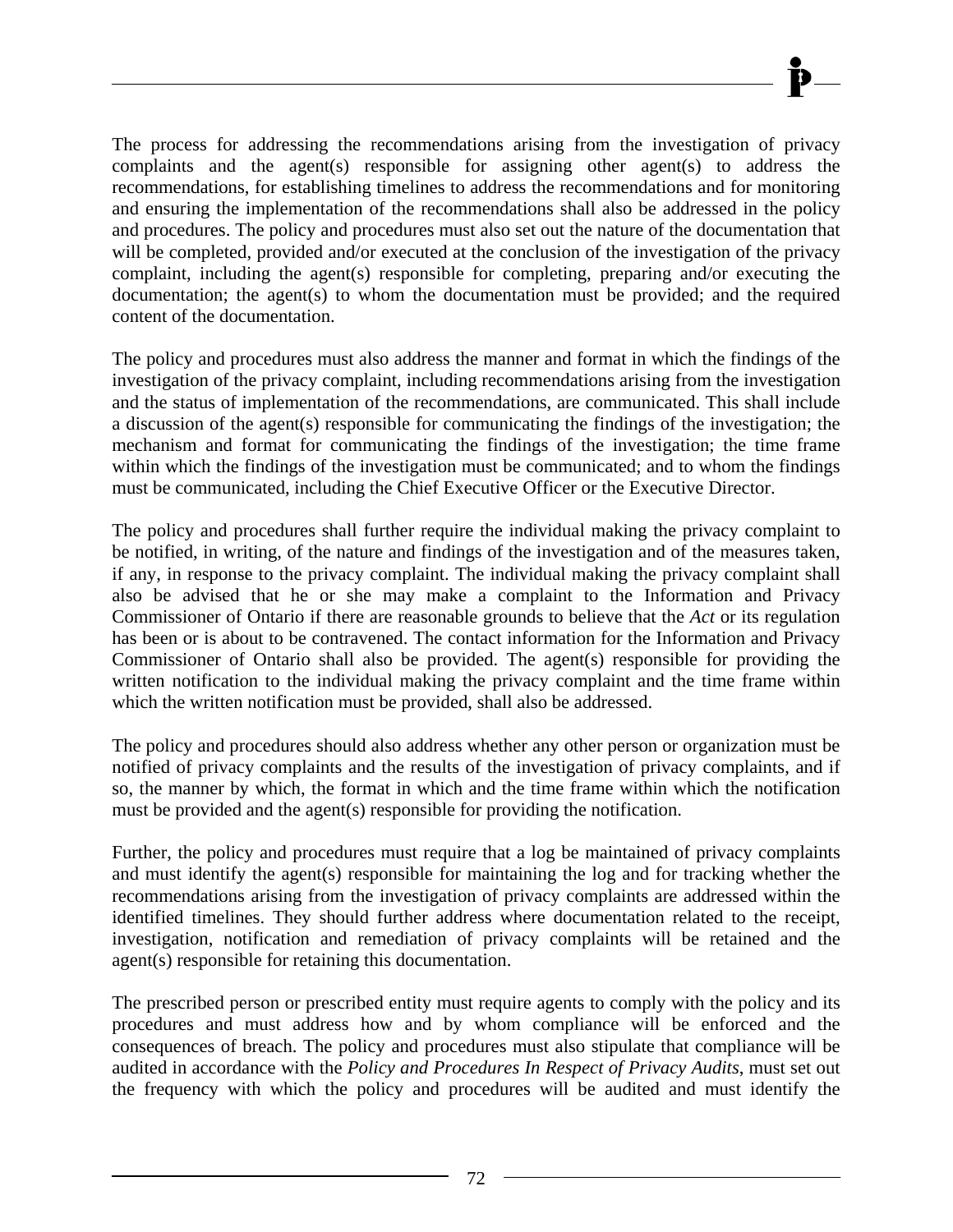agent(s) responsible for conducting the audit and for ensuring compliance with the policy and its procedures. The relationship between this policy and its procedures and the *Policy and Procedures for Privacy Breach Management* shall also be addressed.

This policy and its associated procedures may either be a stand-alone document or may be combined with the *Policy and Procedures for Privacy Inquiries*.

# **32. Log of Privacy Complaints**

A prescribed person or prescribed entity shall maintain a log of privacy complaints received that, at a minimum, sets out:

- The date that the privacy complaint was received and the nature of the privacy complaint;
- The determination as to whether or not the privacy complaint will be investigated and the date that the determination was made;
- The date that the individual making the complaint was advised that the complaint will not be investigated and was provided a response to the complaint;
- The date that the individual making the complaint was advised that the complaint will be investigated;
- $\blacksquare$  The agent(s) responsible for conducting the investigation;
- The dates that the investigation was commenced and completed;
- The recommendations arising from the investigation;
- $\blacksquare$  The agent(s) responsible for addressing each recommendation;
- The date each recommendation was or is expected to be addressed;
- The manner in which each recommendation was or is expected to be addressed; and
- The date that the individual making the privacy complaint was advised of the findings of the investigation and the measures taken, if any, in response to the privacy complaint.

## **33. Policy and Procedures for Privacy Inquiries**

A policy and procedures must be developed and implemented to address the process to be followed in receiving, documenting, tracking and responding to privacy inquiries. A definition of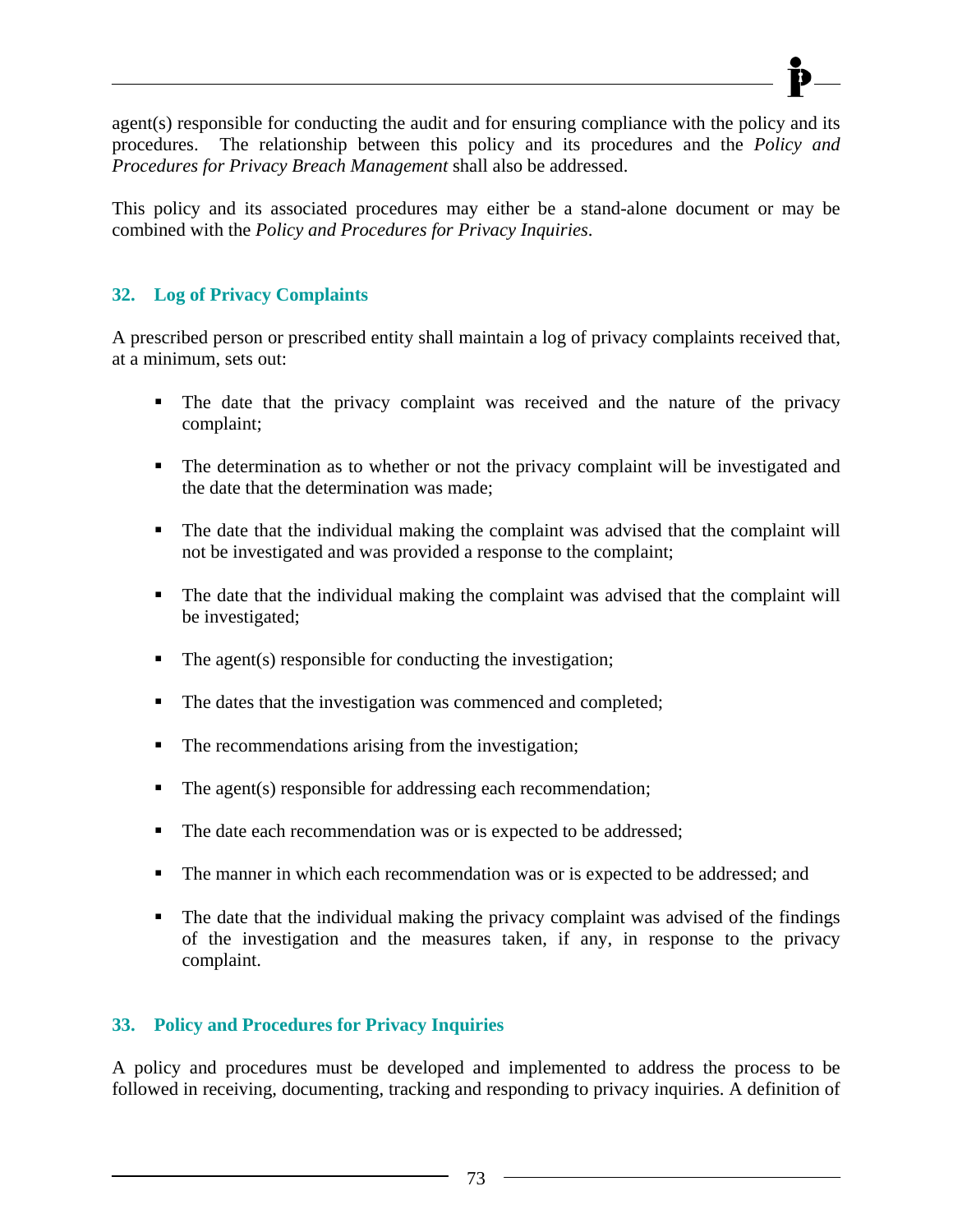the term "privacy inquiry" shall be provided that, at a minimum, includes inquiries relating to the privacy policies, procedures and practices implemented by the prescribed person or prescribed entity and related to the compliance of the prescribed person or prescribed entity with the *Act* and its regulation.

The information that must be communicated to the public relating to the manner in which, to whom and where individuals may direct privacy inquiries shall also be identified. At a minimum, the information communicated to the public shall include the name and/or title, mailing address and contact information of the agent(s) to whom privacy inquiries may be directed; information relating to the manner in which privacy inquiries may be directed to the prescribed person or prescribed entity; and information as to where individuals may obtain further information about the privacy policies, procedures and practices implemented by the prescribed person or prescribed entity.

The policy and procedures must further establish the process to be followed in receiving and responding to privacy inquiries. This shall include the agent(s) responsible for receiving and responding to privacy inquiries; any documentation that must be completed, provided and/or executed; the required content of the documentation; and the format and content of the response to the privacy inquiry. The role of the agent(s) that have been delegated day-to-day authority to manage the privacy program and the security program shall also be identified.

The prescribed person or prescribed entity must require agents to comply with the policy and its procedures and must address how and by whom compliance will be enforced and the consequences of breach. The policy and procedures must also stipulate that compliance will be audited in accordance with the *Policy and Procedures In Respect of Privacy Audits*, must set out the frequency with which the policy and procedures will be audited and must identify the agent(s) responsible for conducting the audit and for ensuring compliance with the policy and its procedures. The relationship between this policy and its procedures and the *Policy and Procedures for Privacy Complaints* and the *Policy and Procedures for Privacy Breach Management* shall also be addressed.

This policy and its associated procedures may either be a stand-alone document or may be combined with the *Policy and Procedures for Privacy Complaints*.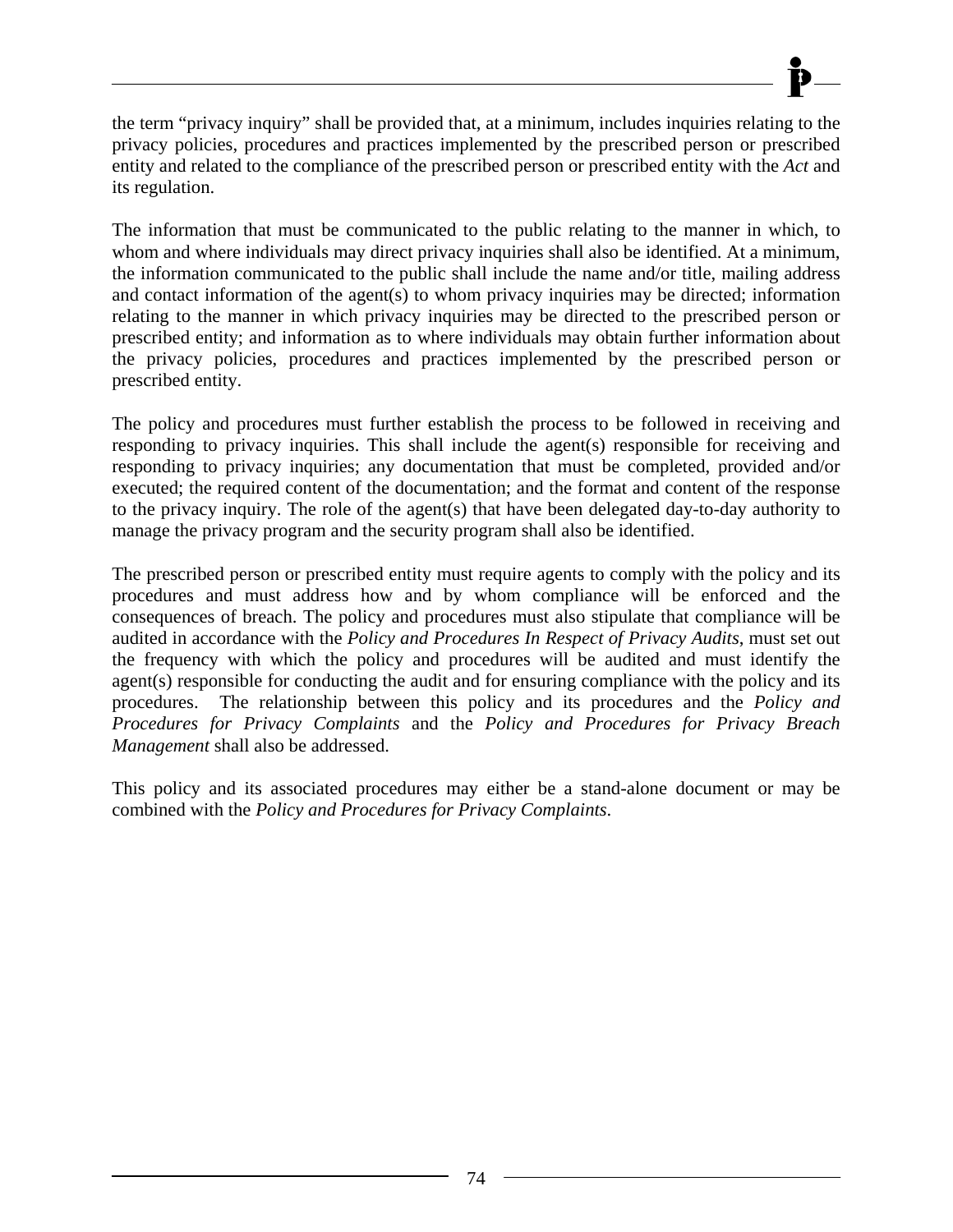# **Part 2 – Security Documentation**

## **1. Information Security Policy**

An overarching information security policy, or equivalent, must be developed and implemented in relation to personal health information received by the prescribed person or prescribed entity under the *Act*. The information security policy must require that steps be taken that are reasonable in the circumstances to ensure that the personal health information is protected against theft, loss and unauthorized use or disclosure and to ensure that the records of personal health information are protected against unauthorized copying, modification or disposal.

The information security policy must also require the prescribed person or prescribed entity to undertake comprehensive and organization-wide threat and risk assessments of all information security assets, including personal health information, as well as appropriate project specific threat and risk assessments. It must also establish and document a methodology for identifying, assessing and remediating threats and risks and for prioritizing all threats and risks identified for remedial action.

The information security policy shall further require a comprehensive information security program to be developed and implemented consisting of administrative, technical and physical safeguards that are consistent with established industry standards and practices. The information security program must be required to effectively address the threats and risks identified, must be amenable to independent verification and must be consistent with established security frameworks and control objectives. The duties and responsibilities of agents in respect of the information security program and in respect of implementation of the administrative, technical and physical safeguards shall also be addressed.

The information security policy must also require the information security program to consist of the following control objectives and security policies, procedures and practices:

- A security governance framework for the implementation of the information security program, including security training and awareness;
- Policies and procedures for the ongoing review of the security policies, procedures and practices implemented;
- Policies and procedures for ensuring the physical security of the premises;
- Policies and procedures for the secure retention, transfer and disposal of records of personal health information, including policies and procedures related to mobile devices, remote access and security of data at rest;
- Policies and procedures to establish access control and authorization including business requirements, user access management, user responsibilities, network access control, operating system access control and application and information access control;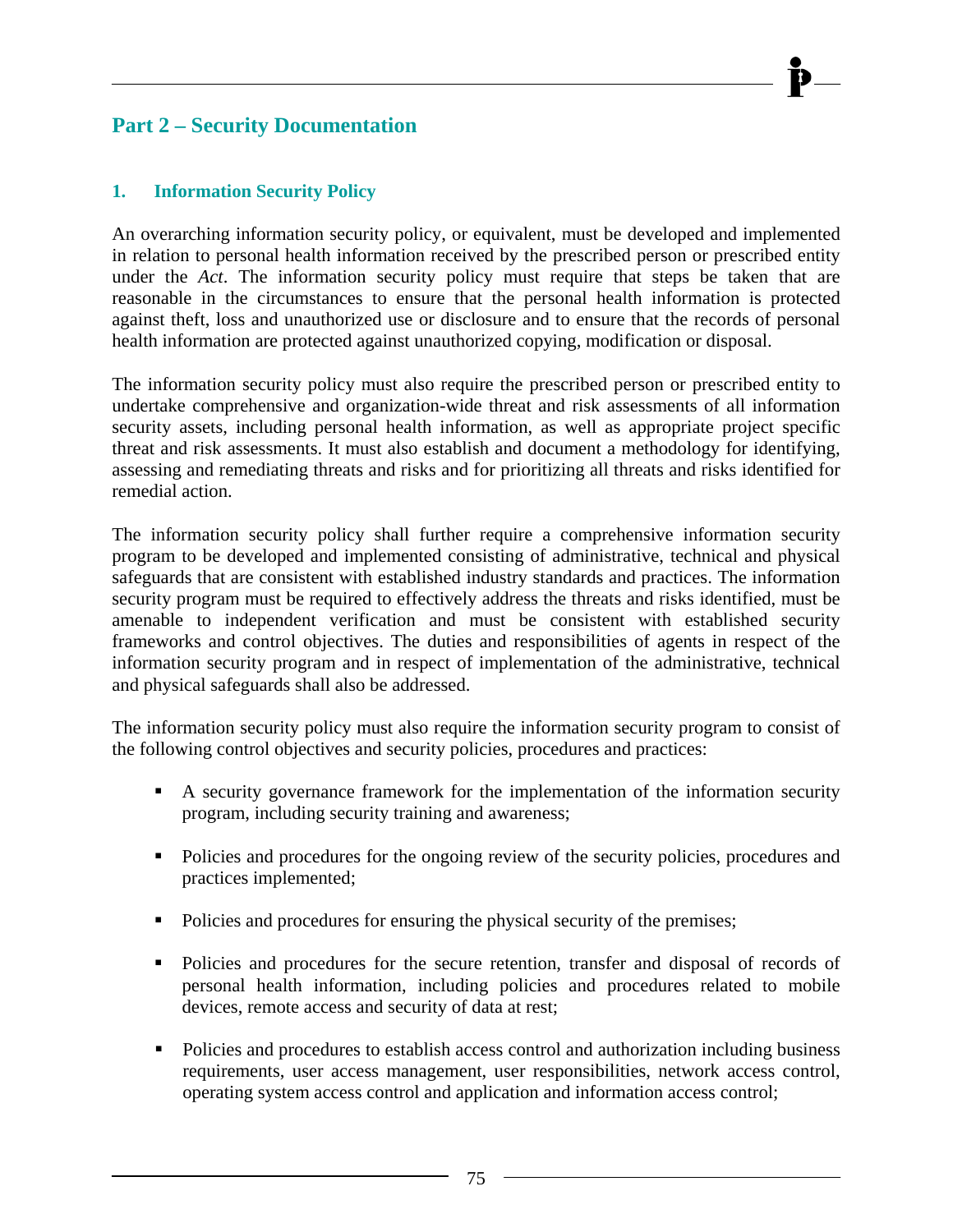- Policies and procedures for information systems acquisition, development and maintenance including the security requirements of information systems, correct processing in applications, cryptographic controls, security of system files, security in development and support procedures and technical vulnerability management;
- Policies and procedures for monitoring, including policies and procedures for maintaining and reviewing system control and audit logs and security audits;
- Policies and procedures for network security management, including patch management and change management;
- Policies and procedures related to the acceptable use of information technology;
- Policies and procedures for back-up and recovery;
- Policies and procedures for information security breach management; and
- Policies and procedures to establish protection against malicious and mobile code.

The information security policy should also refer to more detailed policies and procedures developed and implemented to address the above-noted matters. The required content of some of these more detailed policies, procedures and practices are set out in this Manual.

The information security policy shall also outline the information security infrastructure implemented by the prescribed person or prescribed entity including the transmission of personal health information over authenticated, encrypted and secure connections; the establishment of hardened servers, firewalls, demilitarized zones and other perimeter defences; anti-virus, antispam and anti-spyware measures; intrusion detection and prevention systems; privacy and security enhancing technologies; and mandatory system-wide password-protected screen savers after a defined period of inactivity.

In addition, the information security policy must require a credible program to be implemented for continuous assessment and verification of the effectiveness of the security program in order to deal with threats and risks to data holdings containing personal health information.

The prescribed person or prescribed entity must require agents to comply with this policy and with all other security policies, procedures and practices implemented by the prescribed person or prescribed entity and must address how and by whom compliance will be enforced and the consequences of breach. In this regard, the information security policy must stipulate that compliance will be audited in accordance with the *Policy and Procedures In Respect of Security Audits*, must set out the frequency with which the policy will be audited and must identify the agent(s) responsible for conducting the audit and for ensuring compliance with the policy.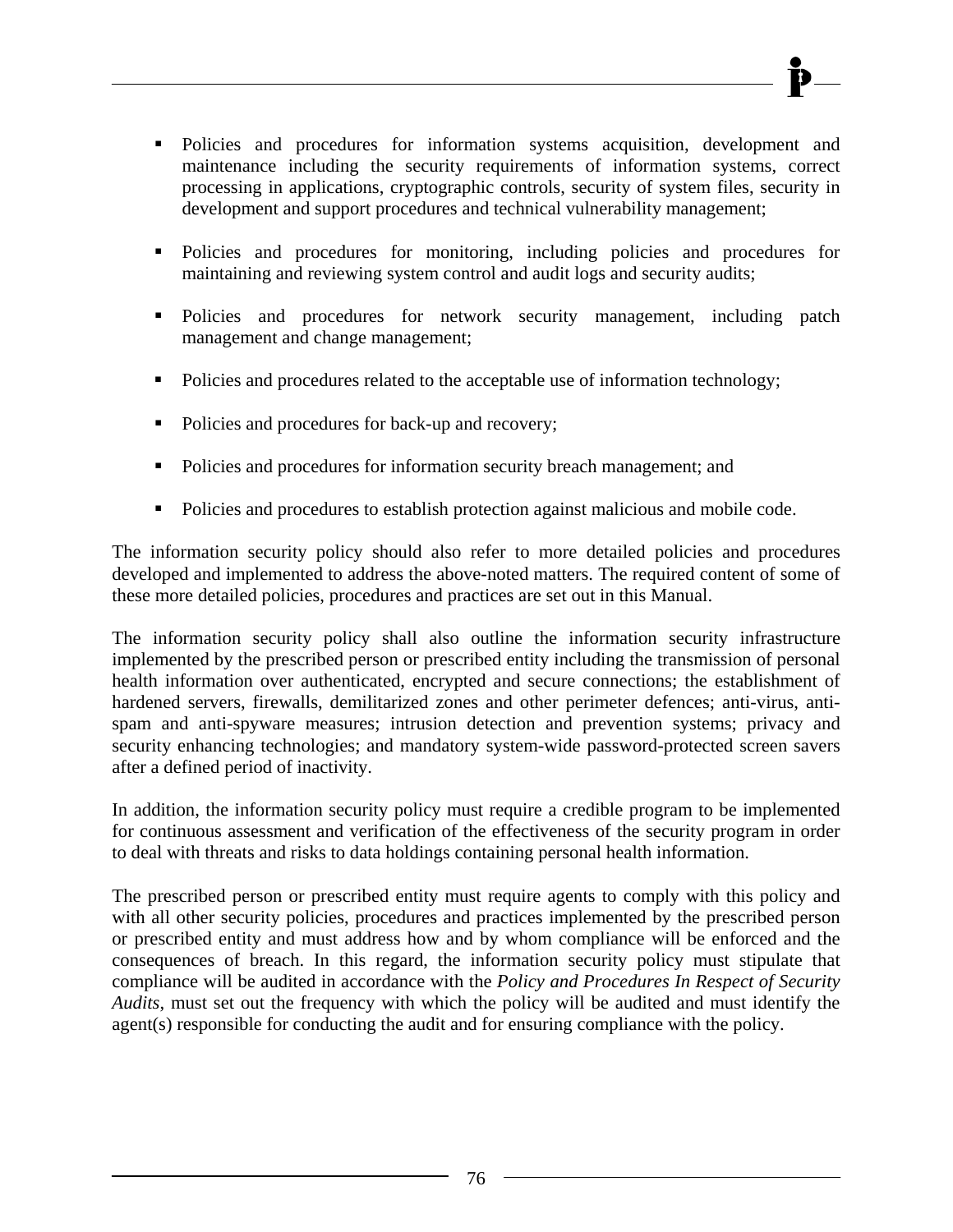The policy must also require agents to notify the prescribed person or prescribed entity at the first reasonable opportunity, in accordance with the *Policy and Procedures for Information Security Breach Management*, if an agent breaches or believes there may have been a breach of this policy or any of the security policies, procedures and practices implemented.

## **2. Policy and Procedures for Ongoing Review of Security Policies, Procedures and Practices**

A policy and associated procedures must be developed and implemented for the ongoing review of the security policies, procedures and practices put in place by the prescribed person or prescribed entity. The purpose of the review is to determine whether amendments are needed or whether new security policies, procedures and practices are required.

The policy and procedures must identify the frequency of the review, the agent(s) responsible for undertaking the review, the procedure to be followed in undertaking the review and the time frame in which the review will be undertaken. At a minimum, the security policies, procedures and practices implemented by the prescribed person or prescribed entity must be reviewed on an annual basis. The policy and procedures must also identify the agent(s) responsible and the procedure to be followed in amending and/or drafting new security policies, procedures and practices if deemed necessary as a result of the review, and the agent(s) responsible and the procedure that must be followed in obtaining approval of any amended or newly developed security policies, procedures and practices.

In undertaking the review and determining whether amendments and/or new security policies, procedures and practices are necessary, the prescribed person or prescribed entity must have regard to any orders, guidelines, fact sheets and best practices issued by the Information and Privacy Commissioner of Ontario under the *Act* and its regulation; evolving industry security standards and best practices; technological advancements; amendments to the *Act* and its regulation relevant to the prescribed person or prescribed entity; and recommendations arising from privacy and security audits, privacy impact assessments and investigations into privacy complaints, privacy breaches and information security breaches. It must also take into account whether the security policies, procedures and practices of the prescribed person or prescribed entity continue to be consistent with its actual practices and whether there is consistency between and among the security and privacy policies, procedures and practices implemented.

The policy and associated procedures must further identify the agent(s) responsible and the procedure to be followed in communicating the amended or newly developed security policies, procedures and practices, including the method and nature of the communication. It shall also identify the agent(s) responsible for and the procedure to be followed in reviewing and amending the communication materials available to the public and other stakeholders as a result of the amended or newly developed security policies, procedures and practices.

The prescribed person or prescribed entity must require agents to comply with the policy and its procedures and must address how and by whom compliance will be enforced and the consequences of breach. The policy and procedures must also stipulate that compliance will be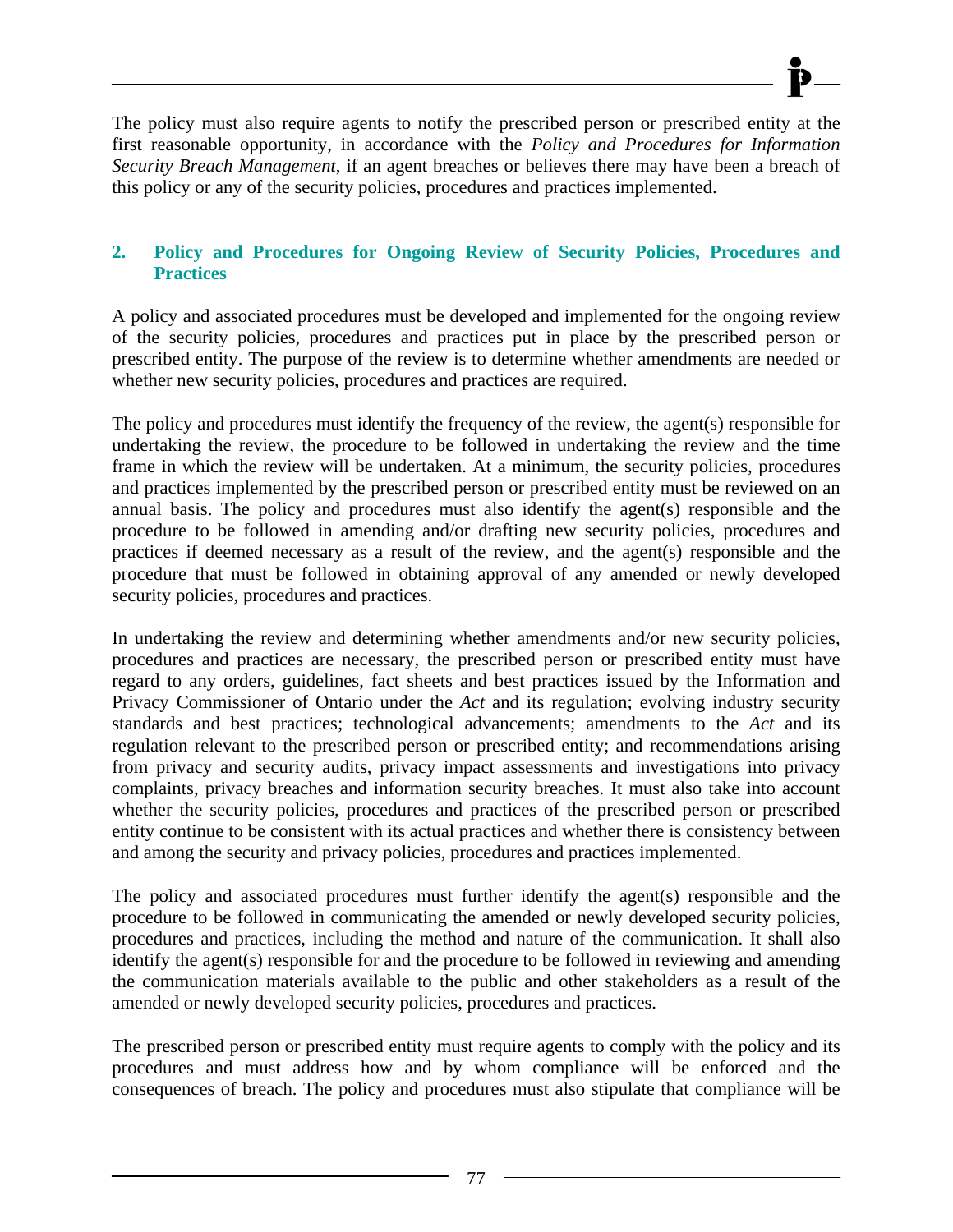audited in accordance with the *Policy and Procedures In Respect of Security Audits*, must set out the frequency with which the policy and procedures will be audited and must identify the agent(s) responsible for conducting the audit and for ensuring compliance with the policy and its procedures.

This policy and its associated procedures may either be a stand-alone document or may be combined with the *Policy and Procedures for Ongoing Review of Privacy Policies, Procedures and Practices*.

# **3. Policy and Procedures for Ensuring Physical Security of Personal Health Information**

A policy and associated procedures must be developed and implemented to address the physical safeguards implemented by the prescribed person or prescribed entity to protect personal health information against theft, loss and unauthorized use or disclosure and to protect records of personal health information against unauthorized copying, modification or disposal.

At a minimum, the physical safeguards implemented shall include controlled access to the premises and to locations within the premises where records of personal health information are retained such as locked, alarmed, restricted and/or monitored access.

It is recommended that the premises of the prescribed person or prescribed entity be divided into varying levels of security with each successive level being more secure and restricted to fewer individuals. It is further recommended that, in order to access locations within the premises where records of personal health information are retained, individuals be required to pass through multiple levels of security.

The prescribed person or prescribed entity must require agents to comply with the policy and its procedures and must address how and by whom compliance will be enforced and the consequences of breach. The policy and procedures must also stipulate that compliance will be audited in accordance with the *Policy and Procedures In Respect of Security Audits*, must set out the frequency with which the policy and procedures will be audited and must identify the agent(s) responsible for conducting the audit and for ensuring compliance with the policy and its procedures.

The policy and procedures must also require agents to notify the prescribed person or prescribed entity at the first reasonable opportunity, in accordance with the *Policy and Procedures for Information Security Breach Management*, if an agent breaches or believes that there may have been a breach of this policy or its associated procedures.

## *Policy, Procedures and Practices with Respect to Access by Agents*

The various levels of access that may be granted to the premises and to locations within the premises where records of personal health information are retained shall be set out in the policy and procedures.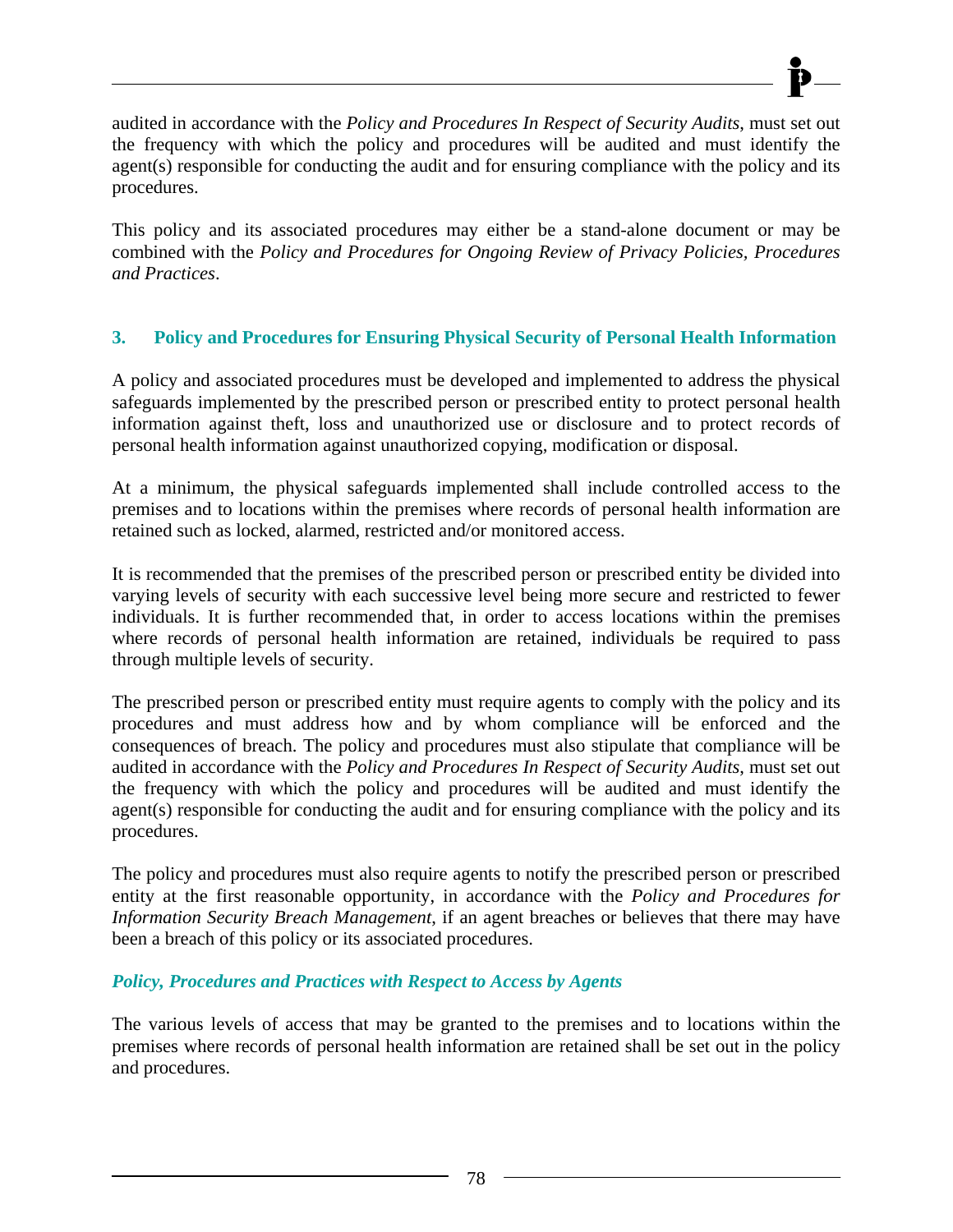The policy and procedures must also identify the agent(s) responsible for receiving, reviewing, granting and terminating access by agents to the premises and to locations within the premises where records of personal health information are retained, including the levels of access that may be granted. The process to be followed and the requirements that must be satisfied shall also be identified, including any documentation that must be completed, provided and/or executed; the agent(s) responsible for completing, providing and/or executing the documentation; the agent(s) to whom the documentation must be provided; and the required content of the documentation.

The policy and procedures must further address the criteria that must be considered by the agent(s) responsible for approving and determining the appropriate level of access. The criteria must be based on the "need to know" principle and must ensure that access is only provided to agents who routinely require such access for their employment, contractual or other responsibilities. In the event that an agent only requires such access for a specified period, the policy and procedures must establish a process for ensuring that access is permitted only for that specified period.

The policy and procedures should also set out the manner in which the determination relating to access and the level of access is documented; to whom this determination will be communicated; any documentation that must be completed, provided and/or executed by the agent(s) responsible for making the determination; and the required content of the documentation.

The policy and procedures must also address the agent(s) responsible and the process to be followed in providing identification cards, access cards and/or keys to the premises and to locations within the premises. This shall include a discussion of any documentation that must be completed, provided and/or executed; the agent(s) responsible for completing, providing and/or executing the documentation; and the required content of the documentation.

## Theft, Loss and Misplacement of Identification Cards, Access Cards and Keys

The policy and procedures shall require agents to notify the prescribed person or prescribed entity at the first reasonable opportunity of the theft, loss or misplacement of identification cards, access cards and/or keys and shall set out the process that must be followed in this regard. This shall include a discussion of the agent(s) to whom the notification must be provided; the nature and format of the notification; the documentation that must be completed, provided and/or executed; the agent(s) responsible for completing, providing and/or executing the documentation; the agent to whom the documentation must be provided; and the required content of the documentation.

The safeguards that are required to be implemented as a result of the theft, loss or misplacement of identification cards, access cards and/or keys and the agent(s) responsible for implementing these safeguards shall also be outlined.

The policy and procedures must also address the circumstances in which and the procedure that must be followed in issuing temporary or replacement identification cards, access cards and/or keys and the agent(s) responsible for their issuance. This shall include a discussion of any documentation that must be completed, provided and/or executed; the agent(s) responsible for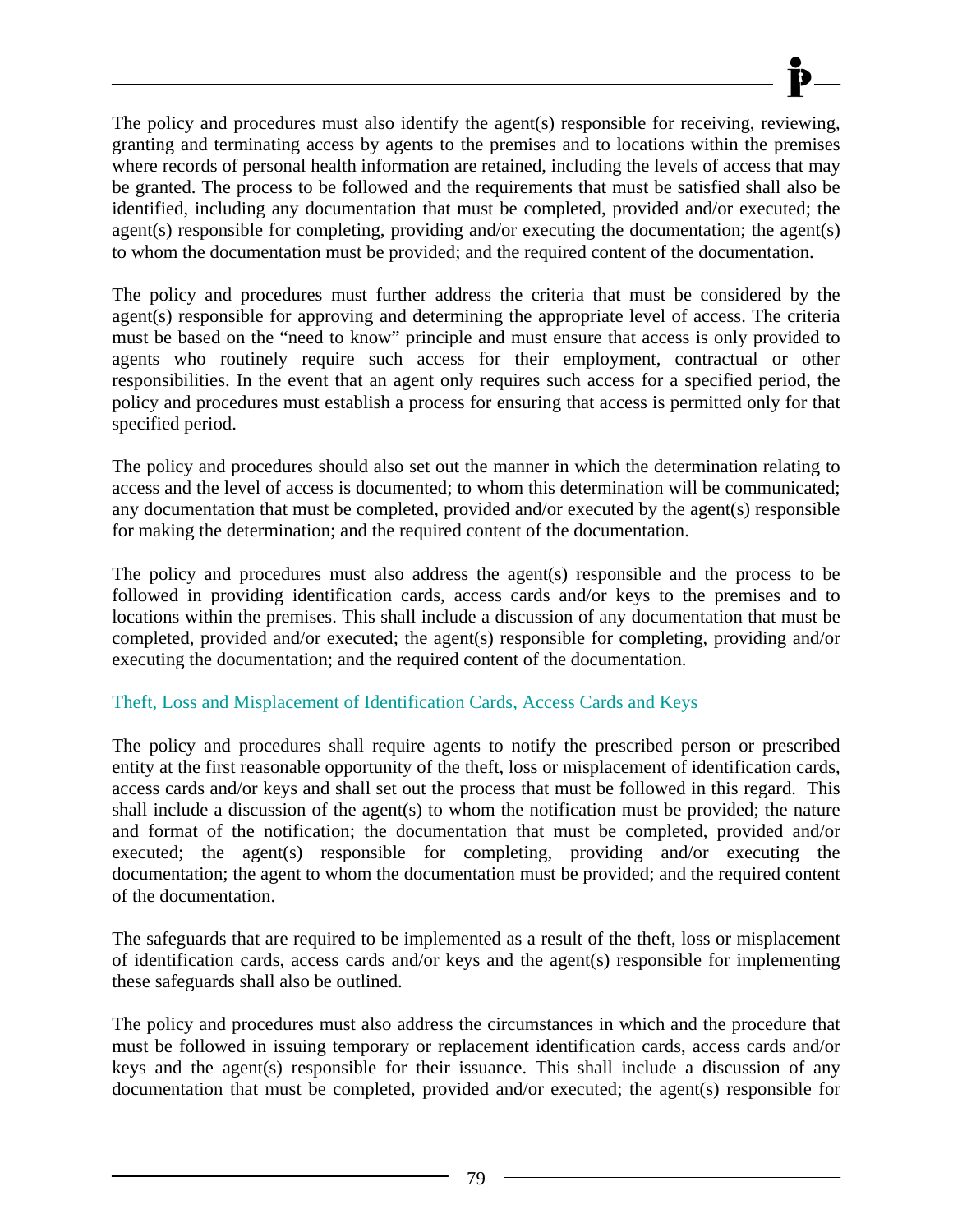completing, providing and/or executing the documentation; the agent to whom the documentation must be provided; the required content of the documentation; the agent(s) to whom temporary identification cards, access cards and/or keys shall be returned; and the time frame for return.

The process to be followed in the event that temporary identification cards, access cards and/or keys are not returned, including the agent(s) responsible for implementing the process and the time frame within which the process must be implemented, shall also be addressed.

## Termination of the Employment, Contractual or Other Relationship

The policy and procedures shall require agents, as well as their supervisors, to notify the prescribed person or prescribed entity of the termination of their employment, contractual or other relationship with the prescribed person or prescribed entity and to return their identification cards, access cards and/or keys to the prescribed person or prescribed entity on or before the date of termination of their employment, contractual or other relationship in accordance with the *Policy and Procedures for Termination or Cessation of the Employment or Contractual Relationship*.

The policy and procedures must also require that access to the premises be terminated upon the cessation of the employment, contractual or other relationship in accordance with the *Policy and Procedures for Termination or Cessation of the Employment or Contractual Relationship*.

### Notification When Access is No Longer Required

The policy and procedures must require an agent granted approval to access location(s) where records of personal health information are retained, as well as his or her supervisor, to notify the prescribed person or prescribed entity when the agent no longer requires such access.

The policy and procedures shall identify the agent(s) to whom the notification must be provided; the nature and format of the notification; the time frame within which the notification must be provided; the process that must be followed in providing the notification; the agent(s) responsible for terminating access; the procedure to be followed in terminating access; the method by which access will be terminated; and the time frame within which access must be terminated.

### Audits of Agents with Access to the Premises

Audits must be conducted of agents with access to the premises of the prescribed person or prescribed entity and to locations within the premises where records personal health information are retained in accordance with the *Policy and Procedures In Respect of Security Audits*. The purpose of the audit is to ensure that agents granted access to the premises and to locations within the premises where records of personal health information are retained continue to have an employment, contractual or other relationship with the prescribed person or prescribed entity and continue to require the same level of access.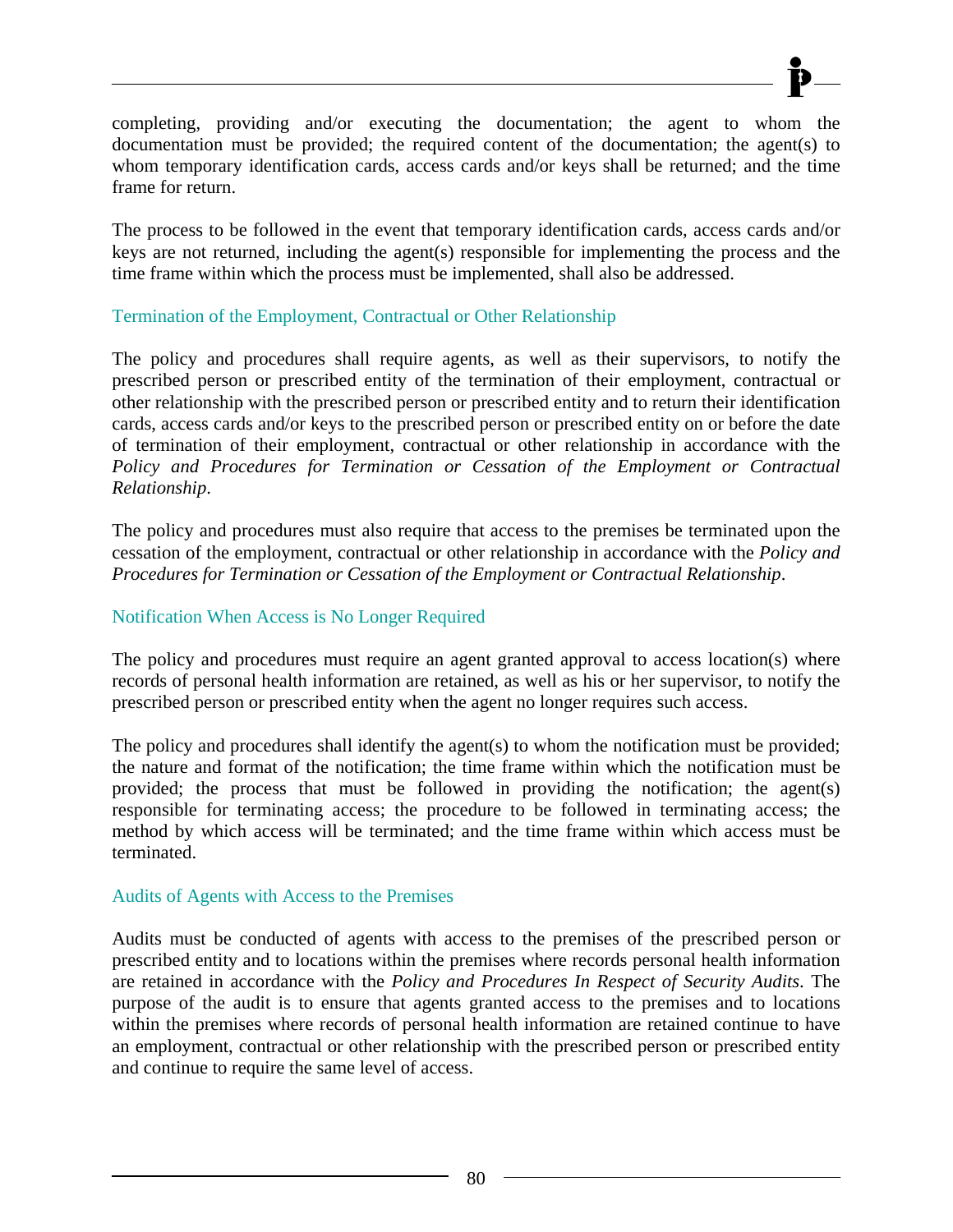In this regard, the policy and procedures must identify the agent(s) responsible for conducting the audits and for ensuring compliance with the policy and its procedures and the frequency with which the audits must be conducted. At a minimum, these audits must be conducted on an annual basis.

### Tracking and Retention of Documentation Related to Access to the Premises

The policy and procedures shall require that a log be maintained of agents granted approval to access the premises of the prescribed person or prescribed entity and to locations within the premises where records of personal health information are retained and must identify the agent(s) responsible for maintaining such a log. It is also recommended that the policy and procedures address where documentation related to the receipt, review, approval and termination of access to the premises and to locations within the premises where personal health information is retained will be maintained and the agent(s) responsible for maintaining this documentation.

### *Policy, Procedures and Practices with Respect to Access by Visitors*

The policy and procedures must address the agent(s) responsible and the process to be followed in identifying, screening and supervising visitors to the premises of the prescribed person or prescribed entity. At a minimum, the policy and procedures shall set out the identification that is required to be worn by visitors; any documentation that must be completed, provided and/or executed by agent(s) responsible for identifying, screening and supervising visitors; and the documentation that must be completed, provided and/or executed by visitors. At a minimum, visitors shall be required to record their name, date and time of arrival, time of departure and the name of the agent(s) with whom the visitors are meeting.

The duties of agent(s) responsible for identifying, screening and supervising visitors shall also be addressed. These duties shall include ensuring that visitors are accompanied at all times; ensuring that visitors are wearing the identification issued by the prescribed person or prescribed entity; ensuring that the identification is returned prior to departure; and ensuring that visitors complete the appropriate documentation upon arrival and departure.

The policy and procedures should also address the process to be followed when the visitor does not return the identification provided or does not document his or her date and time of departure and the agent(s) responsible for implementing the identified process.

It is also recommended that the policy and procedures address where documentation related to the identification, screening and supervision of visitors will be retained and the agent(s) responsible for retaining this documentation.

### **4. Log of Agents with Access to the Premises of the Prescribed Person or Prescribed Entity**

A log must be maintained of agents granted approval to access the premises of the prescribed person or prescribed entity and the level of access granted. At a minimum, the log must include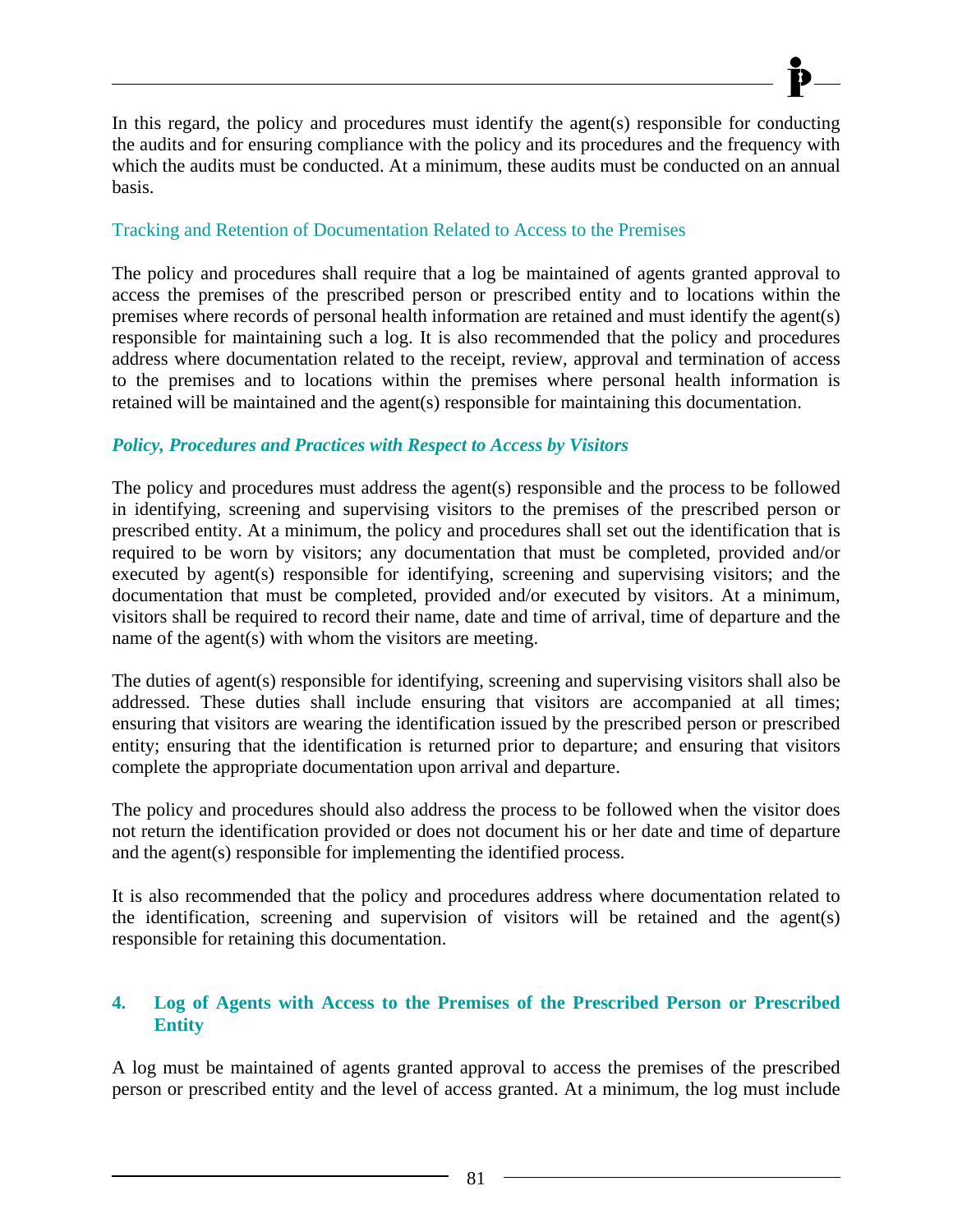the name of the agent granted approval to access the premises; the level and nature of the access granted; the locations within the premises to which access is granted; the date that the access was granted; the date(s) that identification cards, access cards and/or keys were provided to the agent; the identification numbers on the identification cards, access cards and/or keys, if any; the date of the next audit of access; and the date that the identification cards, access cards and/or keys were returned to the prescribed person or prescribed entity, if applicable.

## **5. Policy and Procedures for Secure Retention of Records of Personal Health Information**

A policy and procedures must be developed and implemented with respect to the secure retention of records of personal health information in paper and electronic format.

The policy and procedures must identify the retention period for records of personal health information in both paper and electronic format, including various categories thereof. For records of personal health information used for research purposes, the prescribed person or prescribed entity must ensure that the records of personal health information are not being retained for a period longer than that set out in the written research plan approved by a research ethics board. For records of personal health information collected pursuant to a Data Sharing Agreement, the policy and procedures must prohibit the records from being retained for a period longer than that set out in the Data Sharing Agreement. In any event, the policy and procedures must mandate that records of personal health information be retained for only as long as necessary to fulfill the purposes for which the personal health information was collected.

The policy and procedures must also require the records of personal health information to be retained in a secure manner and must identify the agent(s) responsible for ensuring the secure retention of these records. In this regard, the policy and procedures must identify the precise methods by which records of personal health information in paper and electronic format are to be securely retained, including records retained on various media.

Further, the policy and procedures must require agents of the prescribed person or prescribed entity to take steps that are reasonable in the circumstances to ensure that personal health information is protected against theft, loss and unauthorized use or disclosure and to ensure that records of personal health information are protected against unauthorized copying, modification or disposal. The reasonable steps that must be taken by agents shall also be outlined in the policy and procedures.

If a third party service provider is contracted to retain records of personal health information on behalf of the prescribed person or prescribed entity, the policy and procedures must also address the following additional matters.

The policy and procedures must address the circumstances in which and the purposes for which records of personal health information will be transferred to the third party service provider for secure retention. They must detail the procedure to be followed in securely transferring the records of personal health information to the third party service provider and in securely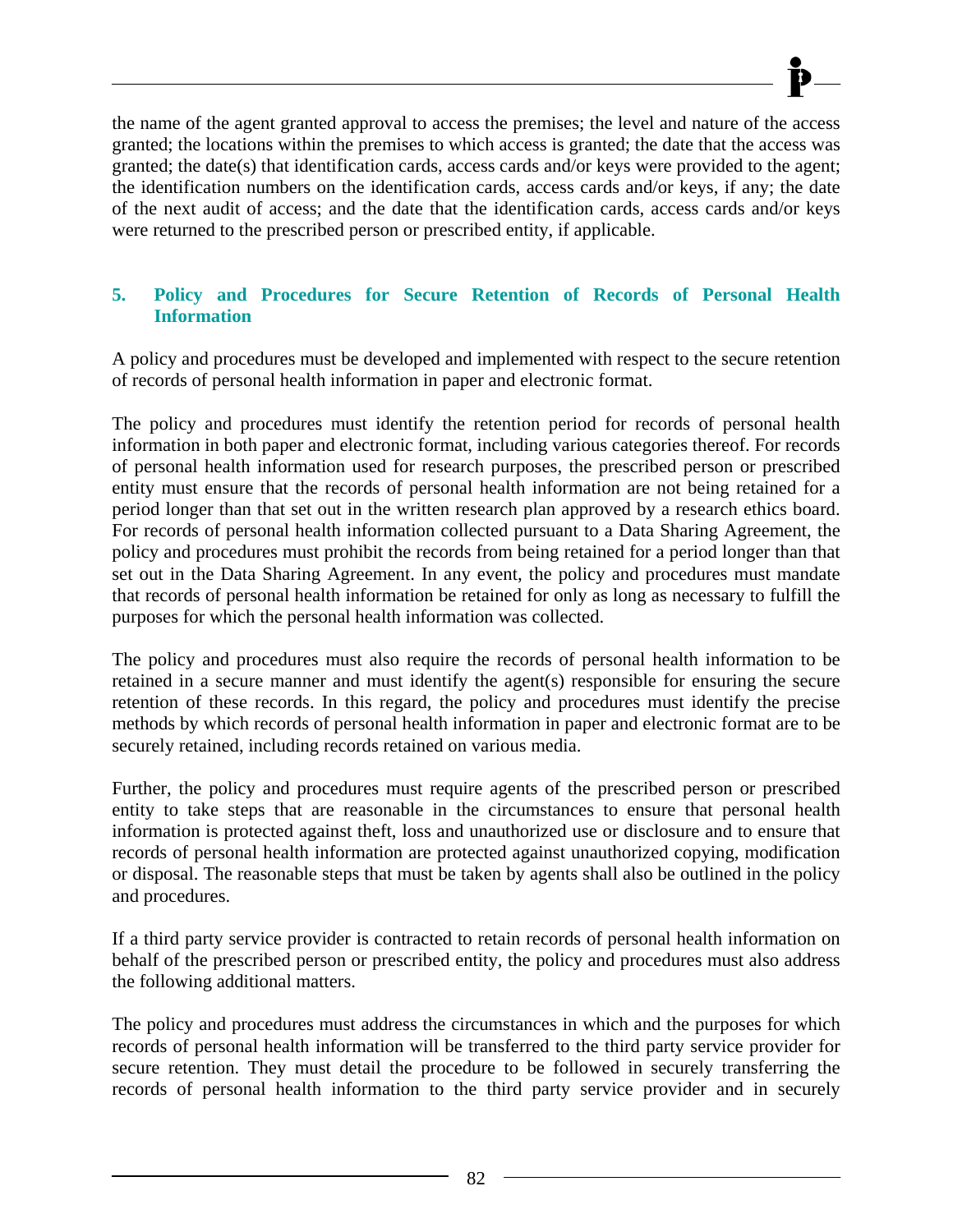retrieving the records from the third party service provider, including the secure manner in which the records will be transferred and retrieved, the conditions pursuant to which the records will be transferred and retrieved and the agent(s) responsible for ensuring the secure transfer and retrieval of the records. In this regard, the procedures shall comply with the *Policy and Procedures for Secure Transfer of Records of Personal Health Information*.

Further, the policy and procedures must address the documentation that is required to be maintained in relation to the transfer of records of personal health information to the third party service provider for secure retention. In particular, the policy and procedures must require the agent(s) responsible for ensuring the secure transfer to document the date, time and mode of transfer and to maintain a repository of written confirmations received from the third party service provider upon receipt of the records of personal health information.

The policy and procedures must also require a detailed inventory to be maintained of records of personal health information being securely retained by the third party service provider and of records of personal health information retrieved by the prescribed person or prescribed entity and must identify the agent(s) responsible for maintaining the detailed inventory.

Further, where a third party service provider is contracted to retain records of personal health information, the policy and procedures must require that a written agreement be executed with the third party service provider containing the relevant language from the *Template Agreement For All Third Party Service Providers*, and must identify the agent(s) responsible for ensuring that the agreement has been executed prior to transferring the records of personal health information for secure retention.

The prescribed person or prescribed entity must require agents to comply with the policy and its procedures and must address how and by whom compliance will be enforced and the consequences of breach. The policy and procedures must also stipulate that compliance will be audited in accordance with the *Policy and Procedures In Respect of Security Audits*, must set out the frequency with which the policy and procedures will be audited and must identify the agent(s) responsible for conducting the audit and for ensuring compliance with the policy and its procedures.

The policy and procedures must also require agents to notify the prescribed person or prescribed entity at the first reasonable opportunity, in accordance with the *Policy and Procedures for Information Security Breach Management*, if an agent breaches or believes there may have been a breach of this policy or its procedures.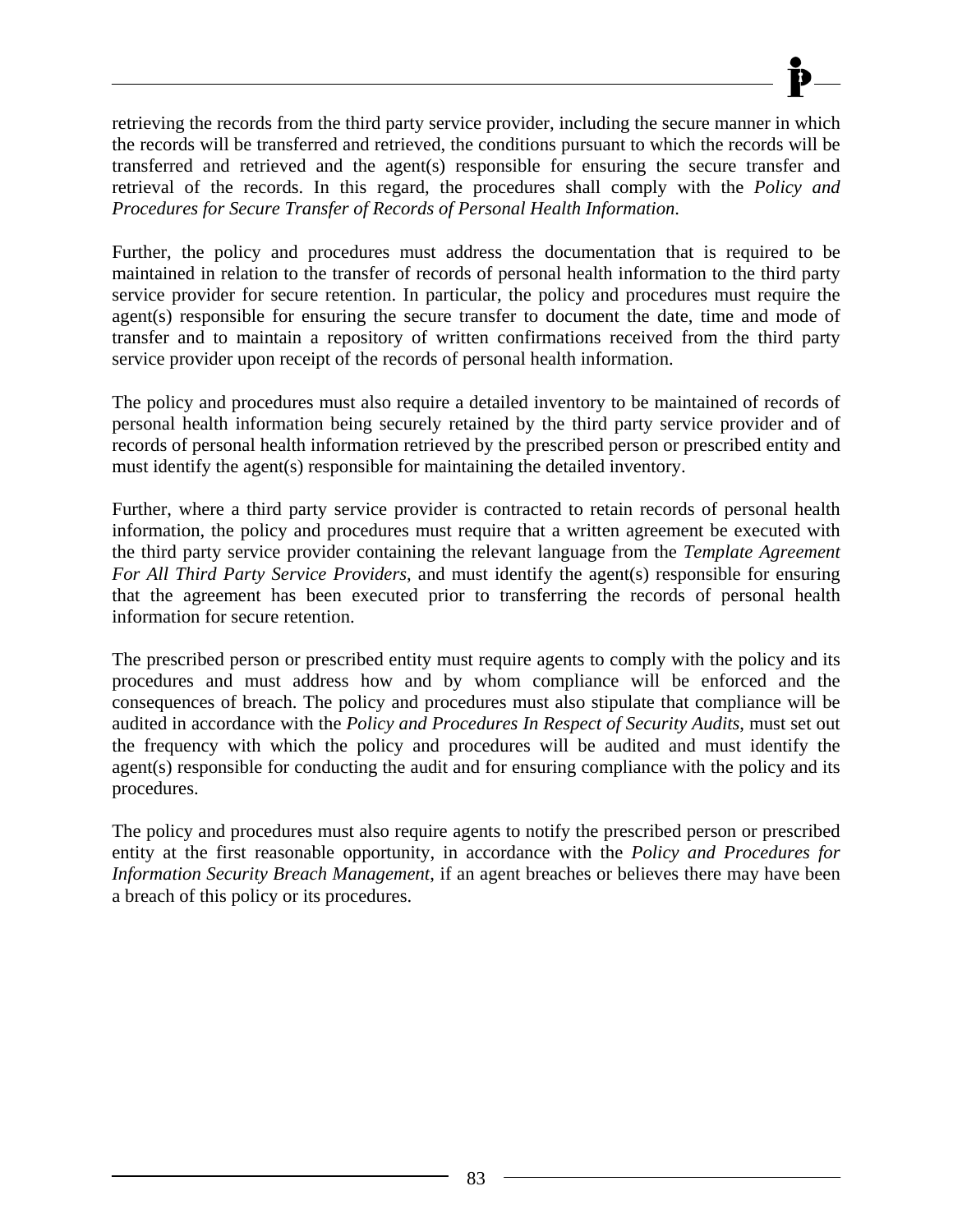### **6. Policy and Procedures for Secure Retention of Records of Personal Health Information on Mobile Devices**

A policy and procedures must be developed and implemented to identify whether and in what circumstances, if any, the prescribed person or prescribed entity permits personal health information to be retained on a mobile device. In this regard, the policy and procedures shall provide a definition of "mobile device."

In drafting this policy and its procedures, it is recommended that the prescribed person or prescribed entity have regard to orders issued by the Information and Privacy Commissioner of Ontario under the *Act* and its regulation, including Order HO-004 and Order HO-007; and with guidelines, fact sheets and best practices issued by the Information and Privacy Commissioner of Ontario pursuant to the *Act* and its regulation, including *Fact Sheet 12: Encrypting Personal Health Information on Mobile Devices, Fact Sheet 14: Wireless Communication Technologies: Safeguarding Privacy and Security and Safeguarding Privacy in a Mobile Workplace.* 

The prescribed person or prescribed entity must require agents to comply with the policy and its procedures and must address how and by whom compliance will be enforced and the consequences of breach. The policy and procedures must also stipulate that compliance will be audited in accordance with the *Policy and Procedures In Respect of Security Audits*, must set out the frequency with which the policy and procedures will be audited and must identify the agent(s) responsible for conducting the audit and for ensuring compliance with the policy and its procedures.

The policy and procedures must also require agents to notify the prescribed person or prescribed entity at the first reasonable opportunity, in accordance with the *Policy and Procedures for Information Security Breach Management*, if an agent breaches or believes there may have been a breach of this policy or its procedures.

### *Where Personal Health Information is Permitted to be Retained on a Mobile Device*

If the prescribed person or prescribed entity permits personal health information to be retained on a mobile device, the policy and procedures must set out the circumstances in which this is permitted.

#### Approval Process

The policy and procedures must state whether approval is required prior to retaining personal health information on a mobile device.

If approval is required, the policy and procedures must identify the process that must be followed and the agent(s) responsible for receiving, reviewing and determining whether to approve or deny a request for the retention of personal health information on a mobile device. This shall include a discussion of any documentation that must be completed, provided and/or executed; the agent(s) responsible for completing, providing and/or executing the documentation; the agent(s) to whom this documentation must be provided; and the required content of the documentation.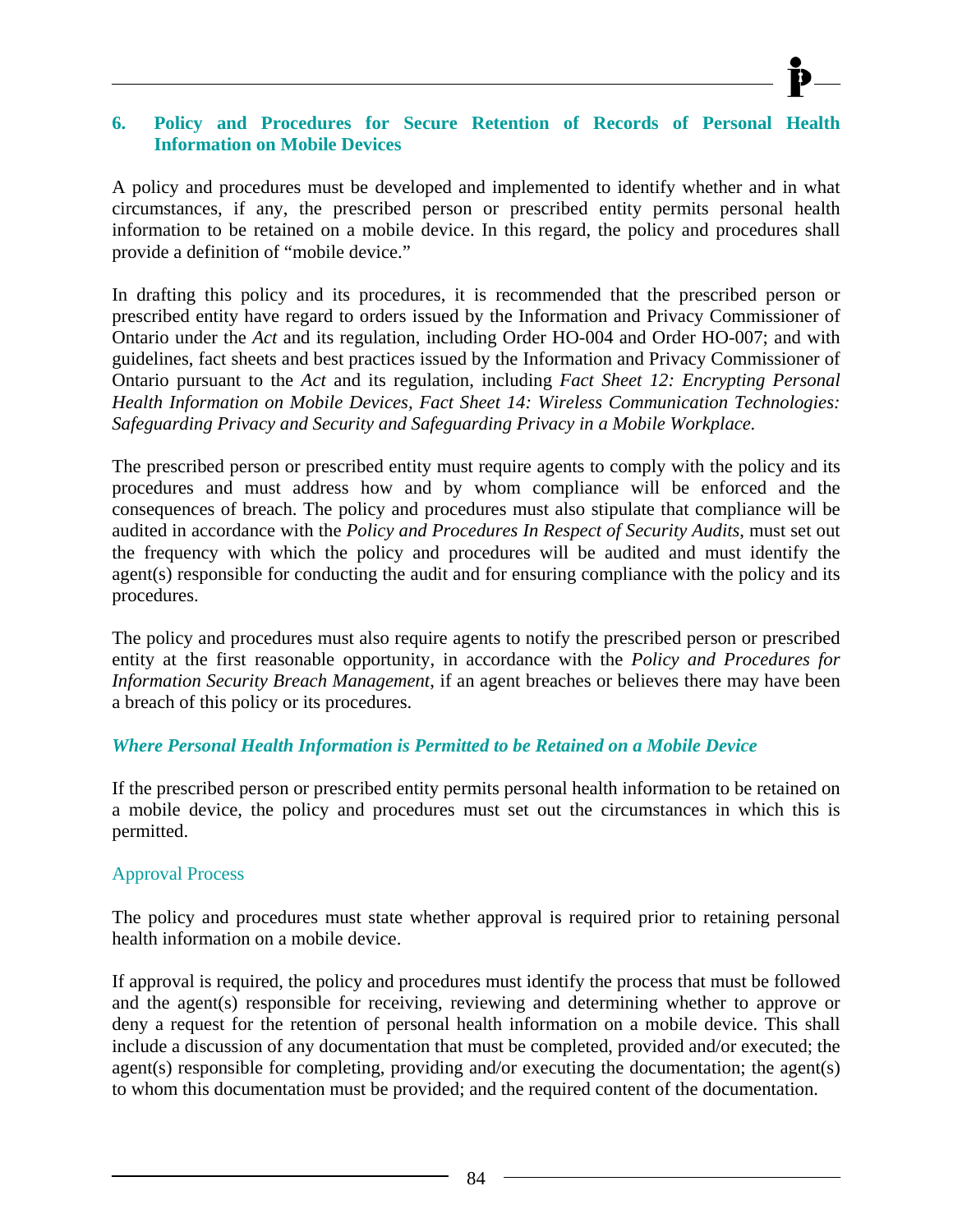The policy and procedures must further address the requirements that must be satisfied and the criteria that must be considered by the agent(s) responsible for determining whether to approve or deny a request for the retention of personal health information on a mobile device.

At a minimum, prior to any approval of a request to retain personal health information on a mobile device, the policy and procedures must require the agent(s) responsible for determining whether to approve or deny the request to ensure that other information, namely de-identified and/or aggregate information, will not serve the identified purpose and that no more personal health information will be retained on the mobile device than is reasonably necessary to meet the identified purpose. The policy and procedures must also require the agent(s) responsible for determining whether to approve or deny the request to ensure that the use of the personal health information has been approved pursuant to the *Policy and Procedures for Limiting Agent Access to Personal Health Information*.

The policy and procedures should also set out the manner in which the decision approving or denying the request is documented; the method by which and the format in which the decision will be communicated; and to whom the decision will be communicated.

## Conditions or Restrictions on the Retention of Personal Health Information on a Mobile Device

The policy and procedures must require mobile devices containing personal health information to be encrypted as well as password-protected using strong and complex passwords that are in compliance with the *Policy and Procedures Relating to Passwords*. Where mobile devices have display screens, the policy and procedures must further require that a mandatory standardized password-protected screen saver be enabled after a defined period of inactivity. The agent(s) responsible for encrypting mobile devices and for ensuring that the mandatory standardized password-protected screen saver is enabled shall also be identified.

The policy and procedures must also identify the conditions or restrictions with which agents granted approval to retain personal health information on a mobile device must comply. At a minimum, the agents must:

- Be prohibited from retaining personal health information on a mobile device if other information, such as de-identified and/or aggregate information, will serve the purpose;
- De-identify the personal health information to the fullest extent possible;
- Be prohibited from retaining more personal health information on a mobile device than is reasonably necessary for the identified purpose;
- Be prohibited from retaining personal health information on a mobile device for longer than necessary to meet the identified purpose;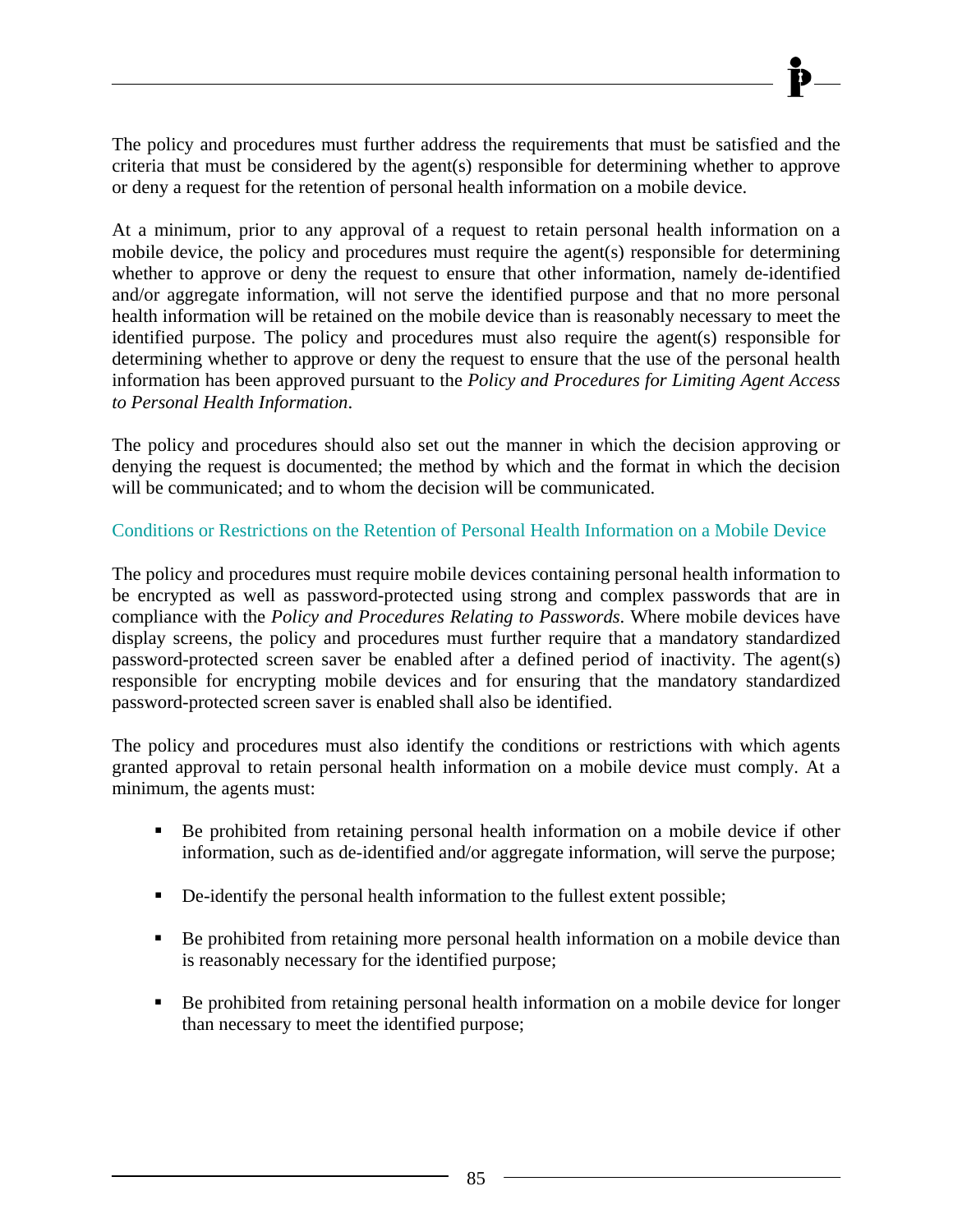**Ensure that the strong and complex password for the mobile device is different from the** strong and complex passwords for the files containing the personal health information and that the password is supported by "defence in depth" measures.

The policy and procedures must also detail the steps that must be taken by agents to protect the personal health information retained on a mobile device against theft, loss and unauthorized use or disclosure and to protect the records of personal health information retained on a mobile device against unauthorized copying, modification or disposal.

The policy and procedures must also require agents to retain the personal health information on a mobile device in compliance with the *Policy and Procedures for Secure Retention of Records of Personal Health Information* and to securely delete personal health information retained on a mobile device in accordance with the process and in compliance with the time frame outlined in the policy and procedures.

## *Where Personal Health Information is not Permitted to be Retained on a Mobile Device*

If the prescribed person or prescribed entity does not permit personal health information to be retained on a mobile device, the policy and procedures must expressly prohibit the retention of personal health information on a mobile device and must indicate whether or not personal health information may be accessed remotely through a secure connection or virtual private network.

If the prescribed person or prescribed entity permits personal health information to be accessed remotely, the policy and procedures must set out the circumstances in which this is permitted.

## Approval Process

The policy and procedures must identify whether approval is required prior to accessing personal health information remotely through a secure connection or virtual private network.

If approval is required, the policy and procedures must identify the process that must be followed and the agent(s) responsible for receiving, reviewing and determining whether to approve or deny a request for remote access to personal health information. This shall include a discussion of any documentation that must be completed, provided and/or executed; the agent(s) responsible for completing, providing and/or executing the documentation; the agent(s) to whom this documentation must be provided; and the required content of the documentation.

The policy and procedures must further address the requirements that must be satisfied and the criteria that must be considered by the agent(s) responsible for determining whether to approve or deny the request for remote access.

At a minimum, prior to any approval of a request to remotely access personal health information, the policy and procedures must require the agent(s) responsible for determining whether to approve or deny the request to ensure that other information, namely de-identified and/or aggregate information, will not serve the identified purpose and that no more personal health information will be accessed than is reasonably necessary to meet the identified purpose.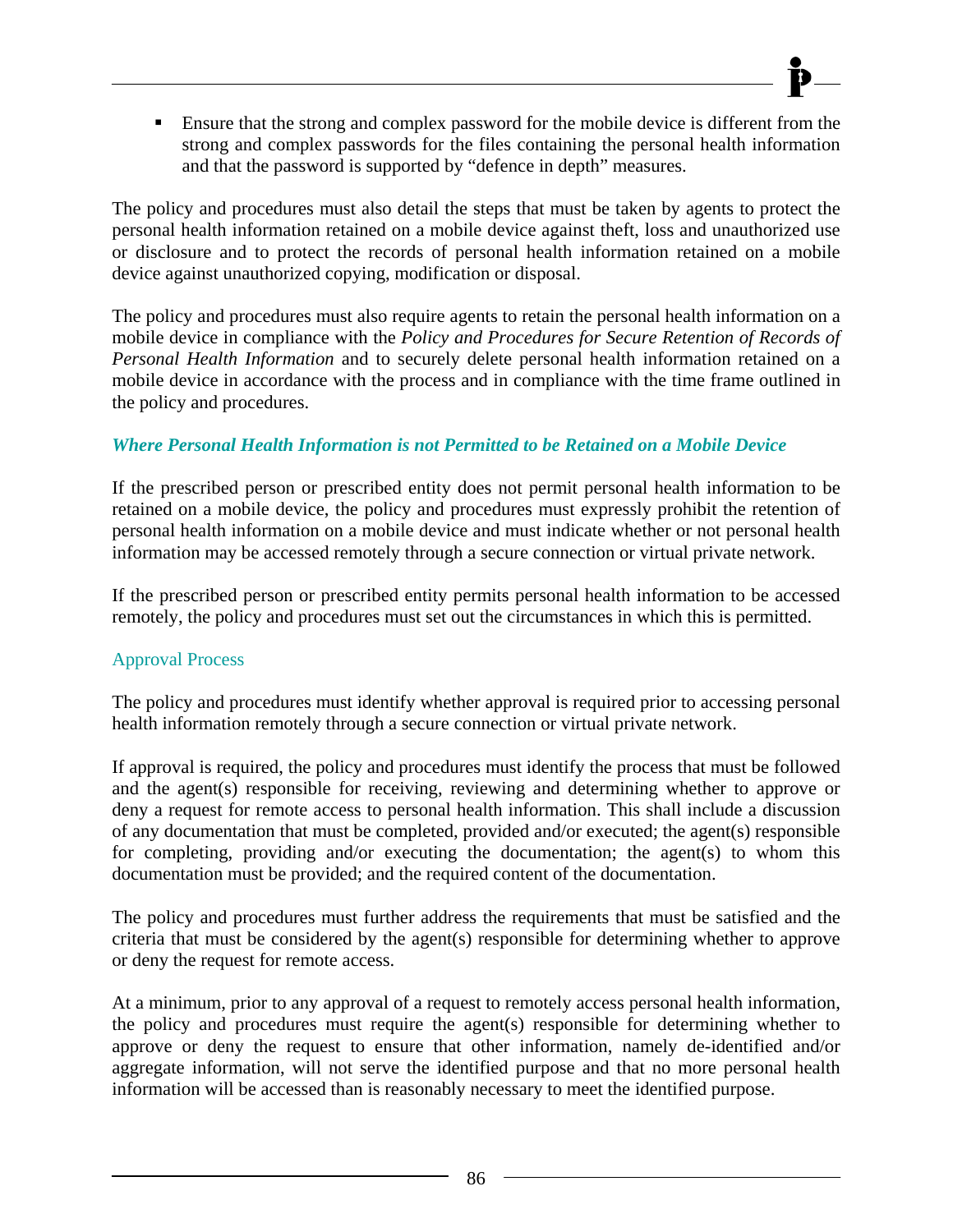The policy and procedures must also require the agent(s) responsible for determining whether to approve or deny the request to ensure that the use of the personal health information has been approved pursuant to the *Policy and Procedures for Limiting Agent Access to Personal Health Information*.

The policy and procedures should also set out the manner in which the decision approving or denying the request is documented; the method by which and the format in which the decision will be communicated; and to whom the decision will be communicated.

## Conditions or Restrictions on the Remote Access to Personal Health Information

The policy and procedures must identify the conditions or restrictions with which agents granted approval to access personal health information remotely must comply. At a minimum, the agents must be prohibited from remotely accessing personal health information if other information, such as de-identified and/or aggregate information, will serve the purpose and from remotely accessing more personal health information than is reasonably necessary for the identified purpose. The policy and procedures must also set out the administrative, technical and physical safeguards that must be implemented by agents in remotely accessing personal health information.

## **7. Policy and Procedures for Secure Transfer of Records of Personal Health Information**

A policy and procedures must be developed and implemented with respect to the secure transfer of records of personal health information in paper and electronic format.

The policy and procedures shall require records of personal health information to be transferred in a secure manner and shall set out the secure methods of transferring records of personal health information in paper and electronic format that have been approved by the prescribed person or prescribed entity. The policy and procedures shall require agents to use the approved methods of transferring records of personal health information and shall prohibit all other methods.

The procedures that must be followed in transferring records of personal health information through each of the approved methods must also be outlined. This shall include a discussion of the conditions pursuant to which records of personal health information will be transferred; the agent(s) responsible for ensuring the secure transfer; any documentation that is required to be completed, provided and/or executed in relation to the secure transfer; the agent(s) responsible for completing, providing and/or executing the documentation; and the required content of the documentation.

The policy and procedures must also address whether the agent transferring records of personal health information is required to document the date, time and mode of transfer; the recipient of the records of personal health information; and the nature of the records of personal health information transferred. Further, the policy and procedures must address whether confirmation of receipt of the records of personal health information is required from the recipient, and if so, the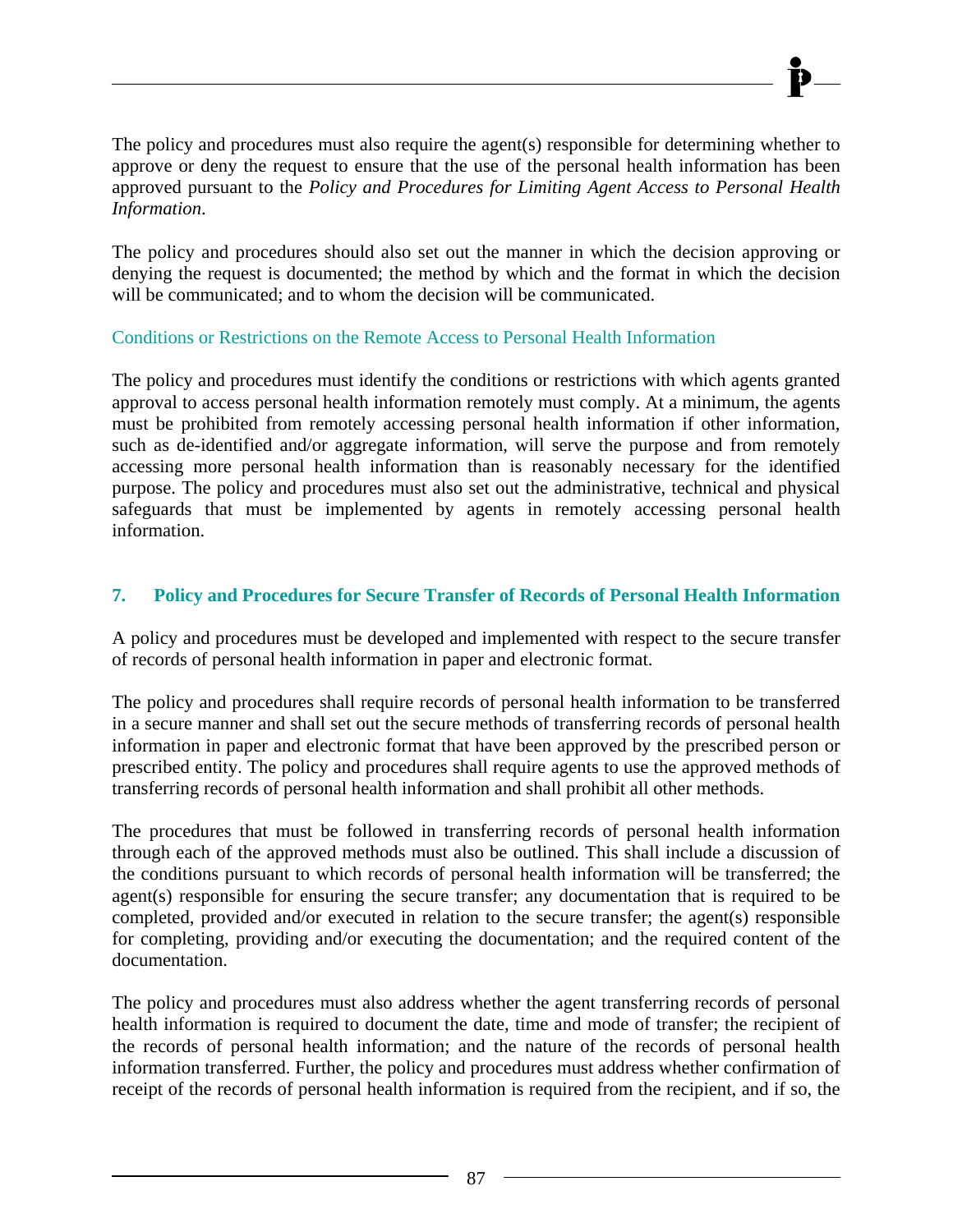manner of obtaining and recording acknowledgement of receipt of the records of personal health information and the agent(s) responsible for doing so.

The administrative, technical and physical safeguards that must be implemented by agents in transferring records of personal health information through each of the approved methods must also be outlined in order to ensure that the records of personal health information are transferred in a secure manner.

The prescribed person or prescribed entity must ensure that the approved methods of securely transferring records of personal health information and the procedures and safeguards that are required to be implemented in respect of the secure transfer of records of personal health information are consistent with:

- Orders issued by the Information and Privacy Commissioner of Ontario under the *Act*  and its regulation, including but not limited to Order HO-004 and Order HO-007;
- Guidelines, fact sheets and best practices issued by the Information and Privacy Commissioner of Ontario, including *Privacy Protection Principles for Electronic Mail Systems* and *Guidelines on Facsimile Transmission Security*; and
- Evolving privacy and security standards and best practices.

The prescribed person or prescribed entity must require agents to comply with the policy and its procedures and must address how and by whom compliance will be enforced and the consequences of breach. The policy and procedures must also stipulate that compliance will be audited in accordance with the *Policy and Procedures In Respect of Security Audits*, must set out the frequency with which the policy and procedures will be audited and must identify the agent(s) responsible for conducting the audit and for ensuring compliance with the policy and its procedures.

The policy and procedures must also require agents to notify the prescribed person or prescribed entity at the first reasonable opportunity, in accordance with the *Policy and Procedures for Information Security Breach Management*, if an agent breaches or believes there may have been a breach of this policy or its procedures.

### **8. Policy and Procedures for Secure Disposal of Records of Personal Health Information**

A policy and procedures must be developed and implemented with respect to the secure disposal of records of personal health information in both paper and electronic format in order to ensure that reconstruction of these records is not reasonably foreseeable in the circumstances.

The policy and procedures must require records of personal health information to be disposed of in a secure manner and must provide a definition of secure disposal that is consistent with the *Act*  and its regulation. The policy and procedures must further identify the precise method by which records of personal health information in paper format are required to be securely disposed of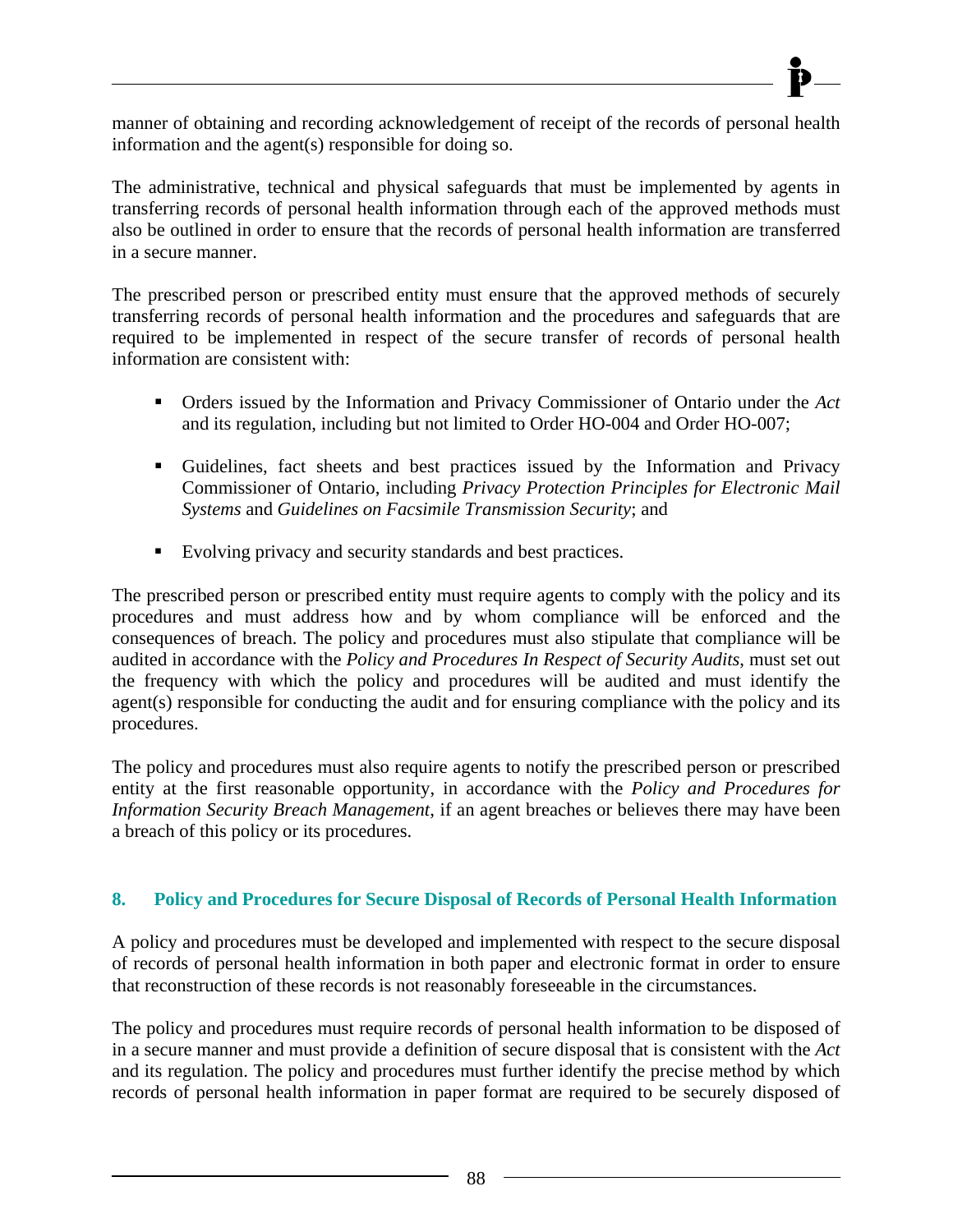

and the precise method by which records of personal health information in electronic format, including records retained on various media, are required to be securely disposed of.

In addressing the precise method by which records of personal health information in paper and electronic format must be securely disposed of, the prescribed person or prescribed entity must ensure that the method of secure disposal adopted is consistent with the *Act* and its regulation; with orders issued by the Information and Privacy Commissioner of Ontario under the *Act* and its regulation, including Order HO-001 and Order HO-006; and with guidelines, fact sheets and best practices issued by the Information and Privacy Commissioner of Ontario pursuant to the *Act* and its regulation, including *Fact Sheet 10: Secure Destruction of Personal Information*.

The policy and procedures must further address the secure retention of records of personal health information pending their secure disposal in accordance with the *Policy and Procedures for Secure Retention of Records of Personal Health Information*. At a minimum, the policy and procedures must require the physical segregation of records of personal health information intended for secure disposal from other records intended for recycling, must require that an area be designated for the secure retention of records of personal health information pending their secure disposal and must require the records of personal health information to be retained in a clearly marked and locked container pending their secure disposal. The policy and procedures must also identify the agent(s) responsible for ensuring the secure retention of records of personal health information pending their secure disposal.

In the event that records of personal health information or certain categories of records of personal health information will be securely disposed of by a designated agent, who is not a third party service provider, the policy and procedures must identify the designated agent responsible for securely disposing of the records of personal health information; the responsibilities of the designated agent in securely disposing of the records; and the time frame within which, the circumstances in which and the conditions pursuant to which the records of personal health information must be securely disposed of. The policy and procedures must also require the designated agent to provide a certificate of destruction:

- Identifying the records of personal health information to be securely disposed of;
- Confirming the secure disposal of the records of personal health information;
- Setting out the date, time and method of secure disposal employed; and
- Bearing the name and signature of the agent(s) who performed the secure disposal.

The time frame within which and the agent(s) to whom certificates of destruction must be provided following the secure disposal of the records of personal health information must also be addressed in the policy and procedures.

In the event that records of personal health information or certain categories of records of personal health information will be securely disposed of by an agent that is a third party service provider, the policy and procedures must address the following additional matters.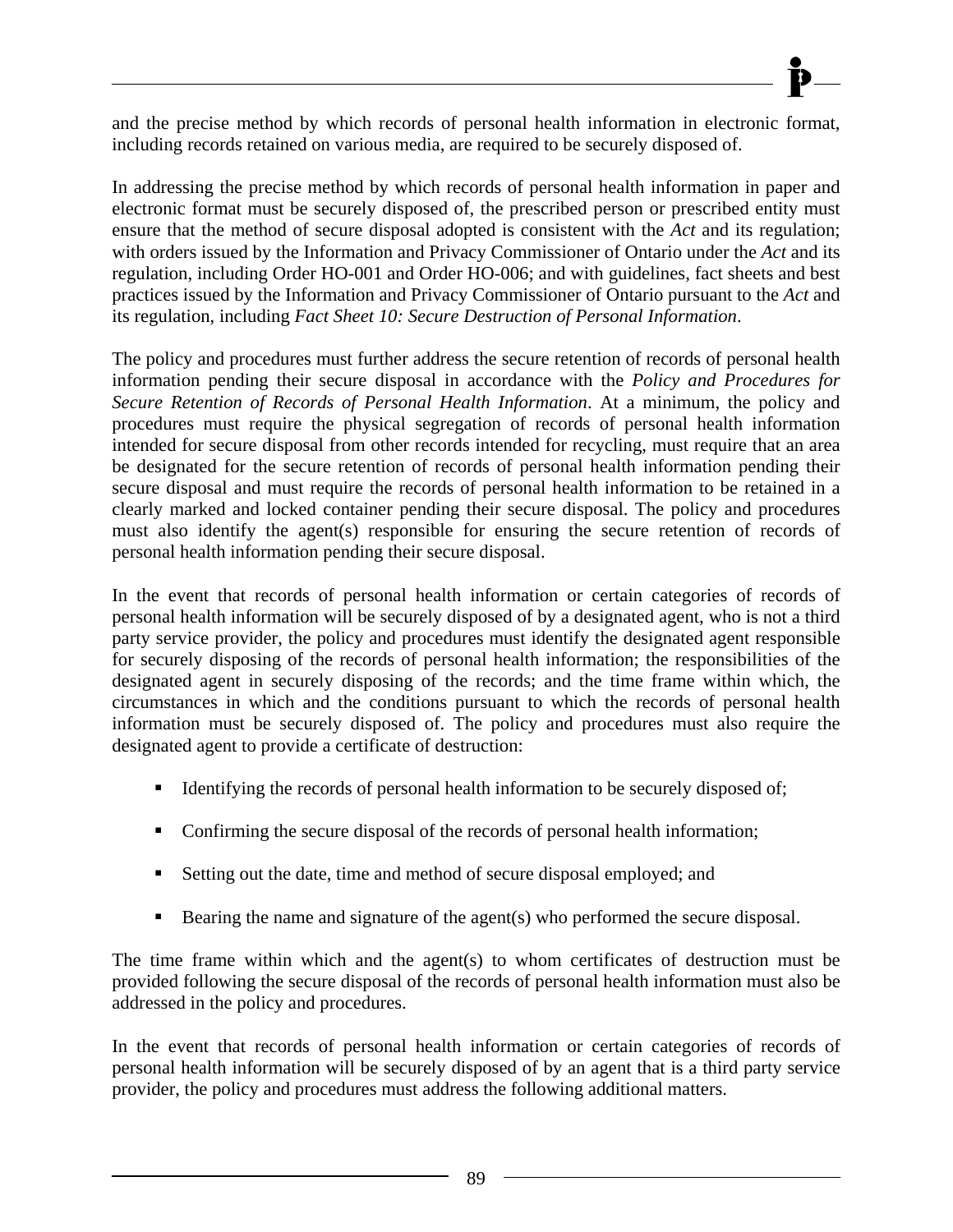The policy and procedures must detail the procedure to be followed by the prescribed person or prescribed entity in securely transferring the records of personal health information to the third party service provider for secure disposal. At a minimum, the policy and procedures must identify the secure manner in which the records of personal health information will be transferred to the third party service provider, the conditions pursuant to which the records will be transferred and the agent(s) responsible for ensuring the secure transfer of the records. In this regard, the policy and procedures shall comply with the *Policy and Procedures for Secure Transfer of Records of Personal Health Information*.

The policy and procedures must also require the agent(s) responsible for ensuring the secure transfer of records of personal health information to document the date, time and mode of transfer of the records of personal health information and to maintain a repository of written confirmations received from the third party service provider evidencing receipt of the records of personal health information. A detailed inventory related to the records of personal health information transferred to the third party service provider for secure disposal must also be maintained and the policy and procedures must identify the agent(s) responsible for maintaining this inventory.

Further, where a third party service provider is retained to securely dispose of records of personal health information, the policy and procedures must require that a written agreement be executed with the third party service provider containing the relevant language from the *Template Agreement For All Third Party Service Providers*, and must identify the agent(s) responsible for ensuring that the agreement has been executed prior to the transfer of records of personal health information for secure disposal.

The policy and procedures must also outline the procedure to be followed in tracking the dates that records of personal health information are transferred for secure disposal and the dates that certificates of destruction are received, whether from the third party service provider or from the designated agent that is not a third party service provider, and the agent(s) responsible for conducting such tracking. Further, the policy and procedures must outline the process to be followed where a certificate of destruction is not received within the time set out in the policy and its procedures or within the time set out in the agreement with the third party service provider and the agent(s) responsible for implementing this process.

It is also recommended that the policy and procedures address where certificates of destruction will be retained and the agent(s) responsible for retaining the certificates of destruction.

The prescribed person or prescribed entity must require agents to comply with the policy and its procedures and must address how and by whom compliance will be enforced and the consequences of breach. The policy and procedures must also stipulate that compliance will be audited in accordance with the *Policy and Procedures In Respect of Security Audits*, must set out the frequency with which the policy and procedures will be audited and must identify the agent(s) responsible for conducting the audit and for ensuring compliance with the policy and its procedures.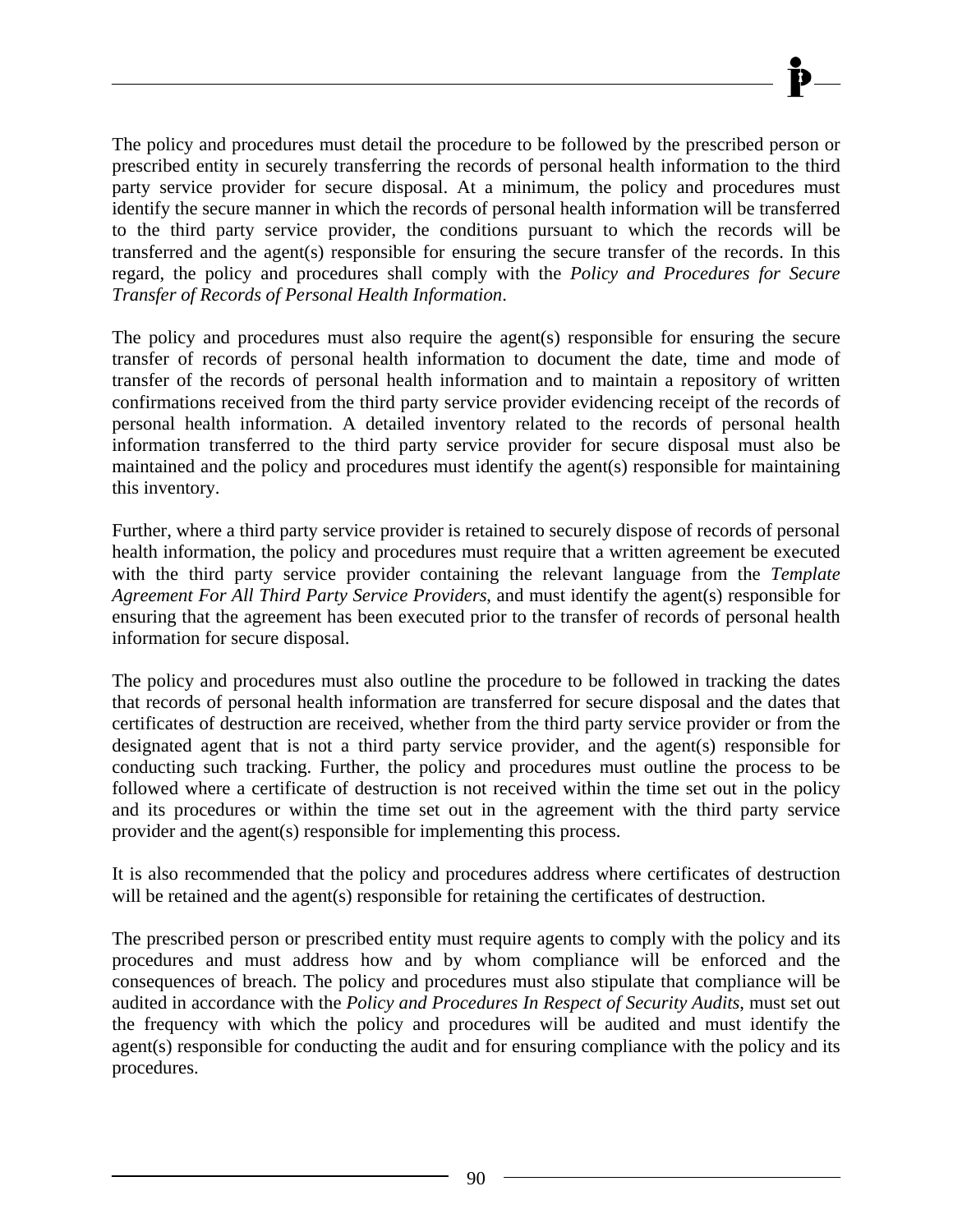The policy and procedures must also require agents to notify the prescribed person or prescribed entity at the first reasonable opportunity, in accordance with the *Policy and Procedures for Information Security Breach Management*, if an agent breaches or believes there may have been a breach of this policy or its procedures.

# **9. Policy and Procedures Relating to Passwords**

A policy and procedures must be developed and implemented with respect to passwords for authentication and passwords for access to information systems, technologies, equipment, resources, applications and programs regardless of whether they are owned, leased or operated by the prescribed person or prescribed entity.

The policy and procedures must identify the required minimum and maximum length of the password, the standard mandated for password composition and any other restrictions imposed on passwords, such as re-use of prior passwords and the use of passwords that resemble prior passwords. At a minimum, passwords must be comprised of a combination of upper and lower case letters as well as numbers and non-alphanumeric characters.

The time frame within which passwords will automatically expire, the frequency with which passwords must be changed, the consequences arising from a defined number of failed log-in attempts and the imposition of a mandatory system-wide password-protected screen saver after a defined period of inactivity must also be addressed.

The policy and procedures shall further identify the administrative, technical and physical safeguards that must be implemented by agents in respect of passwords in order to ensure that the personal health information is protected against theft, loss and unauthorized use or disclosure and that the records of personal health information are protected against unauthorized copying, modification or disposal. At a minimum, agents must be required to keep their passwords private and secure and to change their passwords immediately if they suspect that their password has become known to any other individual, including another agent. Agents must also be prohibited from writing down, displaying, concealing, hinting at, providing, sharing or otherwise making their password known to any other individual, including another agent of the prescribed person or prescribed entity.

The prescribed person or prescribed entity must ensure that the policy and procedures it has developed in this regard, are consistent with any orders issued by the Information and Privacy Commissioner of Ontario under the *Act* and its regulation; with any guidelines, fact sheets and best practices issued by the Information and Privacy Commissioner of Ontario; and with evolving privacy and security standards and best practices.

The prescribed person or prescribed entity must require agents to comply with the policy and its procedures and must address how and by whom compliance will be enforced and the consequences of breach. The policy and procedures must stipulate that compliance will be audited in accordance with the *Policy and Procedures In Respect of Security Audits*, must set out the frequency with which the policy and procedures will be audited and must identify the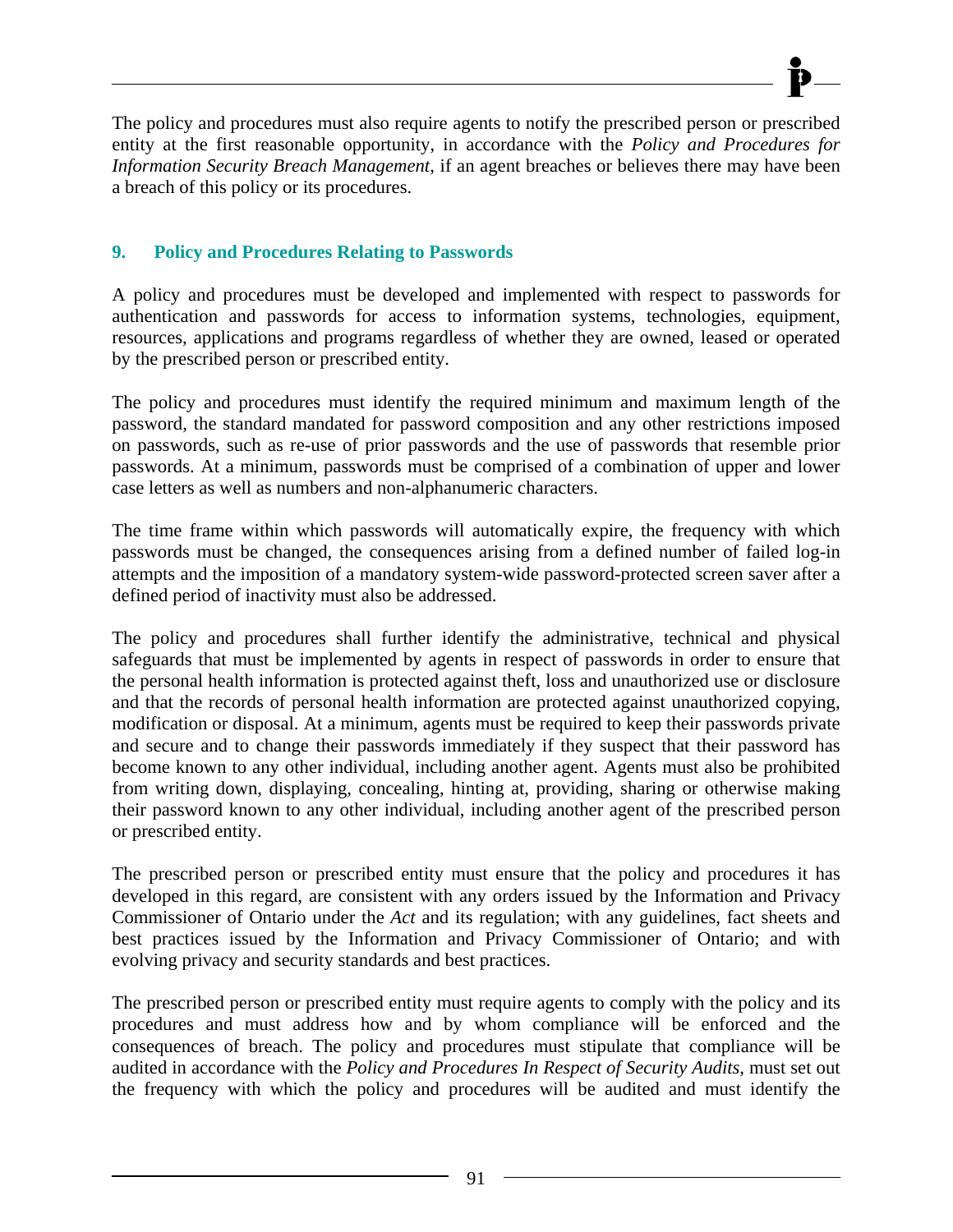The policy and procedures must also require agents to notify the prescribed person or prescribed entity at the first reasonable opportunity, in accordance with the *Policy and Procedures for Information Security Breach Management*, if an agent breaches or believes there may have been a breach of this policy or its procedures.

procedures.

## **10. Policy and Procedure for Maintaining and Reviewing System Control and Audit Logs**

A policy and procedures must be developed and implemented for the creation, maintenance and ongoing review of system control and audit logs that are consistent with evolving industry standards and that are commensurate with the amount and sensitivity of the personal health information maintained, with the number and nature of agents with access to personal health information and with the threats and risks associated with the personal health information.

The policy and procedures shall require the prescribed person or prescribed entity to ensure that all information systems, technologies, applications and programs involving personal health information have the functionality to log access, use, modification and disclosure of personal health information.

The policy and procedures shall also set out the types of events that are required to be audited and the nature and scope of the information that must be contained in system control and audit logs. It is recommended that the system control and audit logs set out the date and time that personal health information is accessed; the date and time of the disconnection; the nature of the disconnection; the name of the user accessing personal health information; the network name or identification of the computer through which the connection is made; and the operations or actions that create, amend, delete or retrieve personal health information including the nature of the operation or action, the date and time of the operation or action, the name of the user that performed the action or operation and the changes to values, if any.

The agent(s) responsible for ensuring that the types of events that are required to be audited are in fact audited and that the nature and scope of the information that is required to be contained in system control and audit logs is in fact logged shall also be identified.

The policy and procedures shall require the system control and audit logs to be immutable, that is, the prescribed person or prescribed entity must be required to ensure that the system control and audit logs cannot be accessed by unauthorized persons or amended or deleted in any way. They must also set out the procedures that must be implemented in this regard and the agent(s) responsible for implementing these procedures.

The policy and procedures shall also identify the length of time that system control and audit logs are required to be retained, the agent(s) responsible for retaining the system control and audit logs and where the system control and audit logs will be retained.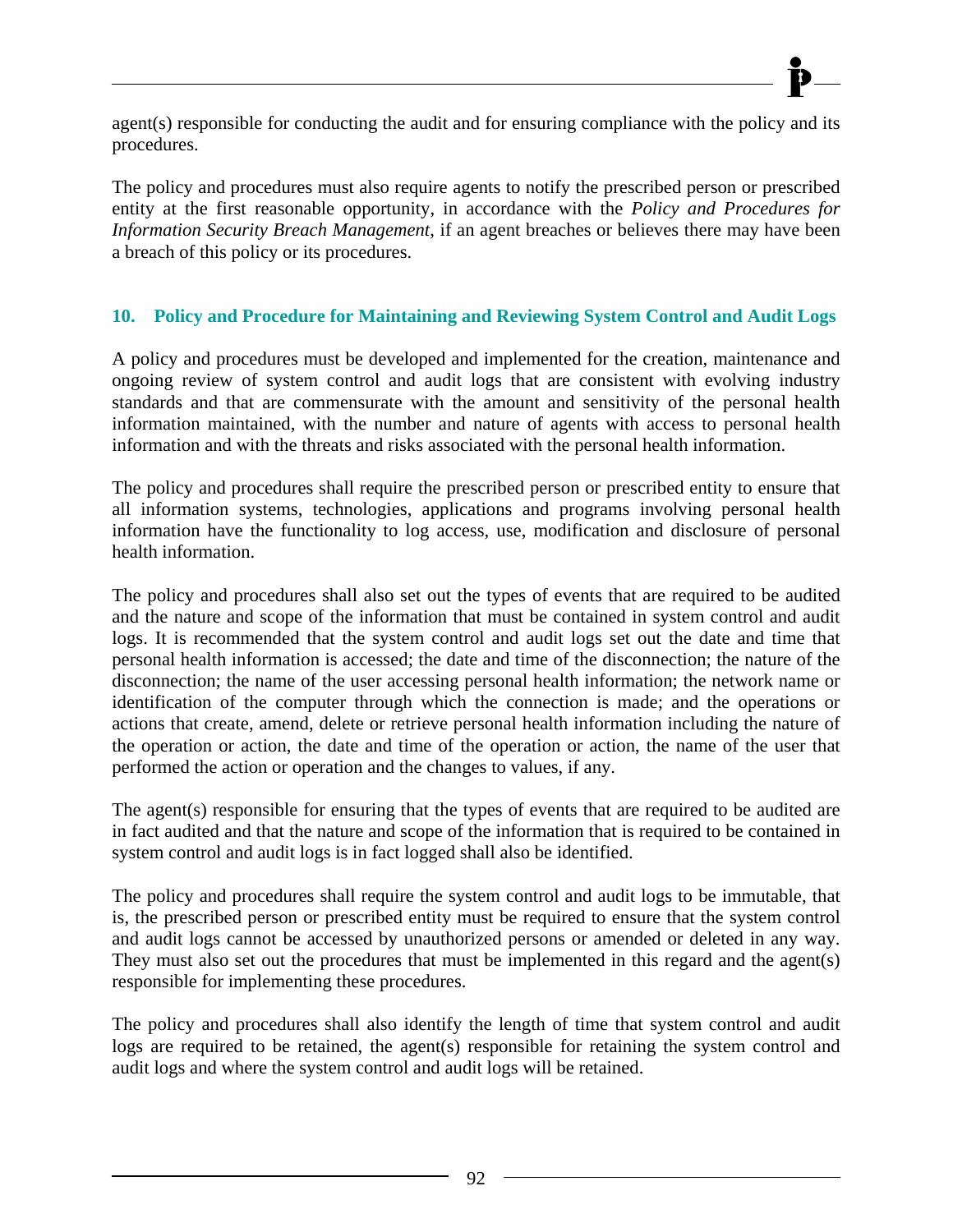The review of system control and audit logs must also be addressed, including the agent(s) responsible for reviewing the system control and audit logs, the frequency with which and the circumstances in which system control and audit logs are required to be reviewed and the process to be followed in conducting the review.

The agent(s) responsible for reviewing system control and audit logs shall be required to notify the prescribed person or prescribed entity, at the first reasonable opportunity, of a privacy breach or suspected privacy breach in accordance with the *Policy and Procedures for Privacy Breach Management* and/or of an information security breach or suspected information security breach in accordance with the *Policy and Procedures for Information Security Breach Management*. The relationship between this policy and its procedures and the *Policy and Procedures for Privacy Breach Management* and the *Policy and Procedures for Information Security Breach Management* must also be identified.

Further, the policy and procedures must address the findings arising from the review of system control and audit logs, including the agent(s) responsible for assigning other agent(s) to address the findings, for establishing timelines to address the findings, for addressing the findings and for monitoring and ensuring that the findings have been addressed.

The policy and procedures shall also set out the nature of the documentation, if any, that must be completed, provided and/or executed following the review of system control and audit logs; the agent(s) responsible for completing, providing and/or executing the documentation; the agent(s) to whom the documentation must be provided; the time frame within which the documentation must be provided; and the required content of the documentation.

The manner and format for communicating the findings of the review and how the findings have been or are being addressed must also be outlined. This shall include a discussion of the agent(s) responsible for communicating the findings of the review of system control and audit logs; the mechanism and format for communicating the findings of the review; the time frame within which the findings of the review must be communicated; and to whom the findings of the review must be communicated.

Further, the policy and procedures must set out the process to be followed in tracking that the findings of the review of system control and audit logs have been addressed within the identified timelines, including the agent(s) responsible for tracking that the findings have been addressed.

The prescribed person or prescribed entity must require agents to comply with the policy and its procedures and must address how and by whom compliance will be enforced and the consequences of breach. The policy and procedures must also stipulate that compliance will be audited in accordance with the *Policy and Procedures In Respect of Security Audits*, must set out the frequency with which the policy and procedures will be audited and must identify the agent(s) responsible for conducting the audit and for ensuring compliance with the policy and its procedures.

The policy and procedures must also require agents to notify the prescribed person or prescribed entity at the first reasonable opportunity, in accordance with the *Policy and Procedures for*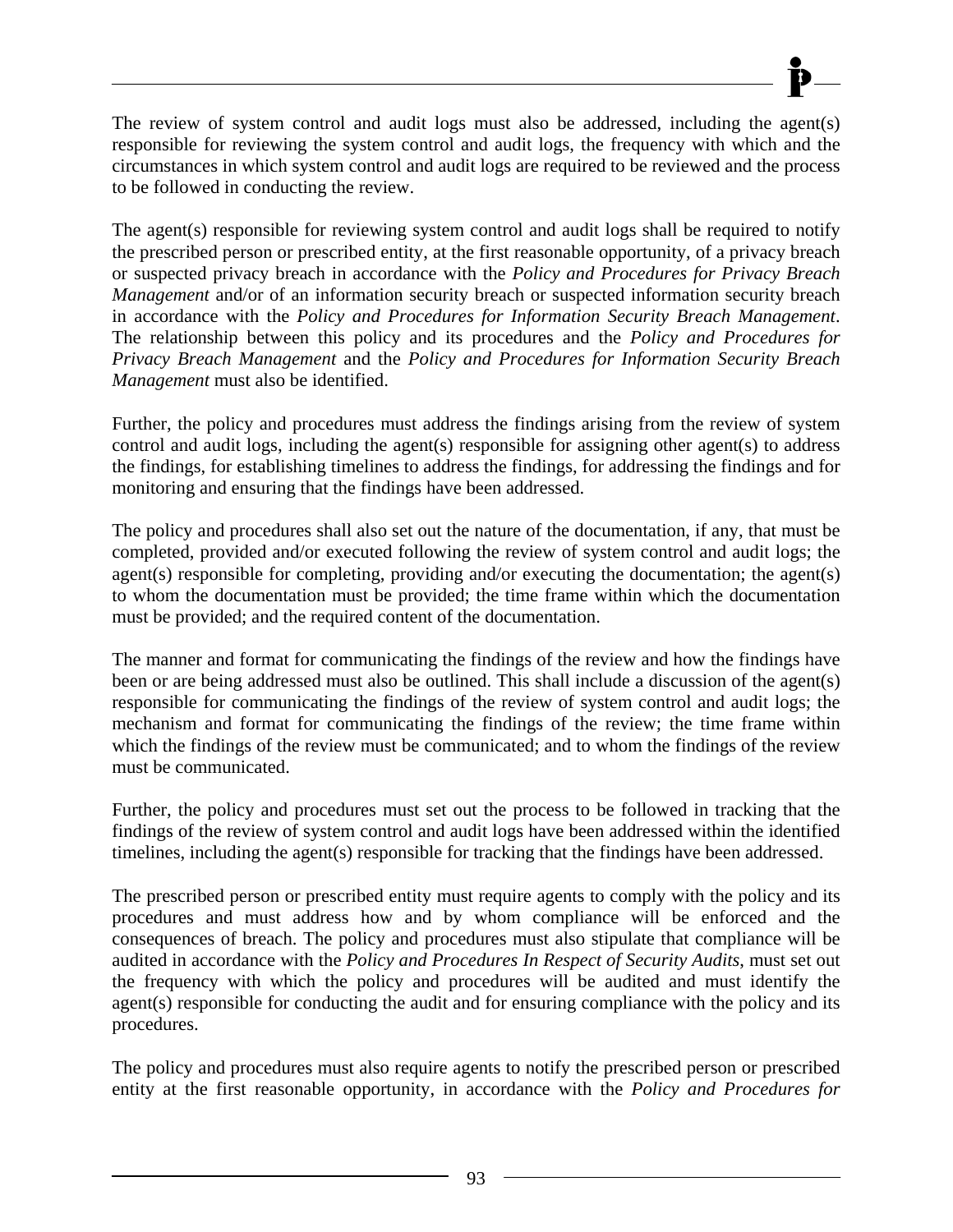*Information Security Breach Management*, if an agent breaches or believes there may have been a breach of this policy or its procedures.

# **11. Policy and Procedures for Patch Management**

A policy and procedures must be developed and implemented for patch management.

The policy and procedures must identify the agent(s) responsible for monitoring the availability of patches on behalf of the prescribed person or prescribed entity, the frequency with which such monitoring must be conducted and the procedure that must be followed in this regard.

The agent(s) responsible for analyzing the patch and making a determination as to whether or not the patch should be implemented must also be identified. The policy and procedures shall further discuss the process that must be followed and the criteria that must be considered by the agent(s) responsible for undertaking this analysis and making this determination.

In circumstances where a determination is made that the patch should not be implemented, the policy and procedures shall require the responsible agent(s) to document the description of the patch; the date that the patch became available; the severity level of the patch; the information system, technology, equipment, resource, application or program to which the patch relates; and the rationale for the determination that the patch should not be implemented.

In circumstances where a determination is made that the patch should be implemented, the policy and procedures shall identify the agent(s) responsible for determining the time frame for implementation of the patch and the priority of the patch. The policy and procedures shall also set out the criteria upon which these determinations are to be made, the process by which these determinations are to be made and the documentation that must be completed, provided and/or executed in this regard.

The policy and procedures shall also set out the process for patch implementation, including the agent(s) responsible for patch implementation and any documentation that must be completed, provided and/or executed by the agent(s) responsible for patch implementation.

The circumstances in which patches must be tested, the time frame within which patches must be tested, the procedure for testing and the agent(s) responsible for testing shall also be addressed, including the documentation that must be completed, provided and/or executed by the agent(s) responsible for testing.

The policy and procedures must also require documentation to be maintained in respect of patches that have been implemented and must identify the agent(s) responsible for maintaining this documentation. At a minimum, the documentation must include a description of the patch; the date that the patch became available; the severity level and priority of the patch; the information system, technology, equipment, resource, application or program to which the patch relates; the date that the patch was implemented; the agent(s) responsible for implementing the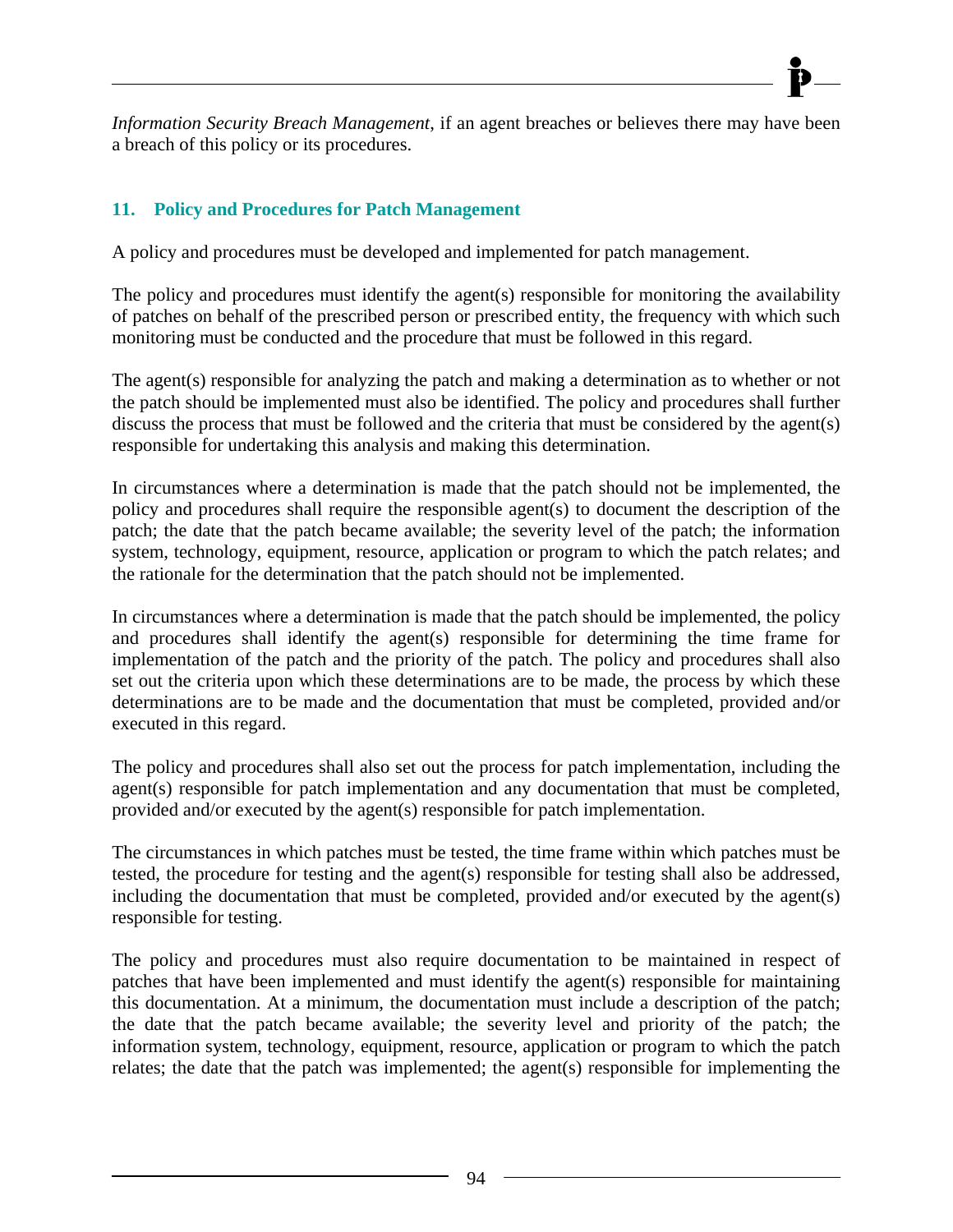patch; the date, if any, when the patch was tested; the agent(s) responsible for testing; and whether or not the testing was successful.

The prescribed person or prescribed entity must require agents to comply with the policy and its procedures and must address how and by whom compliance will be enforced and the consequences of breach. The policy and procedures must also stipulate that compliance will be audited in accordance with the *Policy and Procedures In Respect of Security Audits*, must set out the frequency with which the policy and procedures will be audited and must identify the agent(s) responsible for conducting the audit and for ensuring compliance with the policy and its procedures.

The policy and procedures must also require agents to notify the prescribed person or prescribed entity at the first reasonable opportunity, in accordance with the *Policy and Procedures for Information Security Breach Management*, if an agent breaches or believes there may have been a breach of this policy or its procedures.

### **12. Policy and Procedures Related to Change Management**

A policy and procedures must be developed and implemented for receiving, reviewing and determining whether to approve or deny a request for a change to the operational environment of the prescribed person or prescribed entity.

The policy and procedures must identify the agent(s) responsible for receiving, reviewing and determining whether to approve or deny a request for a change to the operational environment and the process that must be followed and the requirements that must be satisfied in this regard. This shall include a discussion of the documentation that must be completed, provided and/or executed; the agent(s) responsible for completing, providing and/or executing the documentation; the agent(s) to whom this documentation must be provided; and the required content of the documentation. At a minimum, the documentation shall describe the change requested, the rationale for the change, why the change is necessary and the impact of executing or not executing the change to the operational environment.

The criteria that must be considered by the agent(s) responsible for determining whether to approve or deny a request for a change to the operational environment shall also be identified.

The policy and procedures shall also set out the manner in which the decision approving or denying the request for a change to the operational environment and the reasons for the decision are documented; the method by which and the format in which the decision will be communicated; and to whom the decision will be communicated.

If the request for a change to the operational environment is not approved, the policy and procedures shall require the responsible agent(s) to document the change to the operational environment requested, the name of the agent requesting the change, the date that the change was requested and the rationale for the determination that the change should not be implemented.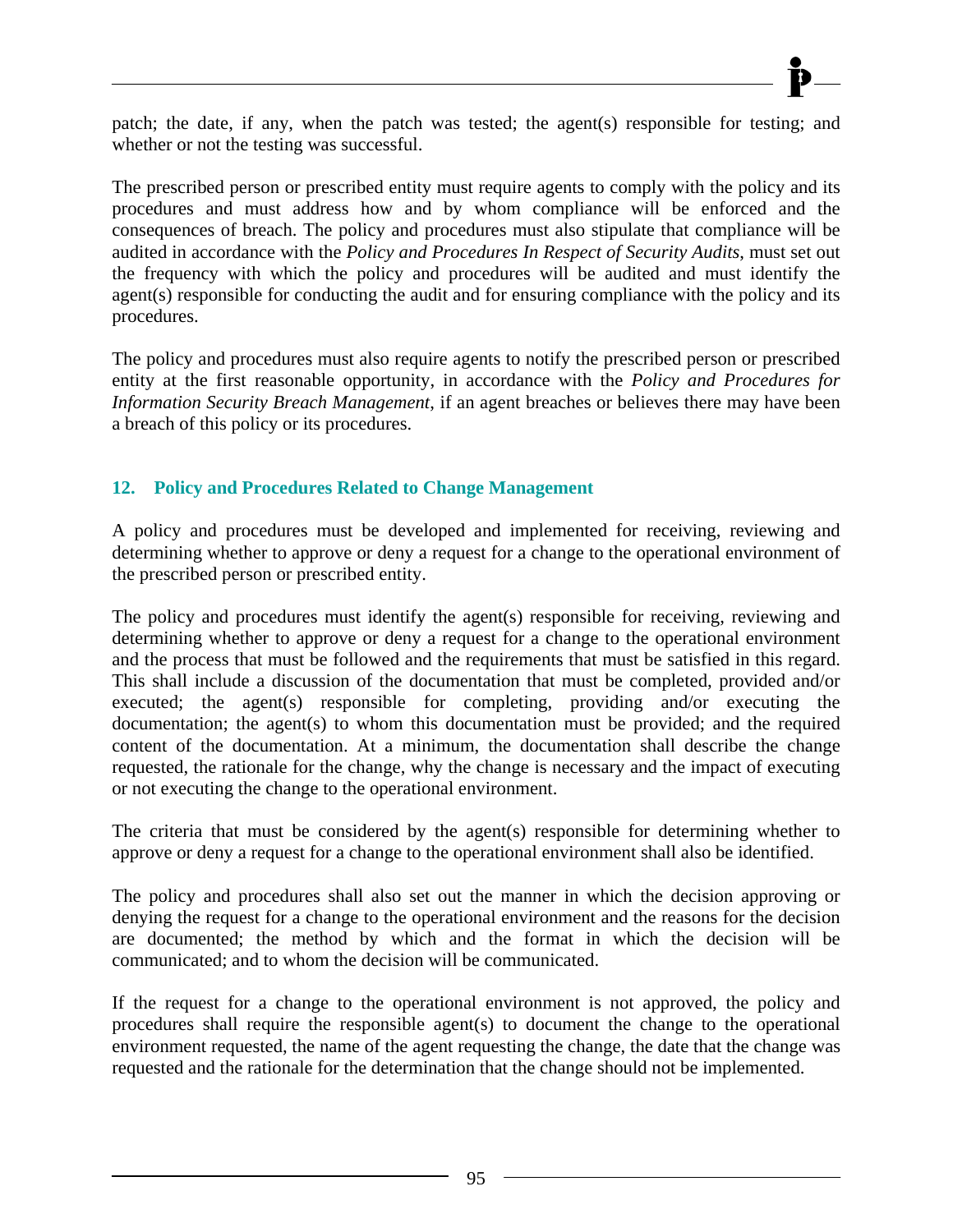If the request for a change to the operational environment is approved, the policy and procedures shall identify the agent(s) responsible for determining the time frame for implementation of the change and the priority assigned to the change requested. The policy and procedures shall also set out the criteria upon which these determinations are to be made, the process by which these determinations are to be made and any documentation that must be completed, provided and/or executed in this regard.

The policy and procedures shall also set out the process for implementation of the change to the operational environment, including the agent(s) responsible for implementation and any documentation that must be completed, provided and/or executed by the agent(s) responsible for implementation.

The circumstances in which changes to the operational environment must be tested, the time frame within which changes must be tested, the procedure for testing and the agent(s) responsible for testing shall also be addressed in the policy and procedures, including the documentation that must be completed, provided and/or executed by the agent(s) responsible for testing.

The policy and procedures must also require documentation to be maintained of changes that have been implemented and must identify the agent(s) responsible for maintaining this documentation. At a minimum, the documentation must include a description of the change requested; the name of the agent requesting the change; the date that the change was requested; the priority assigned to the change; the date that the change was implemented; the agent(s) responsible for implementing the change; the date, if any, when the change was tested; the agent(s) responsible for testing; and whether or not the testing was successful.

The prescribed person or prescribed entity must require agents to comply with the policy and its procedures and must address how and by whom compliance will be enforced and the consequences of breach. The policy and procedures must also stipulate that compliance will be audited in accordance with the *Policy and Procedures In Respect of Security Audits*, must set out the frequency with which the policy and procedures will be audited and must identify the agent(s) responsible for conducting the audit and for ensuring compliance with the policy and its procedures.

The policy and procedures must also require agents to notify the prescribed person or prescribed entity at the first reasonable opportunity, in accordance with the *Policy and Procedures for Information Security Breach Management*, if an agent breaches or believes there may have been a breach of this policy or its procedures.

## **13. Policy and Procedures for Back-Up and Recovery of Records of Personal Health Information**

A policy and procedures must be developed and implemented for the back-up and recovery of records of personal health information.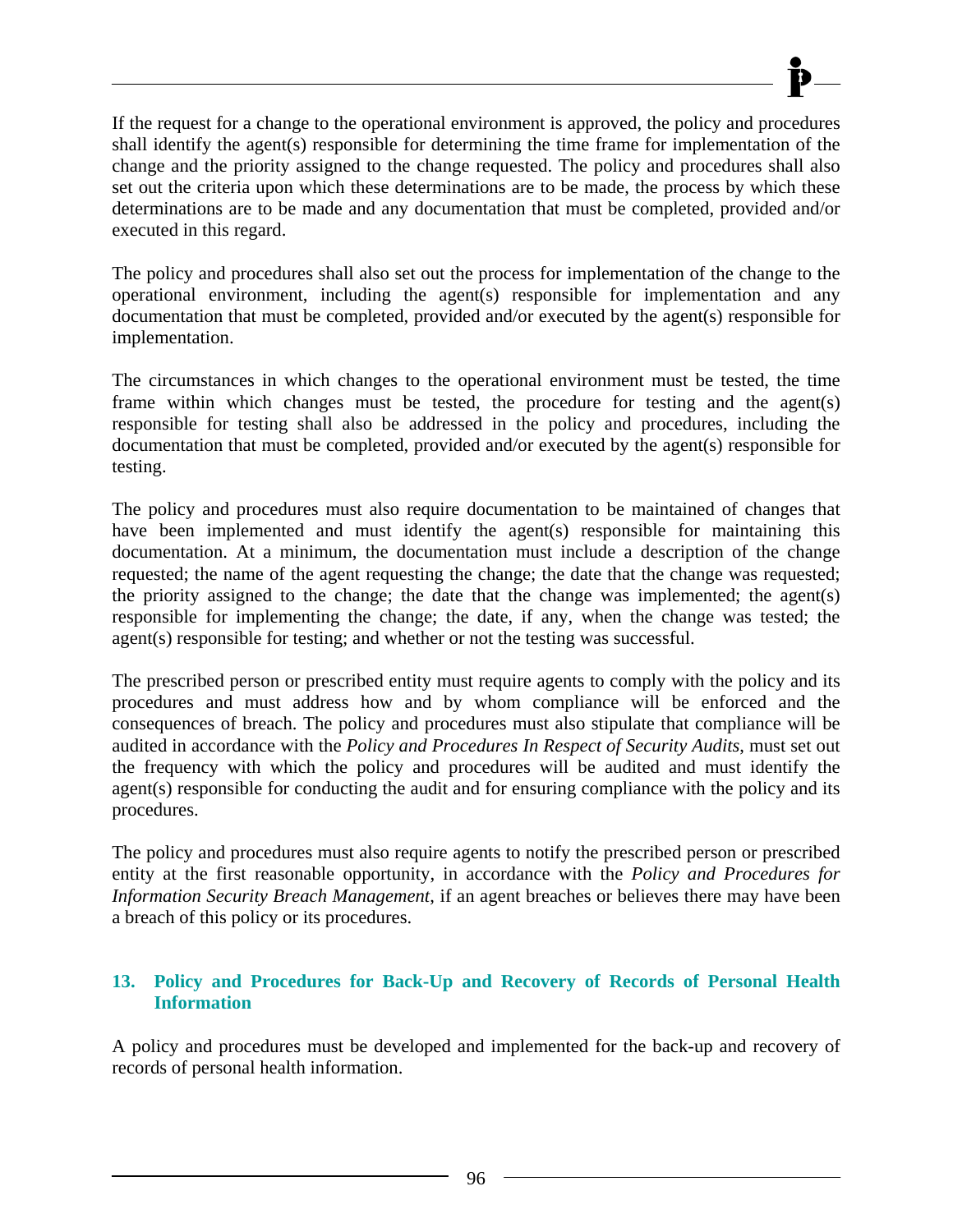The policy and procedures shall identify the nature and types of back-up storage devices maintained by the prescribed person or prescribed entity; the frequency with which records of personal health information are backed-up; the agent(s) responsible for the back-up and recovery of records of personal health information; and the process that must be followed and the requirements that must be satisfied in this regard. This shall include a discussion of any documentation that must be completed, provided and/or executed; the agent(s) responsible for completing, providing and/or executing the documentation; the agent(s) to whom this documentation must be provided; and the required content of the documentation.

The policy and procedures shall also address testing the procedure for back-up and recovery of records of personal health information, the agent(s) responsible for testing, the frequency with which the procedure is tested and the process that must be followed in conducting such testing. This shall include a discussion of any documentation that must be completed, provided and/or executed by the agent(s) responsible for testing.

The policy and procedures shall further identify the agent(s) responsible for ensuring that backup storage devices containing records of personal health information are retained in a secure manner, the location where they are required to be retained and the length of time that they are required to be retained. In this regard, the policy and procedures shall require the backed-up records of personal health information to be retained in compliance with the *Policy and Procedures for Secure Retention of Records of Personal Health Information* and shall identify the agent(s) responsible for ensuring that they are retained in a secure manner.

Additionally, if a third party service provider is contracted to retain backed-up records of personal health information, the policy and associated procedures must also address the following additional matters.

The policy and procedures must require the backed-up records of personal health information to be transferred to and from the third party service provider in a secure manner. They must also detail the procedure to be followed in securely transferring the backed-up records of personal health information to the third party service provider and in securely retrieving the backed-up records from the third party service provider, including the secure manner in which they will be transferred and retrieved, the conditions pursuant to which they will be transferred and retrieved and the agent(s) responsible for ensuring the secure transfer and retrieval of the backed-up records. In this regard, the procedures shall comply with the *Policy and Procedures for Secure Transfer of Records of Personal Health Information*.

Further, the policy and procedures must address the documentation that is required to be maintained in relation to the transfer of backed-up records of personal health information to the third party service provider for secure retention. In particular, the policy and procedures must require the agent(s) responsible for ensuring the secure transfer to document the date, time and mode of transfer and to maintain a repository of written confirmations received from the third party service provider upon receipt of the backed-up records of personal health information.

Also, where a third party service provider is contracted to retain backed-up records of personal health information, the policy and procedures must require that a written agreement be executed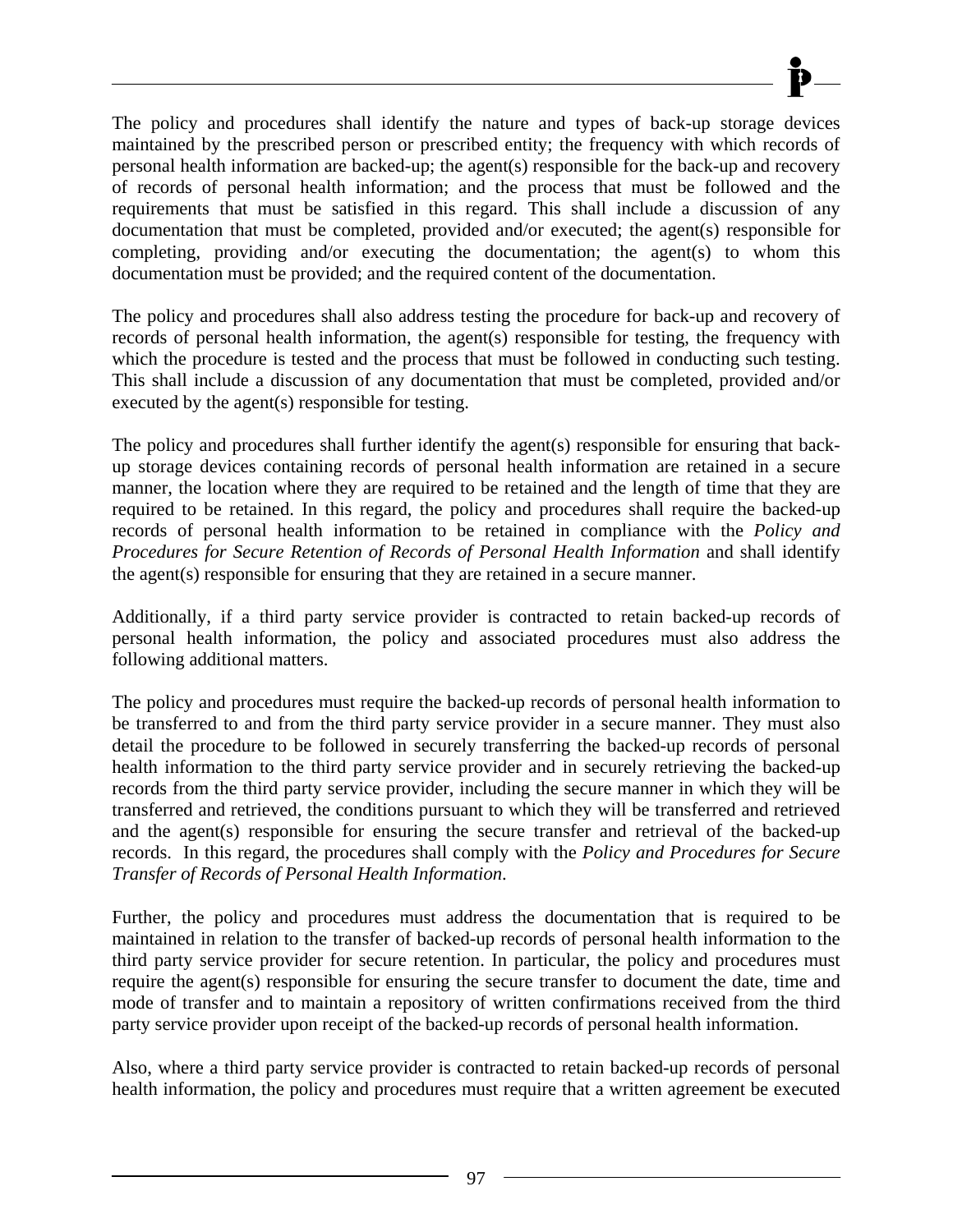with the third party service provider containing the relevant language from the *Template Agreement For All Third Party Service Providers* and must identify the agent(s) responsible for ensuring that the agreement has been executed prior to transferring the backed-up records of personal health information to the third party service provider.

The policy and procedures should further address the need for the availability of backed-up records of personal health information, including the circumstances in which the backed-up records are required to be made available.

The prescribed person or prescribed entity must require agents to comply with the policy and its procedures and must address how and by whom compliance will be enforced and the consequences of breach. The policy and procedures must also stipulate that compliance will be audited in accordance with the *Policy and Procedures In Respect of Security Audits*, must set out the frequency with which the policy and procedures will be audited and must identify the agent(s) responsible for conducting the audit and for ensuring compliance with the policy and its procedures.

The policy and procedures must also require agents to notify the prescribed person or prescribed entity at the first reasonable opportunity, in accordance with the *Policy and Procedures for Information Security Breach Management*, if an agent breaches or believes there may have been a breach of this policy or its procedures.

## **14. Policy and Procedures on the Acceptable Use of Technology**

A policy and procedures must be developed and implemented outlining the acceptable use of information systems, technologies, equipment, resources, applications and programs regardless of whether they are owned, leased or operated by the prescribed person or prescribed entity.

The policy and procedures shall set out the uses that are prohibited without exception, the uses that are permitted without exception and the uses that are permitted only with prior approval.

For those uses that are permitted only with prior approval, the policy and procedures must identify the agent(s) responsible for receiving, reviewing and determining whether to approve or deny the request and the process that must be followed and the requirements that must be satisfied in this regard. This shall include a discussion of any documentation that must be completed, provided and/or executed; the agent(s) responsible for completing, providing and/or executing the documentation; the agent(s) to whom this documentation must be provided; and the required content of the documentation. The criteria that must be considered by the agent(s) responsible for determining whether to approve or deny the request shall also be identified.

The policy and procedures must also identify the conditions or restrictions with which agents granted approval must comply.

The policy and procedures should also set out the manner in which the decision approving or denying the request and the reasons for the decision are documented; the method by which and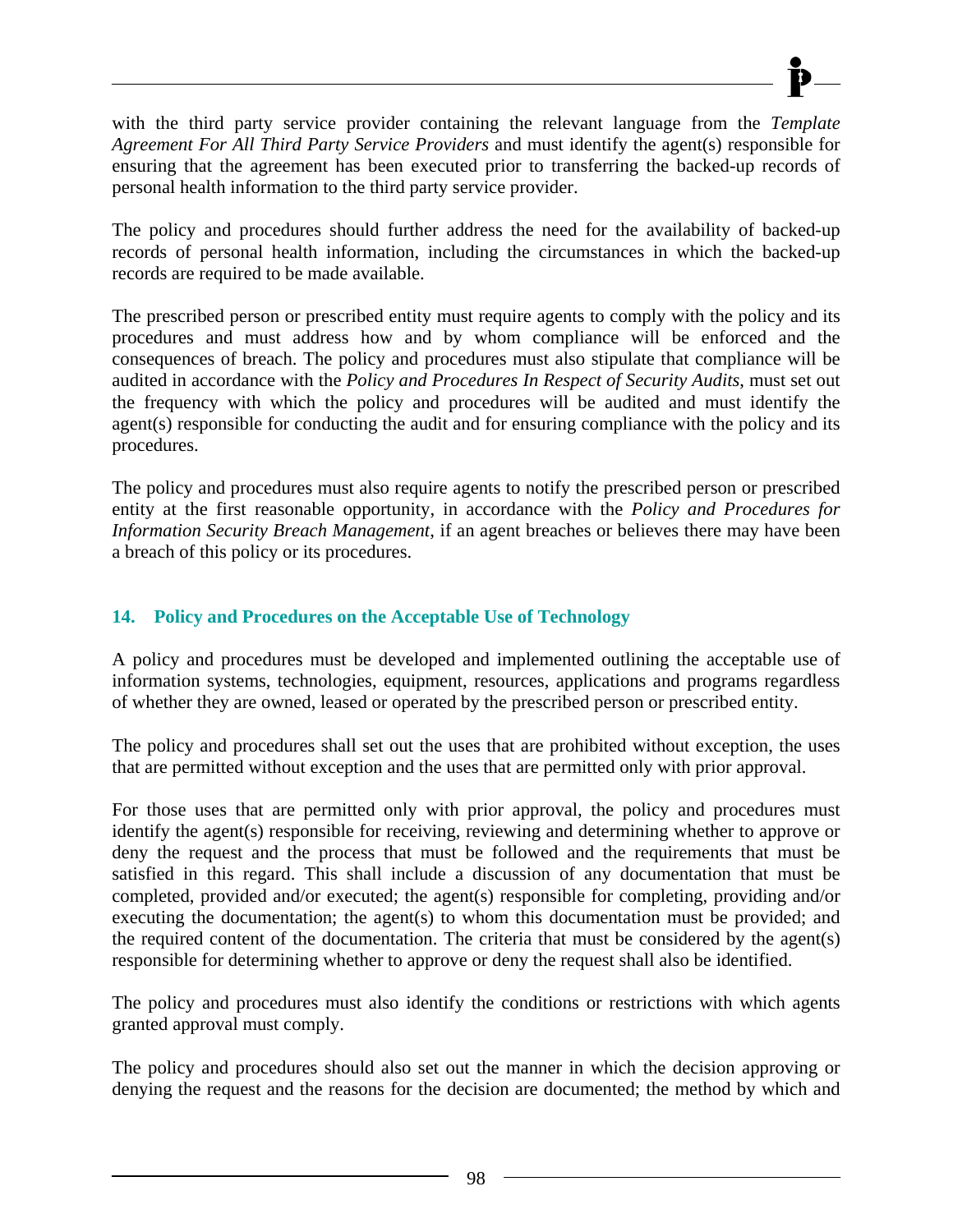the format in which the decision will be communicated; and to whom the decision will be communicated.

The prescribed person or prescribed entity must require agents to comply with the policy and its procedures and must address how and by whom compliance will be enforced and the consequences of breach. The policy and procedures must also stipulate that compliance will be audited in accordance with the *Policy and Procedures In Respect of Security Audits*, must set out the frequency with which the policy and procedures will be audited and must identify the agent(s) responsible for conducting the audit and for ensuring compliance with the policy and its procedures.

The policy and procedures must also require agents to notify the prescribed person or prescribed entity at the first reasonable opportunity, in accordance with the *Policy and Procedures for Information Security Breach Management*, if an agent breaches or believes there may have been a breach of this policy or its procedures.

## **15. Policy and Procedures In Respect of Security Audits**

A policy and procedures must be developed and implemented that sets out the types of security audits that are required to be conducted. At a minimum, the audits required to be conducted shall include audits to assess compliance with the security policies, procedures and practices implemented by the prescribed person or prescribed entity; threat and risk assessments; security reviews or assessments; vulnerability assessments; penetration testing; ethical hacks and reviews of system control and audit logs.

With respect to each security audit that is required to be conducted, the policy and procedures must set out the purposes of the security audit; the nature and scope of the security audit; the agent(s) responsible for conducting the security audit; and the frequency with which and the circumstances in which each security audit is required to be conducted. In this regard, the policy and procedures shall require a security audit schedule to be developed and shall identify the agent(s) responsible for developing the security audit schedule.

For each type of security audit that is required to be conducted, the policy and procedures shall also set out the process to be followed in conducting the audit. This shall include the criteria that must be considered in selecting the subject matter of the audit and whether or not notification will be provided of the audit, and if so, the nature and content of the notification and to whom the notification must be provided. The policy and procedures must further discuss the documentation that must be completed, provided and/or executed in undertaking each security audit; the agent(s) responsible for completing, providing and/or executing the documentation; the agent(s) to whom this documentation must be provided; and the required content of the documentation.

The role of the agent(s) that have been delegated day-to-day authority to manage the privacy program and the security program shall also be identified.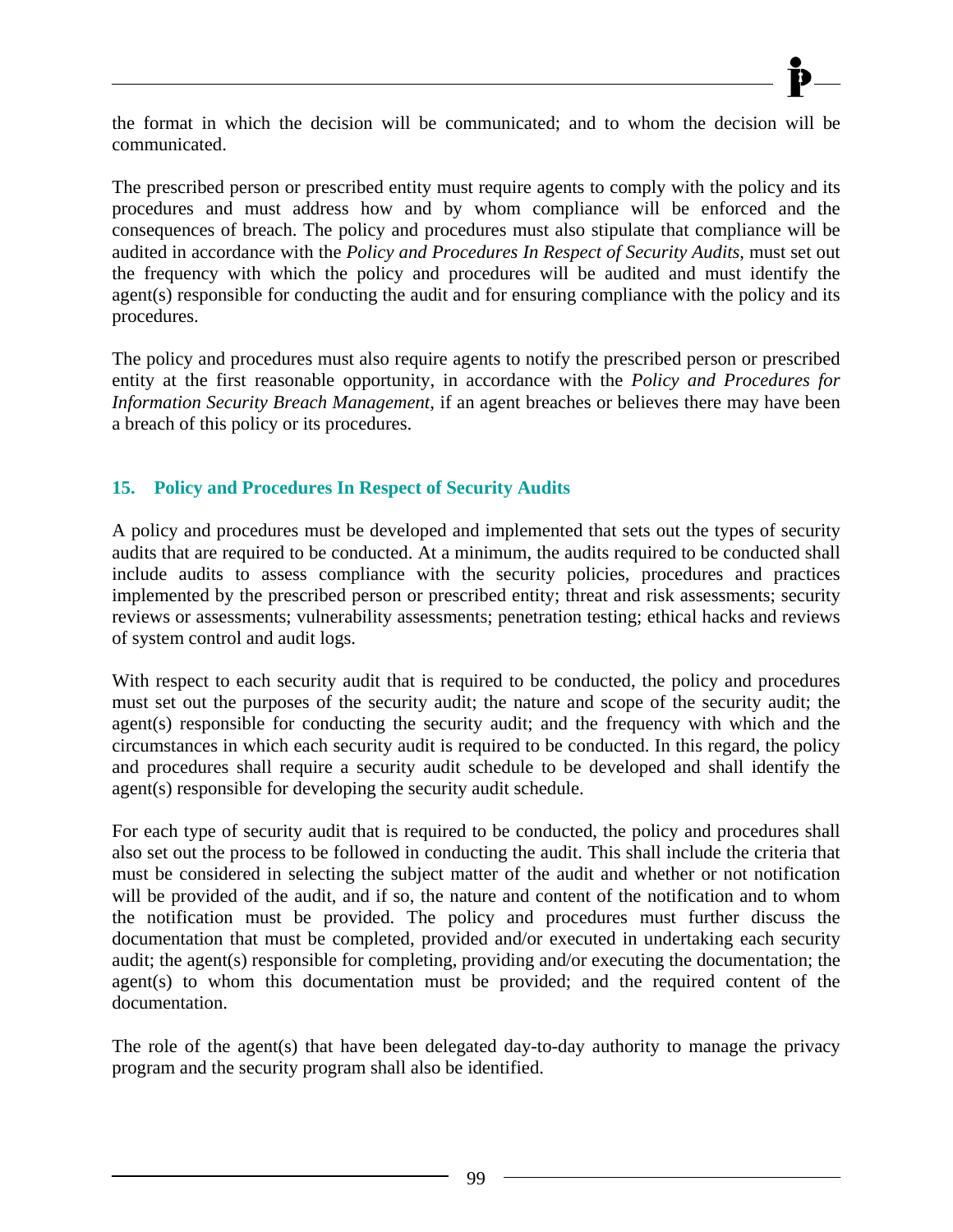The policy and procedures shall also set out the process that must be followed in addressing the recommendations arising from security audits, including the agent(s) responsible for assigning other agent(s) to address the recommendations, for establishing timelines to address the recommendations, for addressing the recommendations and for monitoring and ensuring the implementation of the recommendations.

The policy and procedures must also set out the nature of the documentation that must be completed, provided and/or executed at the conclusion of the security audit, including the agent(s) responsible for completing, providing and/or executing the documentation, the required content of the documentation and the agent(s) to whom the documentation must be provided.

The policy and procedures must also address the manner and format in which the findings of security audits, including the recommendations arising from the security audits and the status of addressing the recommendations, are communicated. This shall include a discussion of the agent(s) responsible for communicating the findings of the security audit; the mechanism and format for communicating the findings of the security audit; the time frame within which the findings of the security audit must be communicated; and to whom the findings of the security audit will be communicated, including the Chief Executive Officer or the Executive Director.

The policy and procedures must further require that a log be maintained of security audits and must identify the agent(s) responsible for maintaining the log and for tracking that the recommendations arising from the security audits are addressed within the identified time frame. They should further address where documentation related to security audits will be retained and the agent(s) responsible for retaining this documentation.

The policy and procedures must also require the agent(s) responsible for conducting the security audit to notify the prescribed person or prescribed entity, at the first reasonable opportunity, of an information security breach or suspected information security breach in accordance with the *Policy and Procedures for Information Security Breach Management* and of a privacy breach or suspected privacy breach in accordance with the *Policy and Procedures for Privacy Breach Management*.

## **16. Log of Security Audits**

A prescribed person or prescribed entity shall maintain a log of security audits that have been completed. The log shall set out the nature and type of the security audit conducted; the date that the security audit was completed; the agent(s) responsible for completing the security audit; the recommendations arising from the security audit; the agent(s) responsible for addressing each recommendation; the date that each recommendation was or is expected to be addressed; and the manner in which each recommendation was or is expected to be addressed.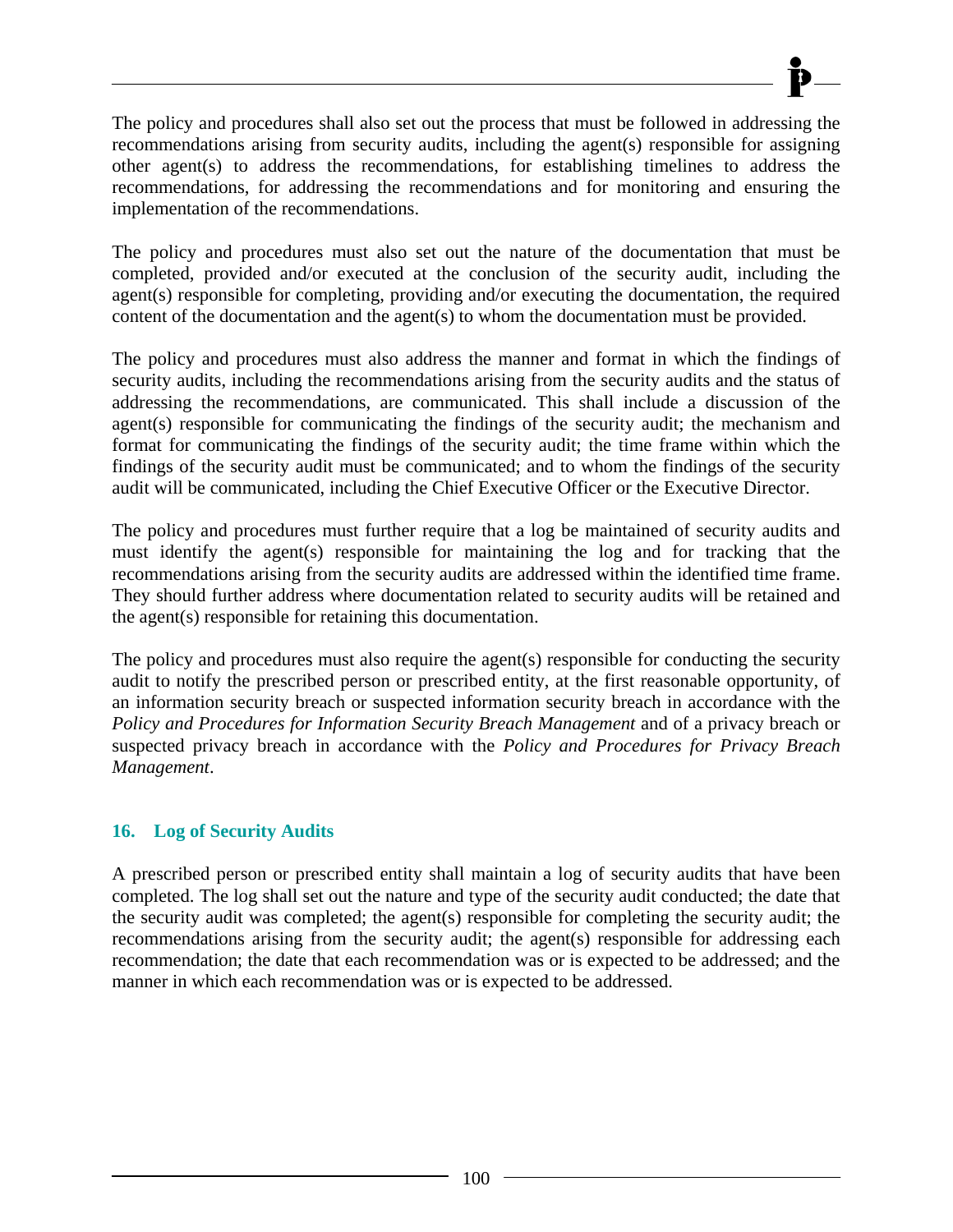## **17. Policy and Procedures for Information Security Breach Management**

A policy and procedures must be developed and implemented to address the identification, reporting, containment, notification, investigation and remediation of information security breaches and must provide a definition of the term "information security breach." At a minimum, an information security breach shall be defined to include a contravention of the security policies, procedures or practices implemented by the prescribed person or prescribed entity.

The policy and procedures shall impose a mandatory requirement on agents to notify the prescribed person or prescribed entity of an information security breach or suspected information security breach.

In this regard, the policy and procedures shall identify the agent(s) who must be notified of the information security breach or suspected information security breach and shall provide contact information for the agent(s) who must be notified. The policy and procedures shall further stipulate the time frame within which notification must be provided, whether the notification must be provided verbally and/or in writing and the nature of the information that must be provided upon notification. The policy and procedures shall also address the documentation that must be completed, provided and/or executed with respect to notification; the agent(s) responsible for completing, providing and/or executing the documentation; the agent(s) to whom this documentation must be provided; and the required content of the documentation.

Upon notification, the policy and procedures shall require a determination to be made of whether an information security breach has in fact occurred, and if so, what if any personal health information has been breached. A determination shall further be made of the extent of the information security breach and whether the breach is an information security breach or privacy breach or both. The agent(s) responsible for making these determinations must also be identified.

The policy and procedures must address the process to be followed where the breach is a privacy breach as well as an information security breach and when the breach is reported as an information security breach but is determined to be a privacy breach.

The policy and procedures must further address when senior management, including the Chief Executive Officer or the Executive Director, will be notified. This shall include a discussion of the agent(s) responsible for notifying senior management; the time frame within which notification must be provided; the manner in which this notification must be provided; and the nature of the information that must be provided to senior management upon notification.

The policy and procedures shall also require that containment be initiated immediately and shall identify the agent(s) responsible for containment and the procedure that must be followed in this regard, including any documentation that must be completed, provided and/or executed by the agent(s) responsible for containing the breach and the required content of the documentation. In undertaking containment, the policy and procedures must ensure that reasonable steps are taken in the circumstances to ensure that additional information security beaches cannot occur through the same means.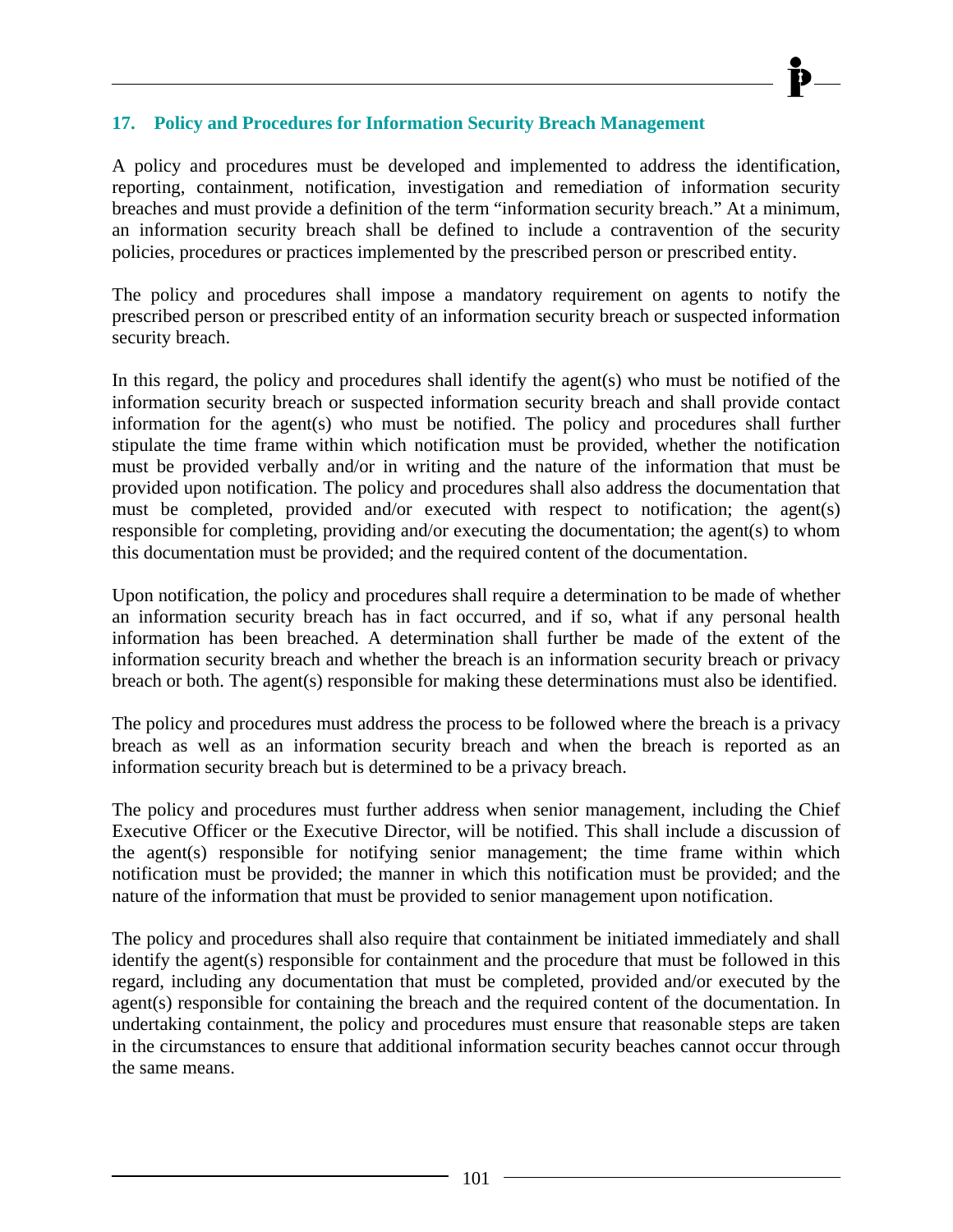The agent(s) responsible and the process to be followed in reviewing the containment measures implemented and determining whether the information security breach has been effectively contained or whether further containment measures are necessary, must be identified in the policy and procedures. The policy and procedures shall also address any documentation that must be completed, provided and/or executed by the agent(s) responsible for reviewing the containment measures; the agent(s) to whom this documentation must be provided; and the required content of the documentation.

The policy and procedures must require the health information custodian or other organization that disclosed the personal health information to the prescribed person or prescribed entity to be notified at the first reasonable opportunity whenever personal health information is or is believed to be stolen, lost or accessed by unauthorized persons and whenever required pursuant to the agreement with the health information custodian or other organization.

In particular, the policy and procedures shall set out the agent(s) responsible for notifying the health information custodian or other organization, the format of the notification and the nature of the information that will be provided upon notification. At a minimum, the policy and procedures must require the health information custodian or other organization to be advised of the extent of the information security breach; the nature of the personal health information at issue, if any; the measures implemented to contain the information security breach; and further actions that will be undertaken with respect to the information security breach, including investigation and remediation.

The policy and procedures shall also set out whether any other persons or organizations must be notified of the information security breach and shall set out the agent(s) responsible for notifying these other persons or organizations, the format of the notification, the nature of the information that must be provided upon notification and the time frame for notification

The policy and procedures must further identify the agent(s) responsible for investigating the information security breach, the nature and scope of the investigation (i.e. document reviews, interviews, site visits, inspections) and the process that must be followed in investigating the information security breach. This shall include a discussion of the documentation that must be completed, provided and/or executed in undertaking the investigation; the agent(s) responsible for completing, providing and/or executing the documentation; the agent(s) to whom this documentation must be provided; and the required content of the documentation. The role of the agent(s) that have been delegated day-to-day authority to manage the privacy program and the security program shall also be identified.

The policy and procedures shall also identify the agent(s) responsible for assigning other agent(s) to address the recommendations; for establishing timelines to address the recommendations; for addressing the recommendations; and for monitoring and ensuring that the recommendations are implemented within the stated timelines. The policy and procedures shall also set out the nature of the documentation that must be completed, provided and/or executed at the conclusion of the investigation of the information security breach, including the agent(s) responsible for completing, providing and/or executing the documentation; the agent(s) to whom the documentation must be provided; and the required content of the documentation.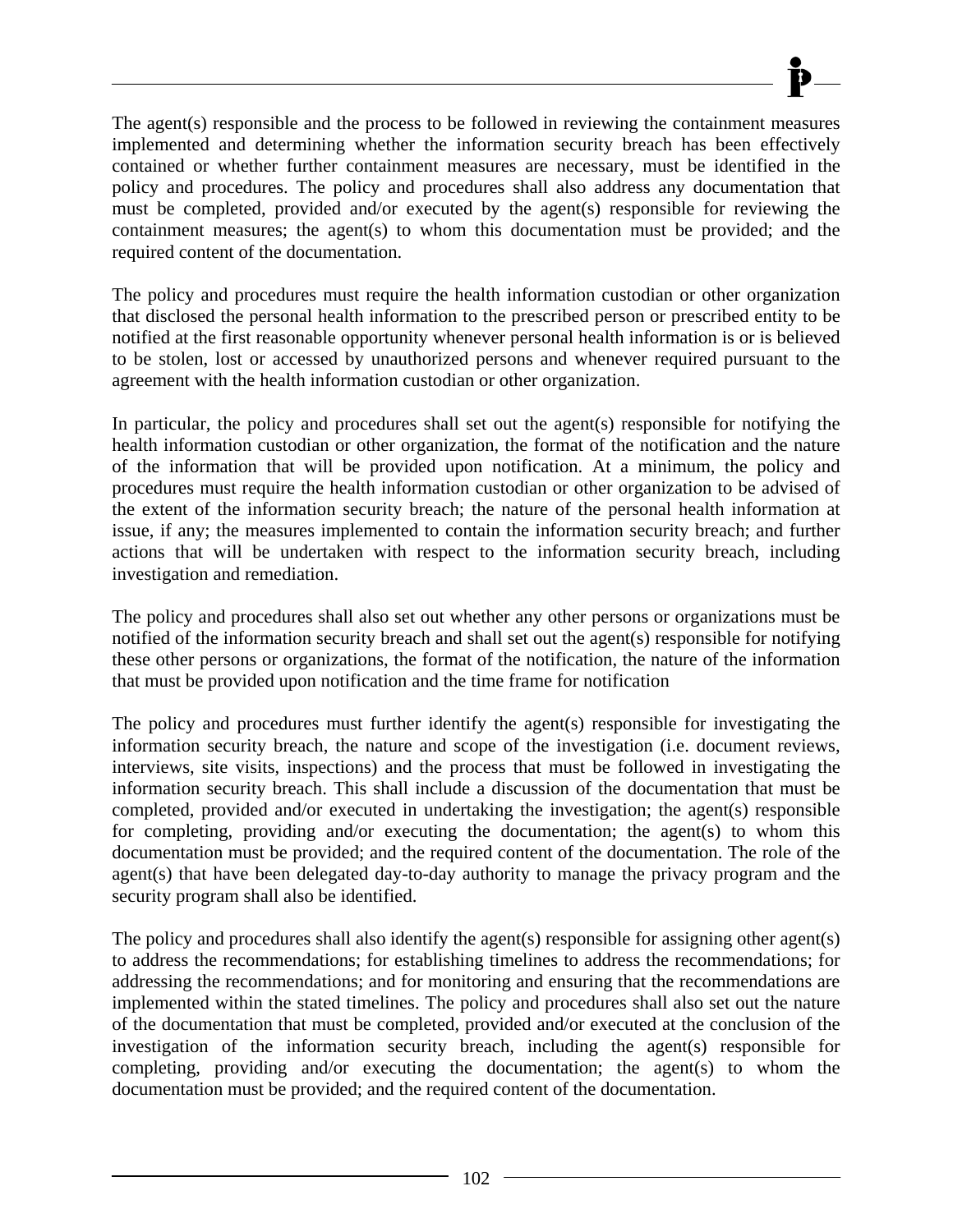The policy and procedures must also address the manner and format in which the findings of the investigation of the information security breach, including the recommendations arising from the investigation and the status of implementation of the recommendations, are communicated. This shall include a discussion of the agent(s) responsible for communicating the findings of the investigation; the mechanism and format for communicating the findings of the investigation; the time frame within which the findings of the investigation must be communicated; and to whom the findings of the investigation must be communicated, including the Chief Executive Officer or the Executive Director.

Further, the policy and procedures must require that a log be maintained of information security breaches and must identify the agent(s) responsible for maintaining the log and for tracking that the recommendations arising from the investigation of information security breaches are addressed within the identified timelines. They should further address where documentation related to the identification, reporting, containment, notification, investigation and remediation of information security breaches will be retained and the agent(s) responsible for retaining this documentation.

The prescribed person or prescribed entity must require agents to comply with the policy and its procedures and must address how and by whom compliance will be enforced and the consequences of breach. The policy and procedures must also stipulate that compliance will be audited in accordance with the *Policy and Procedures In Respect of Security Audits*, must set out the frequency with which the policy and procedures will be audited and must identify the agent(s) responsible for conducting the audit and for ensuring compliance with the policy and its procedures.

# **18. Log of Information Security Breaches**

A prescribed person or prescribed entity shall maintain a log of information security breaches setting out:

- The date of the information security breach;
- The date that the information security breach was identified or suspected;
- The nature of the personal health information, if any, that was the subject matter of the information security breach and the nature and extent of the information security breach;
- The date that the information security breach was contained and the nature of the containment measures;
- The date that the health information custodian or other organization that disclosed the personal health information to the prescribed person or prescribed entity was notified, if applicable;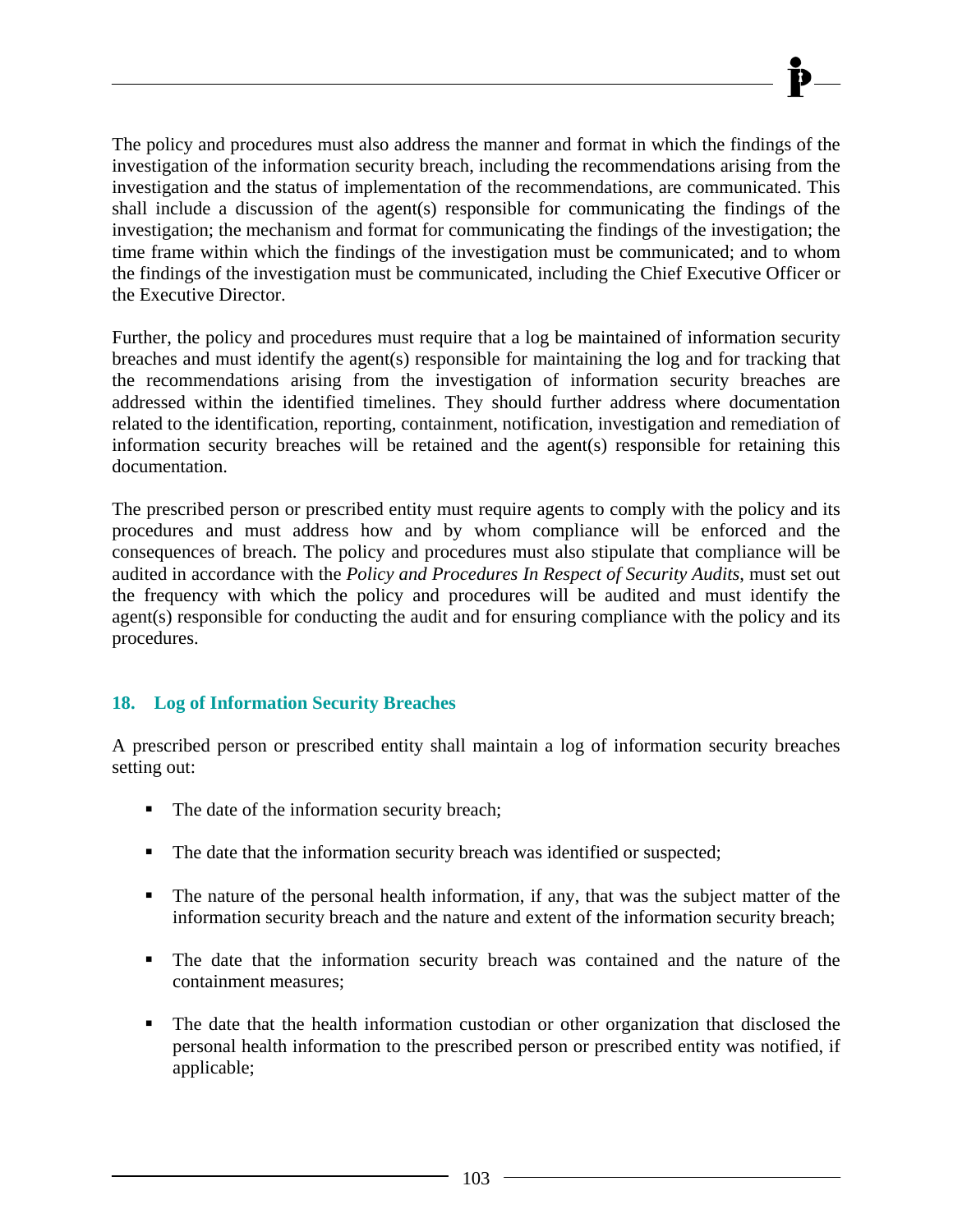The date that the investigation of the information security breach was completed;

 $\mathbf{\dot{P}}-$ 

- $\blacksquare$  The agent(s) responsible for conducting the investigation;
- The recommendations arising from the investigation;
- The agent(s) responsible for addressing each recommendation;
- The date each recommendation was or is expected to be addressed; and
- The manner in which each recommendation was or is expected to be addressed.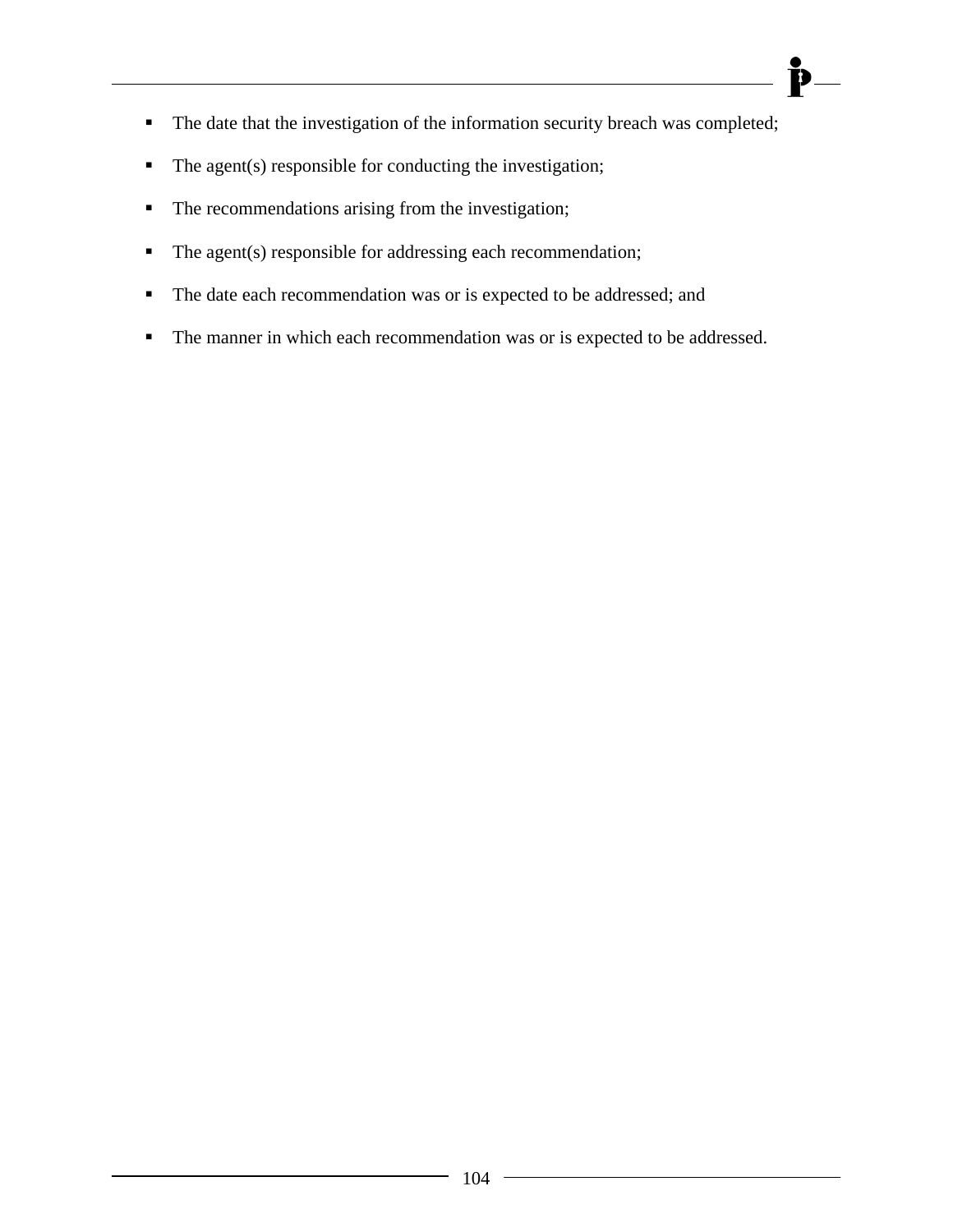### **Part 3 – Human Resources Documentation**

#### **1. Policy and Procedures for Privacy Training and Awareness**

A policy and procedures must be developed and implemented requiring agents of the prescribed person or prescribed entity to attend initial privacy orientation as well as ongoing privacy training.

The policy and procedures shall set out the time frame within which agents must complete the initial privacy orientation as well as address the frequency of ongoing privacy training. At a minimum, the policy and procedures shall require an agent to complete the initial privacy orientation prior to being given access to personal health information and to attend ongoing privacy training provided by the prescribed person or prescribed entity on an annual basis.

The agent(s) responsible for preparing and delivering the initial privacy orientation and ongoing privacy training shall be identified. The policy and procedures shall further set out the process that must be followed in notifying the agent(s) responsible for preparing and delivering the initial privacy orientation when an agent has commenced or will commence an employment, contractual or other relationship with the prescribed person or prescribed entity. This shall include a discussion of the agent(s) responsible for providing notification, the time frame within which notification must be provided and the format of the notification.

The policy and procedures shall also identify the content of the initial privacy orientation to ensure that it is formalized and standardized. At a minimum, the policy and procedures shall require that the initial privacy orientation include:

- A description of the status of the prescribed person or prescribed entity under the *Act*  and the duties and responsibilities that arise as a result of this status;
- A description of the nature of the personal health information collected and from whom this information is typically collected;
- An explanation of the purposes for which personal health information is collected and used and how this collection and use is permitted by the *Act* and its regulation;
- Limitations placed on access to and use of personal health information by agents;
- A description of the procedure that must be followed in the event that an agent is requested to disclose personal health information;
- An overview of the privacy policies, procedures and practices that have been implemented by the prescribed person or prescribed entity and the obligations arising from these policies, procedures and practices;
- The consequences of breach of the privacy policies, procedures and practices implemented;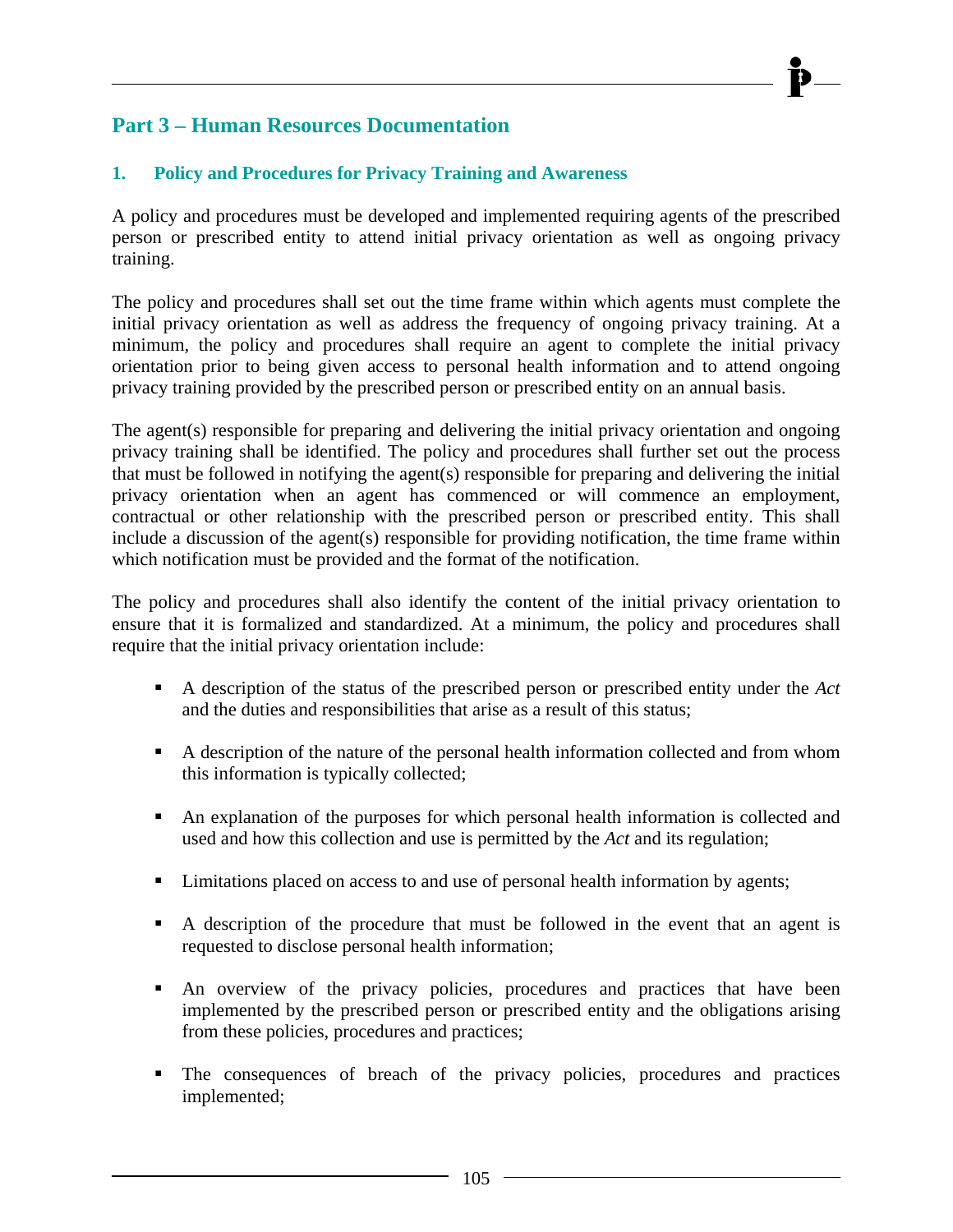- An explanation of the privacy program, including the key activities of the program and the agent(s) that have been delegated day-to-day authority to manage the privacy program;
- The administrative, technical and physical safeguards implemented by the prescribed person or prescribed entity to protect personal health information against theft, loss and unauthorized use or disclosure and to protect records of personal health information against unauthorized copying, modification or disposal;
- The duties and responsibilities of agents in implementing the administrative, technical and physical safeguards put in place by the prescribed person or prescribed entity;
- A discussion of the nature and purpose of the Confidentiality Agreement that agents must execute and the key provisions of the Confidentiality Agreement; and
- An explanation of the *Policy and Procedures for Privacy Breach Management* and the duties and responsibilities imposed on agents in identifying, reporting, containing and participating in the investigation and remediation of privacy breaches.

The policy and procedures shall also require the ongoing privacy training to be formalized and standardized; to include role-based training in order to ensure that agents understand how to apply the privacy policies, procedures and practices in their day-to-day employment, contractual or other responsibilities; to address any new privacy policies, procedures and practices and significant amendments to existing privacy policies, procedures and practices; and to have regard to any recommendations with respect to privacy training made in privacy impact assessments, privacy audits and the investigation of privacy breaches and privacy complaints.

The policy and procedures must require that a log be maintained to track attendance at the initial privacy orientation as well as the ongoing privacy training and the policy and procedures must identify the agent(s) responsible for maintaining such a log and tracking attendance.

The process to be followed in tracking attendance at the initial privacy orientation as well as the ongoing privacy training shall also be outlined, including the documentation that must be completed, provided and/or executed to verify attendance; the agent(s) responsible for completing, providing and/or executing the documentation; the agent to whom this documentation must be provided; and the required content of the documentation. The procedure to be followed and the agent(s) responsible for identifying agent(s) who do not attend the initial privacy orientation or the ongoing privacy training and for ensuring that such agent(s) attend the initial privacy orientation and the ongoing privacy training shall also be identified, including the time frame following the date of the privacy orientation or the ongoing privacy training within which this procedure must be implemented.

It is also recommended that the policy and procedures address where documentation related to attendance at the initial privacy orientation and the ongoing privacy training is to be retained and the agent(s) responsible for retaining this documentation.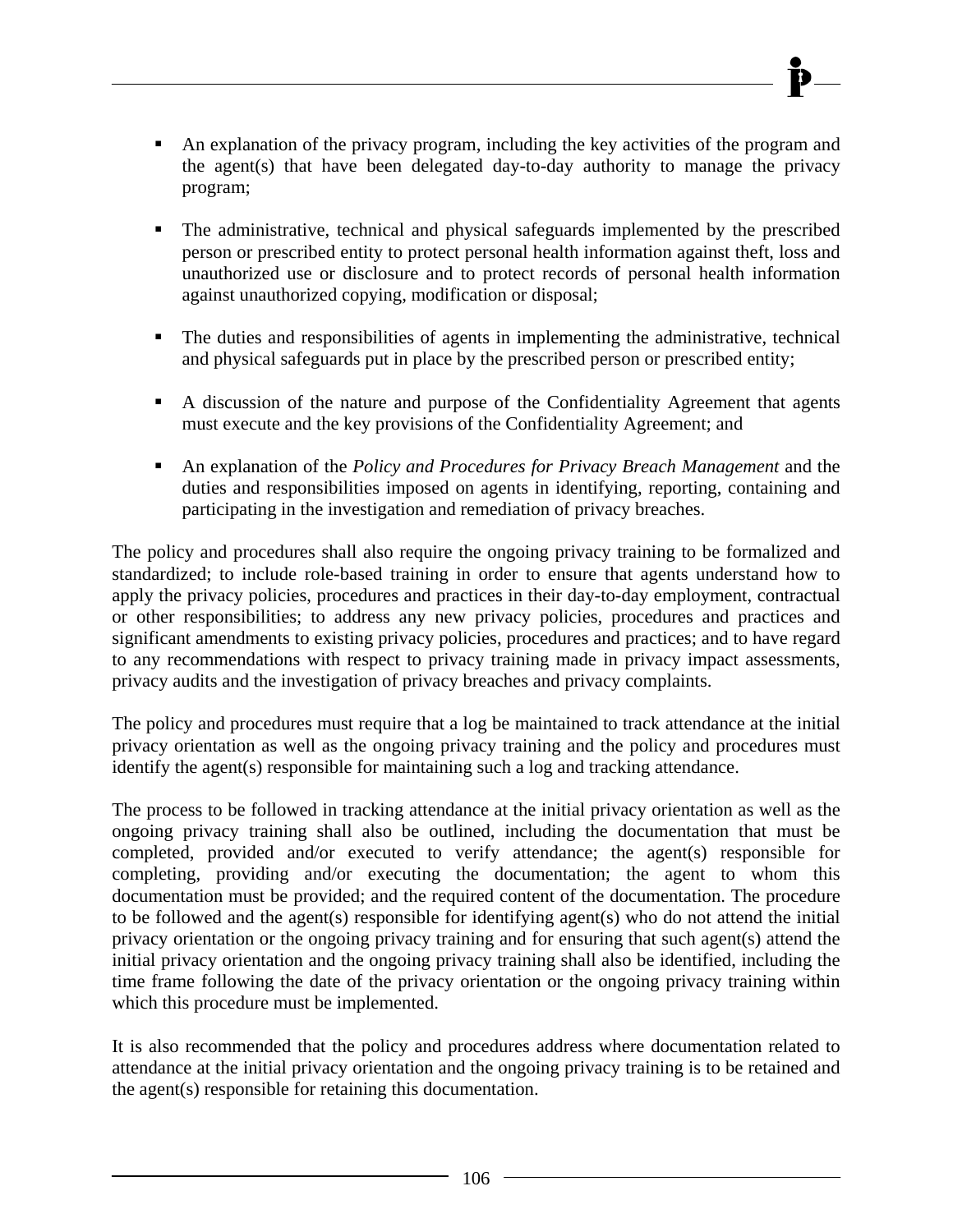The policy and procedures shall also discuss the other mechanisms implemented by the prescribed person or prescribed entity to foster a culture of privacy and to raise awareness of the privacy program and the privacy policies, procedures and practices implemented. The policy and procedures shall also discuss the frequency with which the prescribed person or prescribed entity communicates with its agents in relation to privacy, the method and nature of the communication and the agent(s) responsible for the communication.

The prescribed person or prescribed entity must require agents to comply with the policy and its procedures and must address how and by whom compliance will be enforced and the consequences of breach. The policy and procedures must also stipulate that compliance will be audited in accordance with the *Policy and Procedures In Respect of Privacy Audits*, must set out the frequency with which the policy and procedures will be audited and must identify the agent(s) responsible for conducting the audit and for ensuring compliance with the policy and its procedures.

The policy and procedures must also require agents to notify the prescribed person or prescribed entity at the first reasonable opportunity, in accordance with the *Policy and Procedures for Privacy Breach Management*, if an agent breaches or believes there may have been a breach of this policy or its procedures.

This policy and its associated procedures may either be a stand-alone document or may be combined with the *Policy and Procedures for Security Training and Awareness*.

### **2. Log of Attendance at Initial Privacy Orientation and Ongoing Privacy Training**

A prescribed person or prescribed entity shall maintain a log of the attendance of agents at the initial privacy orientation and ongoing privacy training. At a minimum, the log must set out the name of the agent, the date that the agent attended the initial privacy orientation and the dates that the agent attended ongoing privacy training.

#### **3. Policy and Procedures for Security Training and Awareness**

A policy and procedures must be developed and implemented requiring agents of the prescribed person or prescribed entity to attend initial security orientation as well as ongoing security training.

The policy and procedures shall set out the time frame within which agents must complete the initial security orientation as well as address the frequency of ongoing security training. At a minimum, the policy and procedures shall require an agent to complete the initial security orientation prior to being given access to personal health information and to attend ongoing security training provided by the prescribed person or prescribed entity on an annual basis.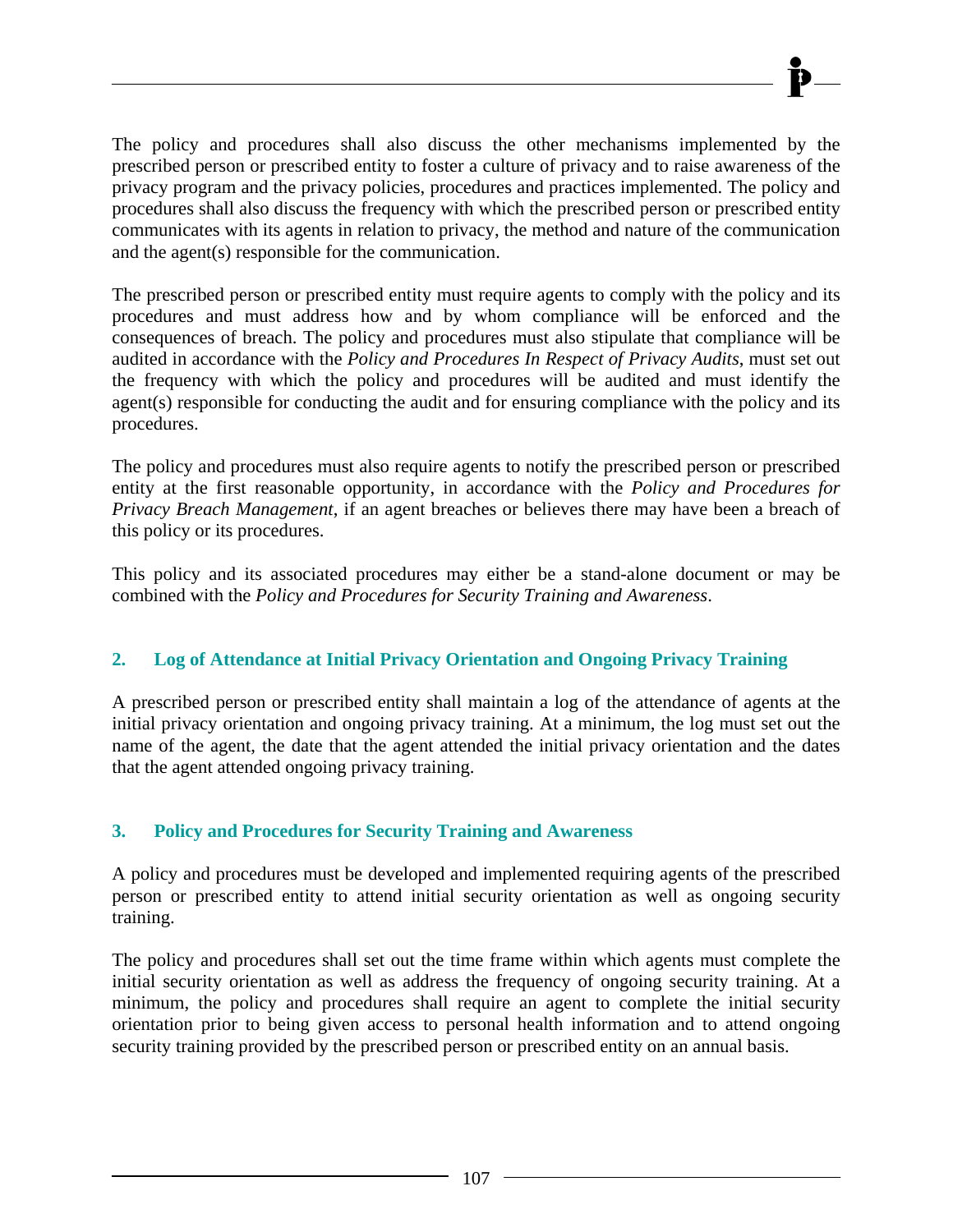The agent(s) responsible for preparing and delivering the initial security orientation and ongoing security training shall be identified. The policy and procedures shall further set out the process that must be followed in notifying the agent(s) responsible for preparing and delivering the initial security orientation when an agent has commenced or will commence an employment, contractual or other relationship with the prescribed person or prescribed entity. This shall include a discussion of the agent(s) responsible for providing notification, the time frame within which notification must be provided and the format of the notification.

The policy and procedures shall also identify the content of the initial security orientation to ensure that it is formalized and standardized. At a minimum, the policy and procedures shall require that the initial security orientation include:

- An overview of the security policies, procedures and practices that have been implemented by the prescribed person or prescribed entity and the obligations arising from these policies, procedures and practices;
- The consequences of breach of the security policies, procedures and practices implemented;
- An explanation of the security program, including the key activities of the program and the agent(s) that have been delegated day-to-day authority to manage the security program;
- The administrative, technical and physical safeguards implemented by the prescribed person or prescribed entity to protect personal health information against theft, loss and unauthorized use or disclosure and to protect records of personal health information against unauthorized copying, modification or disposal;
- The duties and responsibilities of agents in implementing the administrative, technical and physical safeguards put in place by the prescribed person or prescribed entity; and
- An explanation of the *Policy and Procedures for Information Security Breach Management* and the duties and responsibilities imposed on agents in identifying, reporting, containing and participating in the investigation and remediation of information security breaches.

The policy and procedures shall also require the ongoing security training to be formalized and standardized; to include role-based training in order to ensure that agents understand how to apply the security policies, procedures and practices in their day-to-day employment, contractual or other responsibilities; to address any new security policies, procedures and practices and significant amendments to existing security policies, procedures and practices; and to have regard to any recommendations with respect to security training made in privacy impact assessments, the investigation of information security breaches and the conduct of security audits including threat and risk assessments, security reviews or assessments, vulnerability assessments, penetration testing, ethical hacks and reviews of system control and audit logs.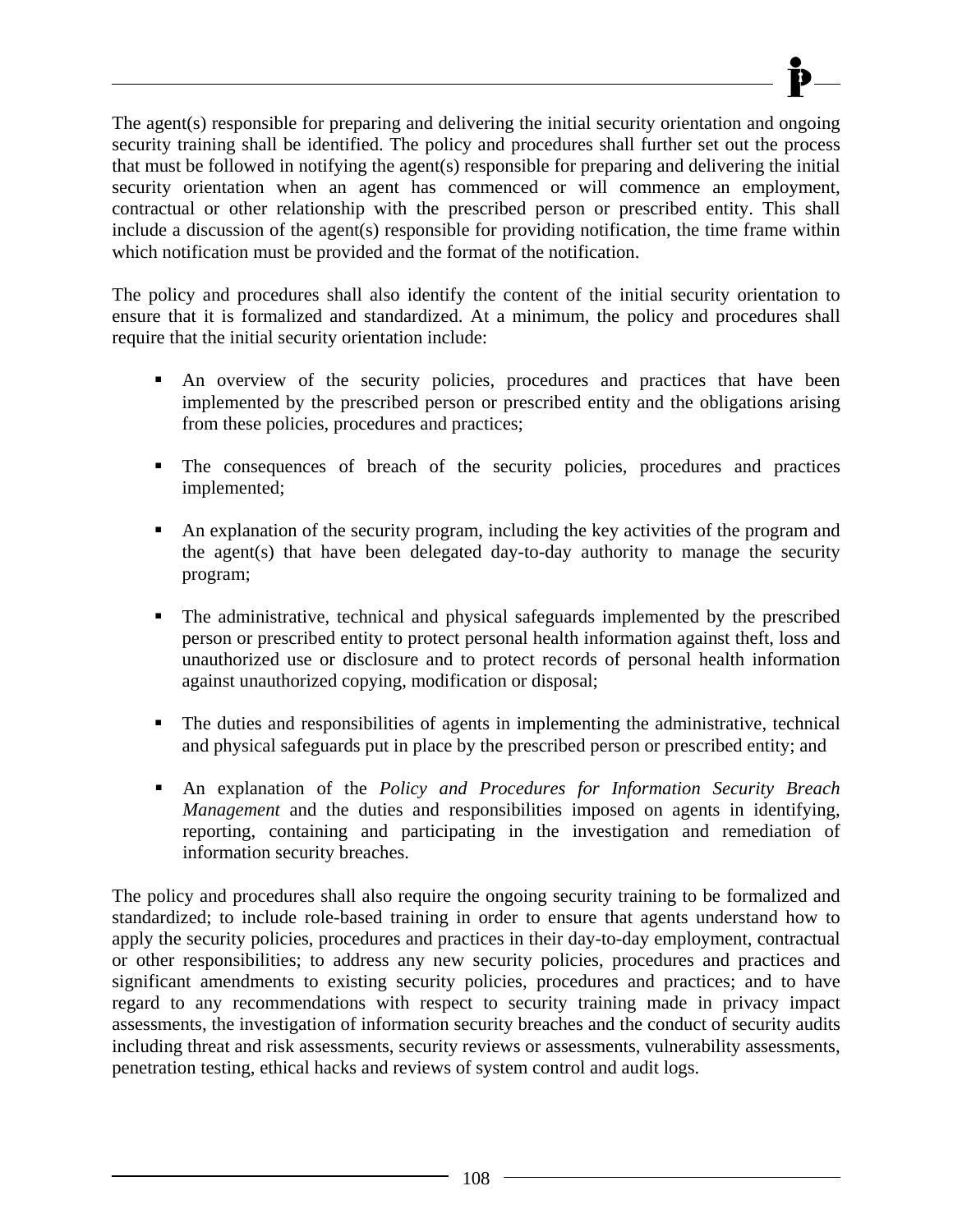The policy and procedures must require that a log be maintained to track attendance at the initial security orientation as well as the ongoing security training and the policy and procedures must identify the agent(s) responsible for maintaining such a log and tracking attendance.

The process to be followed in tracking attendance at the initial security orientation as well as the ongoing security training shall also be outlined, including the documentation that must be completed, provided and/or executed to verify attendance; the agent(s) responsible for completing, providing and/or executing the documentation; the agent to whom this documentation must be provided; and the required content of the documentation. The procedure to be followed and the agent(s) responsible for identifying agent(s) who do not attend the initial security orientation or the ongoing security training and for ensuring that such agent(s) attend the initial security orientation and the ongoing security training shall also be identified, including the time frame following the date of the security orientation or the ongoing security training within which this procedure must be implemented.

It is also recommended that the policy and procedures address where documentation related to attendance at the initial security orientation and the ongoing security training will be retained and the agent(s) responsible for retaining this documentation.

The policy and procedures shall also discuss the other mechanisms implemented by the prescribed person or prescribed entity to raise awareness of the security program and the security policies, procedures and practices implemented. The policy and procedures shall also discuss the frequency with which the prescribed person or prescribed entity communicates with its agents in relation to information security, the method and nature of the communication and the agent(s) responsible for the communication.

The prescribed person or prescribed entity must require agents to comply with the policy and its procedures and must address how and by whom compliance will be enforced and the consequences of breach. The policy and procedures must also stipulate that compliance will be audited in accordance with the *Policy and Procedures In Respect of Security Audits*, must set out the frequency with which the policy and procedures will be audited and must identify the agent(s) responsible for conducting the audit and for ensuring compliance with the policy and its procedures.

The policy and procedures must also require agents to notify the prescribed person or prescribed entity at the first reasonable opportunity, in accordance with the *Policy and Procedures for Information Security Breach Management*, if an agent breaches or believes there may have been a breach of this policy or its procedures.

This policy and its associated procedures may either be a stand-alone document or may be combined with the *Policy and Procedures for Privacy Training and Awareness*.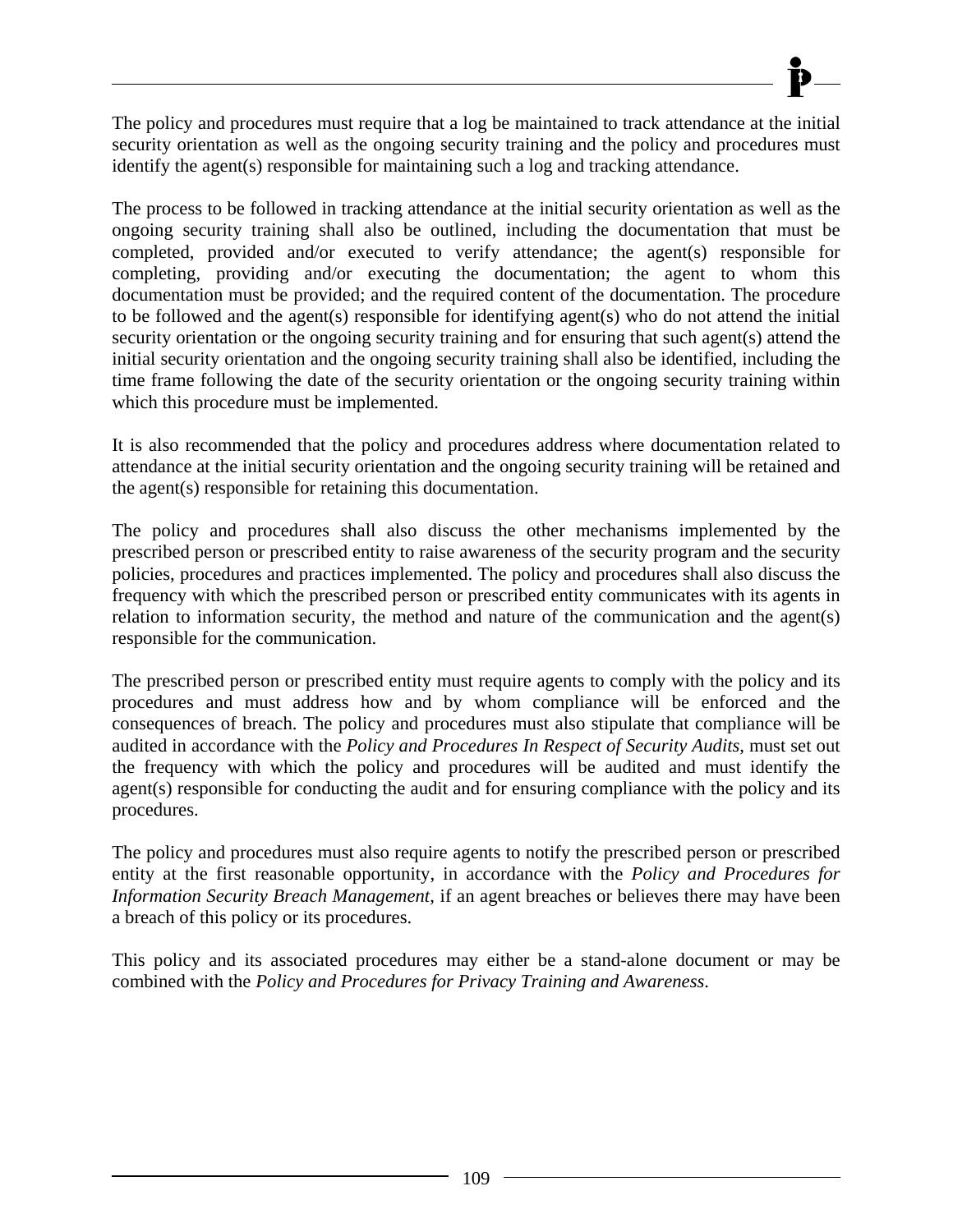#### **4. Log of Attendance at Initial Security Orientation and Ongoing Security Training**

A prescribed person or prescribed entity shall maintain a log of the attendance of agents at the initial security orientation and ongoing security training. At a minimum, the log must set out the name of the agent, the date that the agent attended the initial security orientation and the dates that the agent attended ongoing security training.

#### **5. Policy and Procedures for the Execution of Confidentiality Agreements by Agents**

A policy and procedures must be developed and implemented requiring agents to execute a Confidentiality Agreement in accordance with the *Template Confidentiality Agreement with Agents* at the commencement of their employment, contractual or other relationship with the prescribed person or prescribed entity and prior to being given access to personal health information. It is further recommended that the policy and procedures require that a Confidentiality Agreement be executed by agents on an annual basis and identify the time frame each year in which the Confidentiality Agreement is required to be executed.

The policy and procedures must further identify the agent(s) responsible for ensuring that a Confidentiality Agreement is executed with each agent of the prescribed person or prescribed entity at the commencement of the employment, contractual or other relationship and thereafter on an annual basis and the process that must be followed in this regard.

In particular, the policy and procedures shall outline the process that must be followed in notifying the responsible agent(s) each time an agent has commenced or will commence an employment, contractual or other relationship with the prescribed person or prescribed entity. This shall include a discussion of the agent(s) responsible for providing notification, the time frame within which notification must be provided and the format of the notification.

The policy and procedures shall also outline the process that must be followed by the responsible agent(s) in tracking the execution of Confidentiality Agreements, including the process that must be followed where an executed Confidentiality Agreement is not received within a defined period of time following the commencement of the employment, contractual or other relationship or within a defined period of time following the date that the Confidentiality Agreement is required to be executed on an annual basis.

The policy and procedures shall also require that a log be maintained of executed Confidentiality Agreements and must identify the agent(s) responsible for maintaining such a log. It is also recommended that the policy and procedures address where documentation related to the execution of Confidentiality Agreements will be retained and the agent(s) responsible for retaining this documentation.

The prescribed person or prescribed entity must require agents to comply with the policy and its procedures and must address how and by whom compliance will be enforced and the consequences of breach. The policy and procedures must also stipulate that compliance with the policy and its procedures and with the Confidentiality Agreement will be audited in accordance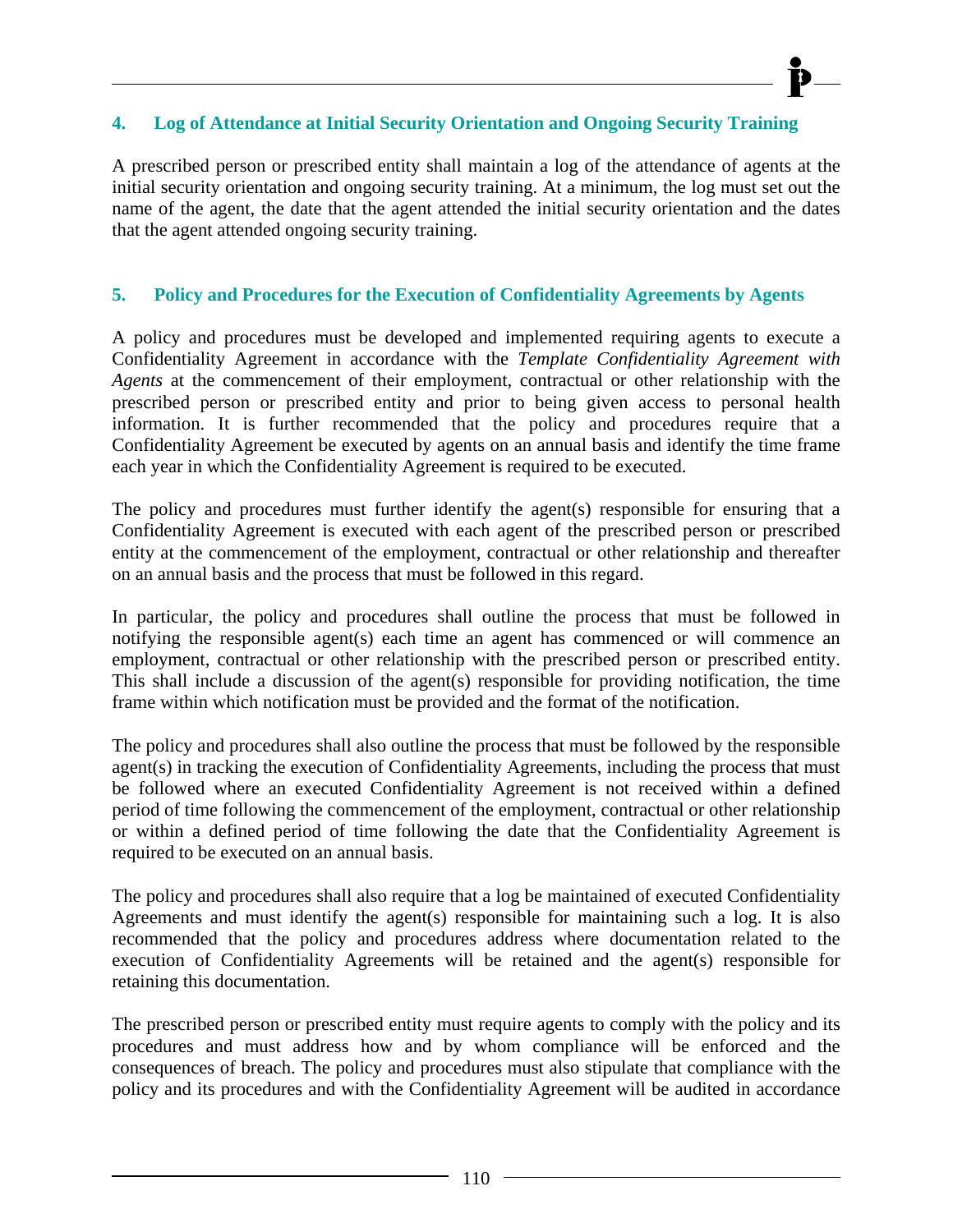with the *Policy and Procedures In Respect of Privacy Audits*, must set out the frequency with which the policy and its procedures will be audited and must identify the agent(s) responsible for conducting the audit and for ensuring compliance with the policy and its procedures.

The policy and procedures must also require agents to notify the prescribed person or prescribed entity at the first reasonable opportunity, in accordance with the *Policy and Procedures for Privacy Breach Management*, if an agent breaches or believes there may have been a breach of this policy or its procedures.

#### **6. Template Confidentiality Agreement with Agents**

A Confidentiality Agreement must be executed by each agent of the prescribed person or prescribed entity in accordance with the *Policy and Procedures for the Execution of Confidentiality Agreements by Agents* that, at a minimum, addresses the matters set out below.

#### *General Provisions*

The Confidentiality Agreement must describe the status of the prescribed person or prescribed entity under the *Act* and the duties and responsibilities arising from this status. It must also state that individuals executing the agreement are agents of the prescribed person or prescribed entity in respect of personal health information and must outline the responsibilities associated with this status.

The Confidentiality Agreement must also require agents to comply with the provisions of the *Act*  and its regulation relating to prescribed persons or prescribed entities, as the case may be, and with the terms of the Confidentiality Agreement as may be amended from time to time.

Agents must also be required to acknowledge that they have read, understood and agree to comply with the privacy and security policies, procedures and practices implemented by the prescribed person or prescribed entity and to comply with any privacy and security policies, procedures and practices as may be implemented or amended from time to time following the execution of the Confidentiality Agreement.

It is also recommended that the Confidentiality Agreement provide a definition of personal health information and that the definition provided be consistent with the *Act* and its regulation.

#### *Obligations with Respect to Collection, Use and Disclosure of Personal Health Information*

The Confidentiality Agreement shall identify the purposes for which agents are permitted to collect, use and disclose personal health information on behalf of the prescribed person or prescribed entity and any limitations, conditions or restrictions imposed thereon.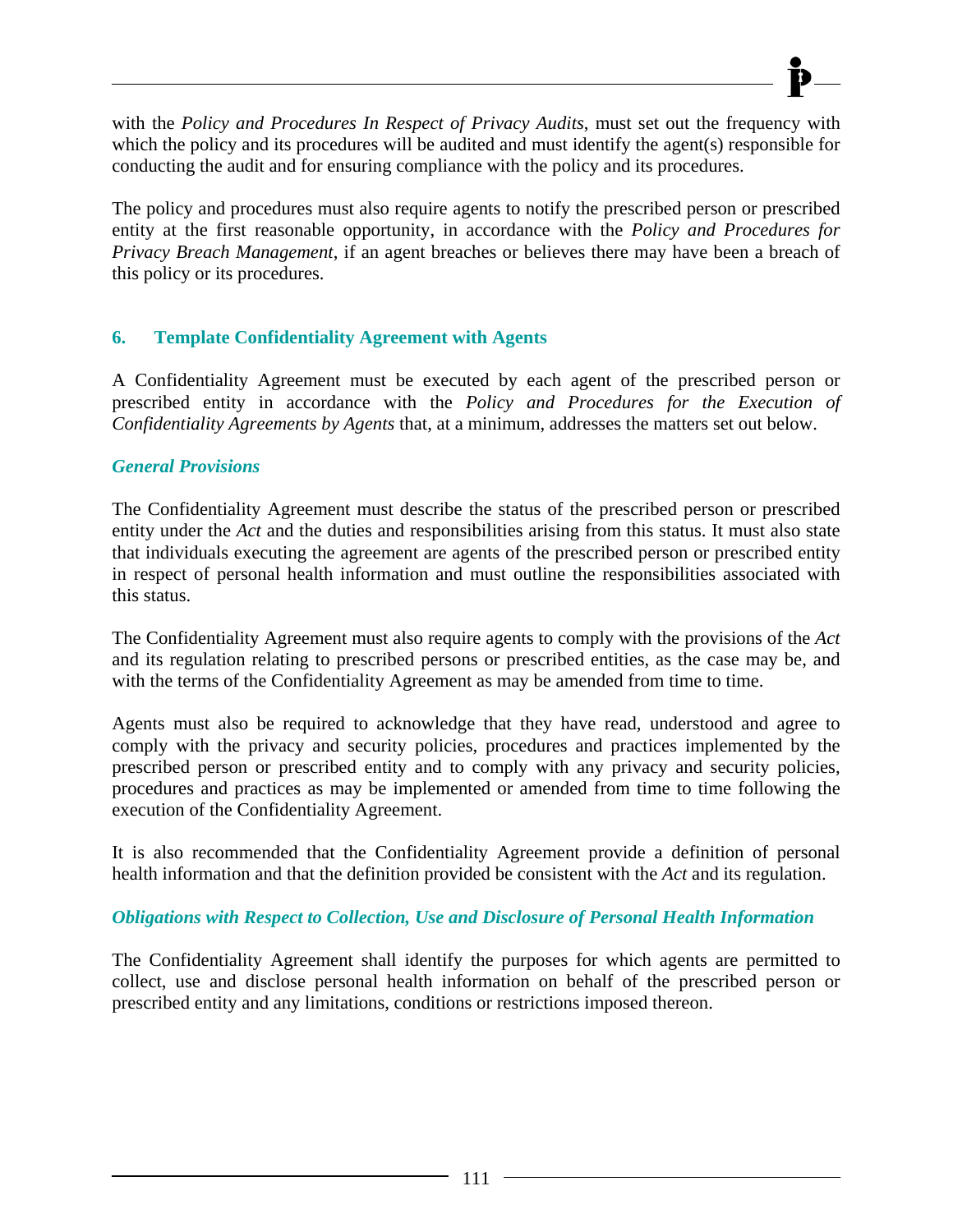In identifying the purposes for which agents are permitted to collect, use or disclose personal health information, the prescribed person or prescribed entity must ensure that each collection, use or disclosure identified in the Confidentiality Agreement is permitted by the *Act* and its regulation. In this regard, the Confidentiality Agreement must prohibit agents from collecting and using personal health information except as permitted in the Confidentiality Agreement and from disclosing such information except as permitted in the Confidentiality Agreement or as required by law.

Further, the Confidentiality Agreement must prohibit agents from collecting, using or disclosing personal health information if other information will serve the purpose and from collecting, using or disclosing more personal health information than is reasonably necessary to meet the purpose.

#### *Termination of the Contractual, Employment or Other Relationship*

The Confidentiality Agreement shall require agents to securely return all property of the prescribed person or prescribed entity, including records of personal health information and all identification cards, access cards and/or keys, on or before the date of termination of the employment, contractual or other relationship in accordance with the *Policy and Procedures For Termination or Cessation of the Employment or Contractual Relationship*. The Confidentiality Agreement shall also stipulate the time frame within which the property of the prescribed person or prescribed entity must be securely returned, the secure manner in which the property must be returned and the agent to whom the property must be securely returned.

#### *Notification*

At a minimum, the Confidentiality Agreement shall require agents to notify the prescribed person or prescribed entity at the first reasonable opportunity, in accordance with the *Policy and Procedures for Privacy Breach Management* and/or the *Policy and Procedures for Information Security Breach Management*, if the agent breaches or believes that there may have been a breach of the Confidentiality Agreement or if the agent breaches or believes that there may have been a breach of the privacy or security policies, procedures and practices implemented by the prescribed person or prescribed entity.

#### *Consequences of Breach and Monitoring Compliance*

The Confidentiality Agreement must outline the consequences of breach of the agreement and must address the manner in which compliance with the Confidentiality Agreement will be enforced. The Confidentiality Agreement must further stipulate that compliance with the Confidentiality Agreement will be audited and must address the manner in which compliance will be audited.

#### **7. Log of Executed Confidentiality Agreements with Agents**

A prescribed person or prescribed entity must maintain a log of Confidentiality Agreements that have been executed by agents at the commencement of their employment, contractual or other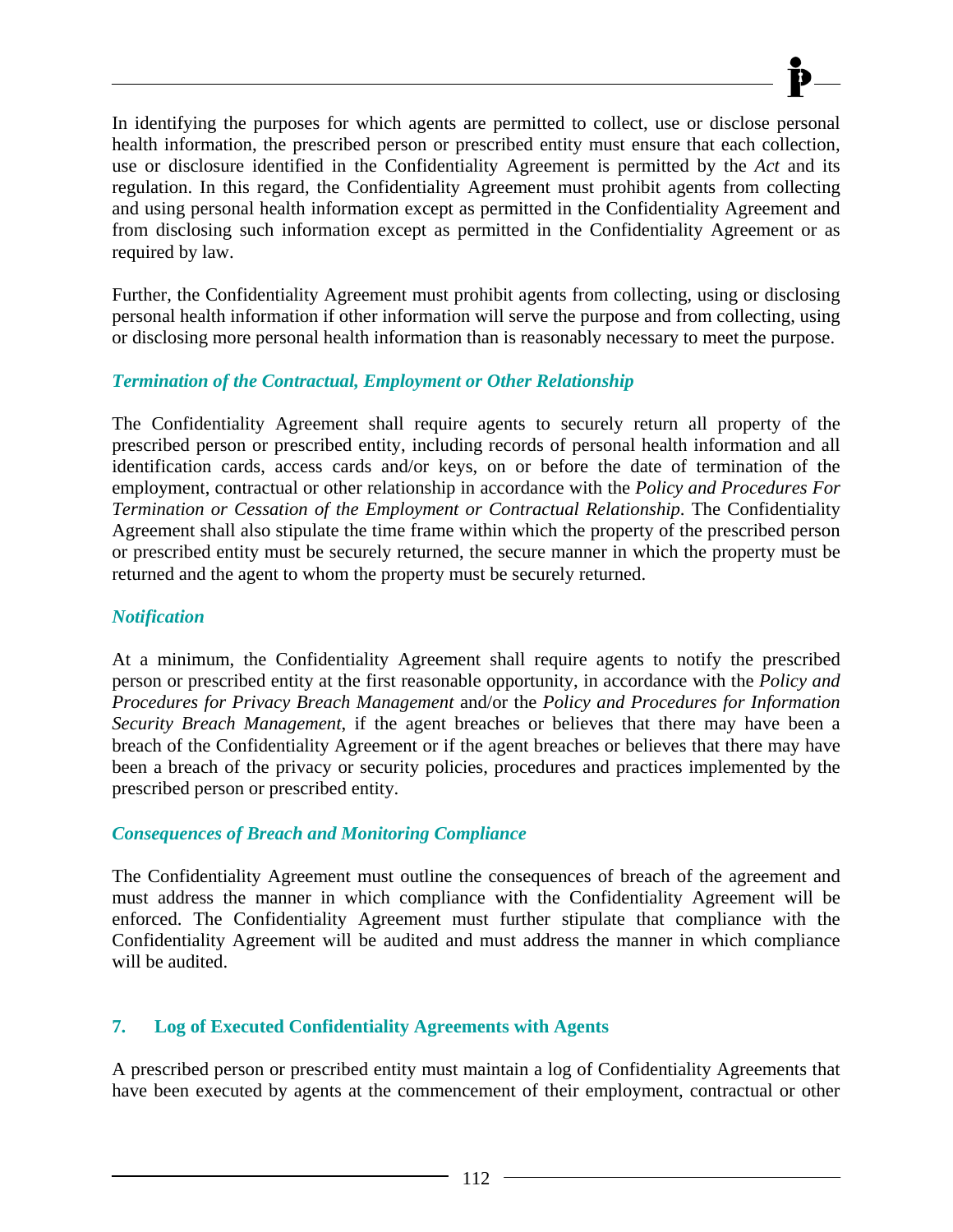relationship with the prescribed person or prescribed entity and on an annual basis. At a minimum, the log must include the name of the agent, the date of commencement of the employment, contractual or other relationship with the prescribed person or prescribed entity and the dates that the Confidentiality Agreements were executed.

#### **8. Job Description for the Position(s) Delegated Day-to-Day Authority to Manage the Privacy Program**

A job description for the position(s) that have been delegated day-to-day authority to manage the privacy program on behalf of the prescribed person or prescribed entity must be developed.

The job description shall set out the reporting relationship of the position(s) that have been delegated day-to-day authority to manage the privacy program to the Chief Executive Officer or the Executive Director, as the case may be. The job description must also identify the responsibilities and obligations of the position(s) in respect of the privacy program. At a minimum, these responsibilities and obligations must include:

- Developing, implementing, reviewing and amending privacy policies, procedures and practices;
- **Ensuring compliance with the privacy policies, procedures and practices implemented;**
- **Ensuring transparency of the privacy policies, procedures and practices implemented;**
- Facilitating compliance with the *Act* and its regulation;
- Ensuring agents are aware of the *Act* and its regulation and their duties thereunder;
- Ensuring agents are aware of the privacy policies, procedures and practices implemented by the prescribed person or prescribed entity and are appropriately informed of their duties and obligations thereunder;
- Directing, delivering or ensuring the delivery of the initial privacy orientation and the ongoing privacy training and fostering a culture of privacy;
- Conducting, reviewing and approving privacy impact assessments;
- Receiving, documenting, tracking, investigating, remediating and responding to privacy complaints pursuant to the *Policy and Procedures for Privacy Complaints*;
- Receiving and responding to privacy inquiries pursuant to the *Policy and Procedures for Privacy Inquiries*;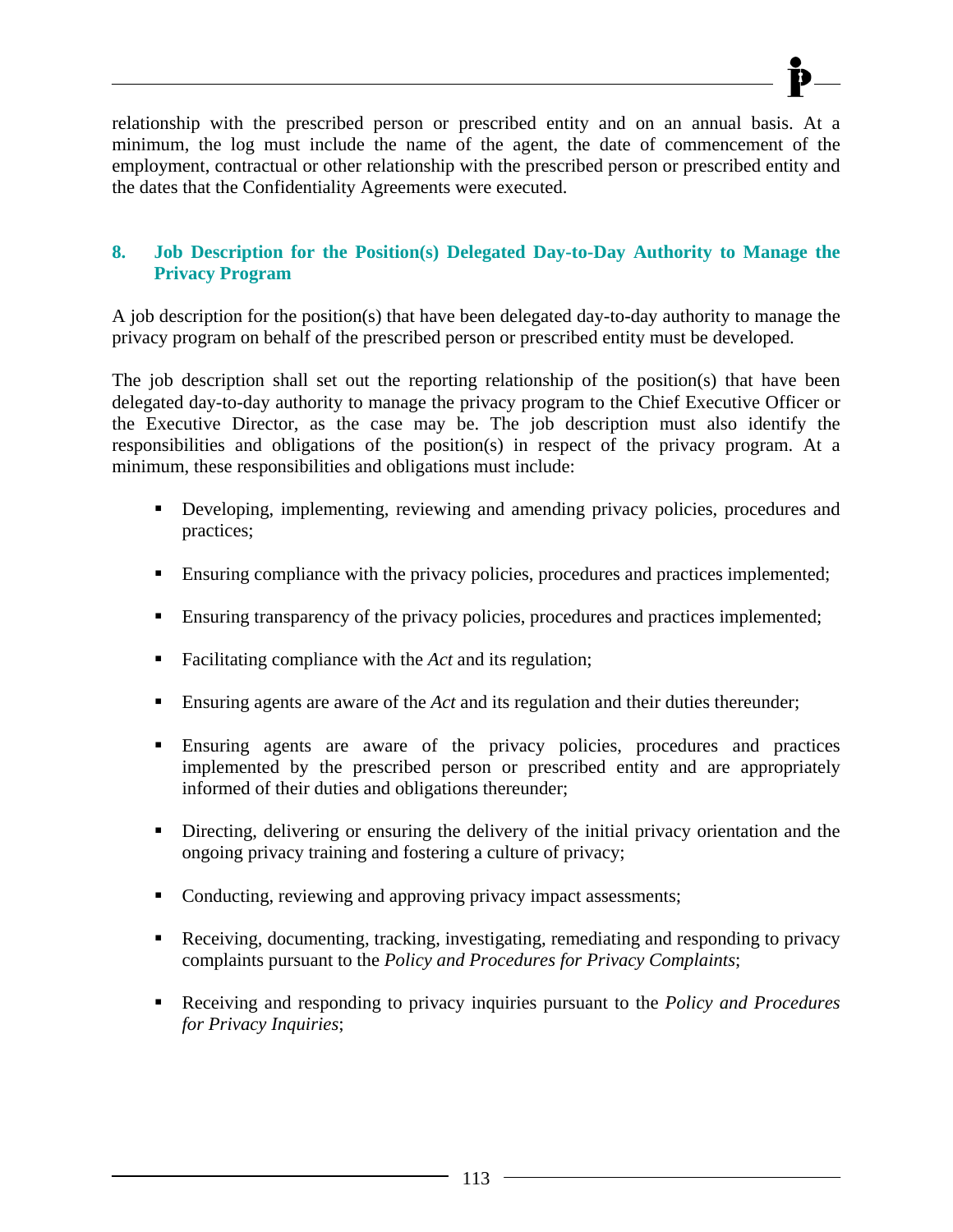- Receiving, documenting, tracking, investigating and remediating privacy breaches or suspected privacy breaches pursuant to the *Policy and Procedures for Privacy Breach*
- Conducting privacy audits pursuant to the *Policy and Procedures In Respect of Privacy Audits*.

#### **9. Job Description for the Position(s) Delegated Day-to-Day Authority to Manage the Security Program**

*Management*; and

A job description for the position(s) that have been delegated day-to-day authority to manage the security program on behalf of the prescribed person or prescribed entity must be developed.

The job description shall set out the reporting relationship of the position(s) that have been delegated day-to-day authority to manage the security program to the Chief Executive Officer or the Executive Director, as the case may be. The job description must also identify the responsibilities and obligations of the position(s) in respect of the security program. At a minimum, these responsibilities and obligations must include:

- Developing, implementing, reviewing and amending security policies, procedures and practices;
- **Ensuring compliance with the security policies, procedures and practices implemented;**
- Ensuring agents are aware of the security policies, procedures and practices implemented by the prescribed person or prescribed entity and are appropriately informed of their duties and obligations thereunder;
- Directing, delivering or ensuring the delivery of the initial security orientation and the ongoing security training and fostering a culture of information security awareness;
- Receiving, documenting, tracking, investigating and remediating information security breaches or suspected information security breaches pursuant to the *Policy and Procedures for Information Security Breach Management*; and
- Conducting security audits pursuant to the *Policy and Procedures In Respect of Security Audits*.

#### **10. Policy and Procedures for Termination or Cessation of the Employment or Contractual Relationship**

The policy and procedures shall require agents, as well as their supervisors, to notify the prescribed person or prescribed entity of the termination of the employment, contractual or other relationship. The policy and procedures shall identify the agent(s) to whom notification must be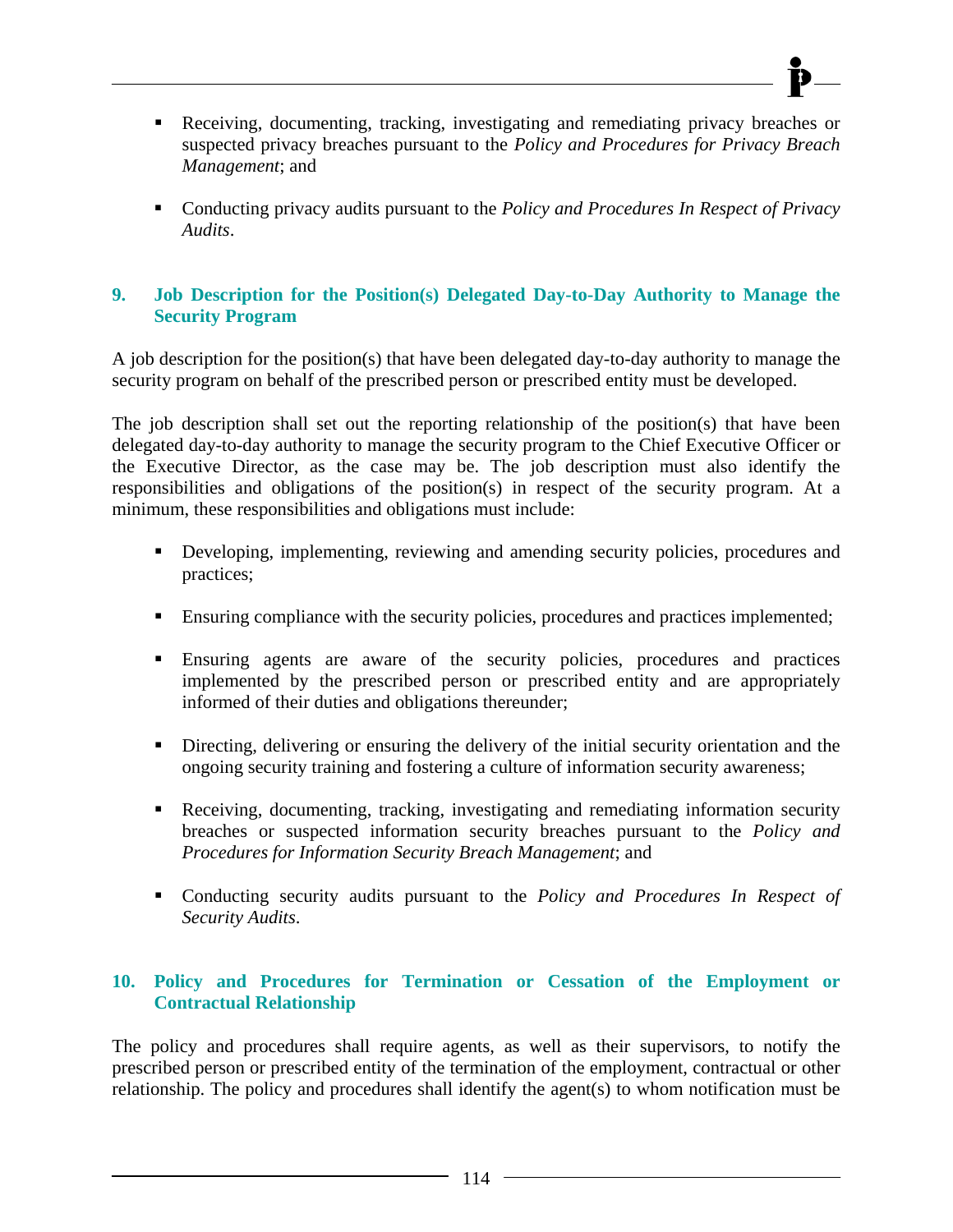

provided, the nature and format of the notification, the time frame within which notification must be provided and the process that must be followed in providing notification.

The policy and its procedures shall also require agents to securely return all property of the prescribed person or prescribed entity on or before the date of termination of the employment, contractual or other relationship. In this regard, a definition of property must be provided in the policy and procedures and this definition must, at a minimum, include records of personal health information, identification cards, access cards and/or keys.

The policy and procedures shall identify the agent(s) to whom the property must be securely returned; the secure method by which the property must be returned; the time frame within which the property must be securely returned; the documentation that must be completed, provided and/or executed; the agent(s) responsible for completing, providing and/or executing the documentation; and the required content of the documentation. The procedures to be followed in the event that the property of the prescribed person or prescribed entity is not securely returned upon termination of the employment, contractual or other relationship shall also be addressed, including the agent(s) responsible for implementing the procedure and the time frame following termination within which the procedure must be implemented.

The policy and procedures shall also require that access to the premises of the prescribed person or prescribed entity, to locations within the premises where records of personal health information are retained and to the information technology operational environment, be immediately terminated upon the cessation of the employment, contractual or other relationship. The policy and procedures must identify the agent(s) responsible for terminating access; the procedure to be followed in terminating access; the time frame within which access must be terminated; the documentation that must be completed, provided and/or executed and the agent(s) responsible for completing, providing and/or executing the documentation.

The prescribed person or prescribed entity shall require agents to comply with the policy and its procedures and must address how and by whom compliance will be enforced and the consequences of breach. The policy and procedures must also stipulate that compliance will be audited in accordance with the *Policy and Procedures In Respect of Privacy Audits*, must set out the frequency with which the policy and procedures will be audited and must identify the agent(s) responsible for conducting the audit and for ensuring compliance with the policy and its procedures.

The policy and procedures must also require agents to notify the prescribed person or prescribed entity at the first reasonable opportunity, in accordance with the *Policy and Procedures for Privacy Breach Management* and/or the *Policy and Procedures for Information Security Breach Management*, if an agent breaches or believes there may have been a breach of this policy or its procedures.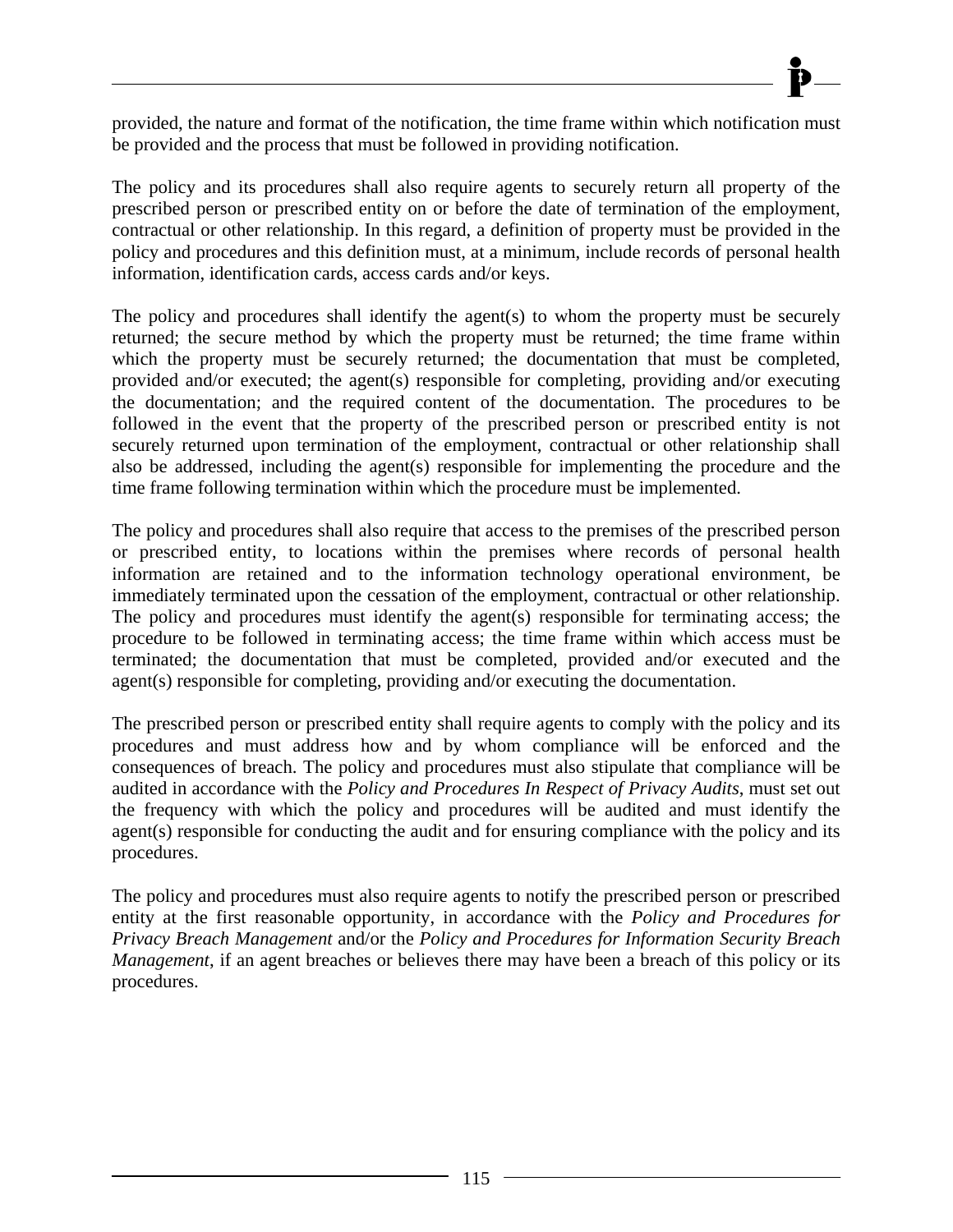#### **11. Policy and Procedures for Discipline and Corrective Action**

The prescribed person or prescribed entity shall develop and implement a policy and associated procedures for discipline and corrective action in respect of personal health information.

The policy and procedures shall address the investigation of disciplinary matters, including the person(s) responsible for conducting the investigation; the procedure that must be followed in undertaking the investigation; any documentation that must be completed, provided and/or executed in undertaking the investigation; the agent(s) responsible for completing, providing and/or executing the documentation; the required content of the documentation; and the agent(s) to whom the results of the investigation must be reported.

The types of discipline that may be imposed by the prescribed person or prescribed entity and the factors that must be considered in determining the appropriate discipline and corrective action shall also be set out in the policy and procedures. The agent(s) responsible for determining the appropriate discipline and corrective action, the procedure to be followed in making this determination, the agent(s) that must be consulted in making this determination; and the documentation that must be completed, provided and/or executed, shall also be identified.

It is also recommended that the policy and procedures address the retention of documentation related to the discipline and corrective action taken, including where this documentation will be retained and the agent(s) responsible for retaining the documentation.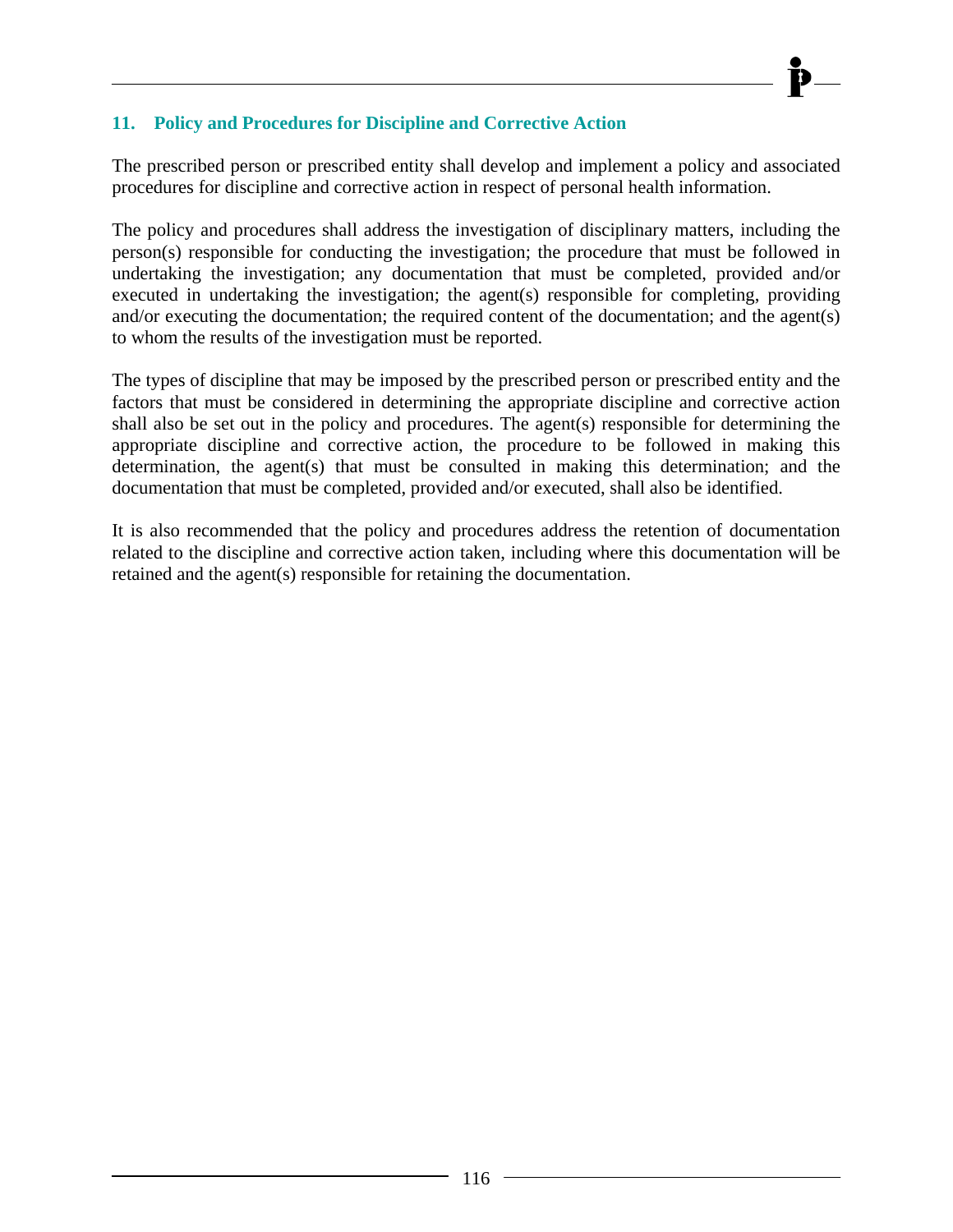### **Part 4 – Organizational and Other Documentation**

#### **1. Privacy Governance and Accountability Framework**

A privacy governance and accountability framework for ensuring compliance with the *Act* and its regulation and for ensuring compliance with the privacy policies, procedures and practices implemented by the prescribed person or prescribed entity must be established.

The privacy governance and accountability framework must stipulate that the Chief Executive Officer or the Executive Director, as the case may be, is ultimately accountable for ensuring that the prescribed person or prescribed entity and its agents comply with the *Act* and its regulation and comply with the privacy policies, procedures and practices implemented.

The position(s) that have been delegated day-to-day authority to manage the privacy program must be identified in the privacy governance and accountability framework and the nature of the reporting relationship to the Chief Executive Officer or the Executive Director must be described. The privacy governance and accountability framework shall also set out the responsibilities and obligations of the position(s) that have been delegated day-to-day authority to manage the privacy program and identify the other individuals, committees and teams that support the position(s) that have been delegated day-to-day authority to manage the privacy program and their role in respect of the privacy program.

The role of the Board of Directors in respect of the privacy program, including whether the privacy program is overseen by a committee of the Board of Directors, must also be addressed. The privacy governance and accountability framework shall also set out the frequency with which and the method and manner by which the Board of Directors is updated with respect to the privacy program, the agent(s) responsible for providing such updates and the matters with respect to which the Board of Directors is required to be updated. At a minimum, it is recommended that the Board of Directors be updated on an annual basis, preferably in the form of a written report.

The update provided to the Board of Directors must address the initiatives undertaken by the privacy program including privacy training and the development and implementation of privacy policies, procedures and practices. It shall also include a discussion of the privacy audits and privacy impact assessments conducted, including the results of and recommendations arising from the privacy audits and privacy impact assessments and the status of implementation of the recommendations. The Board of Directors must also be advised of any privacy breaches and privacy complaints that were investigated, including the results of and any recommendations arising from these investigations and the status of implementation of the recommendations.

It is also recommended that the privacy governance and accountability framework be accompanied by a privacy governance organizational chart.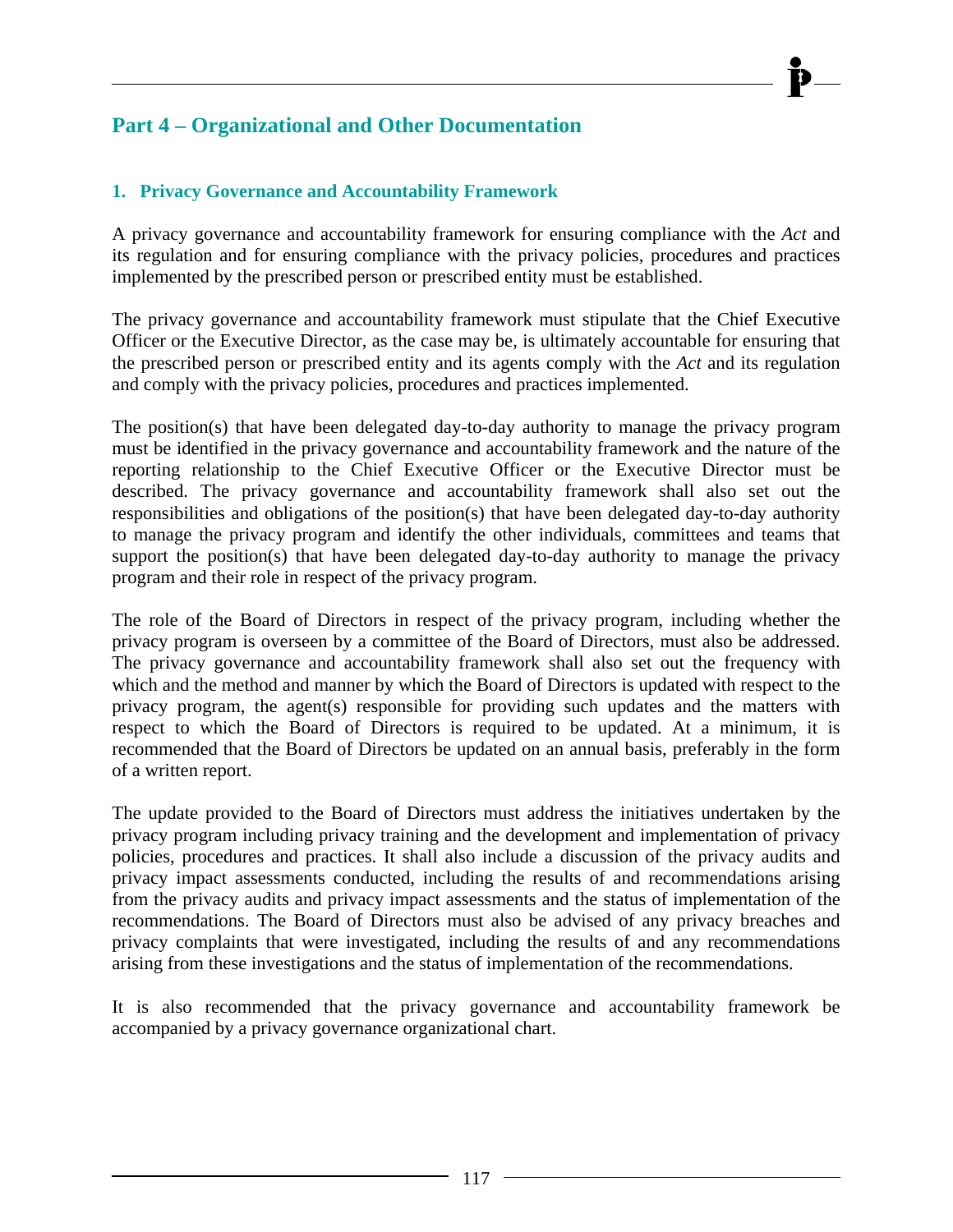The privacy governance and accountability framework shall also set out the manner in which the privacy governance and accountability framework will be communicated to agents of the prescribed person or prescribed entity, the method by which it will be communicated and the agent(s) responsible for this communication.

This governance and accountability framework may either be a stand-alone document or may be combined with the *Security Governance and Accountability Framework*.

#### **2. Security Governance and Accountability Framework**

A security governance and accountability framework for ensuring compliance with the *Act* and its regulation and for ensuring compliance with the security policies, procedures and practices implemented by the prescribed person or prescribed entity must be established.

The security governance and accountability framework must stipulate that the Chief Executive Officer or the Executive Director, as the case may be, is ultimately accountable for ensuring the security of personal health information and for ensuring that the prescribed person or prescribed entity and its agents comply with the security policies, procedures and practices implemented.

The position(s) that have been delegated day-to-day authority to manage the security program must be identified in the security governance and accountability framework and the nature of the reporting relationship to the Chief Executive Officer or the Executive Director must be described. The security governance and accountability framework shall also set out the responsibilities and obligations of the position(s) that have been delegated day-to-day authority to manage the security program and identify the other individuals, committees and teams that support the position(s) that have been delegated day-to-day authority to manage the security program and their role in respect of the security program.

The role of the Board of Directors in respect of the security program, including whether the security program is overseen by a committee of the Board of Directors, must also be addressed. The security governance and accountability framework shall also set out the frequency with which and the method and manner by which the Board of Directors is updated with respect to the security program, the agent(s) responsible for providing such updates and the matters with respect to which the Board of Directors is required to be updated. At a minimum, it is recommended that the Board of Directors be updated on an annual basis, preferably in the form of a written report.

The update provided to the Board of Directors must address the initiatives undertaken by the security program including security training and the development and implementation of security policies, procedures and practices. It shall also include a discussion of the security audits conducted, including the results of and recommendations arising from the security audits and the status of implementation of the recommendations. The Board of Directors must also be advised of any information security breaches investigated, including the results of and any recommendations arising from these investigations and the status of implementation of the recommendations.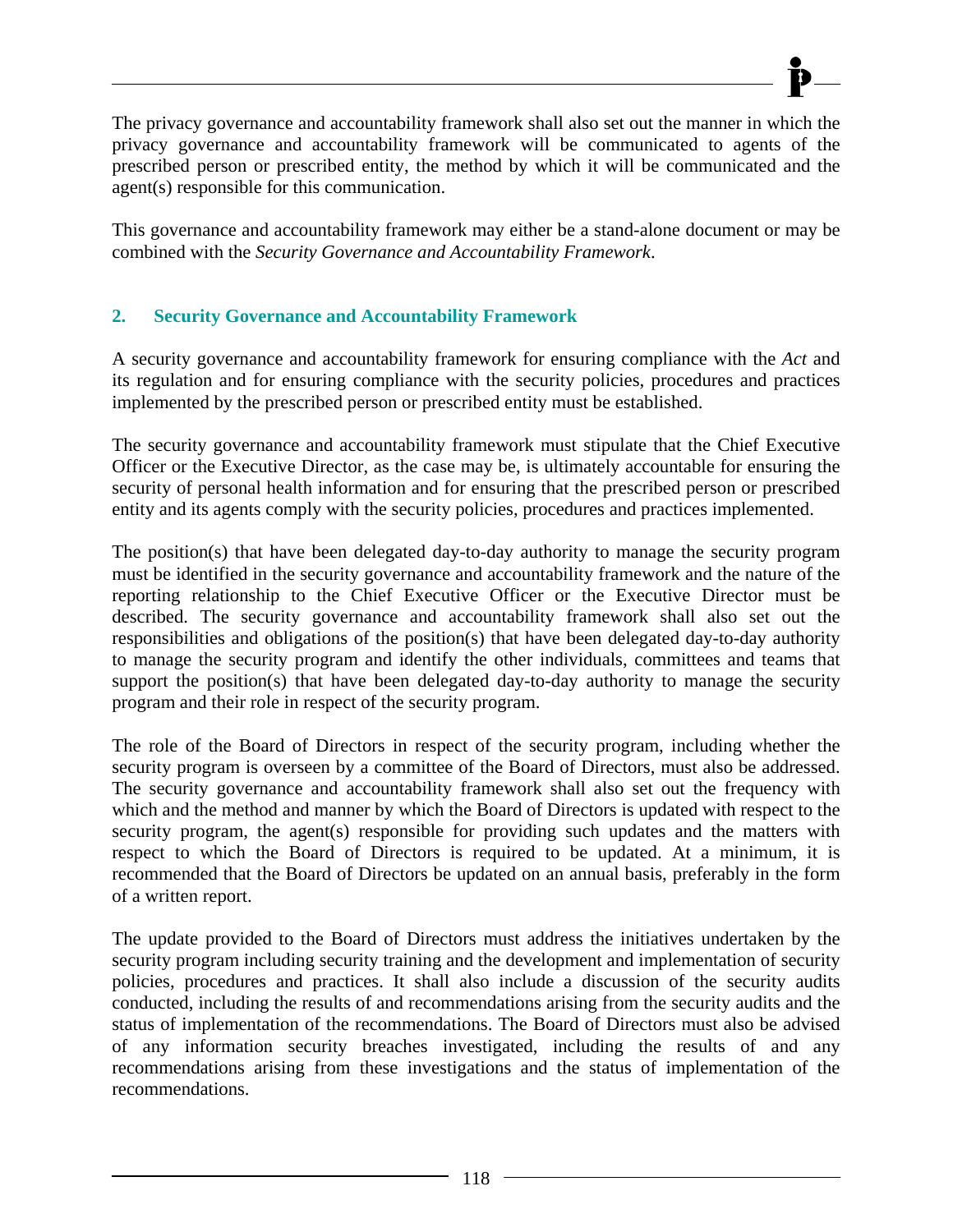It is also recommended that the security governance and accountability framework be accompanied by a security governance organizational chart.

The security governance and accountability framework shall also set out the manner in which the security governance and accountability framework will be communicated to agents of the prescribed person or prescribed entity, the method by which it will be communicated and the agent(s) responsible for this communication.

This governance and accountability framework may either be a stand-alone document or may be combined with the *Privacy Governance and Accountability Framework*.

#### **3. Terms of Reference for Committees with Roles with Respect to the Privacy Program and/or Security Program**

The prescribed person or prescribed entity shall establish terms of reference for each committee that has a role in respect of the privacy and/or the security program. For each committee, the terms of reference must identify the membership of the committee, the chair of the committee, the mandate and responsibilities of the committee in respect of the privacy and/or the security program and the frequency with which the committee meets. The terms of reference shall also set out to whom the committee reports; the types of reports produced by the committee, if any; the format of the reports; to whom these reports are presented; and the frequency of these reports.

#### **4. Corporate Risk Management Framework**

A prescribed person or prescribed entity must develop and implement a comprehensive and integrated corporate risk management framework to identify, assess, mitigate and monitor risks, including risks that may negatively affect its ability to protect the privacy of individuals whose personal health information is received and to maintain the confidentiality of that information.

The corporate risk management framework must address the agent(s) responsible and the process that must be followed in identifying risks that may negatively affect the ability of the prescribed person or prescribed entity to protect the privacy of individuals whose personal health information is received and to maintain the confidentiality of that information. This shall include a discussion of the agents or other persons or organizations that must be consulted in identifying the risks; the documentation that must be completed, provided and/or executed; the agent(s) responsible for completing, providing and/or executing the documentation; the agent(s) to whom this documentation must be provided; and the required content of the documentation.

It must also address the agent(s) responsible, the process that must be followed and the criteria that must be considered in ranking the risks and assessing the likelihood of the risks occurring and the potential impact if they occur. This shall include a discussion of the agents or other persons or organizations that must be consulted in assessing and ranking the risks; the documentation that must be completed, provided and/or executed in assessing and ranking the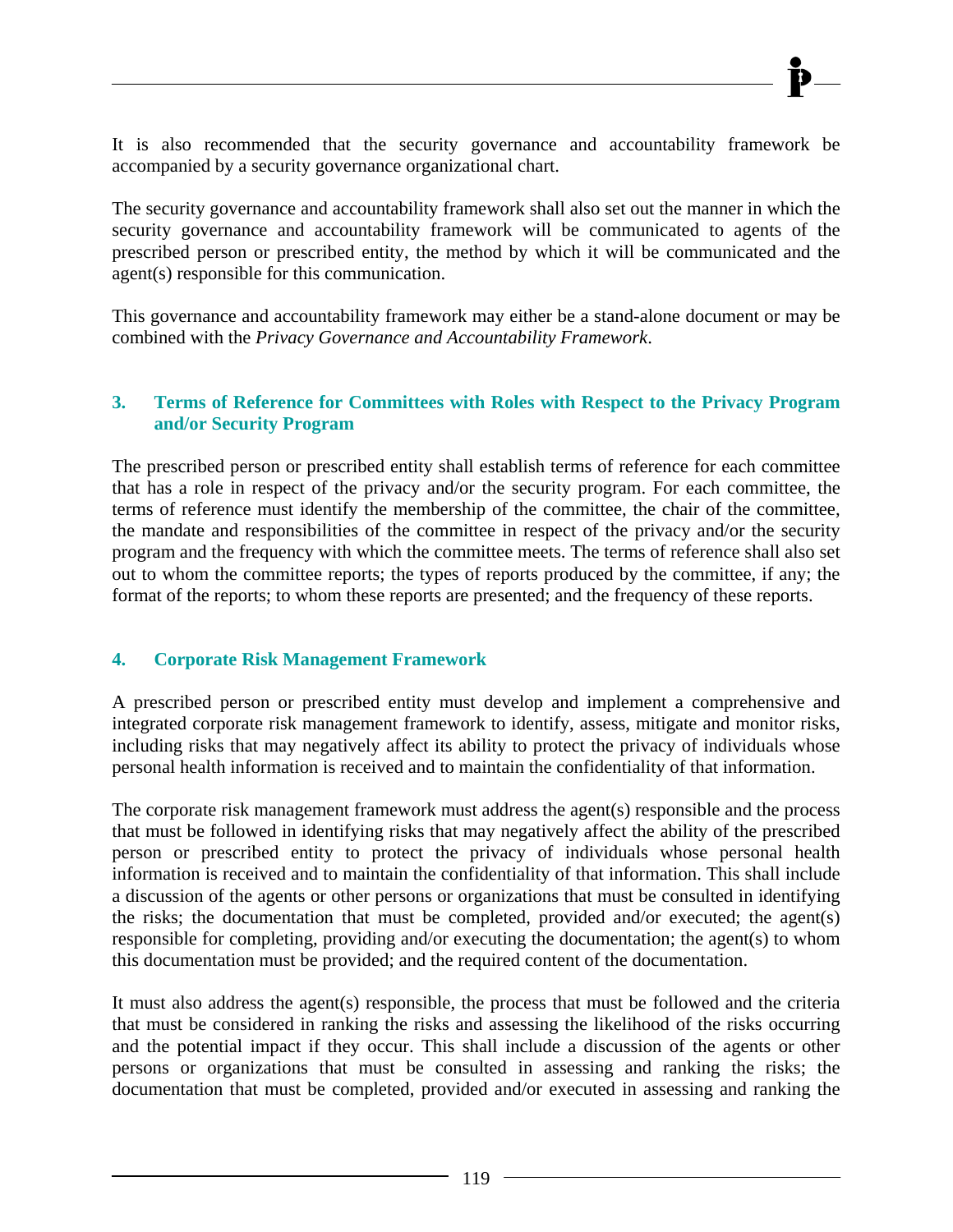risks; the documentation that must be completed, provided and/or executed in setting out the rationale for the assessment and ranking of the risks; the agent(s) responsible for completing, providing and/or executing the documentation; the agent(s) to whom this documentation must be provided; and the required content of the documentation.

The corporate risk management framework must also identify the agent(s) responsible, the process that must be followed and the criteria that must be considered in identifying strategies to mitigate the actual or potential risks to privacy that were identified and assessed, the process for implementing the mitigation strategies and the agents or other persons or organizations that must be consulted in identifying and implementing the mitigation strategies.

This includes identifying the agent(s) responsible for assigning other agent(s) to implement the mitigation strategies, for establishing timelines to implement the mitigation strategies, and for monitoring and ensuring that the mitigation strategies have been implemented. The corporate risk management framework must further address the documentation that must be completed, provided and/or executed in identifying, implementing, monitoring and ensuring the implementation of the mitigation strategies; the agent(s) responsible for completing, providing and/or executing the documentation; the agent(s) to whom this documentation must be provided; and the required content of the documentation.

The corporate risk management framework must also address the manner and format in which the results of the corporate risk management process, including the identification and assessment of risks, the strategies to mitigate actual or potential risks to privacy and the status of implementation of the mitigation strategies, are communicated and reported. This involves identifying the agent(s) responsible for communicating and reporting the results of the corporate risk management process, the nature and format of the communication; and to whom the results will be communicated and reported, including to the Chief Executive Officer or the Executive Director. Approval and endorsement of the results of the risk management process, including the agent(s) responsible for approval and endorsement, shall also be outlined.

Further, the corporate risk management framework must require that a corporate risk register be maintained and that the corporate risk register be reviewed on an ongoing basis in order to ensure that all the risks that may negatively affect the ability of the prescribed person or prescribed entity to protect the privacy of individuals whose personal health information is received and to maintain the confidentiality of that information continue to be identified, assessed and mitigated.

The frequency with which the corporate risk register must be reviewed and the agent(s) responsible and the process that must be followed in reviewing and amending the corporate risk register must also be identified.

The manner in which the corporate risk management framework will be integrated into the policies, procedures and practices of the prescribed person or prescribed entity and into the projects undertaken by the prescribed person or prescribed entity and the agent(s) responsible for integration shall also be addressed.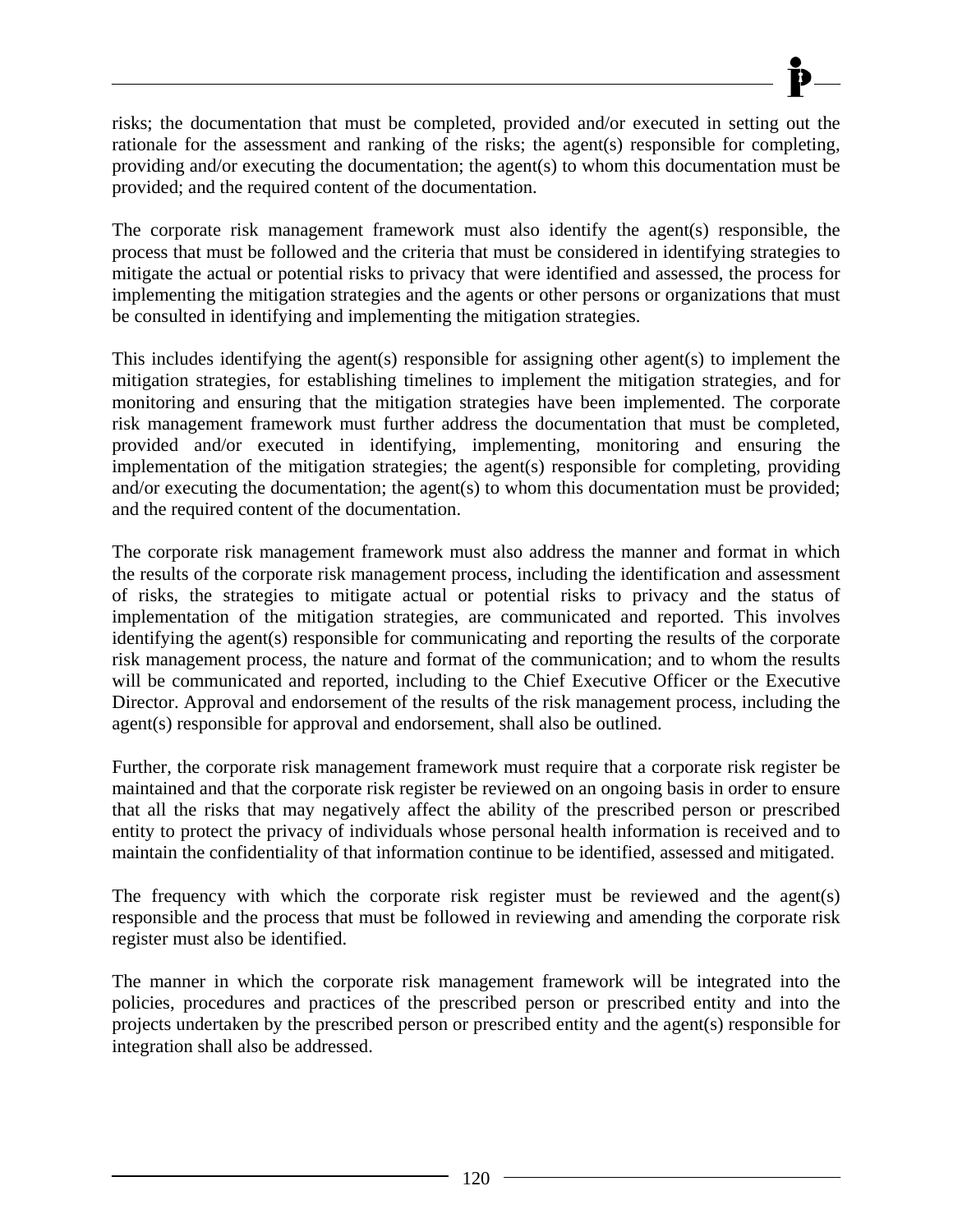#### **5. Corporate Risk Register**

A prescribed person or prescribed entity must develop and maintain a corporate risk register that identifies each risk identified that may negatively affect the ability of the prescribed person or prescribed entity to protect the privacy of individuals whose personal health information is received and to maintain the confidentiality of that information. For each risk identified, the corporate risk register shall include an assessment of the risk, a ranking of the risk, the mitigation strategy to reduce the likelihood of the risk occurring and/or to reduce the impact of the risk if it does occur, the date that the mitigation strategy was implemented or is required to be implemented, and the agent(s) responsible for implementation of the mitigation strategy.

#### **6. Policy and Procedures for Maintaining a Consolidated Log of Recommendations**

The prescribed person or prescribed entity shall develop and implement a policy and associated procedures requiring a consolidated and centralized log to be maintained of all recommendations arising from privacy impact assessments, privacy audits, security audits and the investigation of privacy breaches, privacy complaints and security breaches. The consolidated and centralized log shall also be required to include recommendations made by the Information and Privacy Commissioner of Ontario that must be addressed by the prescribed person or prescribed entity prior to the next review of its practices and procedures.

The policy and procedures shall also set out the frequency with which and the circumstances in which the consolidated and centralized log must be reviewed, the agent(s) responsible for reviewing and amending the log and the process that must be followed in this regard. At a minimum, it is recommended that the log be updated each time that a privacy impact assessment, privacy audit, security audit, investigation of a privacy breach, investigation of a privacy complaint, investigation of an information security breach or review by the Information and Privacy Commissioner of Ontario is completed and each time that a recommendation has been addressed. It is also recommended that the consolidated and centralized log be reviewed on an ongoing basis in order to ensure that the recommendations are addressed in a timely manner.

The prescribed person or prescribed entity must require agents to comply with the policy and its procedures and must address how and by whom compliance will be enforced and the consequences of breach. The policy and procedures must also stipulate that compliance will be audited in accordance with the *Policy and Procedures In Respect of Privacy Audits* and the *Policy and Procedures In Respect of Security Audits*, as the case may be, and must set out the frequency with which the policy and procedures will be audited and the agent(s) responsible for conducting the audit and for ensuring compliance with the policy and its procedures.

The policy and procedures must also require agents to notify the prescribed person or prescribed entity at the first reasonable opportunity in accordance with the *Policy and Procedures for Privacy Breach Management* and/or the *Policy and Procedures for Information Security Breach Management*, as the case may be, if an agent breaches or believes there may have been a breach of this policy or its procedures.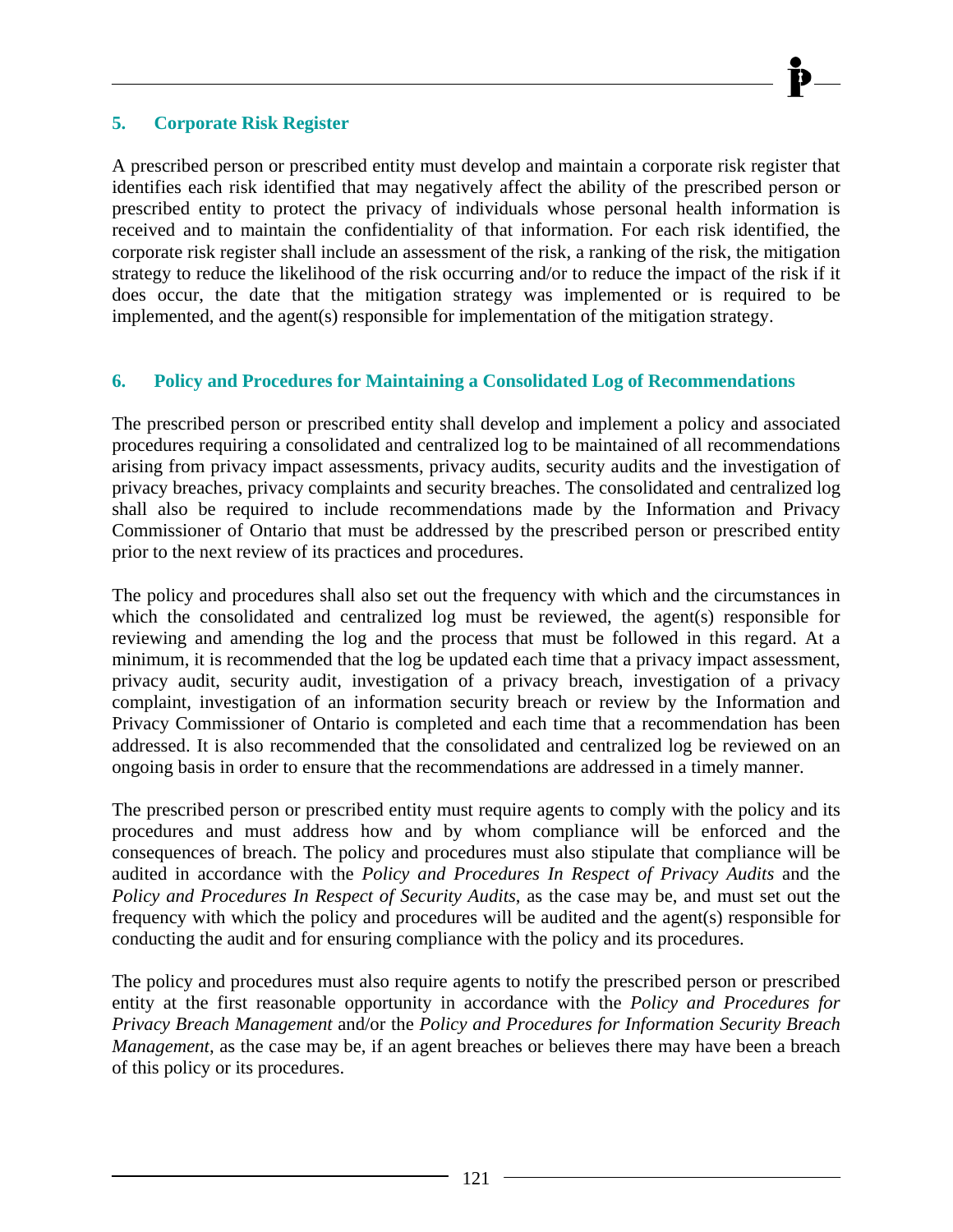#### **7. Consolidated Log of Recommendations**

A prescribed person or prescribed entity must develop and maintain a consolidated and centralized log of all recommendations arising from privacy impact assessments, privacy audits, security audits, the investigation of privacy breaches, the investigation of privacy complaints, the investigation of information security breaches and reviews by the Information and Privacy Commissioner of Ontario.

In particular, the log must set out the name and date of the document, investigation, audit and/or review from which the recommendation arose. For each recommendation, the log must set out the recommendation made, the manner in which the recommendation was addressed or is proposed to be addressed, the date that the recommendation was addressed or by which it is required to be addressed, and the agent(s) responsible for addressing the recommendation.

#### **8. Business Continuity and Disaster Recovery Plan**

A policy and associated procedures must be developed and implemented to protect and ensure the continued availability of the information technology environment of the prescribed person or prescribed entity in the event of short and long-term business interruptions and in the event of threats to the operating capabilities of the prescribed person or prescribed entity, including natural, human, environmental and technical interruptions and threats.

The business continuity and disaster recovery plan must address notification of the interruption or threat, documentation of the interruption or threat, assessment of the severity of the interruption or threat, activation of the business continuity and disaster recovery plan and recovery of personal health information.

In relation to notification of the interruption or threat, the business continuity and disaster recovery plan shall identify the agent(s) as well as the other persons or organizations that must be notified of short and long-term business interruptions and threats to the operating capabilities of the prescribed person or prescribed entity and the agent(s) responsible for providing such notification. The business continuity and disaster recovery plan must also address the time frame within which notification must be provided, the manner and format of notification, the nature of the information that must be provided upon notification and any documentation that must be completed, provided and/or executed.

In this regard, a contact list must be required to be developed and maintained of all agents, service providers, stakeholders and other persons or organizations that must be notified of business interruptions and threats and the business continuity and disaster recovery plan must identify the agent(s) responsible for creating and maintaining this contact list.

In relation to the assessment of the severity level of the interruption or threat, the business continuity and disaster recovery plan shall identify the agent(s) responsible for the assessment, the criteria pursuant to which this assessment is to be made and the agents and other persons or organizations that must be consulted in assessing the severity level of the interruption or threat. It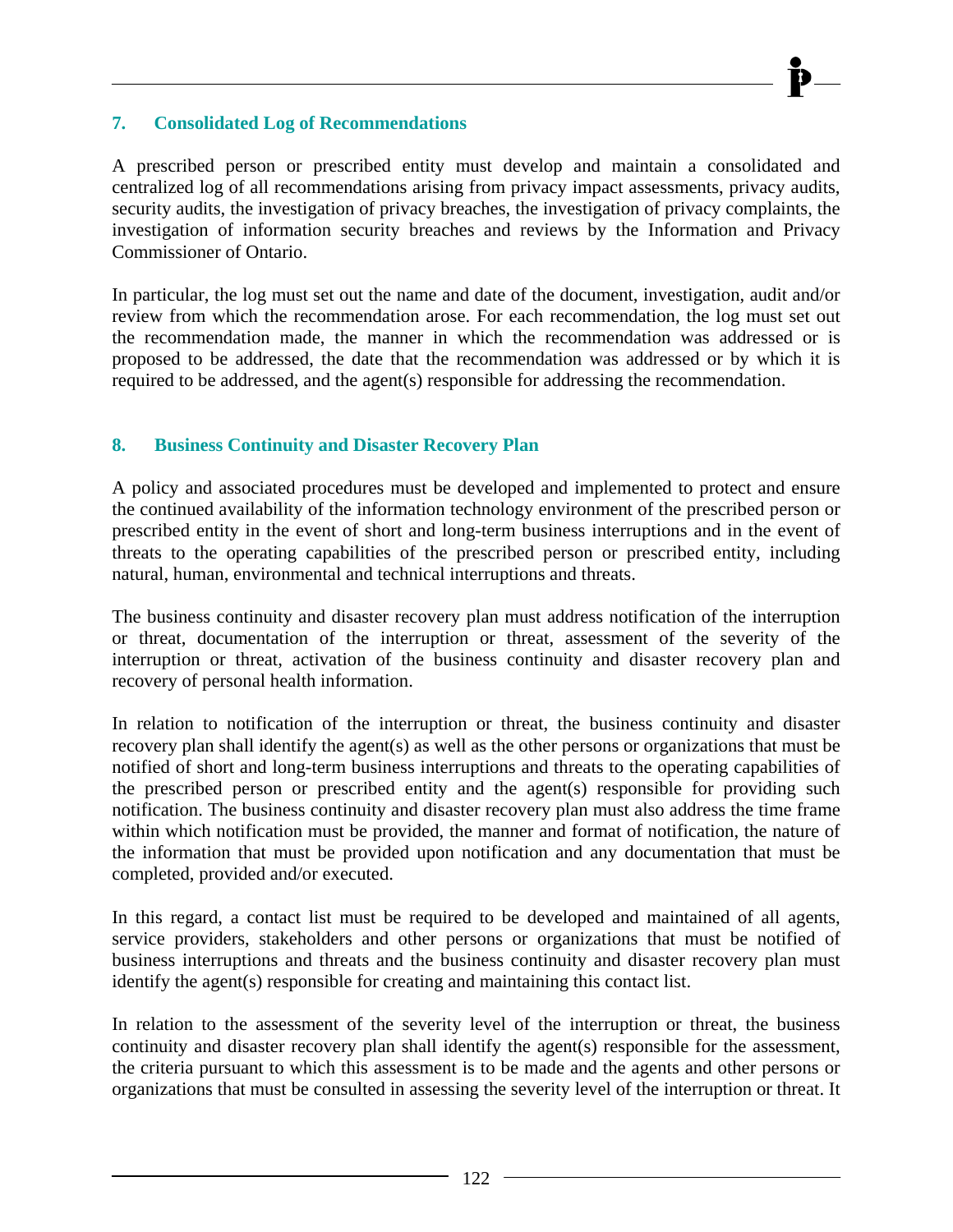must also address the documentation that must be completed, provided and/or executed resulting from or arising out of this assessment; the required content of the documentation; the agent(s) to whom the documentation must be provided; and to whom the results of this assessment must be reported.

In relation to the assessment of the interruption or threat, the business continuity and disaster recovery plan shall set out the agent(s) responsible and the process that must be followed in conducting an initial impact assessment of the interruption or threat, including its impact on the technical and physical infrastructure and business processes of the prescribed person or prescribed entity. This includes the agents and other persons or organizations that are required to be consulted in undertaking the assessment; the requirements that must be satisfied and the criteria that must be utilized in conducting the assessment; the documentation that must be completed, provided and/or executed; the agent(s) responsible for completing, providing and/or executing the documentation; the agent(s) to whom the documentation must be provided; and the agent(s) to whom the results of the initial impact assessment must be communicated.

The business continuity and disaster recovery plan must further identify the agent(s) responsible for conducting and preparing a detailed damage assessment in order to evaluate the extent of the damage caused by the threat or interruption and the expected effort required to resume, recover and restore infrastructure elements, information systems and/or services. It must further address the manner in which the assessment is required to be conducted; the agents and other persons or organizations that are required to be consulted in undertaking the assessment; the requirements that must be satisfied and the criteria that must be considered in undertaking the assessment; the documentation that must be completed, provided and/or executed; the agent(s) responsible for completing, providing and/or executing the documentation; the agent(s) to whom the documentation must be provided; and the agent(s) to whom the results of the assessment must be communicated.

The business continuity and disaster recovery plan shall also identify the agent(s) responsible for resumption and recovery, the procedure that must be utilized in resumption and recovery for each critical application and business function, the prioritization of resumption and recovery activities, the criteria pursuant to which the prioritization of resumption and recovery activities is determined, and the recovery time objectives for critical applications. This shall include a discussion of the agents and other persons or organizations that are required to be consulted with respect to resumption and recovery activities; the documentation that must be completed, provided and/or executed; the required content of the documentation; the agent(s) responsible for completing, providing and/or executing the documentation; the agent(s) to whom the documentation must be provided; and the agent(s) to whom the results of these activities must be communicated.

In this regard, the business continuity and disaster recovery plan must require that an inventory be developed and maintained of all critical applications and business functions and of all hardware and software, software licences, recovery media, equipment, system network diagrams, hardware configurations, software configuration settings, configuration settings for database systems and network settings for firewalls, routers, domain name servers, email servers and the like. The business continuity and disaster recovery plan must further identify the agent(s)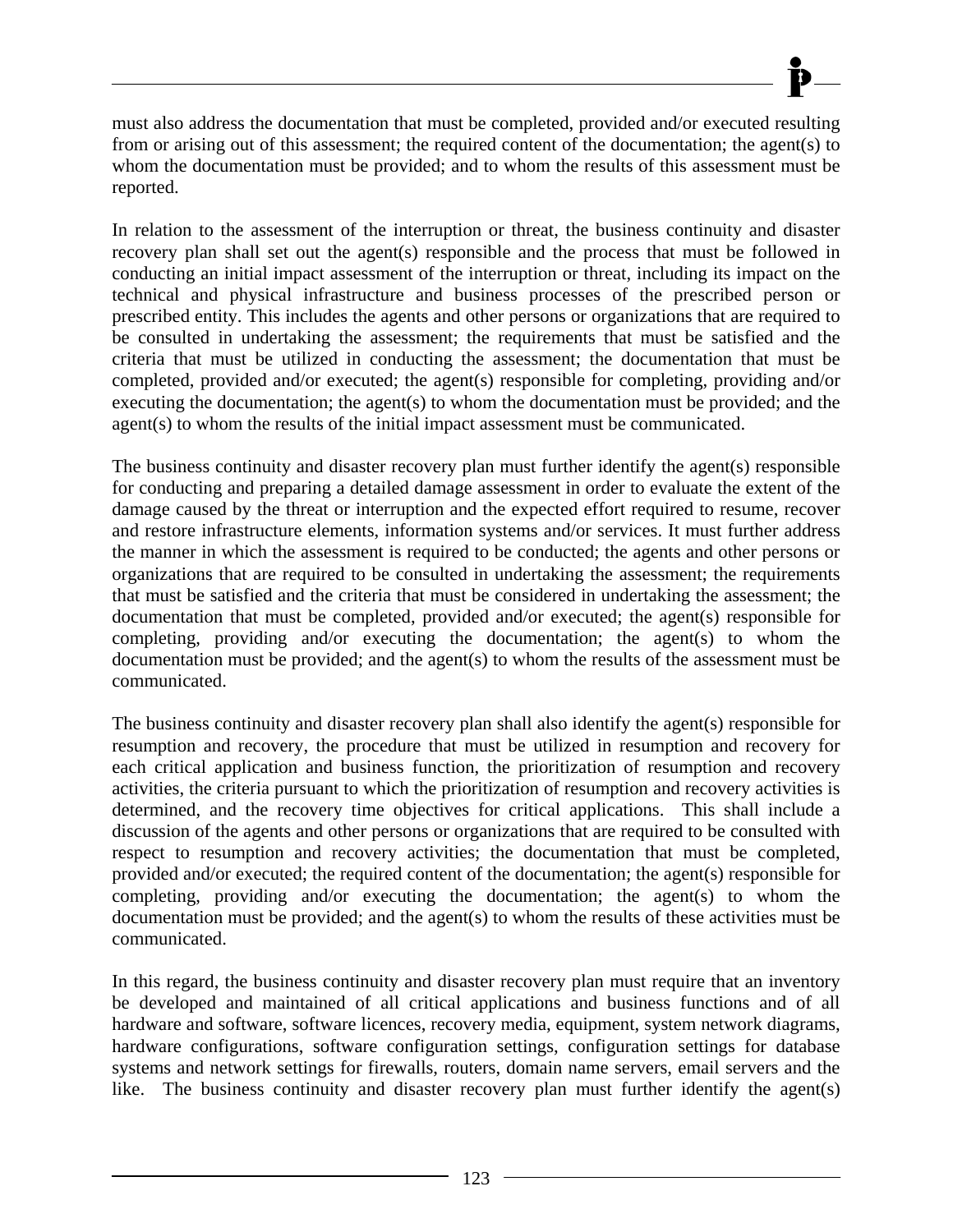responsible for developing and maintaining the inventory, the agent(s) and other persons and organizations that must be consulted in developing the inventory, and the criteria upon which the determination of critical applications and business functions must be made.

The procedure by which decisions made and actions taken during business interruptions and threats to the operating capabilities of the prescribed person or prescribed entity will be documented and communicated and by whom and to whom they will be communicated must also be discussed.

The business continuity and disaster recovery plan must also address the testing, maintenance and assessment of the business continuity and disaster recovery plan. This includes identifying the frequency of testing; the agent(s) responsible for ensuring that the business continuity and discovery plan is tested, maintained and assessed; the agent(s) responsible for amending the business continuity and discovery plan as a result of the testing; the procedure to be followed in testing, maintaining, assessing and amending the business continuity and discovery plan; and the agent(s) responsible for approving the business continuity and disaster recovery plan and any amendments thereto.

The business continuity and disaster recovery plan must further address the agent(s) responsible and the procedure to be followed in communicating the business continuity and disaster recovery plan to all agents, including any amendments thereto, and the method and nature of the communication. The agent(s) responsible for managing communications in relation to the threat or interruption shall also be identified, including the method and nature of the communication.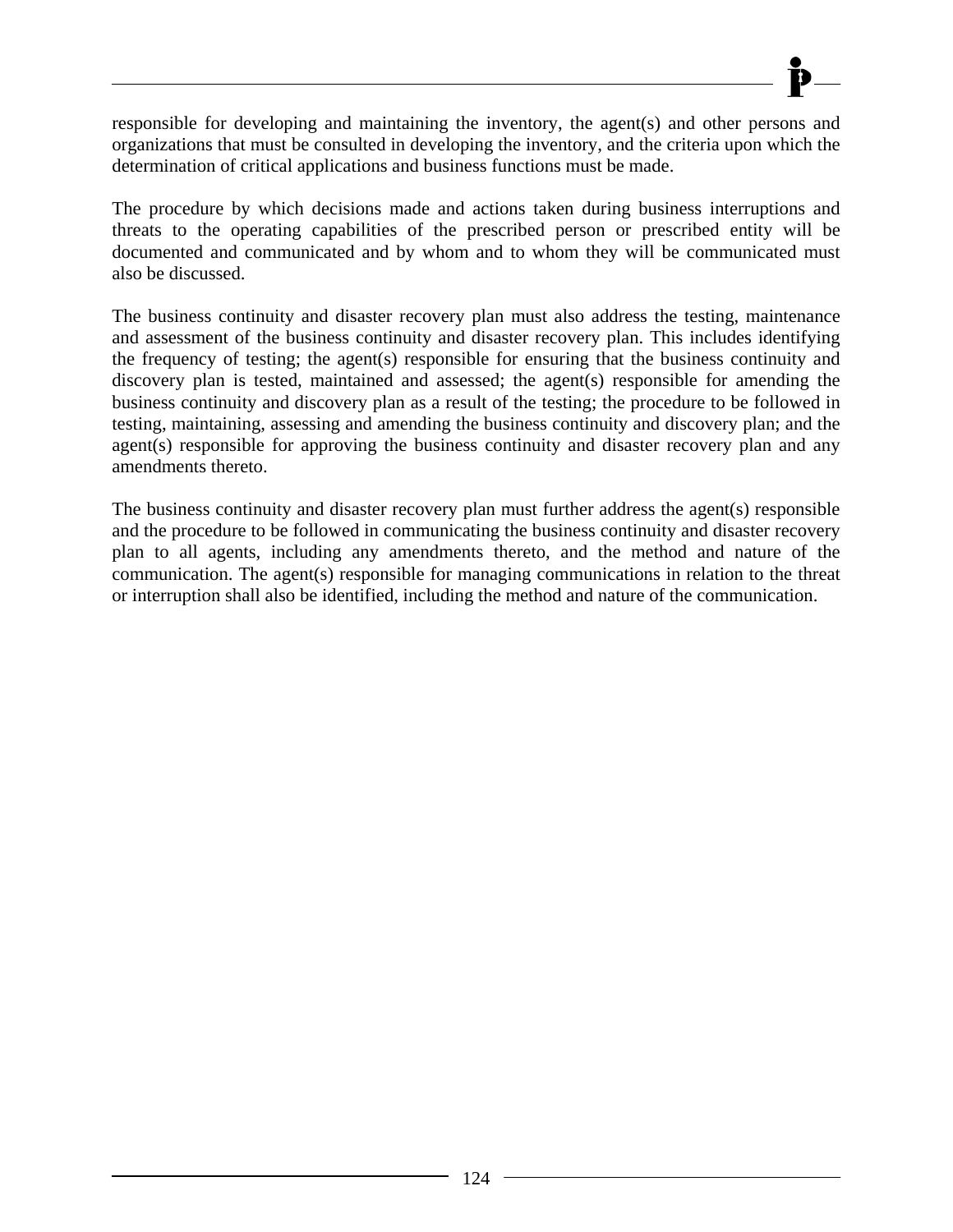# **APPENDIX "C" PRIVACY, SECURITY AND OTHER INDICATORS**

 $\mathbf{\dot{P}}-$ 

## **Part 1 – Privacy Indicators**

| <b>Categories</b>                                                   | <b>Privacy Indicators</b>                                                                                                                                                                                                                                                                                       |
|---------------------------------------------------------------------|-----------------------------------------------------------------------------------------------------------------------------------------------------------------------------------------------------------------------------------------------------------------------------------------------------------------|
|                                                                     | • The dates that the privacy policies and procedures were reviewed<br>by the prescribed person or prescribed entity since the prior review<br>of the Information and Privacy Commissioner of Ontario.                                                                                                           |
|                                                                     | • Whether amendments were made to existing privacy policies and<br>procedures as a result of the review, and if so, a list of the amended<br>privacy policies and procedures and, for each policy and procedure<br>amended, a brief description of the amendments made.                                         |
| <b>General Privacy Policies,</b><br><b>Procedures and Practices</b> | • Whether new privacy policies and procedures were developed and<br>implemented as a result of the review, and if so, a brief description<br>of each of the policies and procedures developed and implemented.                                                                                                  |
|                                                                     | • The date that each amended and newly developed privacy policy<br>and procedure was communicated to agents and, for each amended<br>and newly developed privacy policy and procedure communicated<br>to agents, the nature of the communication.                                                               |
|                                                                     | • Whether communication materials available to the public and other<br>stakeholders were amended as a result of the review, and if so, a<br>brief description of the amendments.                                                                                                                                |
|                                                                     | • The number of data holdings containing personal health<br>information maintained by the prescribed person or prescribed<br>entity.                                                                                                                                                                            |
|                                                                     | • The number of statements of purpose developed for data holdings<br>containing personal health information.                                                                                                                                                                                                    |
| <b>Collection</b>                                                   | • The number and a list of the statements of purpose for data holdings<br>containing personal health information that were reviewed since the<br>prior review by the Information and Privacy Commissioner of<br>Ontario.                                                                                        |
|                                                                     | • Whether amendments were made to existing statements of purpose<br>for data holdings containing personal health information as a result<br>of the review, and if so, a list of the amended statements of purpose<br>and, for each statement of purpose amended, a brief description of<br>the amendments made. |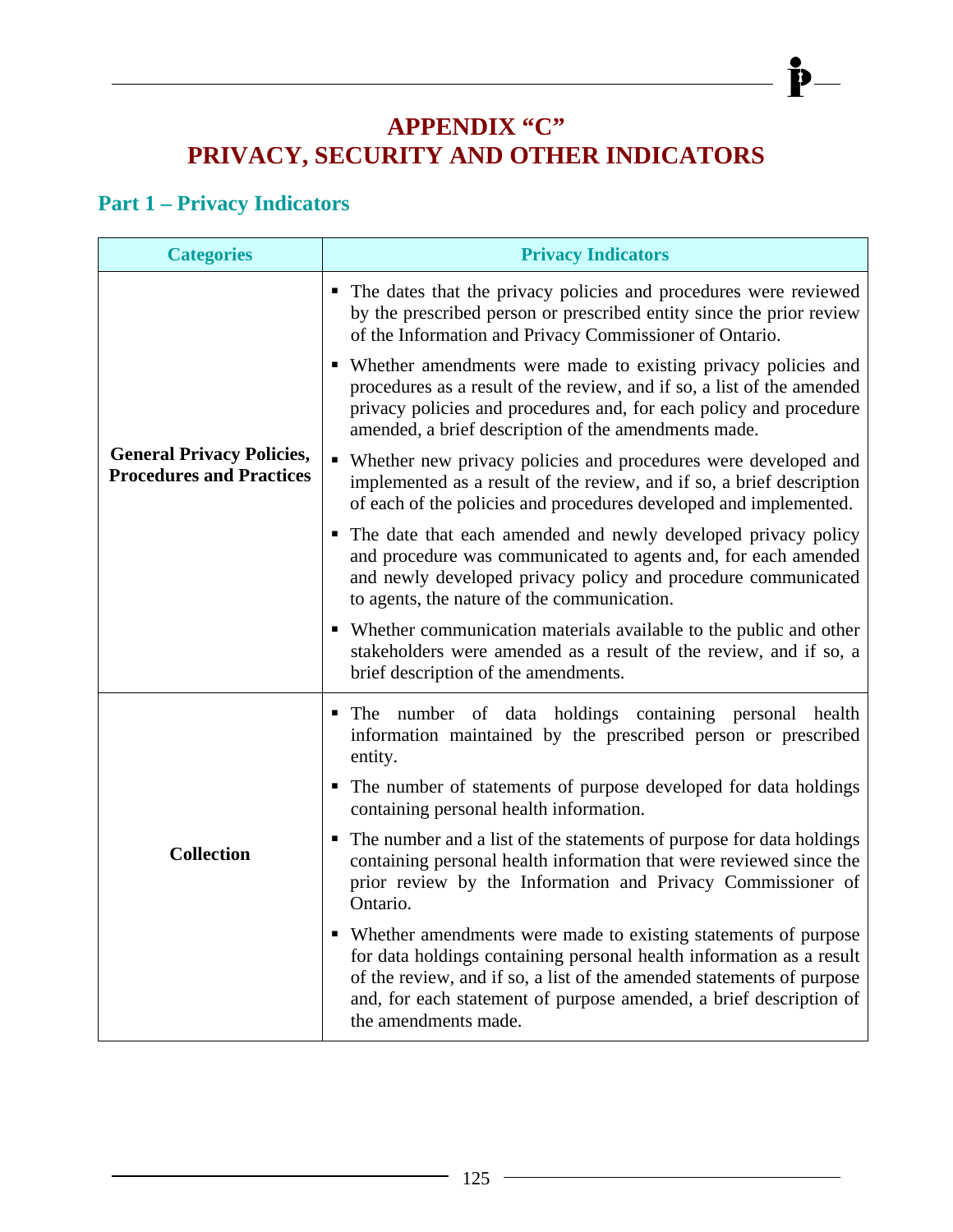| <b>Categories</b> | <b>Privacy Indicators</b>                                                                                                                                                                                                                                        |
|-------------------|------------------------------------------------------------------------------------------------------------------------------------------------------------------------------------------------------------------------------------------------------------------|
|                   | • The number of agents granted approval to access and use personal<br>health information for purposes other than research.                                                                                                                                       |
| <b>Use</b>        | • The number of requests received for the use of personal health<br>information for research since the prior review by the Information<br>and Privacy Commissioner of Ontario.                                                                                   |
|                   | • The number of requests for the use of personal health information<br>for research purposes that were granted and that were denied since<br>the prior review by the Information and Privacy Commissioner of<br>Ontario.                                         |
|                   | • The number of requests received for the disclosure of personal<br>health information for purposes other than research since the prior<br>review by the Information and Privacy Commissioner of Ontario.                                                        |
|                   | • The number of requests for the disclosure of personal health<br>information for purposes other than research that were granted and<br>that were denied since the prior review by the Information and<br>Privacy Commissioner of Ontario.                       |
|                   | • The number of requests received for the disclosure of personal<br>health information for research purposes since the prior review by<br>the Information and Privacy Commissioner of Ontario.                                                                   |
| <b>Disclosure</b> | • The number of requests for the disclosure of personal health<br>information for research purposes that were granted and that were<br>denied since the prior review by the Information and Privacy<br>Commissioner of Ontario.                                  |
|                   | • The number of Research Agreements executed with researchers to<br>whom personal health information was disclosed since the prior<br>review by the Information and Privacy Commissioner of Ontario.                                                             |
|                   | The number of requests received for the disclosure of de-identified<br>ш<br>and/or aggregate information for both research and other purposes<br>since the prior review by the Information<br>and Privacy<br>Commissioner of Ontario.                            |
|                   | • The number of acknowledgements or agreements executed by<br>persons to whom de-identified and/or aggregate information was<br>disclosed for both research and other purposes since the prior<br>review by the Information and Privacy Commissioner of Ontario. |

 $\longrightarrow \mathbf{P}$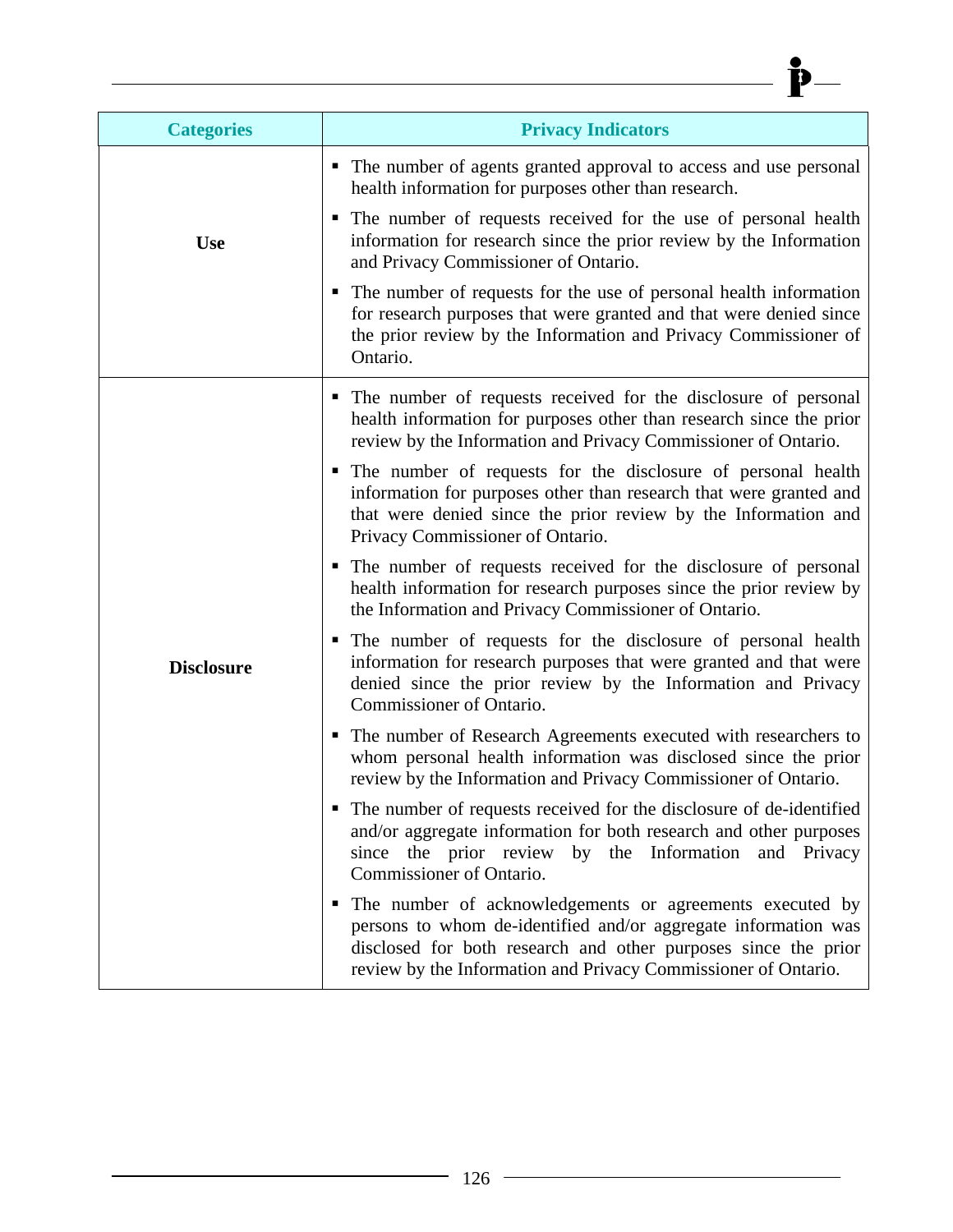| <b>Categories</b>                                              | <b>Privacy Indicators</b>                                                                                                                                                                                                                                                                                                                                                                                                                                                                                                                               |
|----------------------------------------------------------------|---------------------------------------------------------------------------------------------------------------------------------------------------------------------------------------------------------------------------------------------------------------------------------------------------------------------------------------------------------------------------------------------------------------------------------------------------------------------------------------------------------------------------------------------------------|
| <b>Data Sharing Agreements</b>                                 | • The number of Data Sharing Agreements executed for the<br>collection of personal health information by the prescribed person<br>or prescribed entity since the prior review by the Information and<br>Privacy Commissioner of Ontario.<br>• The number of Data Sharing Agreements executed for the<br>disclosure of personal health information by the prescribed person<br>or prescribed entity since the prior review by the Information and<br>Privacy Commissioner of Ontario.                                                                    |
| <b>Agreements with Third</b><br><b>Party Service Providers</b> | • The number of agreements executed with third party service<br>providers with access to personal health information since the prior<br>review by the Information and Privacy Commissioner of Ontario.                                                                                                                                                                                                                                                                                                                                                  |
| Data Linkage                                                   | The number and a list of data linkages of PHI approved since the<br>prior review by the Information and Privacy Commissioner of<br>Ontario.                                                                                                                                                                                                                                                                                                                                                                                                             |
|                                                                | • The number and a list of privacy impact assessments completed<br>since the prior review by the Information and Privacy<br>Commissioner of Ontario and for each privacy impact assessment:<br>The data holding, information system, technology or program,<br>The date of completion of the privacy impact assessment,<br>A brief description of each recommendation,<br>The date each recommendation was addressed or is proposed to<br>be addressed, and<br>The manner in which each recommendation was addressed or is<br>proposed to be addressed. |
| <b>Privacy Impact</b><br><b>Assessments</b>                    | • The number and a list of privacy impact assessments undertaken<br>but not completed since the prior review by the Information and<br>Privacy Commissioner and the proposed date of completion.                                                                                                                                                                                                                                                                                                                                                        |
|                                                                | • The number and a list of privacy impact assessments that were not<br>undertaken but for which privacy impact assessments will be<br>completed and the proposed date of completion.                                                                                                                                                                                                                                                                                                                                                                    |
|                                                                | • The number of determinations made since the prior review by the<br>Information and Privacy Commissioner of Ontario that a privacy<br>impact assessment is not required and, for each determination, the<br>data holding, information system, technology or program at issue<br>and a brief description of the reasons for the determination.                                                                                                                                                                                                          |
|                                                                | • The number and a list of privacy impact assessments reviewed<br>since the prior review by the Information and Privacy<br>Commissioner and a brief description of any amendments made.                                                                                                                                                                                                                                                                                                                                                                 |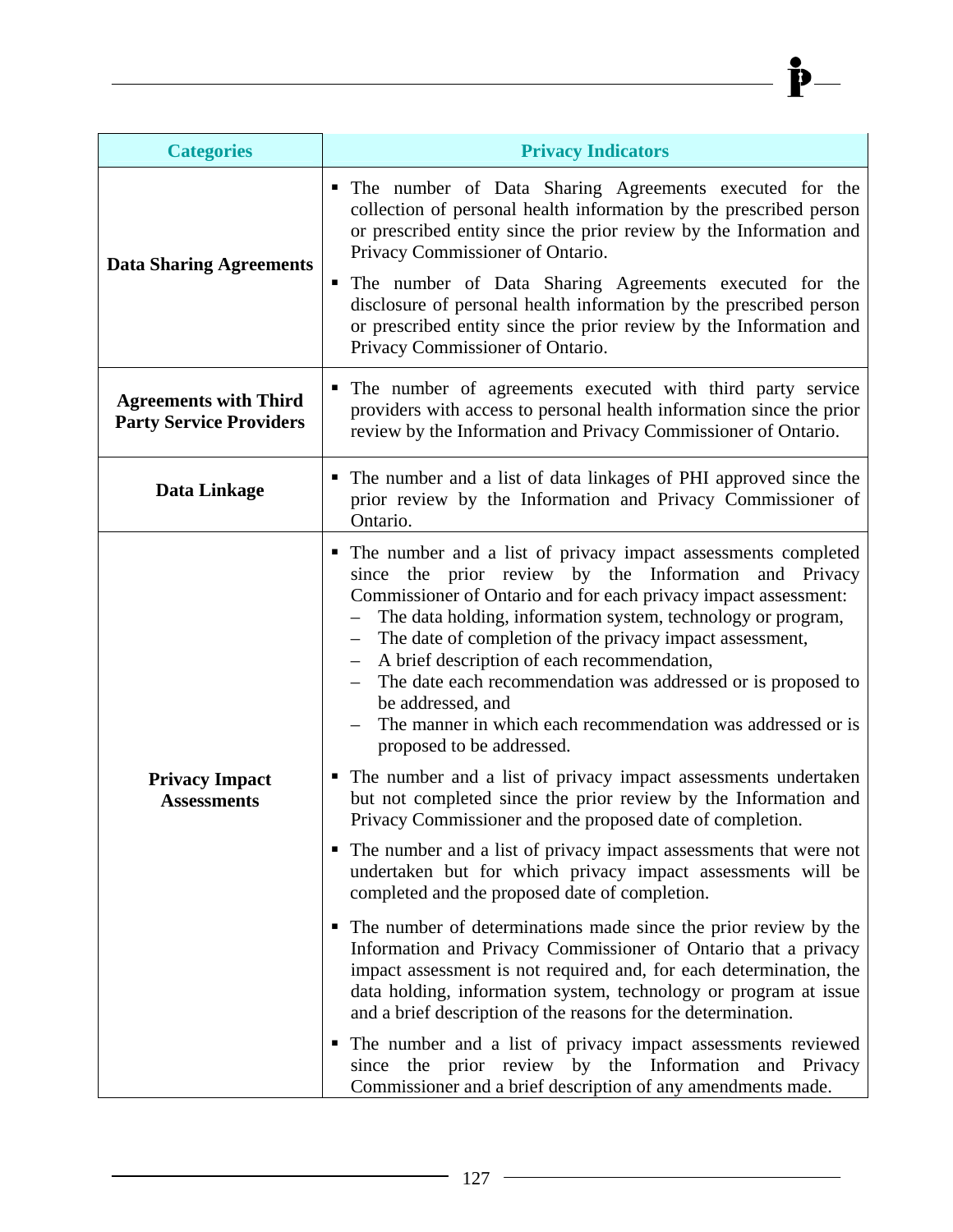| <b>Categories</b>            | <b>Privacy Indicators</b>                                                                                                                                                                                                                                                                                                                                                                                                                                                                                                                                                                                                                                                                                                                                                                                                                                                                                             |
|------------------------------|-----------------------------------------------------------------------------------------------------------------------------------------------------------------------------------------------------------------------------------------------------------------------------------------------------------------------------------------------------------------------------------------------------------------------------------------------------------------------------------------------------------------------------------------------------------------------------------------------------------------------------------------------------------------------------------------------------------------------------------------------------------------------------------------------------------------------------------------------------------------------------------------------------------------------|
| <b>Privacy Audit Program</b> | • The dates of audits of agents granted approval to access and use<br>personal health information since the prior review by the<br>Information and Privacy Commissioner of Ontario and for each<br>audit conducted:<br>A brief description of each recommendation made,<br>The date each recommendation was addressed or is proposed to<br>be addressed, and<br>The manner in which each recommendation was addressed or is<br>proposed to be addressed.<br>The number and a list of all other privacy audits completed since<br>ш                                                                                                                                                                                                                                                                                                                                                                                    |
|                              | the prior review by the Information and Privacy Commissioner of<br>Ontario and for each audit:<br>A description of the nature and type of audit conducted,<br>- The date of completion of the audit,<br>A brief description of each recommendation made,<br>The date each recommendation was addressed or is proposed to<br>be addressed, and<br>The manner in which each recommendation was addressed or is<br>proposed to be addressed.                                                                                                                                                                                                                                                                                                                                                                                                                                                                             |
| <b>Privacy Breaches</b>      | • The number of notifications of privacy breaches or suspected<br>privacy breaches received by the prescribed person or prescribed<br>entity since the prior review by the Information and Privacy<br>Commissioner of Ontario.                                                                                                                                                                                                                                                                                                                                                                                                                                                                                                                                                                                                                                                                                        |
|                              | • With respect to each privacy breach or suspected privacy breach:<br>- The date that the notification was received,<br>The extent of the privacy breach or suspected privacy breach,<br>- Whether it was internal or external,<br>The nature and extent of personal health information at issue,<br>The date that senior management was notified,<br>The containment measures implemented,<br>The date(s) that the containment measures were implemented,<br>The date(s) that notification was provided to the health<br>information custodians or any other organizations,<br>The date that the investigation was commenced,<br>The date that the investigation was completed,<br>A brief description of each recommendation made,<br>The date each recommendation was addressed or is proposed to<br>be addressed, and<br>The manner in which each recommendation was addressed or is<br>proposed to be addressed. |

 $\longrightarrow \mathbf{P}$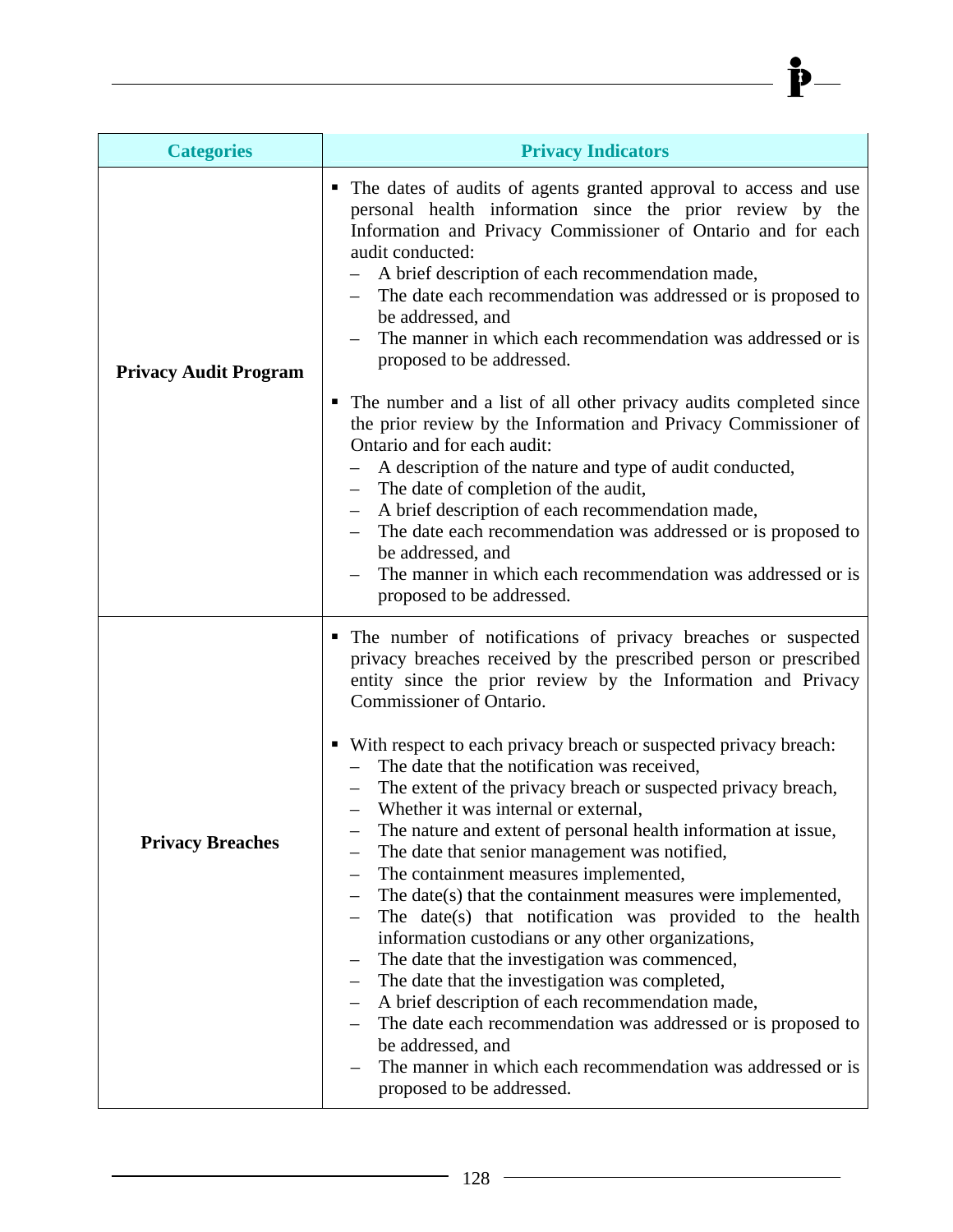| <b>Categories</b>         | <b>Privacy Indicators</b>                                                                                                                                                                                                                                                                                                                                                                                                                                                                                                                                                                                                                                                                                                                                                                                                                                                                                                                                                                                                                                                                                                                                       |
|---------------------------|-----------------------------------------------------------------------------------------------------------------------------------------------------------------------------------------------------------------------------------------------------------------------------------------------------------------------------------------------------------------------------------------------------------------------------------------------------------------------------------------------------------------------------------------------------------------------------------------------------------------------------------------------------------------------------------------------------------------------------------------------------------------------------------------------------------------------------------------------------------------------------------------------------------------------------------------------------------------------------------------------------------------------------------------------------------------------------------------------------------------------------------------------------------------|
| <b>Privacy Complaints</b> | • The number of privacy complaints received since the prior review<br>by the Information and Privacy Commissioner of Ontario.<br>Of the privacy complaints received, the number of privacy<br>п<br>complaints investigated since the prior review by the Information<br>and Privacy Commissioner of Ontario and with respect to each<br>privacy complaint investigated:<br>The date that the privacy complaint was received,<br>- The nature of the privacy complaint,<br>- The date that the investigation was commenced,<br>The date of the letter to the individual who made the privacy<br>complaint in relation to the commencement of the investigation,<br>The date that the investigation was completed,<br>A brief description of each recommendation made,<br>The date each recommendation was addressed or is proposed to<br>be addressed,<br>The manner in which each recommendation was addressed or is<br>proposed to be addressed, and<br>The date of the letter to the individual who made the privacy<br>complaint describing the nature and<br>findings<br>of<br>the<br>investigation and the measures taken in response to the<br>complaint. |
|                           | Of the privacy complaints received, the number of privacy<br>complaints not investigated since the prior review by the<br>Information and Privacy Commissioner of Ontario and with respect<br>to each privacy complaint not investigated:<br>- The date that the privacy complaint was received,<br>- The nature of the privacy complaint, and<br>- The date of the letter to the individual who made the privacy<br>complaint and a brief description of the content of the letter.                                                                                                                                                                                                                                                                                                                                                                                                                                                                                                                                                                                                                                                                            |

 $\frac{1}{\frac{1}{2}}$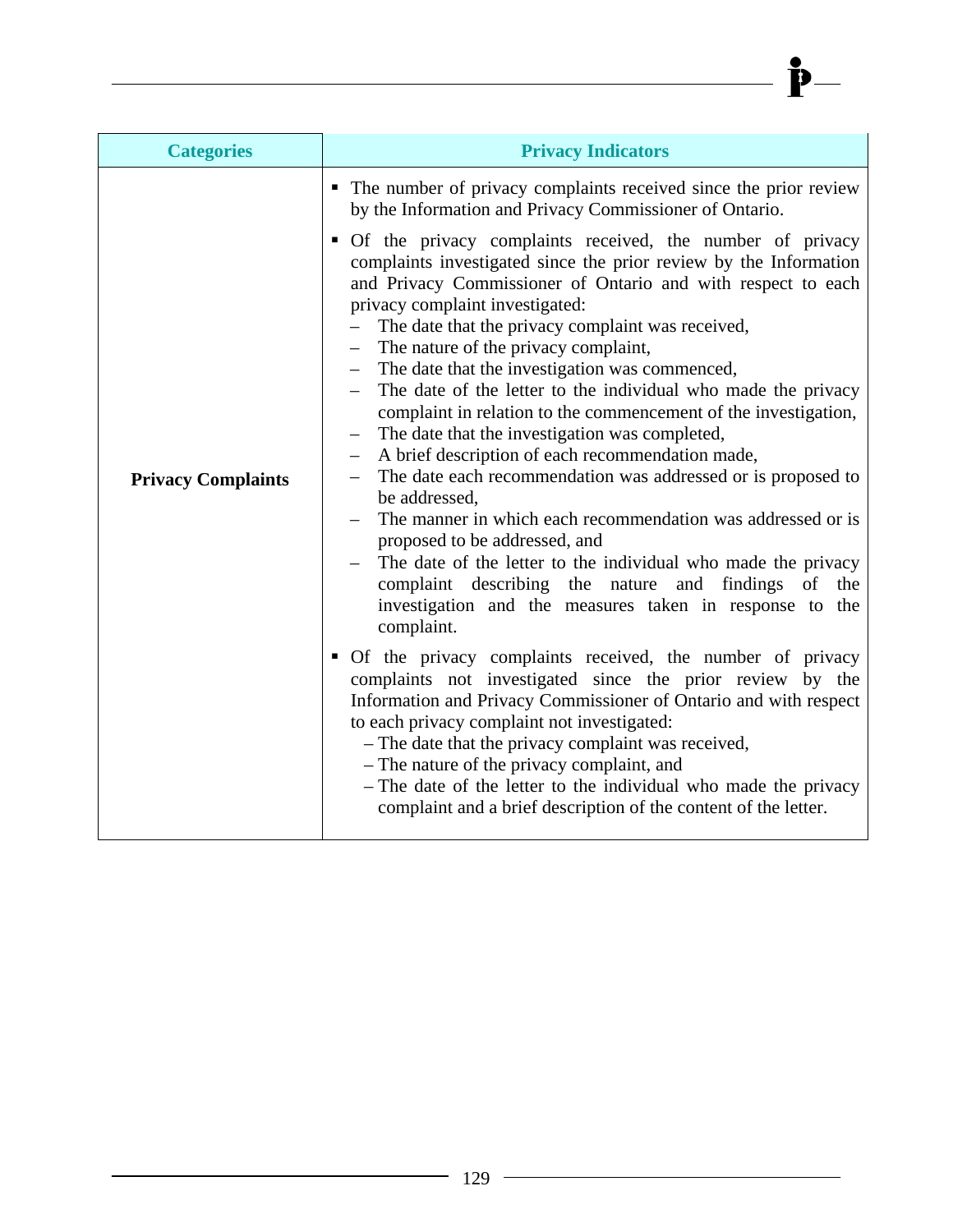## **Part 2 – Security Indicators**

| <b>Categories</b>                                  | <b>Security Indicators</b>                                                                                                                                                                                                                                                                                                                                                                                                                                                                             |
|----------------------------------------------------|--------------------------------------------------------------------------------------------------------------------------------------------------------------------------------------------------------------------------------------------------------------------------------------------------------------------------------------------------------------------------------------------------------------------------------------------------------------------------------------------------------|
|                                                    | • The dates that the security policies and procedures were reviewed<br>by the prescribed person or prescribed entity since the prior review<br>of the Information and Privacy Commissioner of Ontario.                                                                                                                                                                                                                                                                                                 |
|                                                    | • Whether amendments were made to existing security policies and<br>procedures as a result of the review and, if so, a list of the amended<br>security policies and procedures and, for each policy and procedure<br>amended, a brief description of the amendments made.                                                                                                                                                                                                                              |
| <b>General Security Policies</b><br>and Procedures | • Whether new security policies and procedures were developed and<br>implemented as a result of the review, and if so, a brief description<br>of each of the policies and procedures developed and implemented.                                                                                                                                                                                                                                                                                        |
|                                                    | • The dates that each amended and newly developed security policy<br>and procedure was communicated to agents and, for each amended<br>and newly developed security policy and procedure communicated<br>to agents, the nature of the communication.                                                                                                                                                                                                                                                   |
|                                                    | • Whether communication materials available to the public and other<br>stakeholders were amended as a result of the review, and if so, a<br>brief description of the amendments.                                                                                                                                                                                                                                                                                                                       |
| <b>Physical Security</b>                           | The dates of audits of agents granted approved to access the<br>premises and locations within the premises where records of<br>personal health information are retained since the prior review by<br>the Information and Privacy Commissioner and for each audit:<br>A brief description of each recommendation made,<br>The date each recommendation was addressed or is proposed to<br>be addressed, and<br>The manner in which each recommendation was addressed or is<br>proposed to be addressed. |

 $\mathbf{\dot{P}}-$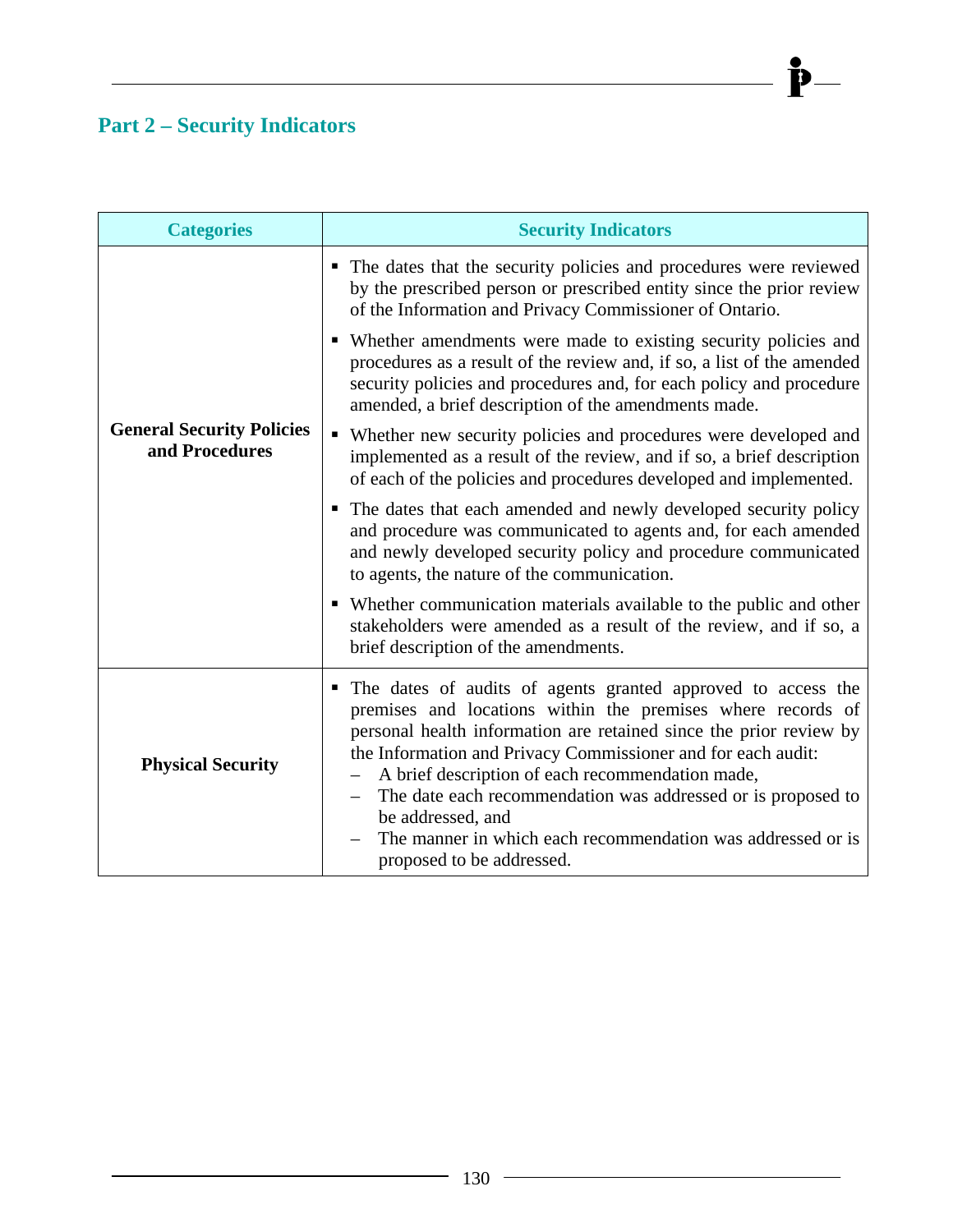| <b>Security Indicators</b>                                                                                                                                                                                                                                                                                           |
|----------------------------------------------------------------------------------------------------------------------------------------------------------------------------------------------------------------------------------------------------------------------------------------------------------------------|
| • The dates of the review of system control and audit logs since the<br>prior review by the Information and Privacy Commissioner of<br>Ontario and a general description of the findings, if any, arising<br>from the review of system control and audit logs.                                                       |
| • The number and a list of security audits completed since the prior<br>review by the Information and Privacy Commissioner of Ontario<br>and for each audit:<br>A description of the nature and type of audit conducted,<br>The date of completion of the audit,<br>A brief description of each recommendation made, |
| The date that each recommendation was addressed or is<br>proposed to be addressed, and<br>The manner in which each recommendation was addressed or is<br>expected to be addressed.                                                                                                                                   |

 $\mathbf{\dot{P}}-$ 

|                          | • The number of notifications of information security breaches or<br>suspected information security breaches received by the prescribed<br>person or prescribed entity since the prior review by the<br>Information and Privacy Commissioner of Ontario. |
|--------------------------|----------------------------------------------------------------------------------------------------------------------------------------------------------------------------------------------------------------------------------------------------------|
|                          | • With respect to each information security breach or suspected                                                                                                                                                                                          |
|                          | information security breach:                                                                                                                                                                                                                             |
|                          | - The date that the notification was received,                                                                                                                                                                                                           |
| <b>Information</b>       | The extent of the information security breach or suspected                                                                                                                                                                                               |
| <b>Security Breaches</b> | information security breach,                                                                                                                                                                                                                             |
|                          | The nature and extent of personal health information at issue,                                                                                                                                                                                           |
|                          | The date that senior management was notified,                                                                                                                                                                                                            |
|                          | The containment measures implemented,                                                                                                                                                                                                                    |
|                          | The date(s) that the containment measures were implemented,                                                                                                                                                                                              |
|                          | The date(s) that notification was provided to the health                                                                                                                                                                                                 |
|                          | information custodians or any other organizations,                                                                                                                                                                                                       |
|                          | The date that the investigation was commenced,                                                                                                                                                                                                           |
|                          | - The date that the investigation was completed,                                                                                                                                                                                                         |
|                          | A brief description of each recommendation made,                                                                                                                                                                                                         |
|                          | The date each recommendation was addressed or is proposed to                                                                                                                                                                                             |
|                          | be addressed, and                                                                                                                                                                                                                                        |
|                          | The manner in which each recommendation was addressed or is<br>proposed to be addressed.                                                                                                                                                                 |
|                          |                                                                                                                                                                                                                                                          |

**Categories** 

**Security Audit Program**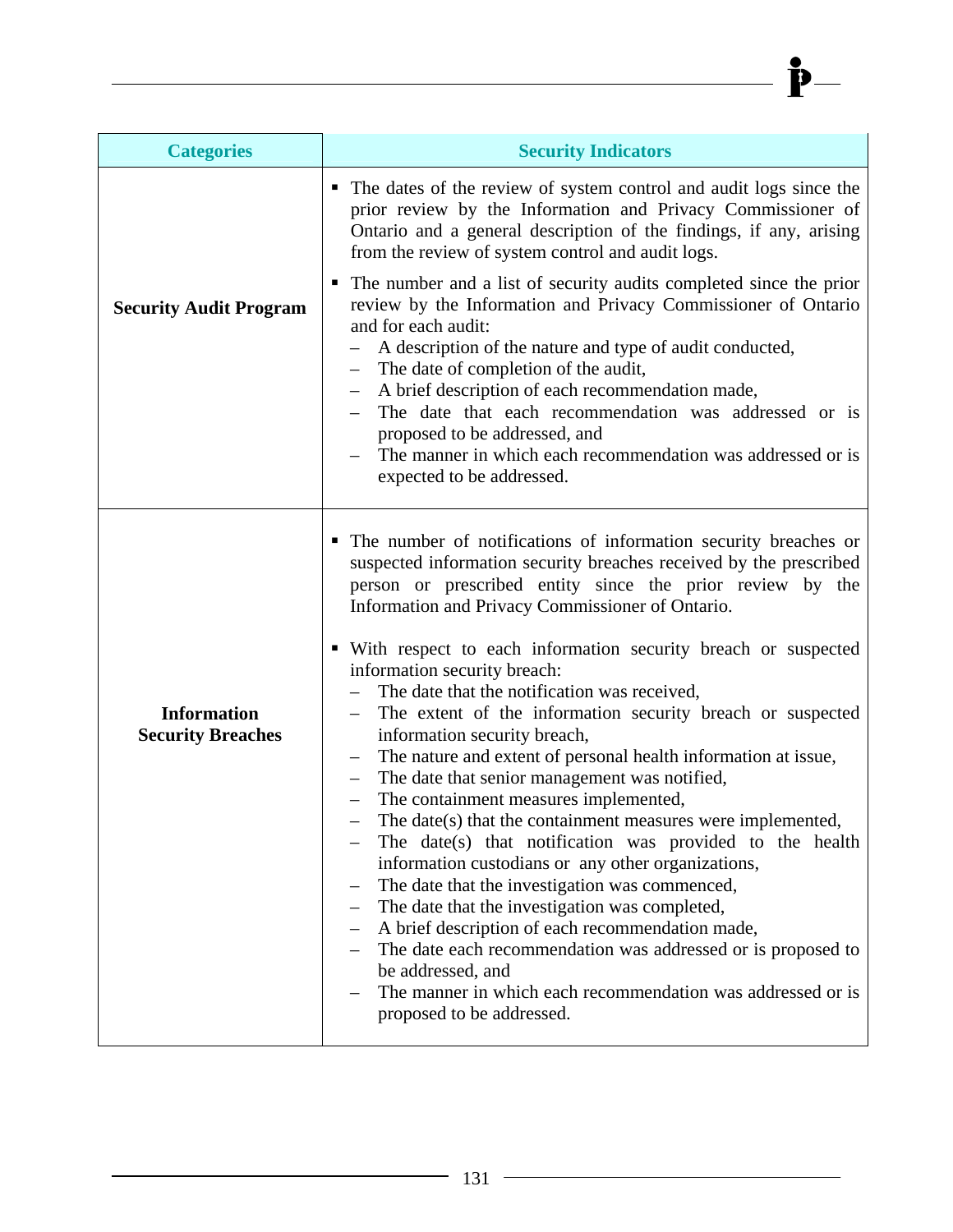### **Part 3 – Human Resources Indicators**

| <b>Categories</b>                                | <b>Human Resources Indicators</b>                                                                                                                                                                                                                           |
|--------------------------------------------------|-------------------------------------------------------------------------------------------------------------------------------------------------------------------------------------------------------------------------------------------------------------|
|                                                  | • The number of agents who have received and who have not<br>received initial privacy orientation since the prior review by the<br>Information and Privacy Commissioner of Ontario.                                                                         |
|                                                  | • The date of commencement of the employment, contractual or other<br>relationship for agents that have yet to receive initial privacy<br>orientation and the scheduled date of the initial privacy orientation.                                            |
| <b>Privacy Training and</b><br><b>Awareness</b>  | • The number of agents who have attended and who have not<br>attended ongoing privacy training each year since the prior review<br>by the Information and Privacy Commissioner of Ontario.                                                                  |
|                                                  | The dates and number of communications to agents by the<br>prescribed person or prescribed entity in relation to privacy since<br>the prior review by the Information and Privacy Commissioner of<br>Ontario and a brief description of each communication. |
|                                                  | • The number of agents who have received and who have not<br>received initial security orientation since the prior review by the<br>Information and Privacy Commissioner of Ontario.                                                                        |
|                                                  | • The date of commencement of the employment, contractual or other<br>relationship for agents that have yet to receive initial security<br>orientation and the scheduled date of the initial security orientation.                                          |
| <b>Security Training and</b><br><b>Awareness</b> | • The number of agents who have attended and who have not<br>attended ongoing security training each year since the prior review<br>by the Information and Privacy Commissioner of Ontario.                                                                 |
|                                                  | • The dates and number of communications to agents by the<br>prescribed person or prescribed entity to agents in relation to<br>information security since the prior review by the Information and<br>Privacy Commissioner of Ontario.                      |
|                                                  | • The number of agents who have executed and who have not<br>executed Confidentiality Agreements each year since the prior<br>review by the Information and Privacy Commissioner of Ontario.                                                                |
| Confidentiality<br><b>Agreements</b>             | The date of commencement of the employment, contractual or other<br>relationship for agents that have yet to execute the Confidentiality<br>Agreement and the date by which the Confidentiality Agreement<br>must be executed.                              |

 $\mathbf{\dot{P}}-$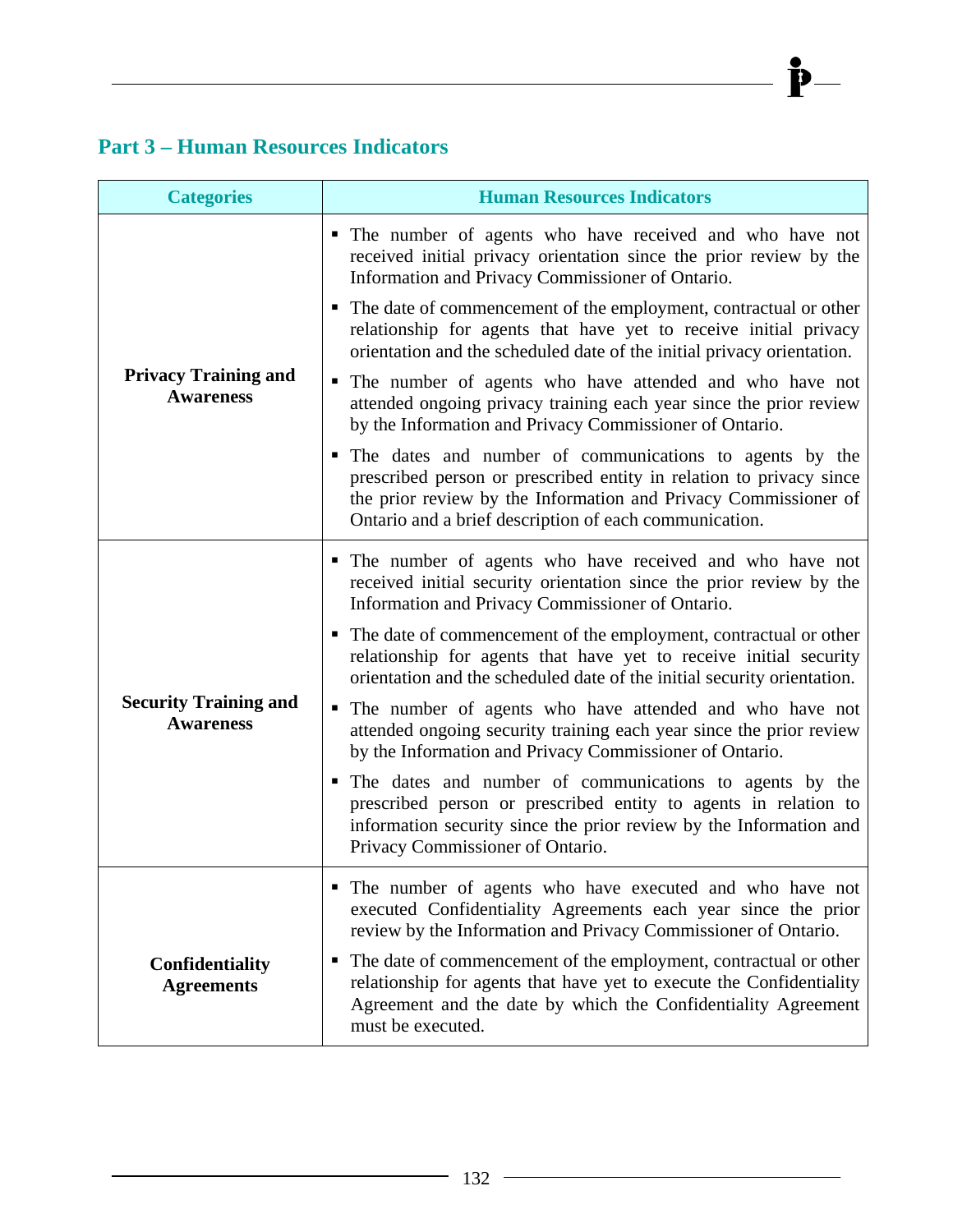| <b>Categories</b>               | <b>Human Resources Indicators</b>                                                                                                                                                                                                                                        |
|---------------------------------|--------------------------------------------------------------------------------------------------------------------------------------------------------------------------------------------------------------------------------------------------------------------------|
| <b>Termination or Cessation</b> | • The number of notifications received from agents since the prior<br>review by the Information and Privacy Commissioner of Ontario<br>related to termination of their employment, contractual or other<br>relationship with the prescribed person or prescribed entity. |

 $\longrightarrow \mathbf{P}$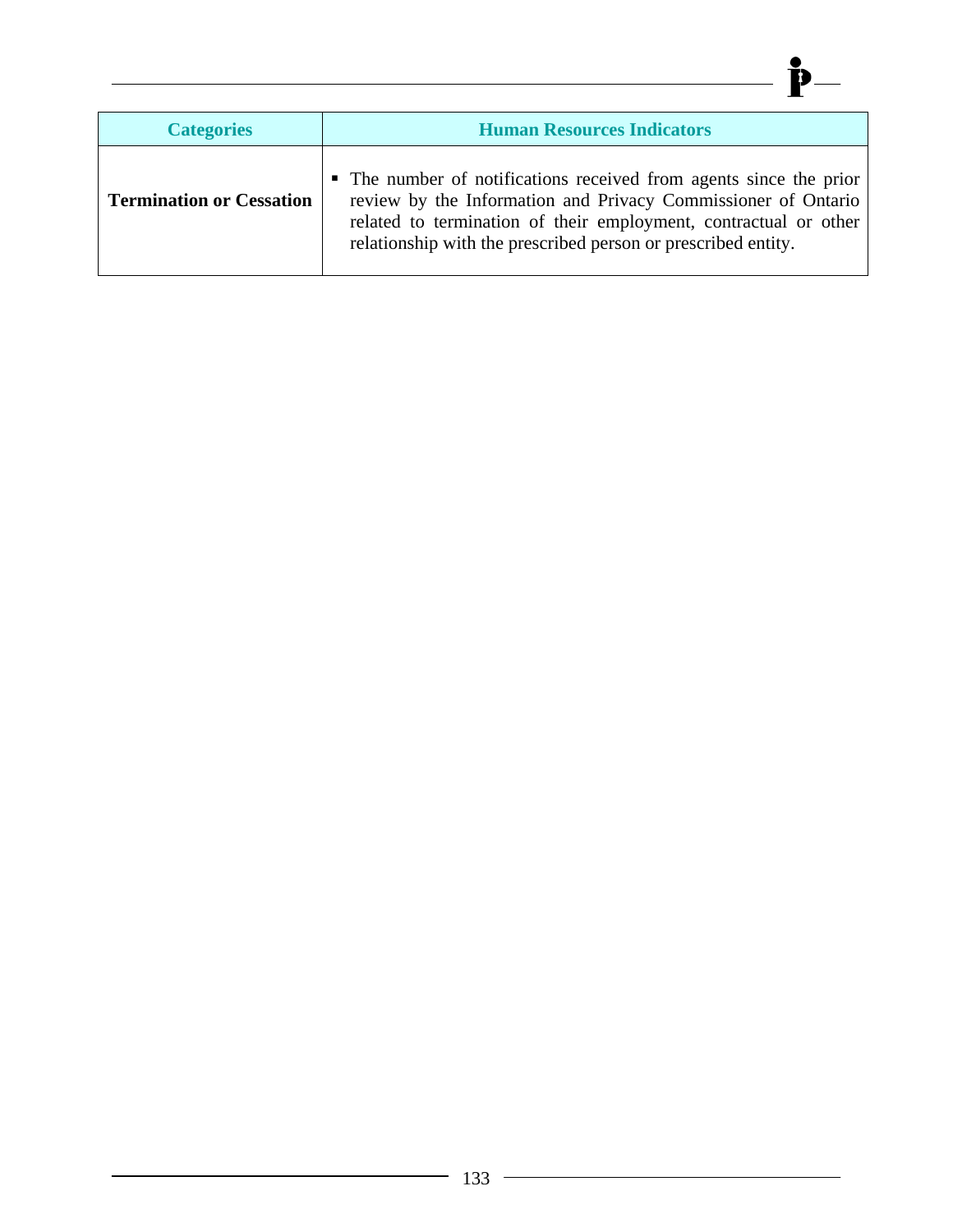# **Part 4 – Organizational Indicators**

| <b>Categories</b>                                          | <b>Organizational Indicators</b>                                                                                                                                                                                                                                                                                                                      |
|------------------------------------------------------------|-------------------------------------------------------------------------------------------------------------------------------------------------------------------------------------------------------------------------------------------------------------------------------------------------------------------------------------------------------|
| <b>Risk Management</b>                                     | • The dates that the corporate risk register was reviewed by the<br>prescribed person or prescribed entity since the prior review by the<br>Information and Privacy Commissioner of Ontario.<br>• Whether amendments were made to the corporate risk register as a<br>result of the review, and if so, a brief description of the<br>amendments made. |
| <b>Business Continuity and</b><br><b>Disaster Recovery</b> | • The dates that the business continuity and disaster recovery plan<br>was tested since the prior review by the Information and Privacy<br>Commissioner of Ontario.<br>• Whether amendments were made to the business continuity and<br>disaster recovery plan as a result of the testing, and if so, a brief<br>description of the amendments made.  |

 $\mathbf{\dot{P}}-$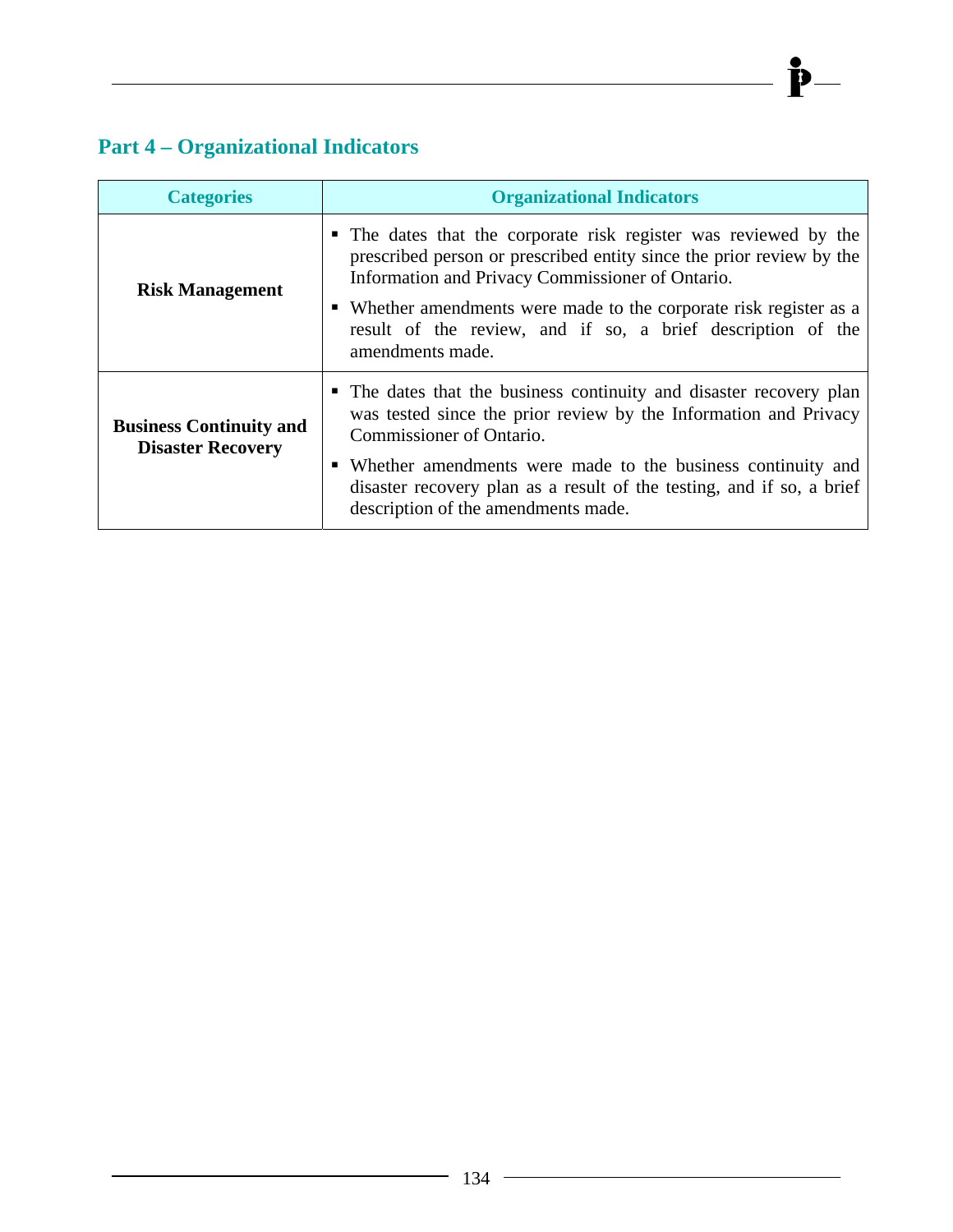## **APPENDIX "D" SWORN AFFIDAVIT**

I, [INSERT NAME], the [INSERT TITLE] of [INSERT NAME OF PRESCRIBED PERSON OR PRESCRIBED ENTITY], MAKE OATH AND SAY:

1. [INSERT NAME OF PRESCRIBED PERSON OR PRESCRIBED ENTITY] has in place policies, procedures and practices to protect the privacy of individuals whose personal health information is received and to maintain the confidentiality of that information.

2. The policies, procedures and practices implemented by **[INSERT NAME OF PRESCRIBED** PERSON OR PRESCRIBED ENTITY] comply with the *Personal Health Information Protection Act, 2004* and the regulations thereto, as may be amended from time to time.

3. The policies, procedures and practices implemented by [INSERT NAME OF PRESCRIBED PERSON OR PRESCRIBED ENTITY] comply with the *Manual for the Review and Approval of Prescribed Persons and Prescribed Entities* that has been published by the Information and Privacy Commissioner of Ontario, as it may be amended from time to time.

4. [INSERT NAME OF PRESCRIBED PERSON OR PRESCRIBED ENTITY] has submitted a written report to the Information and Privacy Commissioner of Ontario in compliance with the *Manual for the Review and Approval of Prescribed Persons and Prescribed Entities*.